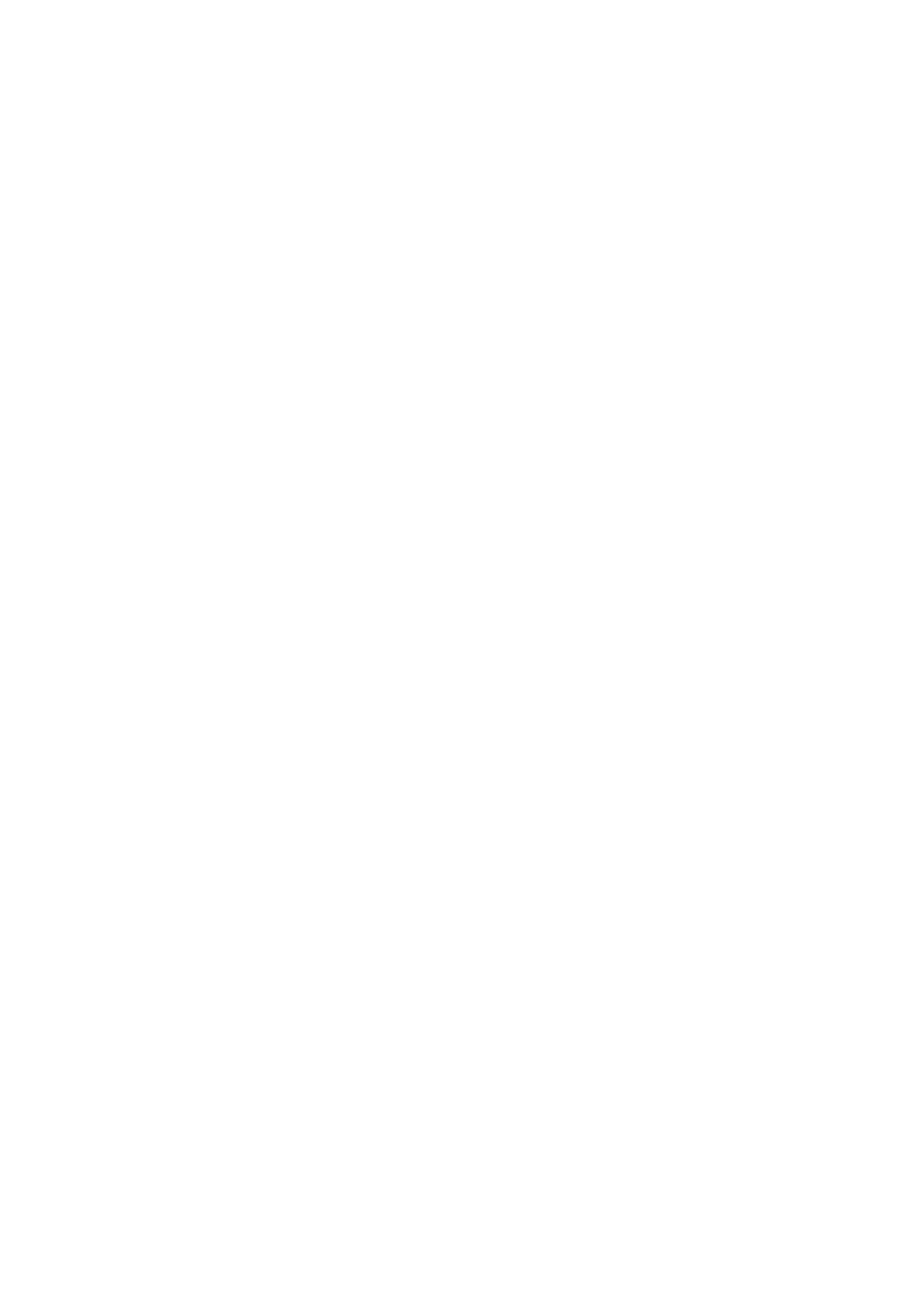# **Table of Contents**

The Annual Financial Statements contains the Statement of Accounts and additional accompanying statements.

The Statement of Accounts comprises the Statement of Accounting Policies, the Financial Statements (Movement in Reserves Statement, Comprehensive Income and Expenditure Statement, Balance Sheet and Cash Flow Statement) and the Notes to the Core Financial Statements. In addition the Statement of Accounts also include the Firefighters" Pension Fund Account and Notes to the Firefighters" Pension Fund Accounts.

The Annual Governance Statement, the Auditor"s Report and the Explanatory Foreword are outside the scope of the Statement of Accounts. These parts of the Annual Financial Statements are also outside the scope of the responsible financial officer"s true and fair certification.

| Independent Auditor's Report to Members of Buckinghamshire and Milton Keynes Fire Authority  17 |  |
|-------------------------------------------------------------------------------------------------|--|
|                                                                                                 |  |
|                                                                                                 |  |
|                                                                                                 |  |
|                                                                                                 |  |
|                                                                                                 |  |
|                                                                                                 |  |
|                                                                                                 |  |
|                                                                                                 |  |
|                                                                                                 |  |
|                                                                                                 |  |
|                                                                                                 |  |
|                                                                                                 |  |
|                                                                                                 |  |
|                                                                                                 |  |
|                                                                                                 |  |
|                                                                                                 |  |
|                                                                                                 |  |
|                                                                                                 |  |
|                                                                                                 |  |
|                                                                                                 |  |
|                                                                                                 |  |
|                                                                                                 |  |
|                                                                                                 |  |
|                                                                                                 |  |
|                                                                                                 |  |
|                                                                                                 |  |
|                                                                                                 |  |
|                                                                                                 |  |
|                                                                                                 |  |
|                                                                                                 |  |
|                                                                                                 |  |
|                                                                                                 |  |
|                                                                                                 |  |
|                                                                                                 |  |
|                                                                                                 |  |
|                                                                                                 |  |
|                                                                                                 |  |
|                                                                                                 |  |
|                                                                                                 |  |
|                                                                                                 |  |
|                                                                                                 |  |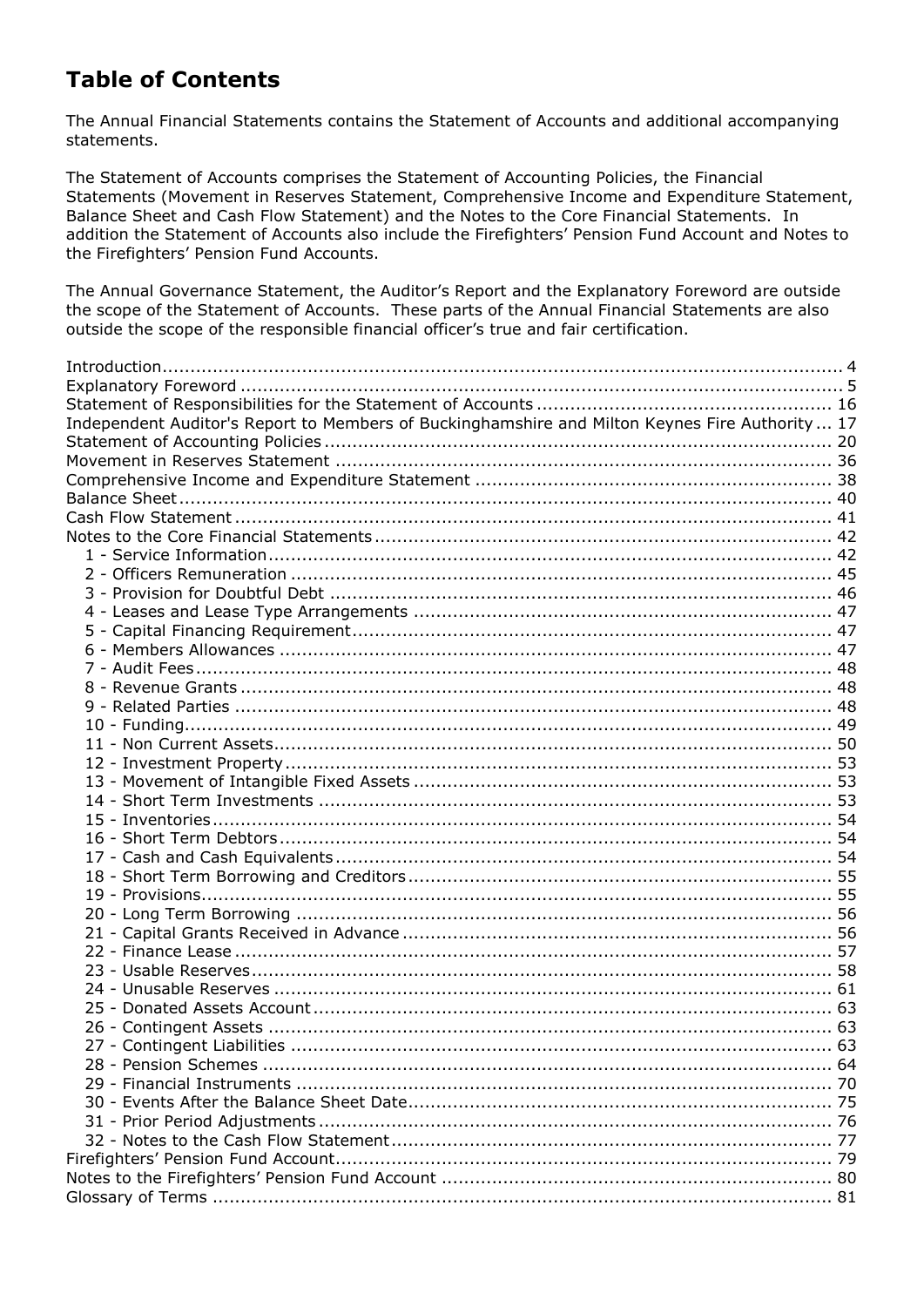# <span id="page-3-0"></span>**Introduction**

#### **Welcome to our Annual Financial Statements**

This document sets out the financial activities of Buckinghamshire & Milton Keynes Fire Authority (the Authority) for the year ended  $31<sup>st</sup>$  March 2012. It shows the financial detail of the services we have provided together with explanatory notes, the resources consumed and the financial position at the end of the year compared with the previous year.

These statements are prepared for the Authority as a single entity. The Authority does not form part of a wider reporting group.

Buckinghamshire Fire and Rescue Service is a relatively small fire authority with limited resources both financially and in terms of numbers of personnel, but is constantly seeking to improve its services to the public, its performance and the value for money it delivers to its tax payers.

Buckinghamshire Fire & Rescue Service has recently come third in a national survey of people who have had an emergency incident in their home. The Authority was placed first or joint first in four of the 21 categories, and received an overall satisfaction score of 99 per cent.

The economic pressures facing the country and the difficult financial decisions taken are reflected in the pressures and decisions that are being made by the Authority. These are explained in further detail in the Explanatory Foreword. The Authority fully recognises that there is every likelihood that financial constraints will become tighter in the future and we are already planning for that eventuality. We are proactively working with our partners and the community to reduce the risks facing our communities.

The Audit Commission reported in 2011 in its value for money conclusion that the Authority had "proper arrangements to secure economy, efficiency and effectiveness in its use of resources". The Audit Commission also noted that the authority has a track record of sound financial management as well as overall costs that compare well with others.

Further details about the Authority and of the progress made in achieving our aims and targets are set out in the Annual Report which is available on our website.

[http://www.bucksfire.gov.uk/BucksFire/Where+to+find+information/Our+priorities+and+how+we+](http://www.bucksfire.gov.uk/BucksFire/Where+to+find+information/Our+priorities+and+how+we+are+doing/) [are+doing/](http://www.bucksfire.gov.uk/BucksFire/Where+to+find+information/Our+priorities+and+how+we+are+doing/)

……………………………………….………………………..

David Rowlands Chairman of Buckinghamshire & Milton Keynes Fire Authority

 $\mu$   $\mu$   $\mu$   $\mu$   $\mu$   $\mu$   $\mu$ 

David Skinner BA CPFA Director of Finance and Assets & Treasurer, Buckinghamshire & Milton Keynes Fire Authority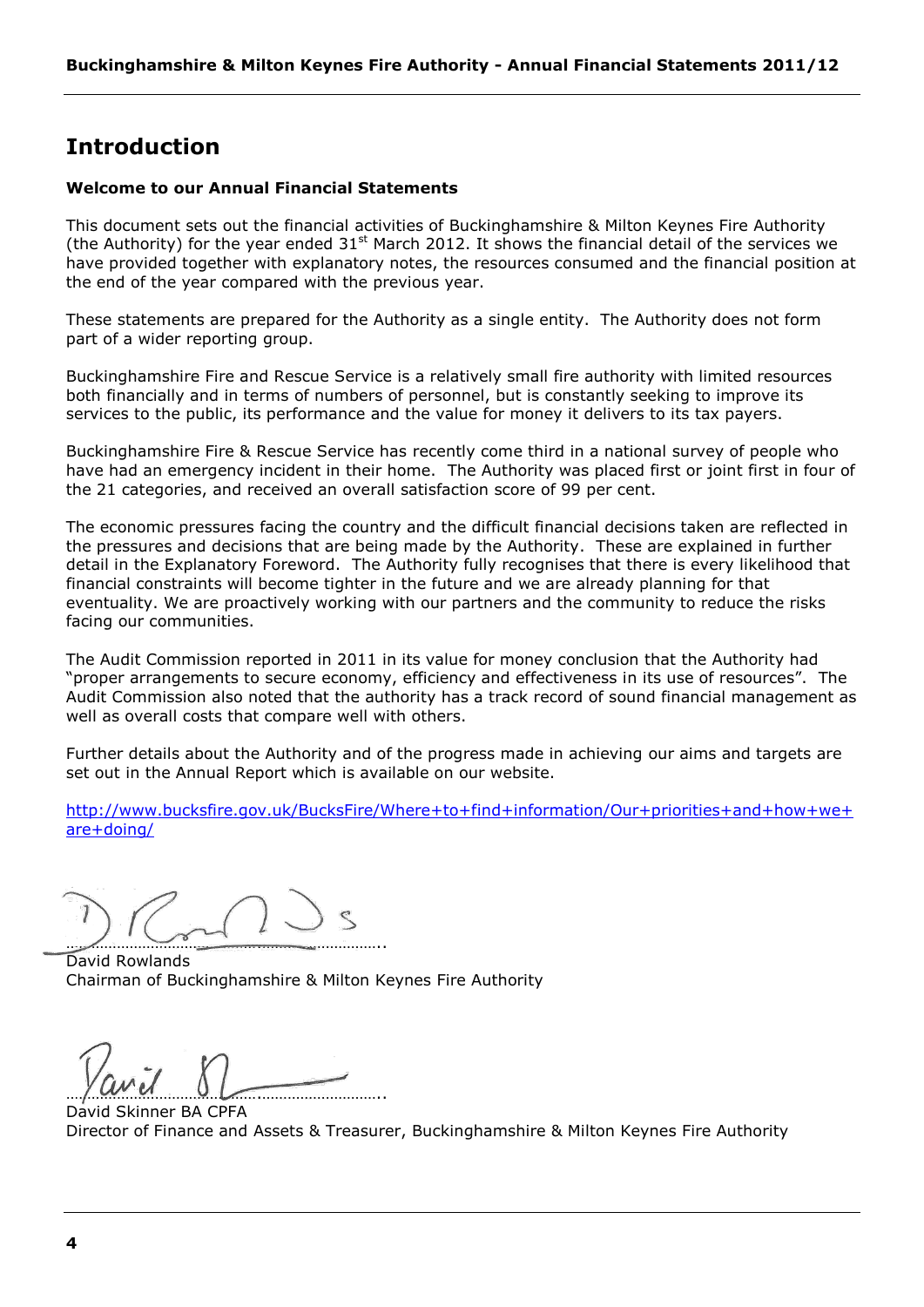# <span id="page-4-0"></span>**Explanatory Foreword**

In compiling these accounts we have followed the Chartered Institute of Public Finance and Accountancy"s Code of Practice on Local Authority Accounting in the United Kingdom 2011/12: Based on International Financial Reporting Standards (the Code).

The accounts are drawn up in accordance with the accounting policies set out in detail in the Statement of Accounting Policies.

The responsibility for the proper administration of the Authority's financial affairs is vested in the statutory officer (referred to as the Section 112 Officer). This is the Director of Finance and Assets & Treasurer who is required by law to confirm that the Authority"s system of internal controls can be relied upon to produce an accurate Statement of Accounts.

The Statement of Accounts contains four main statements. Each of the four main statements is accompanied by supplementary notes providing additional detail to figures presented. The four main statements are:

- Movement in Reserves Statement this statement shows the changes in the financial resources over the year. The total usable reserves held as at  $31^{st}$  March 2012 was £11.022m (as at 31 March 2011 was £7.201m);
- Comprehensive Income and Expenditure Statement this statement shows the gains and losses that contributed towards the changes in resources shown in the Movement in Reserves Statement. The deficit on the provision of services for 2011/12 was £7.244m (2010/11 was a surplus of £5,478m);
- Balance Sheet this statement shows how the resources available are held in the form of assets and liabilities. The net assets figure is balanced by the Total Reserves figure (see also Movement in Reserves Statement); and
- Cash Flow Statement this statement shows how the movement in resources has been reflected in cash flows. The starting point for this statement is the net surplus/deficit on the provision of services (see also Comprehensive Income and Expenditure Statement). The net increase in cash and cash equivalents during the year was £5.093m (net increase of £0.395m in 2010/11).

These four statements are supported by notes to the accounts, which provide supplementary information to aid the understanding of these statements.

The Statement of Accounts also contains information regarding the Firefighters" Pension Fund Account.

# **Service Expenditure**

The budget for 2011/12 was set at a full Authority meeting in February 2011. Figures were based on the final financial settlement announced by Central Government in January 2011 which included a £981k (or 8.6%) reduction in funding compared to what was received in 2010/11. It was agreed that there would be no increase in the level of Council Tax and a grant of £438k was received in lieu, (equates to a 2.5% increase per band D property). The levy for a council tax band D property to cover the services we provide remained at £59.13. This is multiplied by the estimated number of council tax band D properties of 296,764 and added to surpluses and deficits on previous years" council tax raised a total of £17.643m.

The remainder of our total expenditure was funded through Central Government Grants, National Non-Domestic Rates (NNDR) redistribution and income for the recovery of costs from other agencies including grants for specific responsibilities such as Urban Search and Rescue Operations (USAR).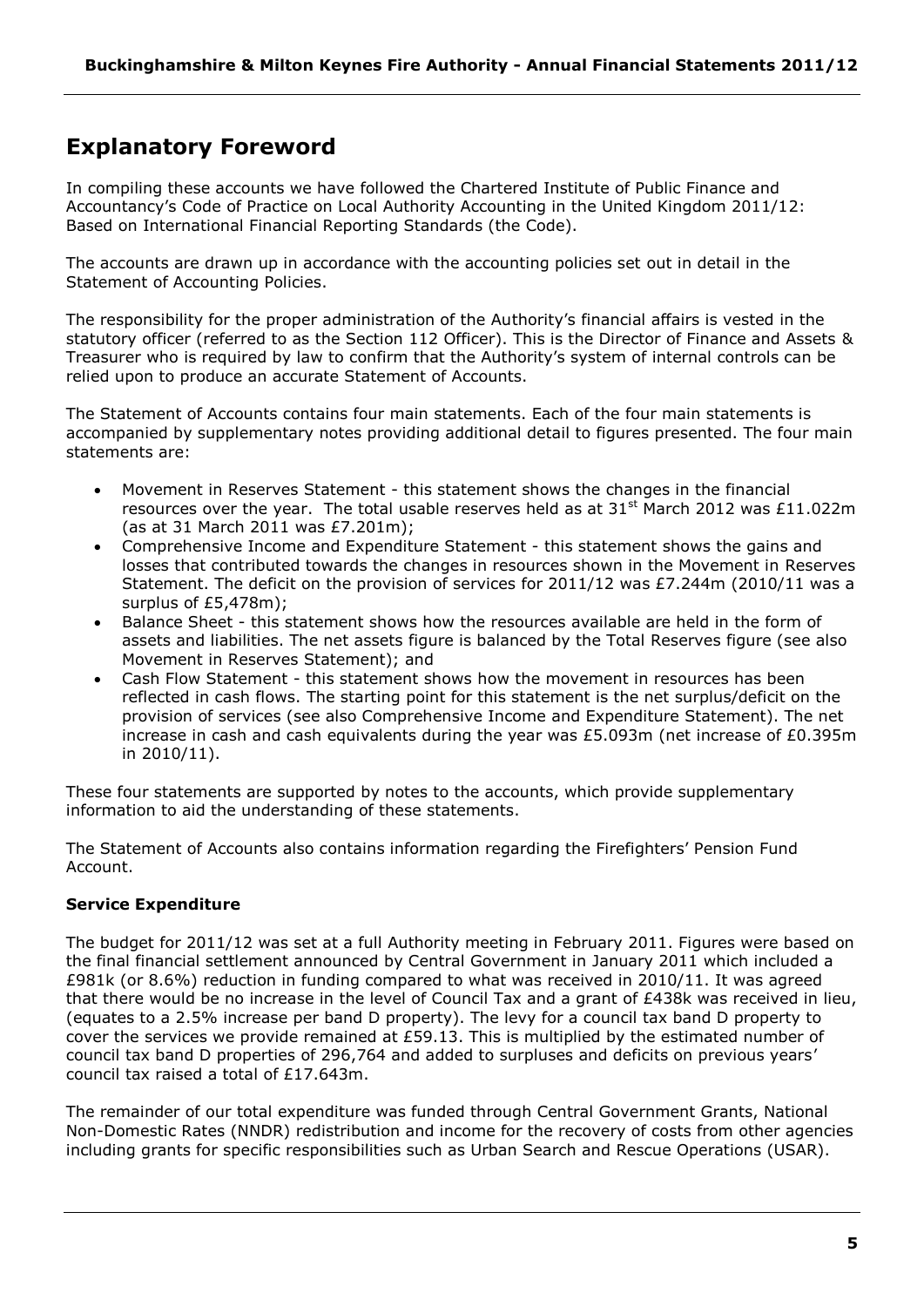The Authority's council tax for a band D property is still one of the lowest for fire authorities in the country.

The budget proposed for 2011/12 was a financial estimation based upon the priorities set as part of our Integrated Risk Management Planning process. The employee costs took account of the planned restructure of staff under our "Moving Forward Agenda" thus ensuring resources were sufficient and in the right place with no reduction in our response capability.

Specific items taken into account in setting the budget for 2011/12 included limited inflation and the increasing revenue cost of borrowing for the capital programme. Amounts were also set aside as contingency to cover protected pay and other costs associated with the moving forward agenda, also unknowns such as a national firefighters pay award. During the budget setting process, savings and growth bid packages were submitted to challenge and authorisation by Members and because at the time of approving the budget no formal notification of other revenue and capital government grants had been received, it was considered prudent to budget for a movement from reserves to balance the budget.

#### **Income and Expenditure 2011/12**

The following table shows revenue expenditure and income against the budget for 2011/12 as a whole:

| 2010/11   |                |                                                      | 2011/12   |               |
|-----------|----------------|------------------------------------------------------|-----------|---------------|
| Actual    | <b>Budget</b>  |                                                      | Actual    | <b>Budget</b> |
| £000      | £000           |                                                      | £000      | £000          |
| 24,214    | 24,378         | Employees                                            | 23,229    | 23,960        |
| 1,642     | 1,654          | Premises                                             | 1,840     | 1,675         |
| 1,360     | 1,445          | Transport                                            | 1,091     | 1,369         |
| 2,131     | 2,534          | <b>Running Costs</b>                                 | 1,683     | 2,459         |
| 371       | 355            | <b>Agency Payments</b>                               | 363       | 311           |
| 1,201     | 930            | Capital Charges                                      | 960       | 998           |
| 30,919    | 31,296         | <b>Expenditure</b>                                   | 29,166    | 30,772        |
| (839)     | ۰              | Capital Grants Received (Net of Capital Expenditure) | (1,238)   |               |
| (1,681)   | (1, 407)       | Other Income                                         | (1, 184)  | (1,360)       |
| 28,399    | 29,889         | <b>Net Expenditure</b>                               | 26,744    | 29,412        |
| (17, 614) | (17, 384)      | Precepts                                             | (17, 643) | (17, 658)     |
| (1, 452)  | (1, 451)       | Revenue Support Grant                                | (2, 911)  | (2,910)       |
| (1,864)   | (1,054)        | <b>General Grants</b>                                | (2,013)   | (69)          |
| (10,000)  | (10,000)       | Non-domestic rates redistribution                    | (7,998)   | (7,998)       |
| 1,826     | $\overline{a}$ | Contribution to/from Reserves                        | 3,837     | (777)         |
| (29,104)  | (29,889)       | Income                                               | (26, 728) | (29, 412)     |
| (705)     |                | Total (Under)/Overspend                              | 16        |               |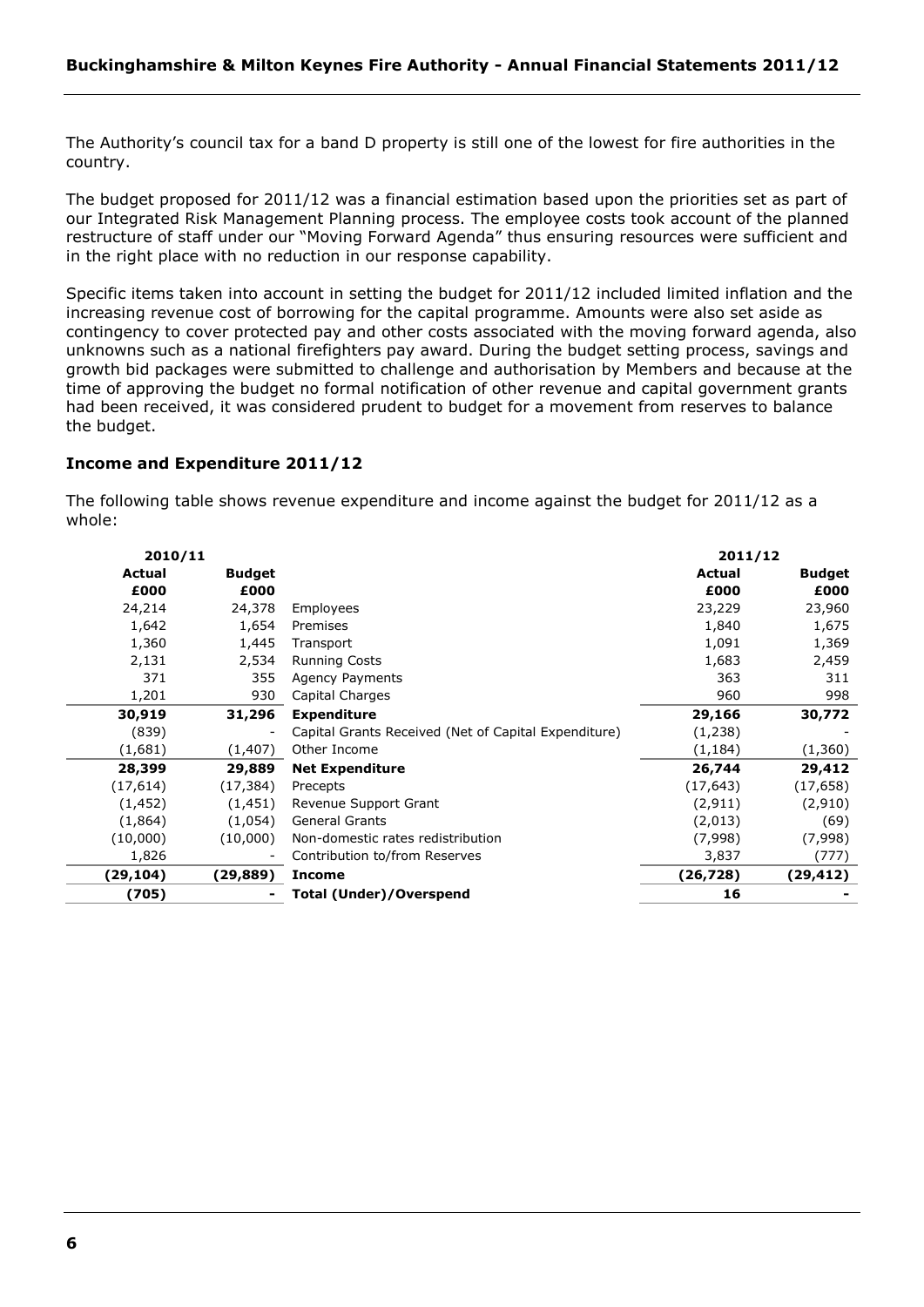# Breakdown of Expenditure 2011/12



During 2011/12 gross expenditure was £29.166m and gross income was £32.987m. After contributions to/from reserves there was a net overspend in year of £0.016m.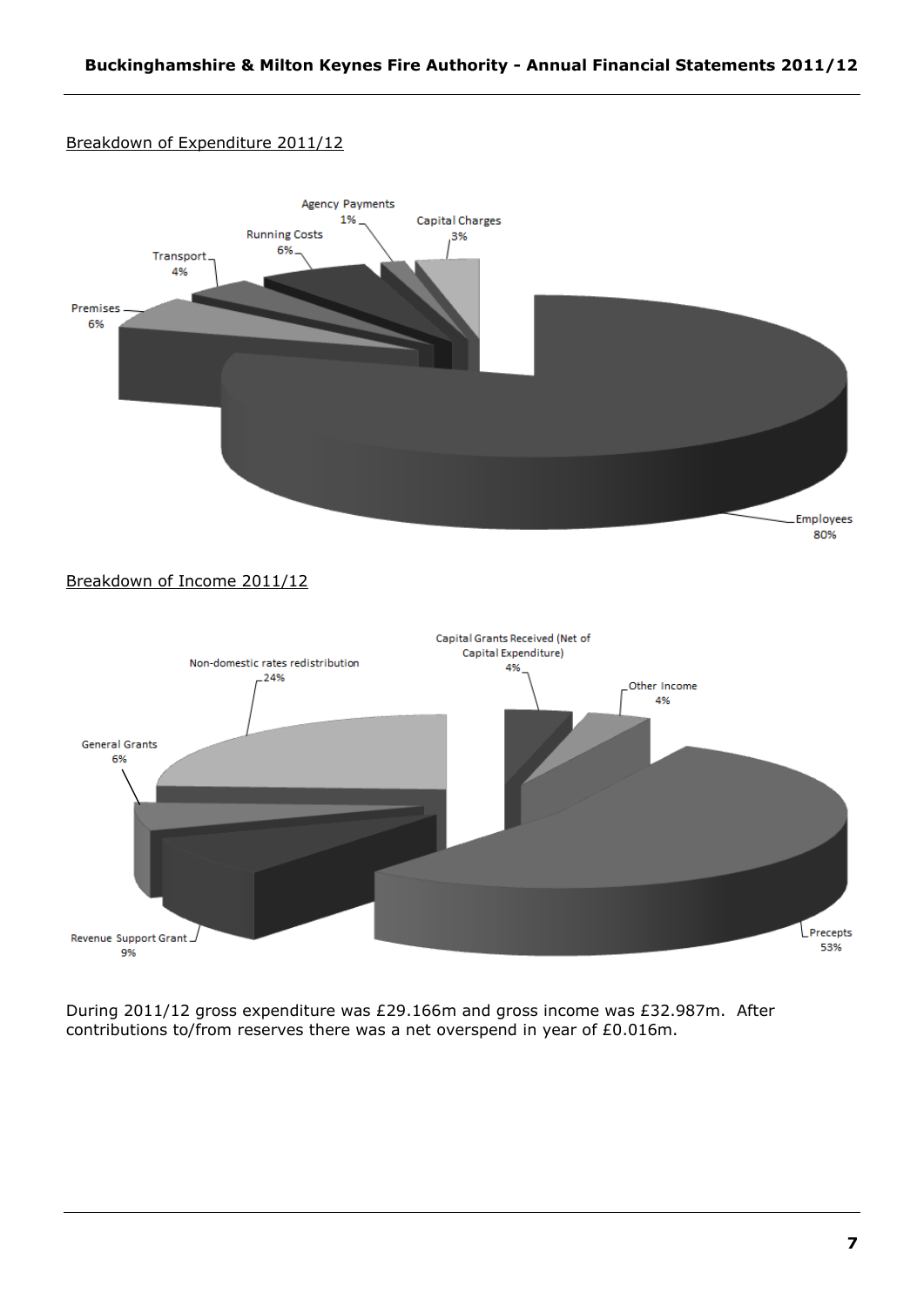The surplus for the year 2010/11 was due to a number of factors as follows:-

- There were still a number of vacancies in year throughout the organisation. Levels have been contained within the overall workforce plan and temporary arrangements have been used in some areas to accommodate changes necessary for the improvement agenda. Firefighter employee numbers under the Retained Duty System (RDS) also reduced over the course of the year, resulting in further savings;
- There was no pay award during 2011/12 and some of the other amounts set aside into contingency budgets were not used;
- Surplus council tax was collected from constituent Billing Authorities for the previous year; and
- Revenue contributions to the capital programme and capital charges were reduced as we received capital grant in-year which meant we didn"t need to borrow to fund the costs of the programme.

Surpluses realised as and when they have arisen throughout the year have been set aside into earmarked reserves in preparation for future economic pressures. Further details of these can be found in Note 23.

Improvement projects during the year included:-

- Staff Restructure putting the right people in the right jobs at the right time;
- Improved management and reporting practices so that we can ensure financial and performance information is delivered to the right audience in a timely fashion thus allowing those charged with Governance to make better informed decisions;
- Better use of Technology rationalisation of systems and taking advantage of more up to date programmes and packages available. This included a new e-ordering system going live during the year and the procurement of software to improve our performance reporting together with a more integrated use of the SAP Human Resources and Payroll modules;
- Moving forward, we are undertaking a feasibility study for a new asset management system to include all assets including inventories for equipment, this is most important for us to be able to track large areas of spend for the Authority and utilise our assets more effectively; and
- Financial Management & Control improvements have been made in budget monitoring and management, with the use of new technology we hope to build on this further in the future so we can plan better and react more quickly should our expenditure forecasts start to deviate from budget.

Moving forward, we continue to review our practices and processes in order to maximise the return on investment from a number of service areas, whilst still working towards our strategic objectives. Further savings and efficiencies through projects are expected from the above as well as those started since the financial year end such as the Combined Control Room Project, Asset Management System and Strategic Review of Resources (Fleet, ICT and Property).

# **Community Safety**

Our Prevention activity is now driven locally from fire stations and is based on the risks, demographics and trends of relevant areas and communities. In order to facilitate this, the Prevention team at headquarters have changed their role and now provide strategic direction and tactical guidance. The headquarters team have also adapted their roles in order to provide support and training to the Station Commanders and Community Safety Coordinators. The service is now able to maximise community safety intervention and engagement at local level and provide greater value for money. A strategic review of partnerships has been completed in the last year and now only the partnerships that bring tangible and audible value to the service"s vision have been retained.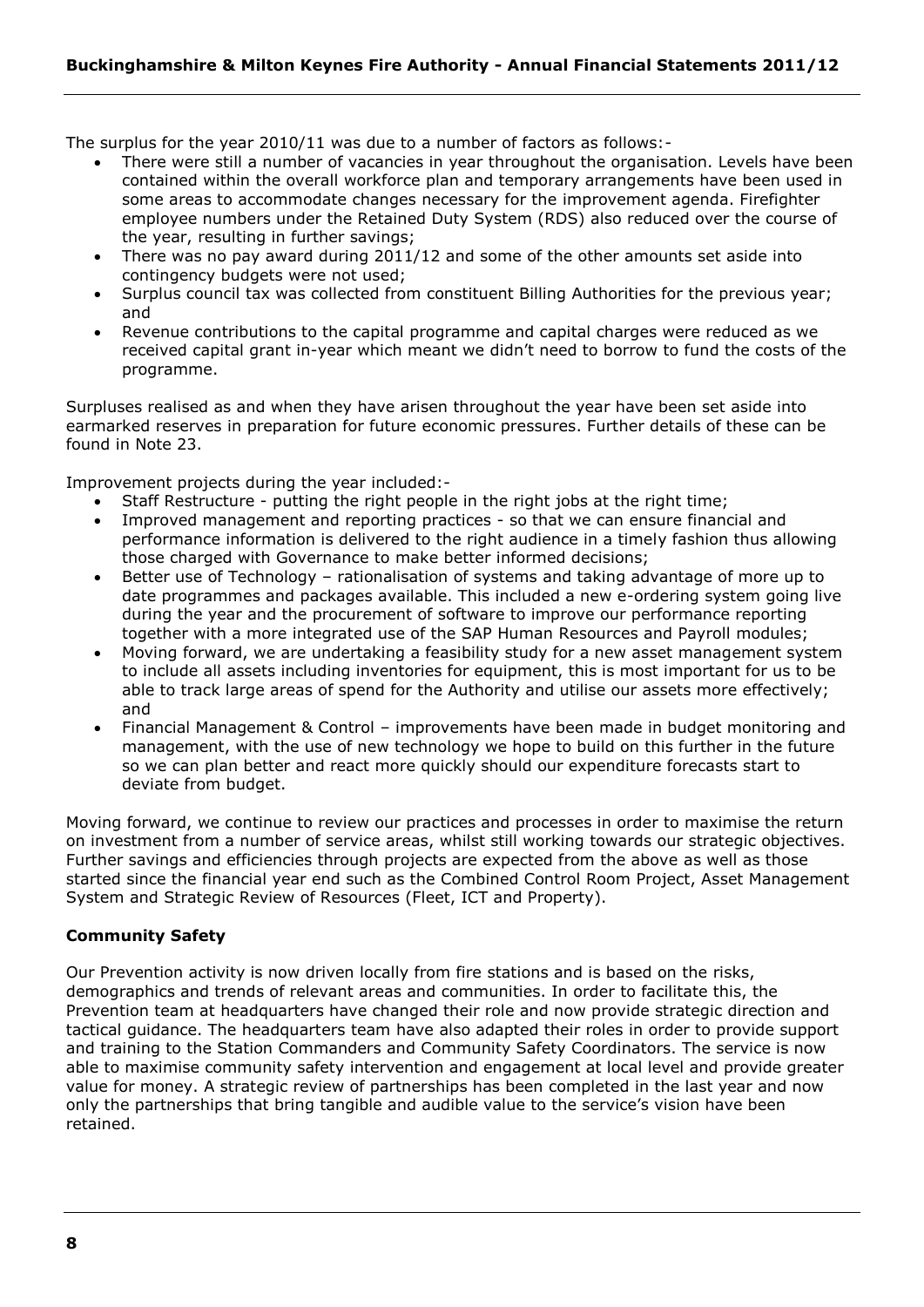For the first time ever the service has reached and exceeded, by 20%, its target for providing Home Fire Risk Checks to those at greatest danger from fire. (Having completed over 10,000 in the last fiscal year) In doing this the crews have identified over 2,000 persons who they have referred to other agencies in order to provide them with greater "assisted living". This performance has been underpinned by a complete review of the Home Fire Risk Check process which is now risk based, with deadlines for completion according to the vulnerability of the household in question. The service has continued to provide effective education to road users with over 95% of all 18 year olds in the county experiencing a hard hitting presentation entitled "Safe Drive Stay Alive". Local stations have also been provided with the toolkits to give fire safety advice to all school age pupils, from key stage 1 right through to key stage 4.

The service has also continued with its fire setter programme: This is an initiative which seeks to educate/intervene with young people who have shown/expressed a tendency to start fires. This work is undertaken by a small number of our employees who have received specialist training and who combine the role with their 'day job'. Stations are now able to scientifically and accurately identify arson trends on their station grounds. Having established proactive and reactive arson protocols the service has assisted the police (by providing quality evidence) to successfully prosecute perpetrators of arson. It has also been successful in preventing known arsonists from reoffending

# **Operations**

Following the organisational re-structure the integrated service delivery teams have implemented local area planning as the mechanism through which the service can mitigate community and societal risk at the point of greatest need.

The service delivery aspects of the Integrated Risk Management Plan (known as the Public Safety Plan from 2012) continue to be introduced in a phased way. The introduction of an alternative crewing model to one appliance at Great Holm has seen a move away from an appliance crewed solely by wholetime staff. The appliance is now crewed by a combination of wholetime and Retained Duty System staff. The introduction of this project dates back to a proposal approved under the previous Integrated Risk Management Plan. It reflects the recognition that in future the service needs to be delivered in a more flexible and adaptive way not only to meet demand, but also to work within existing and future resource constraints. Within the Public Safety Plan there are other similar schemes. The Turntable Ladder at High Wycombe is now switch crewed instead of primary crewed. This means that should the turntable ladder be required for an incident, the crew will be utilised from another wholetime appliance, rather than have a dedicated crew. This has led to the saving of a considerable number of posts with minimal effect on public safety. A Day Crewing review is identifying how best to use a reduced staff complement at Day Crewed stations and this is expected to provide some alternative models towards late summer. Work is on-going to develop and introduce flexible working arrangements to enable the service to better use staff to ensure improved appliance availability across the year.

Although progress with improving availability of retained duty system appliances has proved frustrating, the service is developing a series of schemes to improve recruitment, availability and retention. Development work continues to improve the service infrastructure in relation to RDS issues, such as improving contractual arrangements, but this will take time to achieve across the service. However the public safety department is looking at innovative measures to improve recruitment, retention and availability during this period, but which will be part of an integrated solution for the future. These include the trial of a small fires unit, which can mobilise to predetermined operational incidents with a crew of three. The success of this project could provide the service with a staffing solution for stations which experience short to medium term crewing difficulties. Alternative contractual solutions are being explored with a view to securing a more reliable and integrated response from on-call firefighters. It is anticipated that this solution will improve some of the issues regarding, amongst other things, time available for staff training.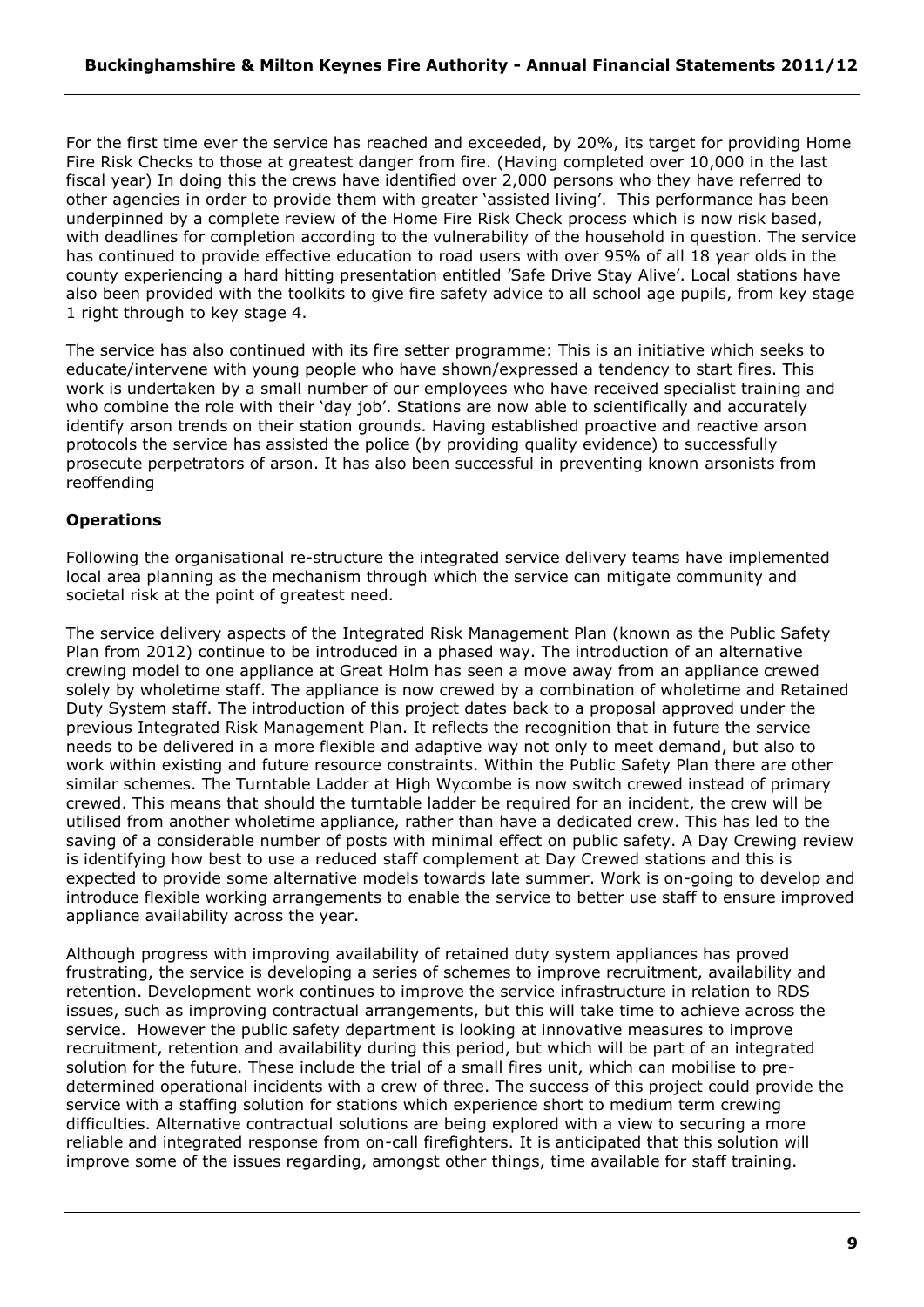The service hosted an international symposium examining the future of Urban Search and Rescue and (USAR) Special Rescue. This was well attended and generated some interesting ideas which will inform the USAR review currently under way and expected to deliver recommendations towards the autumn.

The service is anticipating a less than favourable financial settlement in the medium term and is now preparing strategies for the continued delivery of a high performing public service. Despite this, discussions are underway regarding the need to recruit wholetime staff within the medium term window. This gives the service time to determine what it requires of wholetime staff in the future and how we can ensure that we recruit staff of the right calibre, and with the right qualities to continue to take this service forward. The challenge for the service is that it must promote itself as the employer of choice, and be able to deliver on that promise to ensure its continued success.

# **Equality and Diversity 2011/12**

During the year the Authority was recognised and awarded a commendation as an "Achieving" service under the Equality Framework for the Fire and Rescue Service, following a robust challenge from the Peer Review Team, led by the Local Government Improvement and Development Agency in June 2011. The Authority also received a commendation and Certificate of Merit from the Asian Fire Service Association in association with the Fire Minister and Chief Fire Officers Association (CFOA) for effective leadership in equality and diversity in recognition of our "Achieving" status in November 2011.

Another key achievement during the year was the signing of the Equalities Charter by the Chairman, Lead Member for Equalities, Chief Fire Officer and Equality and Diversity Manager to demonstrate commitment and leadership for the equality and diversity programme. This was complimented by the implementation of our three-year (2009-12) Single Equality Scheme, covering all strands of diversity and carrying forward on-going actions into the 2012-15 strategy.

During the year the Authority has also improved understanding of the People Impact Assessment process as a service improvement tool, whilst achieving better standards of assessments across all sections of the service and actions across a range of equality strands through engagement. This has been aided by a strengthened and more focused role of the Corporate Diversity Working Group, chaired by a member of the Senior Management Team.

The Authority has made significant efforts to connect with vulnerable communities that have previously not been engaging with the fire service, for example, Fishermead in Milton Keynes, Quarrendon in Aylesbury and Castlefield in High Wycombe. Evidence of our achievements and approach to equality and diversity is reflected in other Fire and Rescue services visiting to see what we do.

For the coming year, the aim is to build on the work undertaken over the past year throughout the service and to seek further improvements to our corporate processes and actions to improve outcomes for our staff and communities. The key actions for the coming year are:

- embed the improvements achieved so far in the Fire and Rescue Service Equality Framework and strive towards "Excellence";
- support the delivery of an Authority wide equal pay audit and review of Green Book terms and conditions and provide quality assurance throughout the project;
- contribute and support the development and delivery of a training and development plan for staff within existing resources to include managerial training around discrimination, harassment, grievance, discipline, appraisals and mediation;
- continue to support partnership initiatives where deemed effective on equality, diversity and community cohesion across the Authority area; and
- identify and implement a range of actions including crosscutting, service and local area based actions for the Area and Station Risk Management Plans.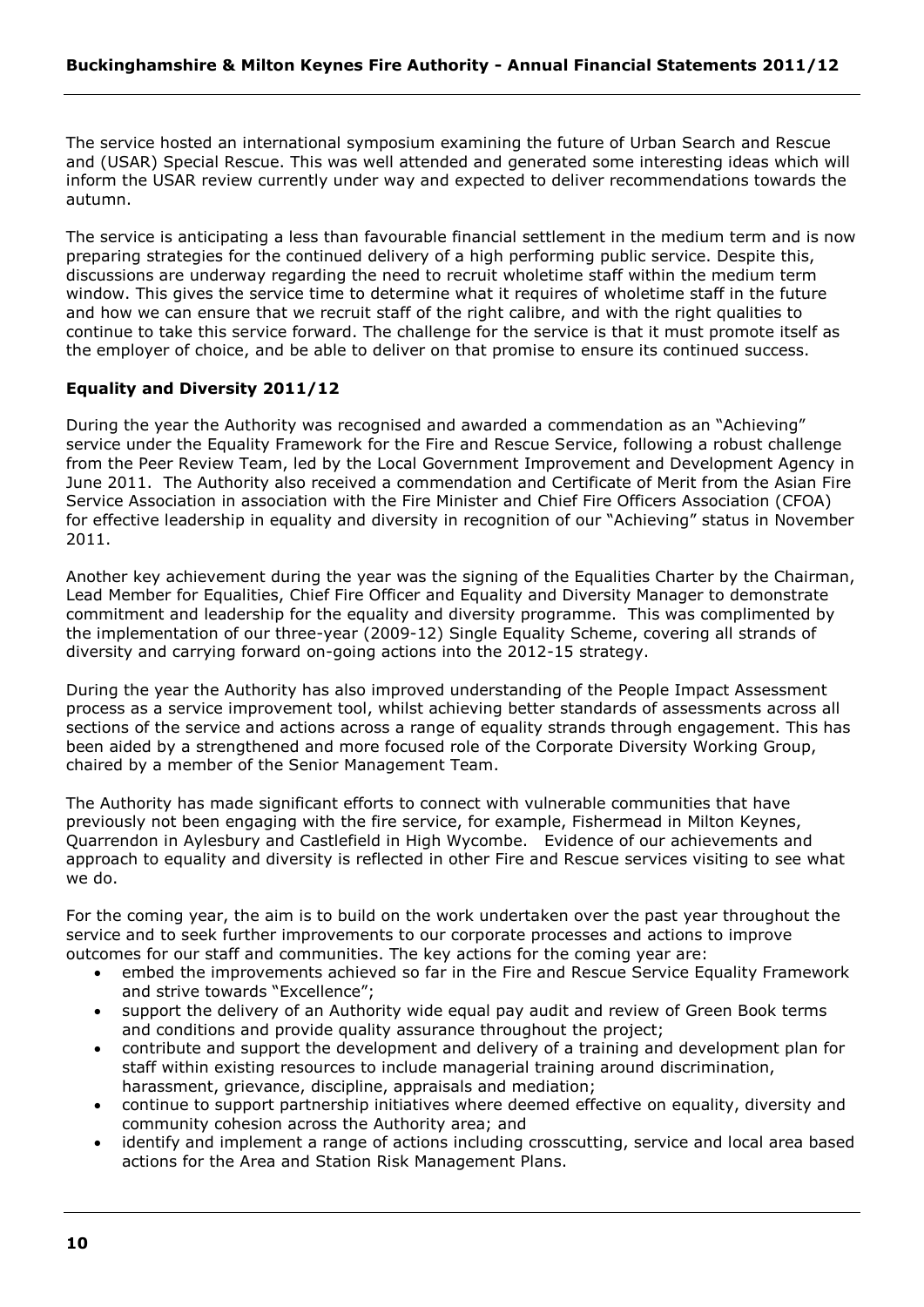#### **Movement in Reserves**

The net overspend of £0.016m is inclusive of transfers to/from reserves. Excluding these movements would show an underspend of £3.821m. The treatment of this underspend is shown in the table below:

|                                                          | £000    |
|----------------------------------------------------------|---------|
| Revenue outturn before contributions to reserves         | (3,821) |
| Required Contributions to Reserves                       |         |
| Control Room Reserve (Revenue)                           | 1,000   |
| Control Room Capital Grant Unapplied                     | 800     |
| Other Capital Grants Unapplied                           | 438     |
| <b>Sub Total - Required Contributions to Reserves</b>    | 2,238   |
| Additional Contributions to Reserves                     |         |
| Invest to Save Reserve                                   | 59      |
| New Dimensions Reserve                                   | 147     |
| Vehicle Reserve                                          | 18      |
| RDS Pension Contributions Reserve                        | 650     |
| Revenue Contribution to Capital                          | 725     |
| <b>Sub Total - Additonal Contributions to Reserves</b>   | 1,599   |
| Net Charge to the General Fund Balance (General Reserve) | 16      |

Required contributions to reserves were necessary in order to carry-forward the unspent grant funding for the control services project and other capital expenditure. The two largest additional contributions to reserves are as follows:

RDS Pension Contribution Reserve - this reserve was setup to cover any potential costs that may be incurred in relation to back-dated Retained Duty System (RDS) pensions. The exact liability (if any) will depend on the result of the on-going legal process. The Authority considers this a prudent amount to set aside based on historical data; and

Revenue Contribution to Capital Reserve - this was created in order to mitigate against the potential reductions in the capital funding that the Authority may receive in future years.

The Comprehensive Income and Expenditure Statement shows the Authority's actual financial performance for the year, measured in terms of the resources consumed and generated over the last 12 months.

However, the Authority is required to raise council tax on a different accounting basis, the main differences being:

- Capital investment is accounted for as it is financed, rather than when the fixed assets are consumed.
- Retirement benefits are charged as amounts become payable to pension funds and pensioners, rather than as future benefits are earned.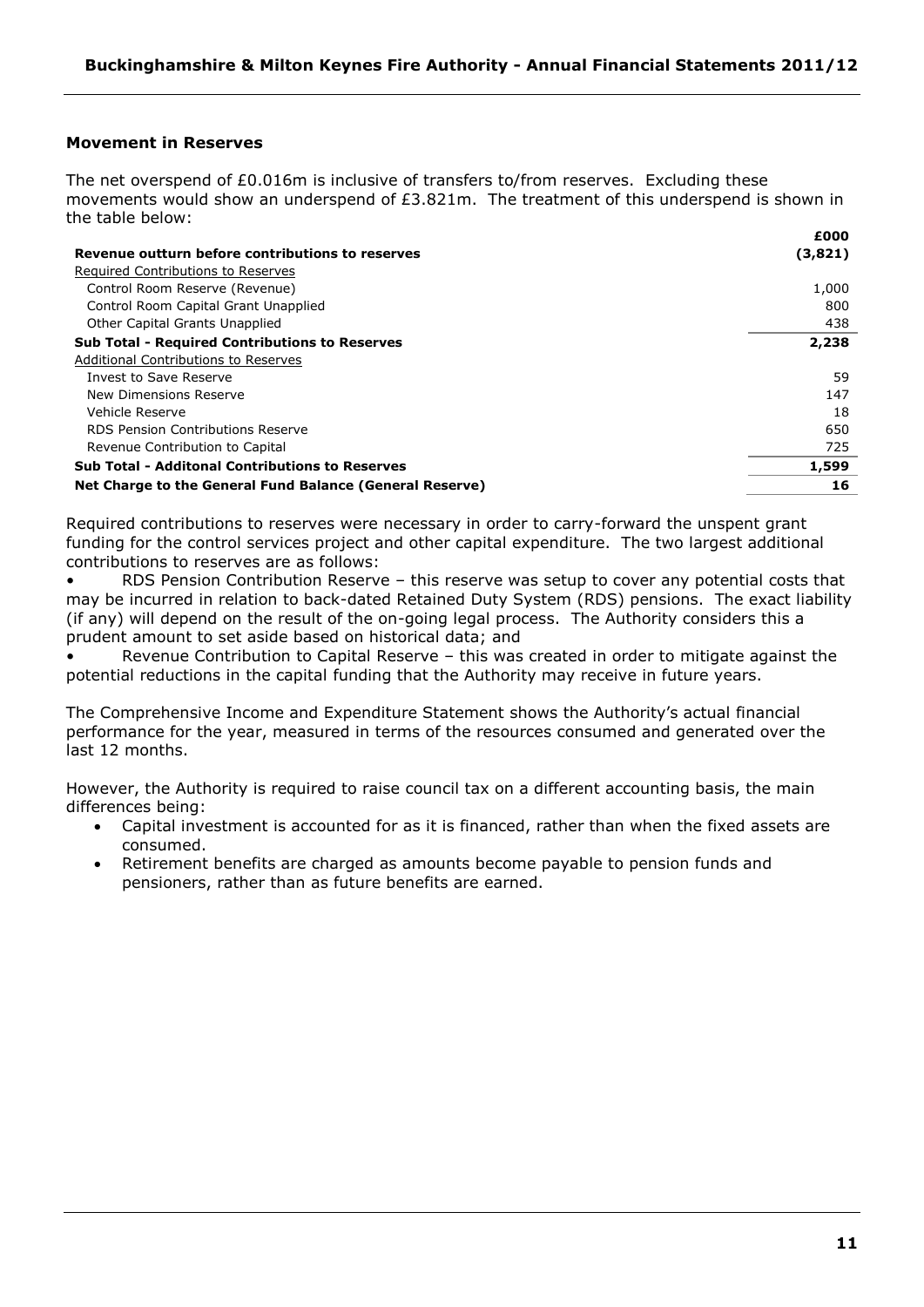A reconciliation from council tax funded expenditure to the deficit for the year on the Comprehensive Income and Expenditure Statement is shown in the table below:

|                                                                                      | £000    |
|--------------------------------------------------------------------------------------|---------|
| <b>Council Tax Net Expenditure (Surplus)/Deficit</b>                                 | 16      |
| <b>Employees</b>                                                                     |         |
| IAS 19 Pension Charges                                                               | 9,686   |
| Employee Absence Account                                                             | (71)    |
| <b>Capital Charges</b>                                                               |         |
| Depreciation                                                                         | 1,798   |
| Impairment                                                                           | 1,871   |
| Minimum Revenue Provision                                                            | (530)   |
| Movement in the Donated Assets Account                                               | (924)   |
| Income                                                                               |         |
| Pension Grant                                                                        |         |
| Capital Grant                                                                        | (731)   |
| Statutory Precept Adjustment                                                         | 15      |
| Profit on Sale of Assets                                                             |         |
| Other Adjustments                                                                    |         |
| Write-down of Financial Instruments Adjustment Account                               | (49)    |
| Transfers to/from Reserves                                                           | (3,837) |
| (Surplus)/Deficit for the year on the Comprehensive Income and Expenditure Statement | 7,244   |

The General Fund Balance compares the Authority's spending against the council tax that it raised for the year and other income received, taking into account the use of reserves built up in the past and contributions to reserves earmarked for future expenditure.

# **Activity Levels**

The following table summarises some of the main activities carried out during the year:

| 2010/11                             | <b>Response</b>             | 2011/12                             |
|-------------------------------------|-----------------------------|-------------------------------------|
| 16,989                              | Calls to the Control Room   | 16,315                              |
| 7,459                               | Incidents Attended          | 7.469                               |
| 2,747 (of which 983 deliberate)     | Fires Attended              | 2,664 (of which 886 deliberate)     |
| 544                                 | Road Accidents Attended     | 474                                 |
| 4,217 (of which 3,399 false alarms) | Other Incidents Attended    | 4,205 (of which 3,052 false alarms) |
| 40 from fires<br>292 from RTC's     | Lives Saved                 | 41 from fires<br>329 from RTC's     |
| 11                                  | Major Incidents (10+ Pumps) | 8                                   |

| 2010/11               | <b>Community Safety</b>                                                           | 2011/12                     |
|-----------------------|-----------------------------------------------------------------------------------|-----------------------------|
| 6,383                 | Home Fire Risk Checks                                                             | 10,159                      |
| 8,596                 | Smoke Alarms fitted for vulnerable<br>people                                      | 15,678                      |
| 60                    | Fire Investigations                                                               | 46                          |
| 242 (22,996 children) | <b>School Safety Courses</b>                                                      | 219 (21,161 children)       |
| 341 visits (10,470)   | Other Youth Initiatives ( <i>i.e.</i> Firesetters<br>and youth diversion courses) | 220 visits (8,143 children) |
| 18,855 (391 schools)  | Visits to the Milton Keynes Safety<br>Centre                                      | 18,229 (385 schools)        |

Activity levels for Response have remained fairly consistent across the two years shown above.

The large increase in home fire risk checks and smoke alarms fitted for vulnerable people demonstrates the Authority's on-going commitment to safeguarding those most at risk within the community, in a proactive approach to prevent incidents and reduce risk.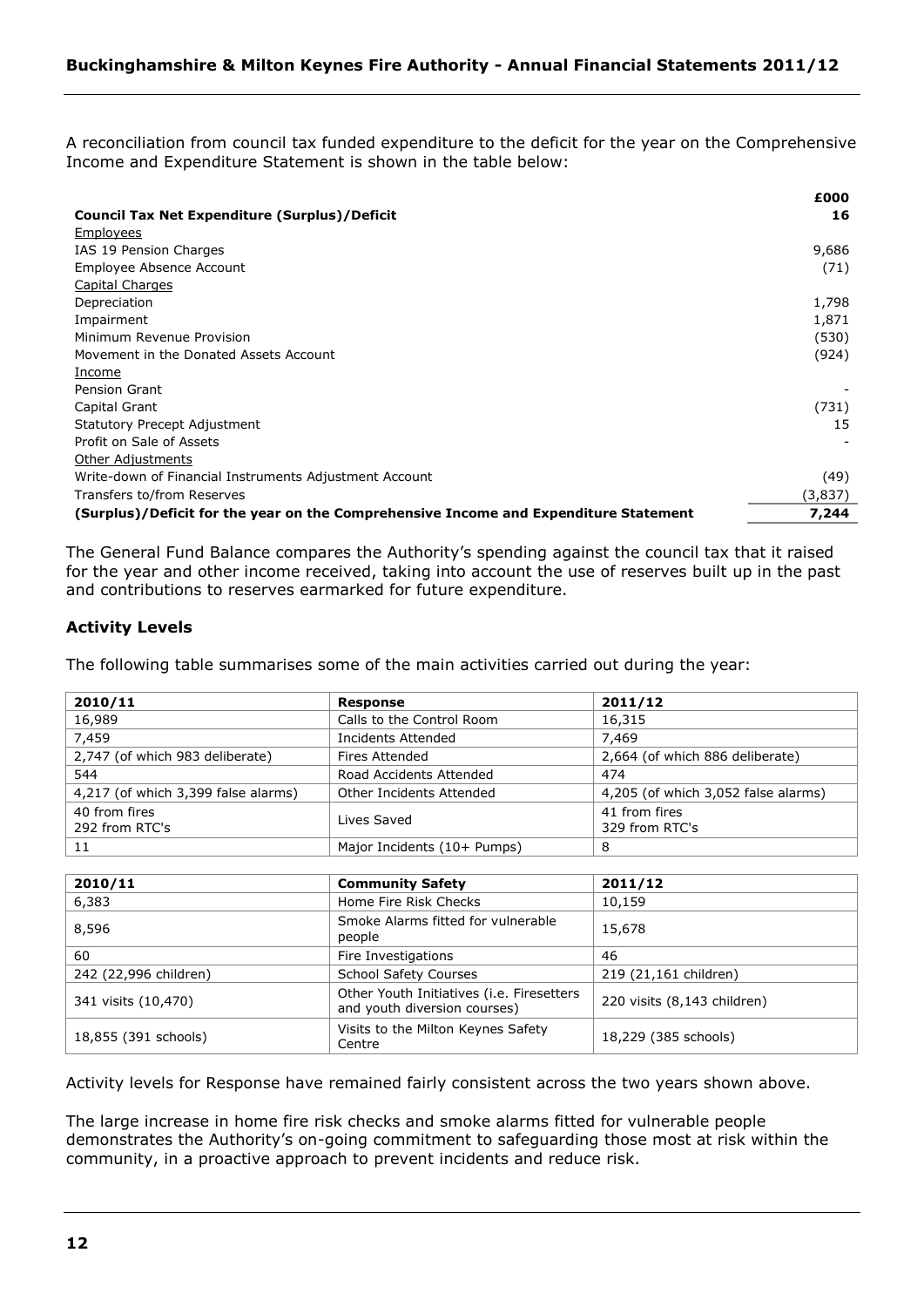# **The Capital Account Summary**

Capital expenditure is not shown in the Comprehensive Income and Expenditure Statement but is budgeted for and reported separately.

The approved capital expenditure budget for 2011/12 was £1.216m. A total of £0.731m was spent on capital schemes and equipment as follows:

| <b>Land and Buildings</b> | <b>Plant, Vehicles and</b><br><b>Equipment</b> | <b>Intangibles</b>       | <b>Total</b> |
|---------------------------|------------------------------------------------|--------------------------|--------------|
| £000                      | £000                                           | £000                     | £000         |
| 291                       | 440                                            | $\overline{\phantom{0}}$ | 731          |

Further detail of the expenditure is shown in Note 11.

Owing to the late announcement of the capital grant determination from the Department for Communities and Local Government (DCLG) for capital for 2011/12 and subsequent approval of the capital programme in November 2011, many of the property contracts entered into are still "work in progress" at the financial year end. The contract for Bletchley was let during March 2012 with the budget split over the two financial years 2011/12 and 2012/13; the underspend for the year together with the £70k approved budget (difference between £250k and £180k) has been supplemented by £50,000 owing to the contract value being higher than anticipated for additional asbestos and other works. The Wycombe roof was completed during April 2012 and the electrical works at Beaconsfield and Gerrards Cross (let as one contract) are in progress. The options work on the replacement of the Wycombe drill tower have taken longer than envisaged and a figure of £88k has been included in the carry forward commitment monies to complete this project.

The second and third stage payments for the two Scania appliances delivered during August, 2011 are included in these figures of £0.158m. The Small Fires Unit vehicle is in the course of conversion and the second stage payment is due in 2012/13. IT Equipment spend for the year was £0.179m and was in accordance with the IT strategy. 7,862 Smoke Alarms were purchased during the year.

The Authority received £1.169m of capital grant from central government to help fund the capital programme. The Authority"s loans are borrowed from the Public Works Loan Board (PWLB) and during 2011/12 no new loans were taken out due to the receipt of the capital grant. The Authority"s total borrowing for capital purposes stands at £8.265m with loan repayments spread over the years 2016-2056.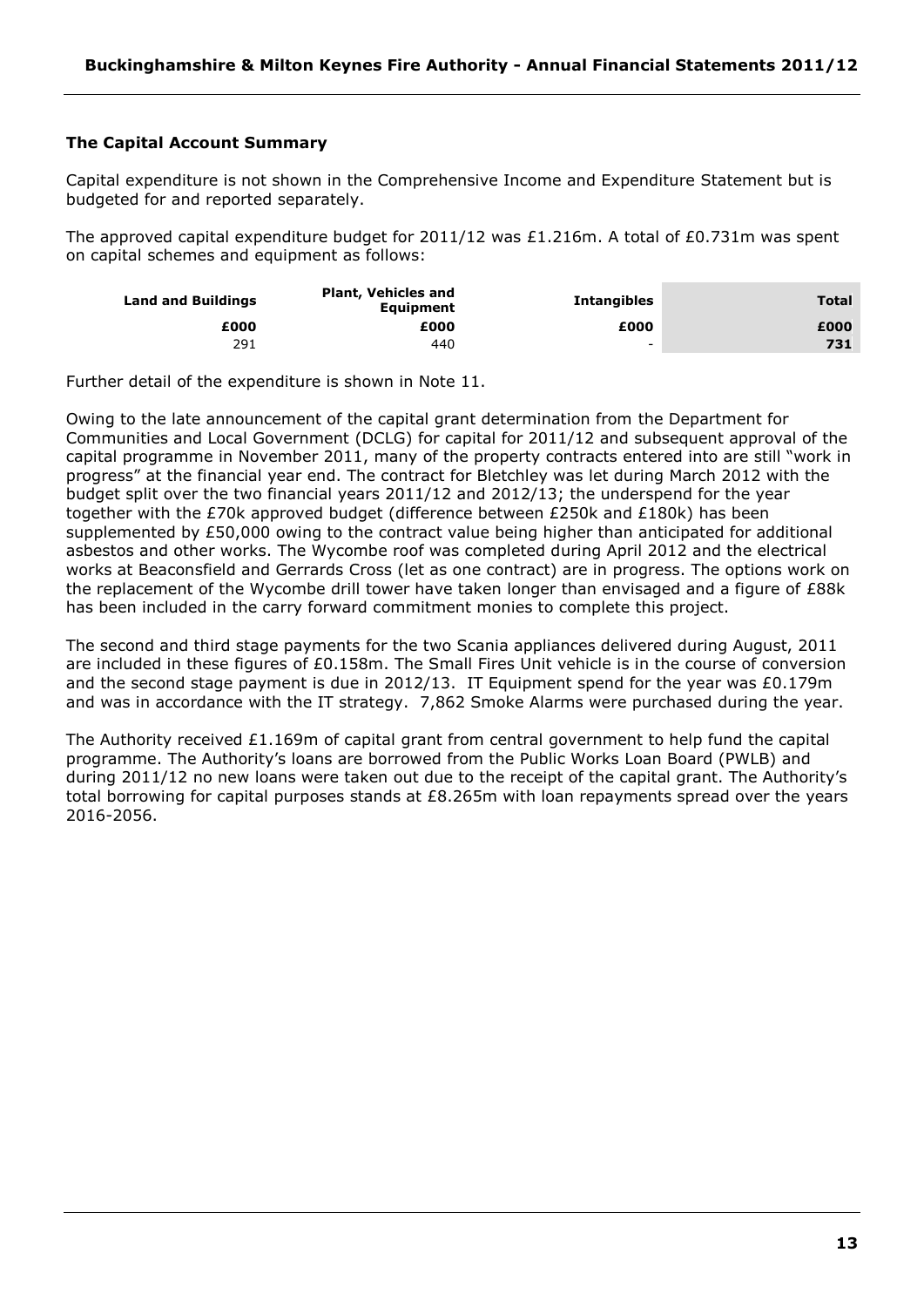#### **Reserves Balances**

The level of reserves held by the Authority as at  $31<sup>st</sup>$  March 2012 are shown in the table below:

| 31 March<br>2011<br>£000 |                                                     | 31 March<br>2012<br>£000 |
|--------------------------|-----------------------------------------------------|--------------------------|
| (3,716)                  | <b>General Fund Balance</b>                         | (3,700)                  |
| (3,716)                  | <b>Sub Total Non Earmarked General Fund Balance</b> | (3,700)                  |
| (150)                    | <b>Fire Control Reserve</b>                         | (150)                    |
|                          | Debt Repayment Reserve                              |                          |
| (431)                    | Invest to Save Reserve                              | (490)                    |
| (570)                    | Moving Forward Reserve                              | (570)                    |
|                          | <b>Transitional Grant Reserve</b>                   |                          |
| (853)                    | New Dimensions Reserve                              | (1,000)                  |
| (180)                    | Asset Management Reserve                            | (180)                    |
| (180)                    | Redundancy and Early Retirement Reserve             | (180)                    |
| (84)                     | New Burdens Reserve                                 | (84)                     |
| (17)                     | Vehicle Reserve                                     | (35)                     |
| (1,000)                  | <b>Funding Pressures Reserve</b>                    | (1,000)                  |
| $\overline{\phantom{a}}$ | Control Room Reserve (Revenue)                      | (1,000)                  |
|                          | RDS Pension Contributions Reserve                   | (650)                    |
| (3, 465)                 | <b>Sub Total Earmarked Reserves - Revenue</b>       | (5, 339)                 |
| (20)                     | Usable Capital Receipts Reserve                     | (20)                     |
|                          | Control Room Capital Grant Unapplied                | (800)                    |
| $\overline{\phantom{a}}$ | Other Capital Grants Unapplied                      | (438)                    |
| $\overline{\phantom{a}}$ | Revenue Contribution to Capital                     | (725)                    |
| (20)                     | <b>Sub Total Earmarked Reserves - Capital</b>       | (1,983)                  |
| (7,201)                  | <b>Total Usable Reserves</b>                        | (11, 022)                |

Further information on these reserves is set out in Note 23.

# **Contingent Liabilities**

At 31 March 2012, the Authority had two contingent liabilities:

- The Authority is awaiting the formal notification of the outcome of a case involving Retained Duty System (RDS) firefighters. The Authority could potentially be liable to pay backdated employer contributions relating to RDS pensions. If the Authority is liable, the amount to be paid would then be dependant of the number of firefighters who decide to backdate their employee contributions. Not enough certainty around the outcome exists at this moment in time for a provision to be required. The Authority has created a reserve of £650k in 2011/12 to provide for potential future costs that may be incurred;
- As a result of an incident in 2010/11, there are potential areas of litigation with associated costs that may arise. At present it is not possible to place an estimate on the level of these potential costs.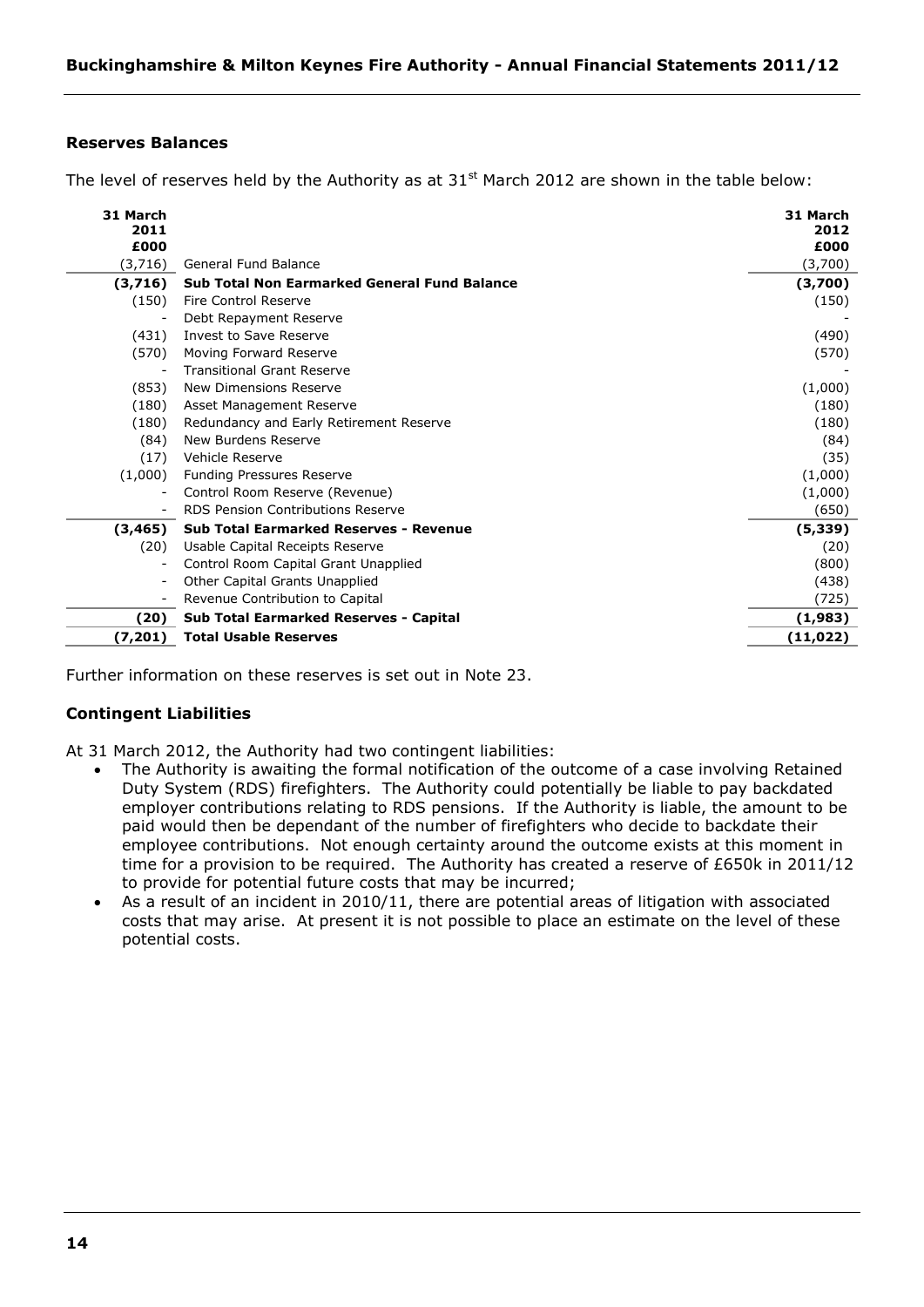# **Pension Fund Liability**

The accounting treatment for pensions follows International Accounting Standard 19 (IAS19), the purpose of which is to ensure that organisations" accounts reflect the net position of their pension funds and account for the liability to pay accumulated employee benefits in the future. In 2011/12, the Authority"s share of the three Pension Fund"s net liabilities increased by £36.165m to £184.322m (for 2010/11 the net liability was £148.157m).

Effectively, the Pension Funds are in deficit by £184.322m compared with what is needed to pay the pensions of current scheme members, and the effect is to reduce the overall net worth of the Authority by that amount. However, statutory arrangements for the funding of the deficit, whereby the deficit will be made good by employer contributions over the remaining working life of employees as assessed by the scheme's actuary, mean that the financial position of the Authority remains healthy.

# **Treasury Management**

Buckinghamshire County Council (BCC) currently provides the day to day operation of the Authority"s treasury management function under a Service Level Agreement. This includes the management of the Authority"s cash flows, its banking, money market and capital market transactions. Our treasury management policy mirrors that of BCC to ensure the effective control of the risks associated with such activities and through economies of scale gaining optimum performance but by the same token minimalising exposure to the risks involved in such activities.

Since the banking crisis, interest received on balances has reduced significantly. This is because the authority follows the Chartered Institute of Public Finance and Accountancy (CIPFA) Treasury Management Policy which orders the importance of investments under Security, Liquidity and finally Yield. The Authority will re-evaluate it"s Treasury Management Policy on a periodic basis to ensure security of it's funds and to review opportunities for increasing interest earned.

The Authority has outstanding PWLB Loans at  $31<sup>st</sup>$  March 2012 of £8.265m.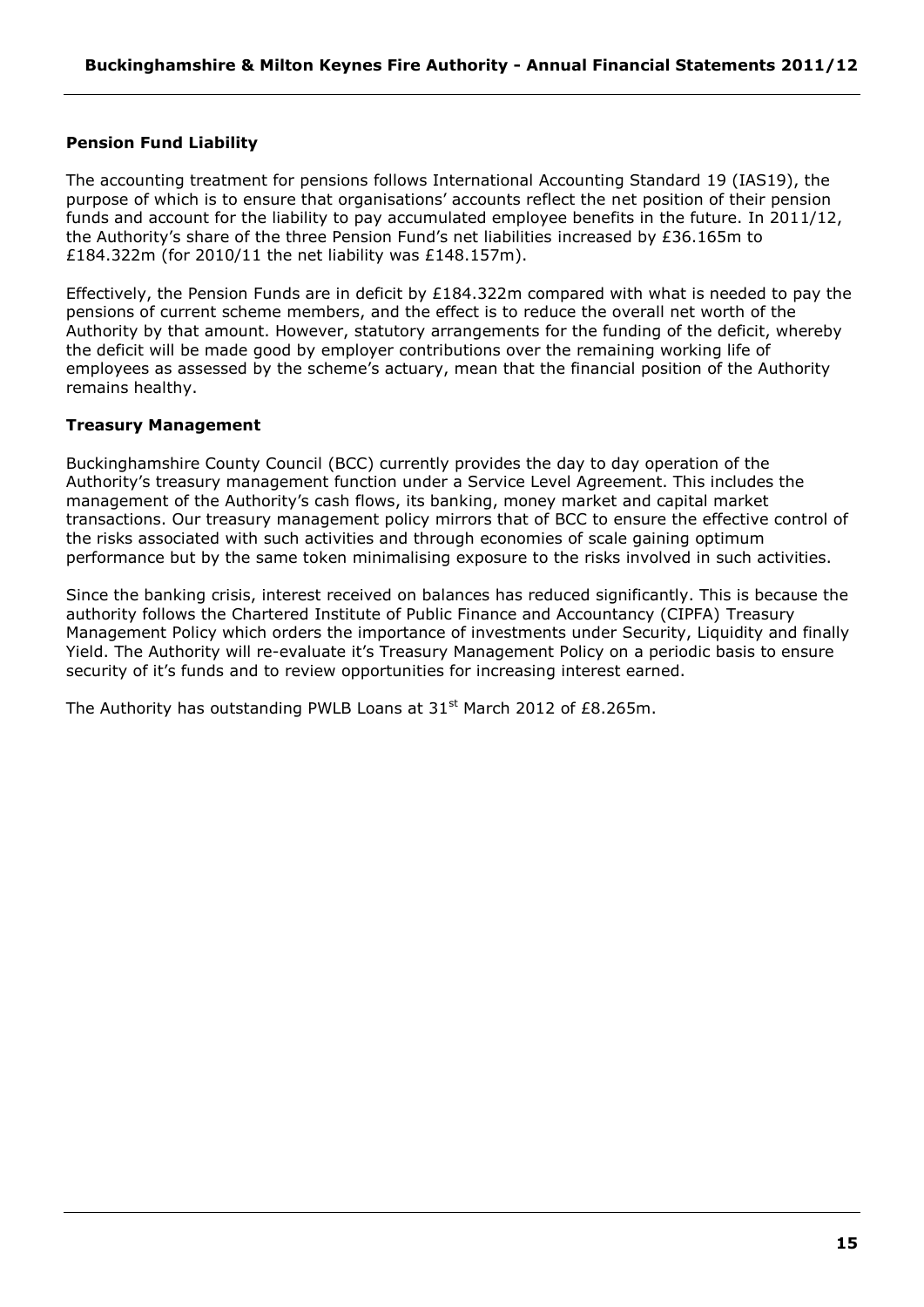# <span id="page-15-0"></span>**Statement of Responsibilities for the Statement of Accounts**

# **The Authority's Responsibilities**

The Authority is required to:

- Make arrangements for the proper administration of its financial affairs and to secure that one of its officers has the responsibility for the administration of those affairs. In this Authority, that officer is the Director of Finance and Assets & Treasurer;
- Manage its affairs to secure economic, efficient and effective use of resources and safeguard its assets; and
- Approve the Statement of Accounts.

# **The Responsibilities of the Director of Finance and Assets**

The Director of Finance and Assets & Treasurer is responsible for the preparation of the Authority's Statement of Accounts, in accordance with proper practices as set out in the CIPFA / LASAAC Code of Practice on Local Authority Accounting in the United Kingdom (the Code).

In preparing this Statement of Accounts, the Director of Finance and Assets & Treasurer has:

- selected suitable accounting policies and then applied them consistently;
- made judgements and estimates that were reasonable and prudent; and
- complied with the Code.

The Director of Finance and Assets & Treasurer has also:

- kept proper accounting records which were up to date; and
- taken reasonable steps for the prevention and detection of fraud and other irregularities.

# **Certificate of the Director of Finance and Assets**

I hereby certify that this Statement of Accounts presents a true and fair view of the financial position of the Authority as at 31<sup>st</sup> March 2012 and its income and expenditure for the financial year 2011/12.

……………………………………………………………………...

David Skinner BA CPFA Director of Finance and Assets & Treasurer, Buckinghamshire & Milton Keynes Fire Authority

Date:  $8/9/12$ 

# **Approval of the Statement of Accounts**

I hereby confirm that this Statement of Accounts has been approved by the Combined Fire Authority at its meeting of the Audit Committee held on 18 September 2012

 $\frac{1}{2}$  . The same state of  $\frac{1}{2}$  is the same state of  $\frac{1}{2}$  is the same state of  $\frac{1}{2}$ 

Richard Pushman Chairman, Buckinghamshire & Milton Keynes Fire Authority"s Audit Committee

Date:  $\frac{1}{8}$  Seff 2012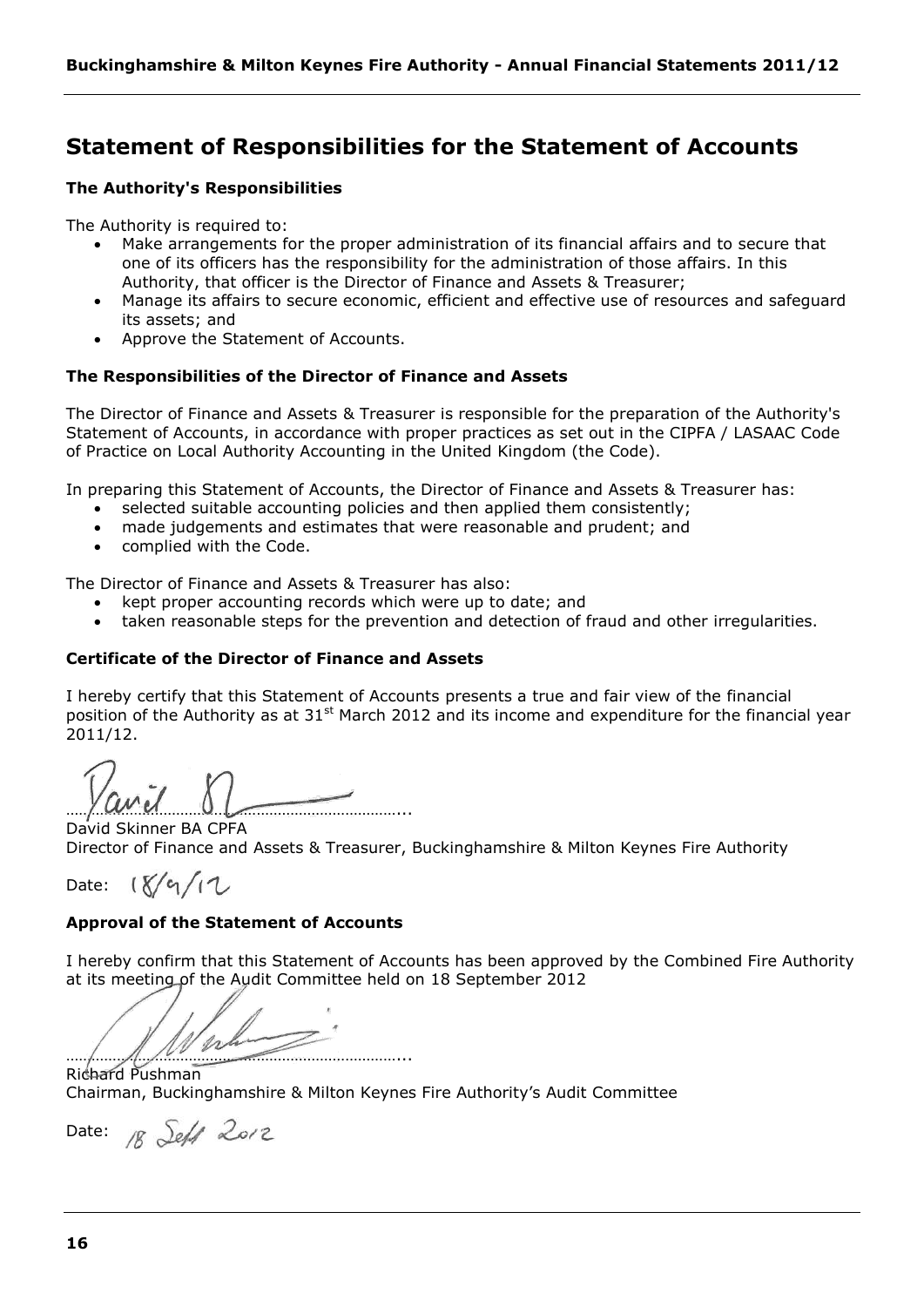# <span id="page-16-0"></span>**Independent Auditor's Report to Members of Buckinghamshire and Milton Keynes Fire Authority**

# **Opinion on the Authority and Pension Fund financial statements**

I have audited the financial statements and the firefighters" pension fund financial statements of Buckinghamshire & Milton Keynes Fire and Rescue Authority for the year ended 31 March 2012 under the Audit Commission Act 1998. The financial statements comprise the Movement in Reserves Statement, the Comprehensive Income and Expenditure Statement, the Balance Sheet, the Cash Flow Statement and the related notes. The firefighters' pension fund financial statements comprise the Fund Account, the Net Assets Statement and the related notes. The financial reporting framework that has been applied in their preparation is applicable law and the CIPFA/LASAAC Code of Practice on Local Authority Financial in the United Kingdom 2011/12.

This report is made solely to the members of Buckinghamshire & Milton Keynes Fire and Rescue Authority in accordance with Part II of the Audit Commission Act 1998 and for no other purpose, as set out in paragraph 48 of the Statement of Responsibilities of Auditors and Audited Bodies published by the Audit Commission in March 2010.

#### Respective responsibilities of the Treasurer and auditor

As explained more fully in the Statement of the Treasurer"s Responsibilities, the Treasurer is responsible for the preparation of the Authority's Statement of Accounts, including the firefighters' pension fund financial statements, in accordance with proper practices as set out in the CIPFA/LASAAC Code of Practice on Local Authority Financial in the United Kingdom and for being satisfied that they give a true and fair view. My responsibility is to audit and express an opinion on the financial statements in accordance with applicable law and International Standards on Auditing (UK and Ireland). Those standards require me to comply with the Auditing Practice"s Board"s Ethical Standards for Auditors.

#### Scope of the audit of the financial statements

An audit involves obtaining evidence about the amounts and disclosures in the financial statements sufficient to give reasonable assurance that the financial statements are free from material misstatement, whether caused by fraud or error. This includes an assessment of: whether the financial policies are appropriate to the Authority and Pension Fund"s circumstances and have been consistently applied and adequately disclosed; the reasonableness of significant financial estimates made by the Treasurer; and the overall presentation of the financial statements. In addition, I read all the financial and non-financial information in the explanatory foreword to identify material inconsistencies with the audited financial statements. If I become aware of any apparent material misstatements or inconsistencies I consider the implications for my report.

# Opinion on financial statements

In my opinion the financial statements:

- give a true and fair view of the financial position of Buckinghamshire & Milton Keynes Fire and Rescue Authority as at 31 March 2012 and of its income and expenditure for the year then ended;
- give a true and fair view of the financial transactions of the firefighters" pension fund during the year ended 31 March 2012 and the amount and disposition of the fund"s assets and liabilities as at 31 March 2012, other than liabilities to pay pensions and other benefits after the end of the scheme year; and
- have been properly prepared in accordance with the CIPFA/LASAAC Code of Practice on Local Authority Accounting in the United Kingdom 2011/12.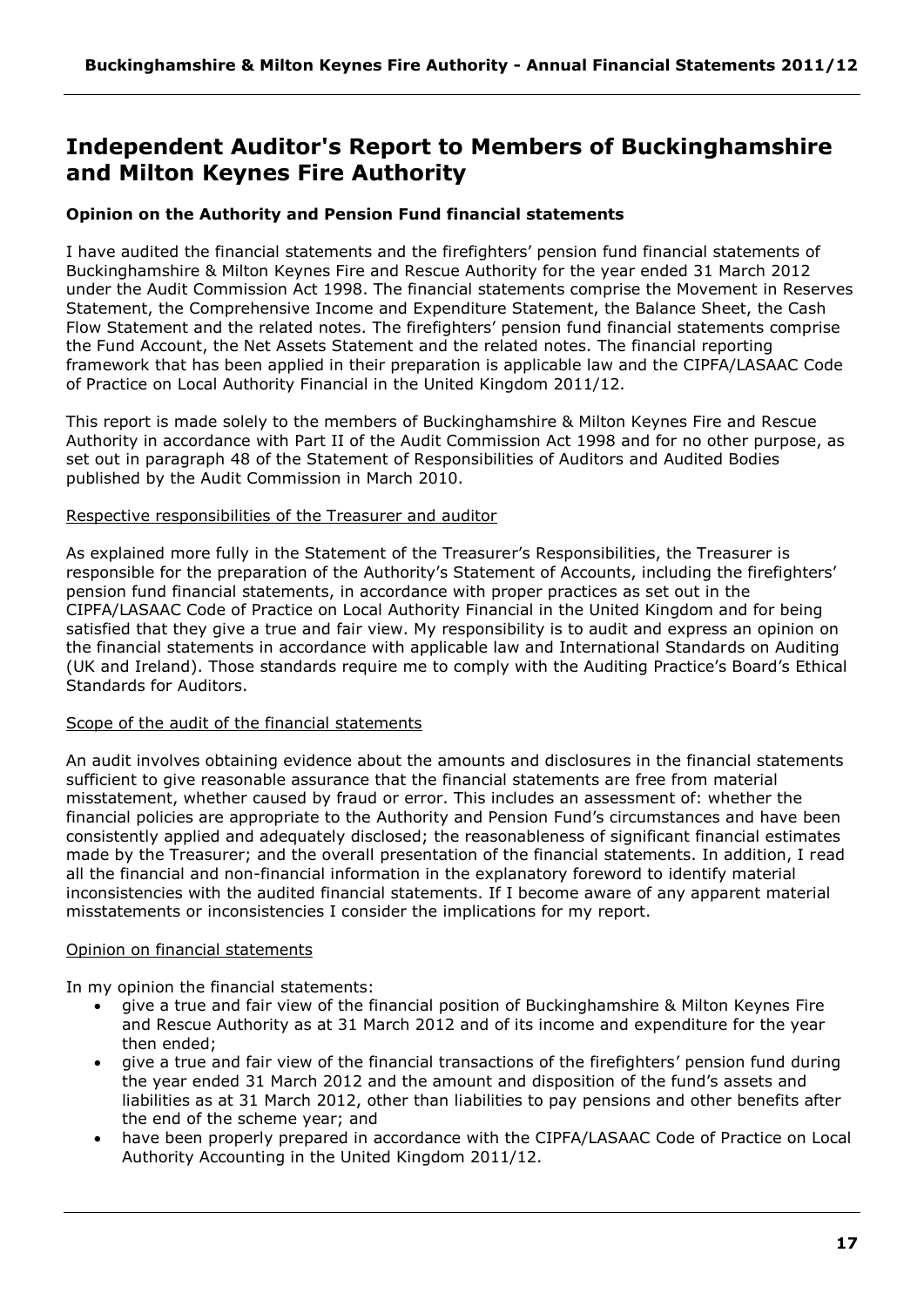#### Opinion on other matters

In my opinion, the information given in the explanatory foreword for the financial year for which the financial statements are prepared is consistent with the financial statements.

#### Matters on which I report by exception

I report to you if:

- in my opinion the annual governance statement does not reflect compliance with "Delivering Good Governance in Local Government: a Framework" published by CIPFA/SOLACE in June 2007;
- I issue a report in the public interest under section 8 of the Audit Commission Act 1998
- I designate under section 11 of the Audit Commission Act 1998 any recommendation as one that requires the Authority to consider it at a public meeting and to decide what action to take in response; or
- I exercise any other special powers of the auditor under the Audit Commission Act 1998.

I have nothing to report in these respects

#### **Conclusion on Authority's arrangements for securing economy, efficiency and effectiveness in the use of resources**

#### Authority"s responsibilities

The Authority is responsible for putting in place proper arrangements to secure economy, efficiency and effectiveness in its use of resources, to ensure proper stewardship and governance, and to review regularly the adequacy and effectiveness of these arrangements.

#### Auditor"s responsibilities

I am required under Section 5 of the Audit Commission Act 1998 to satisfy myself that the Authority has made proper arrangements for securing economy, efficiency and effectiveness in its use of resources. The Code of Audit Practice issued by the Audit Commission requires me to report to you my conclusion relating to proper arrangements, having regard to relevant criteria specified by the Audit Commission.

I report if significant matters have come to my attention which prevent me from concluding that the Authority has put in place proper arrangements for securing economy, efficiency and effectiveness in its use of resources. I am not required to consider, nor have I considered, whether all aspects of the Authority"s arrangements for securing economy, efficiency and effectiveness in its use of resources are operating effectively.

#### Basis of conclusion

I have undertaken my audit in accordance with the Code of Audit Practice, having regard to the guidance on the specified criteria, published by the Audit Commission in October 2010, as to whether the Authority has proper arrangements for:

- securing financial resilience; and
- challenging how it secures economy, efficiency and effectiveness.

The Audit Commission has determined these two criteria as those necessary for me to consider under the Code of Audit Practice in satisfying myself whether the Authority put in place proper arrangements for securing economy, efficiency and effectiveness in its use of resources for the year ended 31 March 2012.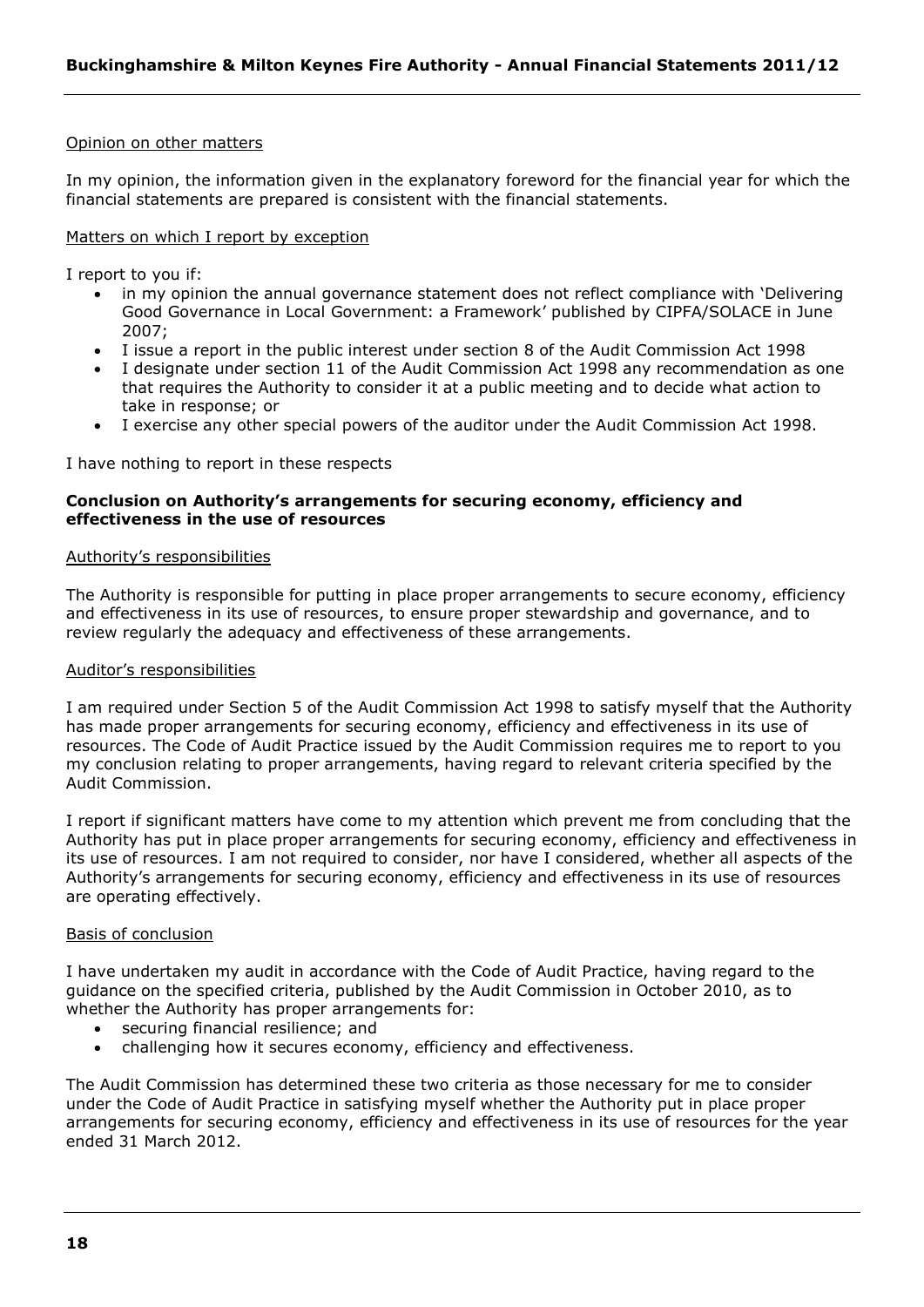I planned my work in accordance with the Code of Audit Practice. Based on my risk assessment, I undertook such work as I considered necessary to form a view on whether, in all significant respects, the Authority had put in place proper arrangements to secure economy, efficiency and effectiveness in its use of resources.

#### Conclusion

On the basis of my work, having regard to the guidance on the specified criteria published by the Audit Commission in October 2010, I am satisfied that, in all significant respects, Buckinghamshire & Milton Keynes Fire and Rescue Authority put in place proper arrangements to secure economy, efficiency and effectiveness in its use of resources for the year ended 31 March 2012.

Mick West. District Auditor;

Audit Commission, Unit 5, ISIS Business Centre, Horspath Road, Cowley, Oxford, OX4 2RD.

18 September 2012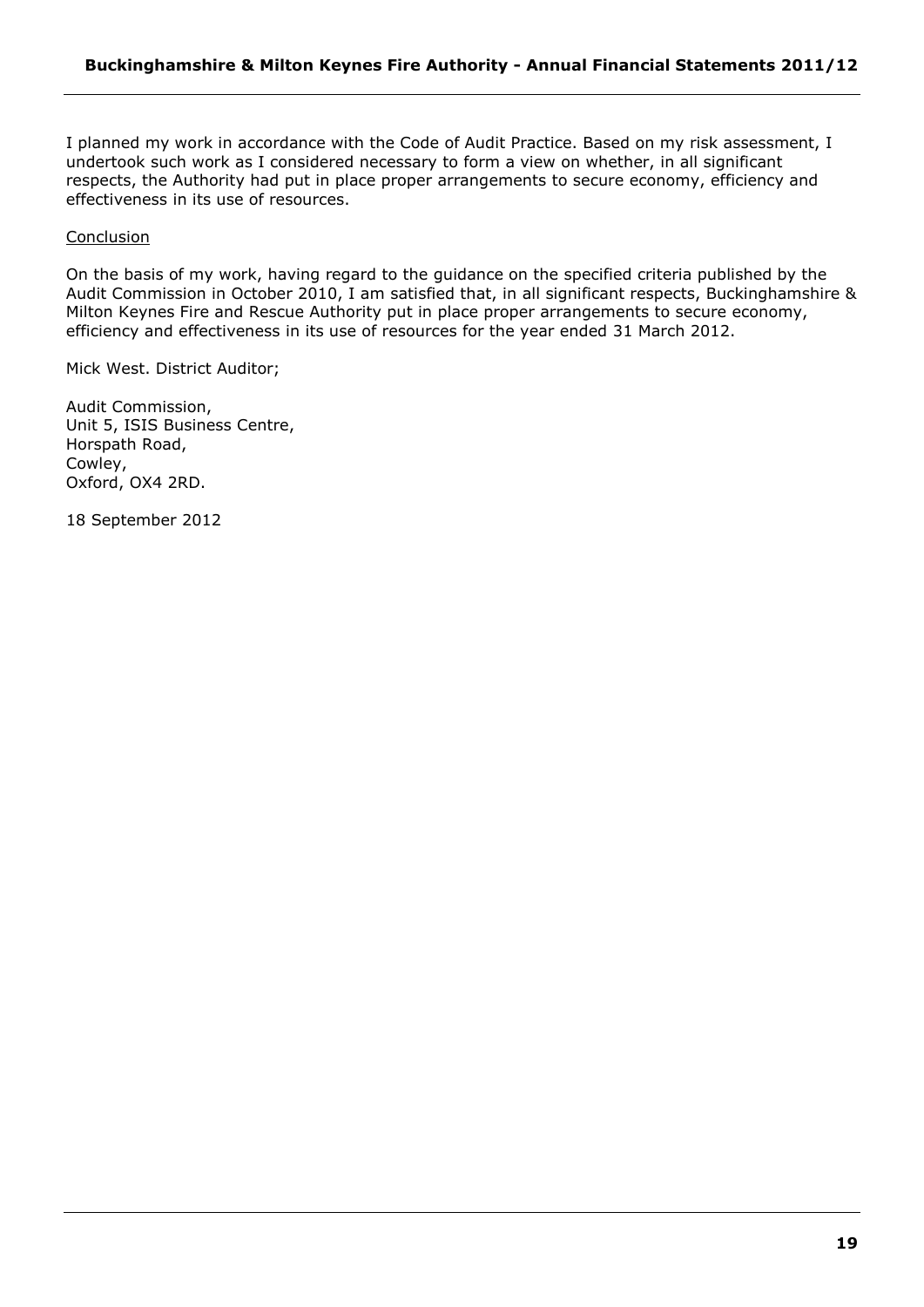# <span id="page-19-0"></span>**Statement of Accounting Policies**

# **i. General Principles**

The Statement of Accounts summarises the Authority"s transactions for the 2011/12 financial year and its position at the year-end of 31 March 2012. The Authority is required to prepare an annual Statement of Accounts by the Accounts and Audit (England) Regulations 2011, which are required to be prepared in accordance with proper accounting practices. These practices primarily comprise the Code of Practice on Local Authority Accounting in the United Kingdom 2011/12 and the Service Reporting Code of Practice 2011/12, supported by International Financial Reporting Standards (IFRS) and statutory guidance issued.

The accounting convention adopted in the Statement of Accounts is principally historical cost, modified by the revaluation of certain categories of non-current assets and financial instruments.

# **ii. Accruals of Income and Expenditure**

Activity is accounted for in the year that it takes place, not simply when cash payments are made or received. In particular:

- Revenue from the sale of goods is recognised when the Authority transfers the significant risks and rewards of ownership to the purchaser and it is probable that economic benefits or service potential associated with the transaction will flow to the Authority;
- Revenue from the provision of services is recognised when the Authority can measure reliably the percentage of completion of the transaction and it is probable that economic benefits or service potential associated with the transaction will flow to the Authority;
- Supplies are recorded as expenditure when they are consumed where there is a gap between the date supplies are received and their consumption, they are carried as inventories on the Balance Sheet;
- Expenses in relation to services received (including services provided by employees) are recorded as expenditure when the services are received rather than when payments are made;
- Interest receivable on investments and payable on borrowings is accounted for respectively as income and expenditure on the basis of the effective interest rate for the relevant financial instrument rather than the cash flows fixed or determined by the contract;
- Where revenue and expenditure have been recognised but cash has not been received or paid, a debtor or creditor for the relevant amount is recorded in the Balance Sheet. Where debts may not be settled, the balance of debtors is written down and a charge made to revenue for the income that might not be collected.

# **iii. Acquisitions and Discontinued Operations**

There were no acquired or discontinued operations during the year.

# **iv. Cash and Cash Equivalents**

Cash is represented by cash in hand and deposits with financial institutions repayable without penalty on notice of not more than 24 hours. Cash equivalents are investments that are readily convertible to known amounts of cash with insignificant risk of change in value. Cash equivalents include cash on deposit that is held for short-term cash flow management rather than investment purposes.

In the Cash Flow Statement, cash and cash equivalents are shown net of bank overdrafts that are repayable on demand and form an integral part of the Authority's cash management.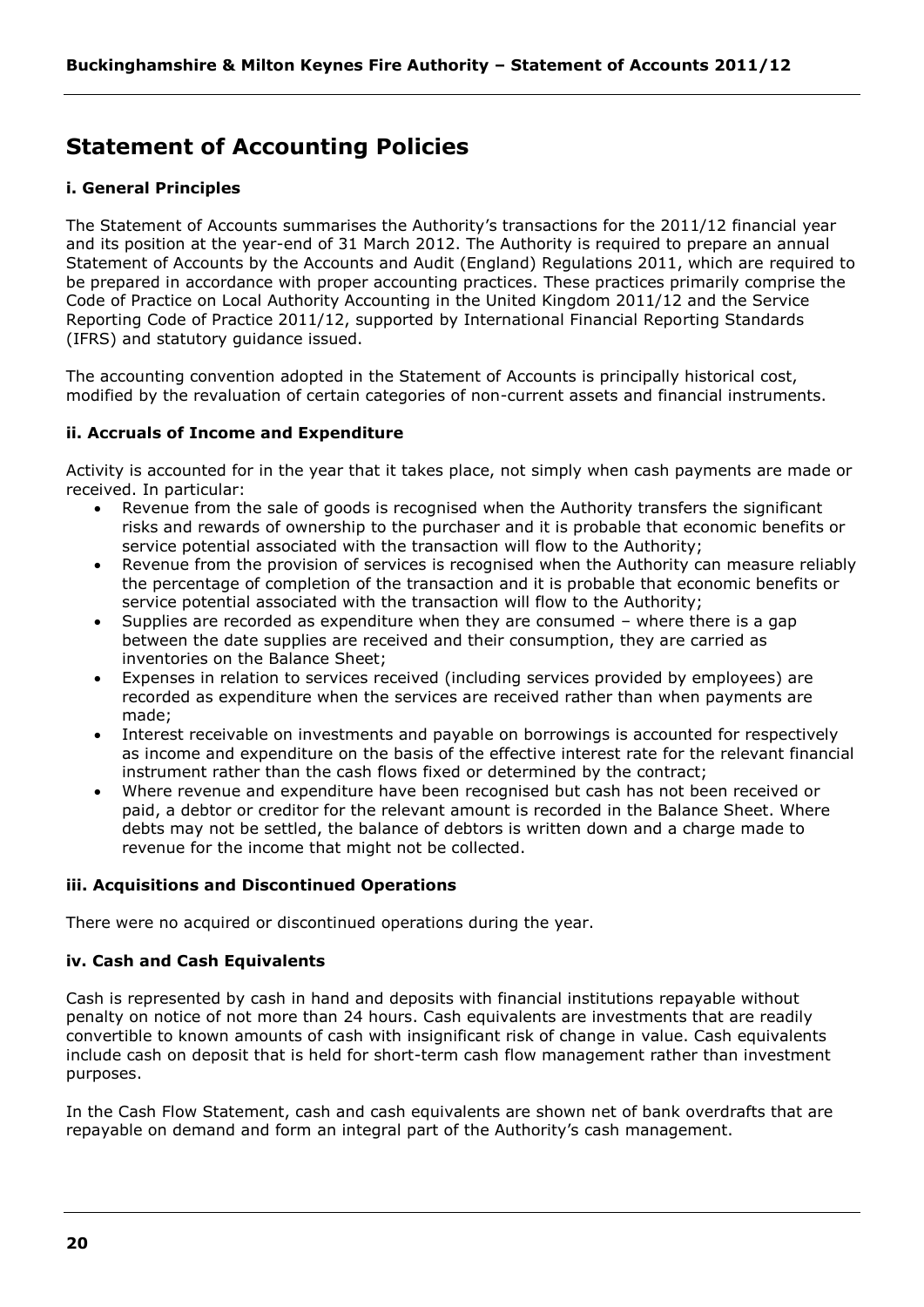# **v. Exceptional Items**

When items of income and expense are material, their nature and amount is disclosed separately, either on the face of the Comprehensive Income and Expenditure Statement or in the notes to the accounts, depending on how significant the items are to an understanding of the Authority"s financial performance.

#### **vi. Prior Period Adjustments, Changes in Accounting Policies and Estimates and Errors**

Prior period adjustments may arise as a result of a change in accounting policies or to correct a material error. Changes in accounting estimates are accounted for prospectively, i.e. in the current and future years affected by the change and do not give rise to a prior period adjustment.

Changes in accounting policies are only made when required by proper accounting practices or the change provides more reliable or relevant information about the effect of transactions, other events and conditions on the Authority's financial position or financial performance.

Where a change is made, it is applied retrospectively (unless stated otherwise) by adjusting opening balances and comparative amounts for the prior period as if the new policy had always been applied.

Material errors discovered in prior period figures are corrected retrospectively by amending opening balances and comparative amounts for the prior period.

#### **vii. Charges to Revenue for Non-Current Assets**

Services and support services are debited with the following amounts to record the cost of holding fixed assets during the year:

- depreciation attributable to the assets used by the relevant service
- revaluation and impairment losses on assets used by the service where there are no accumulated gains in the Revaluation Reserve against which the losses can be written off
- amortisation of intangible fixed assets attributable to the service.

The Authority is not required to raise council tax to fund depreciation, revaluation and impairment losses or amortisations. However, it is required to make an annual contribution from revenue towards the reduction in its overall borrowing requirement.

This contribution is referred to as the Minimum Revenue Provision (MRP):

- debt relating to capital expenditure incurred prior to 1 April 2008 will be calculated broadly on the basis of 4% of the Authority"s Capital Financing Requirement
- debt relating to capital expenditure incurred from 1 April 2008 will be calculated broadly on the asset life (equal instalments) method. The amount is dependent upon the estimated life of the asset for which the debt has been raised.

Depreciation, revaluation and impairment losses and amortisations are therefore replaced by the contribution in the General Fund Balance by MRP, by way of an adjusting transaction with the Capital Adjustment Account in the Movement in Reserves Statement for the difference between the two.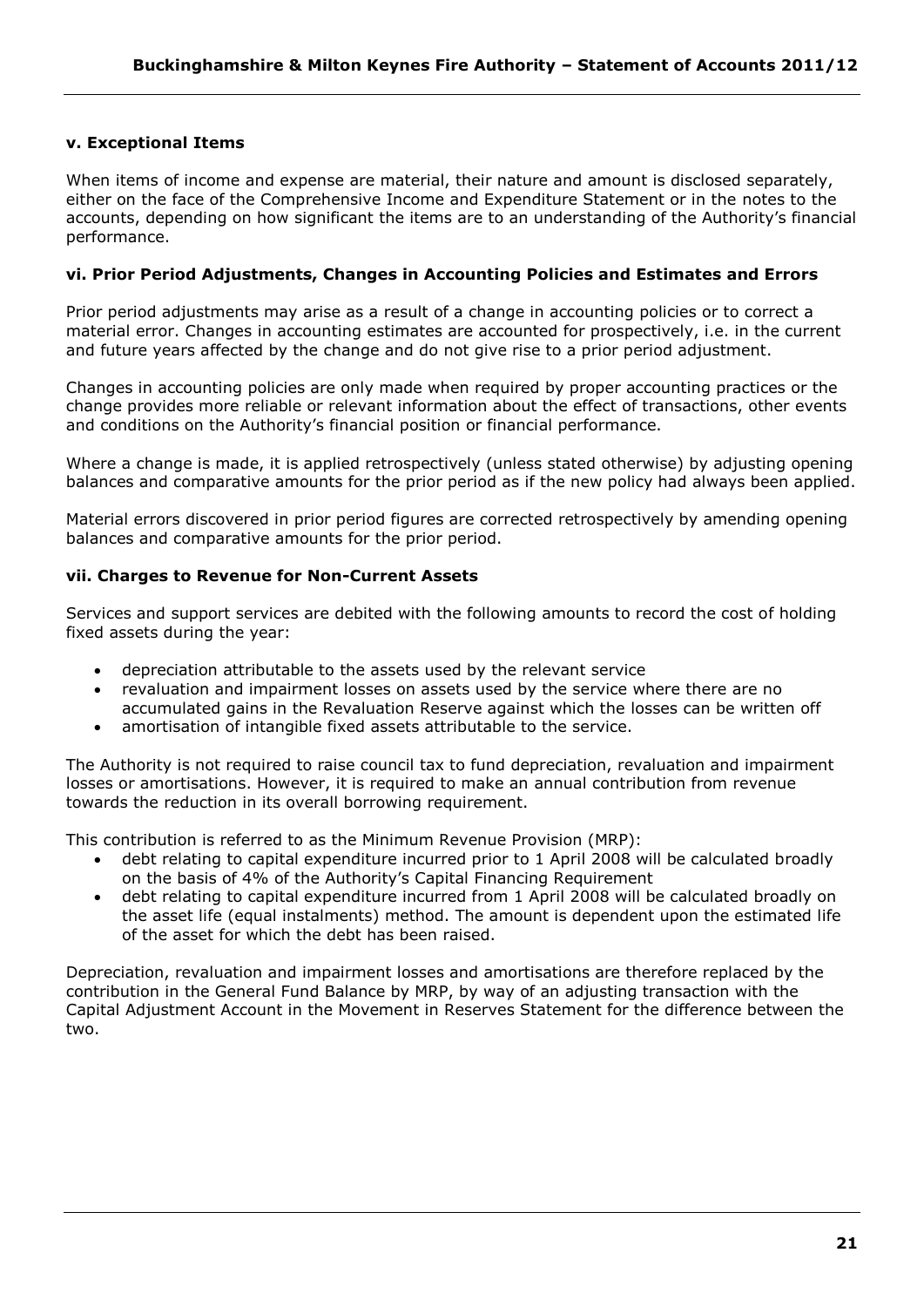#### **viii. Employee Benefits**

#### Benefits Payable During Employment

Short-term employee benefits are those due to be settled within 12 months of the year-end. They include such benefits as wages and salaries, paid annual leave and paid sick leave, bonuses and non-monetary benefits (e.g. cars) for current employees and are recognised as an expense for services in the year in which employees render service to the Authority. An accrual is made for the cost of holiday entitlements (or any form of leave, e.g. time off in lieu) earned by employees but not taken before the year-end which employees can carry forward into the next financial year. The accrual is made at the wage and salary rates applicable in the following accounting year, being the period in which the employee takes the benefit. The accrual is charged to Surplus or Deficit on the Provision of Services, but then reversed out through the Movement in Reserves Statement so that holiday benefits are charged to revenue in the financial year in which the holiday absence occurs.

#### Termination Benefits

Termination benefits are amounts payable as a result of a decision by the Authority to terminate an officer"s employment before the normal retirement date or an officer"s decision to accept voluntary redundancy and are charged on an accruals basis to the appropriate service in the Comprehensive Income and Expenditure Statement when the Authority is demonstrably committed to the termination of the employment of an officer or group of officers or making an offer to encourage voluntary redundancy.

Where termination benefits involve the enhancement of pensions, statutory provisions require the General Fund balance to be charged with the amount payable by the Authority to the pension fund or pensioner in the year, not the amount calculated according to the relevant accounting standards. In the Movement in Reserves Statement, appropriations are required to and from the Pensions Reserve to remove the notional debits and credits for pension enhancement termination benefits and replace them with debits for the cash paid to the pension fund and pensioners and any such amounts payable but unpaid at the year-end.

#### Post Employment Benefits

Employees of the Authority are members of three separate pension schemes:

- Uniformed Firefighters 1992 Pension Scheme (Old Scheme) and the 2006 New Firefighters" Pension Scheme (New Scheme);
- The Local Government Pensions Scheme, administered by Buckinghamshire County Council.

#### Uniformed Firefighters - 1992 Pension Scheme (Old Scheme) and the 2006 New Firefighters" Pension Scheme (New Scheme)

The funding arrangements for the Firefighters" Pension Scheme in England changed by statute with effect from 1 April 2006 and are contained within the Firefighter"s Pension Scheme (Amendment) (England) Order 2006 (SI 2006/1810). Before 1 April 2006 the 1992 Scheme did not have a percentage of pensionable pay type of employer"s contribution: rather each fire authority was responsible for paying the pensions of its own former employees on a pay-as-you-go basis. Under the new funding arrangements the schemes remain unfunded but will no longer be on a pay-as-yougo basis as far as the individual fire authority is concerned.

Authorities no longer meet the pension outgoing directly: instead they pay an employer"s pension contribution based on a percentage of pay into the Pension Fund and the amounts that must be paid into and paid out of the Pension Fund are specified by regulation.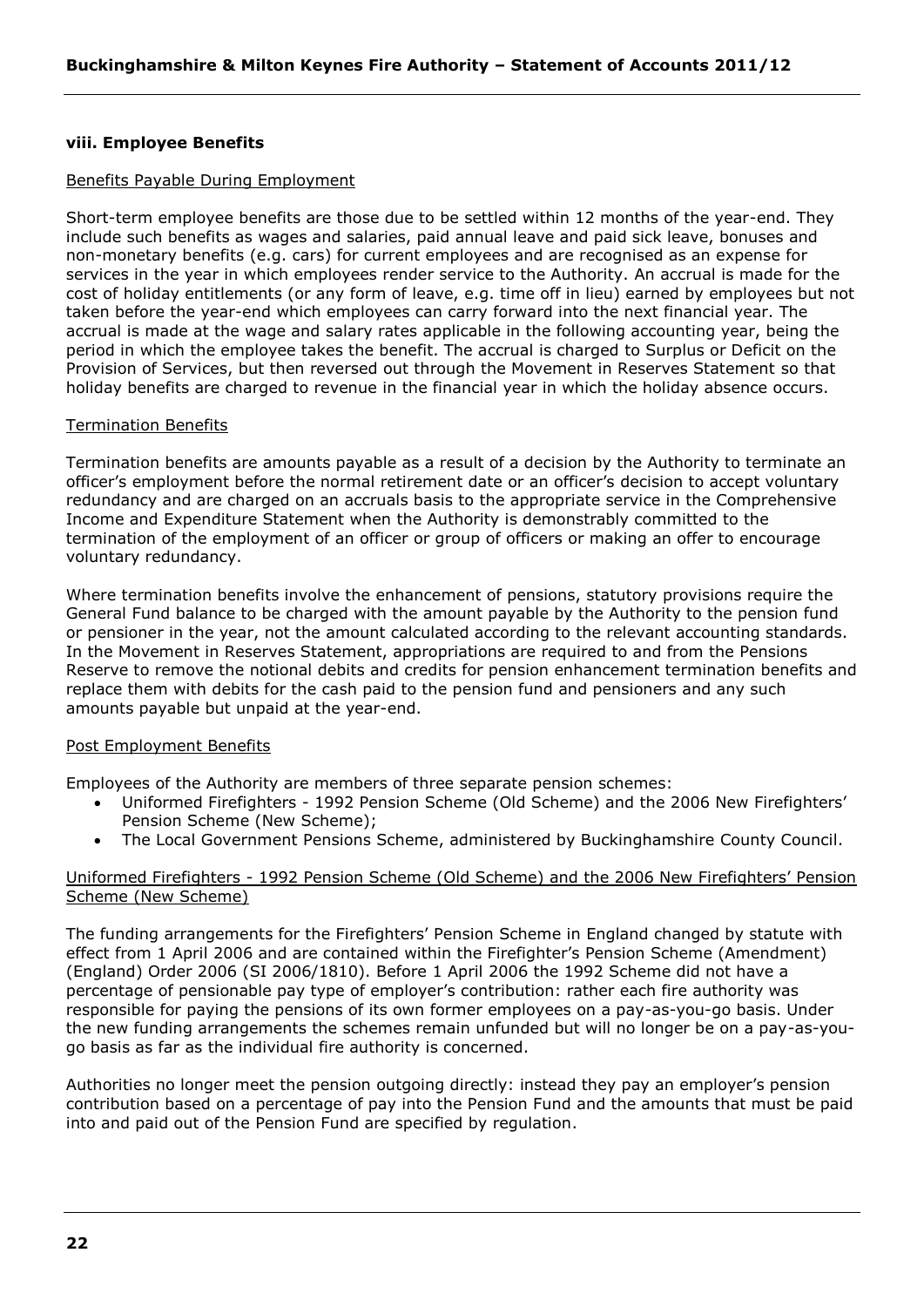Subject to scrutiny and approval by the Secretary of State and Parliament, under the new arrangements the Pension Fund will be balanced to nil at the end of the year by either paying over to the DCLG the amount by which the amounts receivable by the Fund for the year exceed the amounts payable, or by receiving cash in the form of a pension top-up grant from the DCLG equal to the amount by which the amount payable from the pension fund for the year exceeded the amount receivable.

The New Scheme offers defined retirement benefits to all whole time and retained firefighters joining the service after 1 April 2006.

All whole time firefighters who were part of the pension scheme prior to the 1 April 2006 were given the option to transfer to the new scheme on preferential terms up to 31 March 2007. Any new employees must join the new scheme.

# Injury Awards

In the Old Scheme, injury payments are included within the closing defined benefit obligation.

In the New Scheme, injury awards and awards payable on the death of a firefighter attributable to a qualifying injury are not part of the Firefighters" Pension Scheme. Injury awards are paid from the authority's operating account, not from the pension fund.

# The Local Government Pension Scheme

The Local Government Scheme is accounted for as a defined benefits scheme:

- The liabilities of the pension fund attributable to the Authority are included in the Balance Sheet on an actuarial basis using the projected unit method – i.e. an assessment of the future payments that will be made in relation to retirement benefits earned to date by employees, based on assumptions about mortality rates, employee turnover rates, etc, and projections of projected earnings for current employees;
- Liabilities are discounted to their value at current prices, using a discount rate of 4.6% (based on the indicative rate of return on the iBoxx 15 year corporate bond index).

The assets of the pension fund attributable to the Authority are included in the Balance Sheet at their fair value:

- quoted securities current bid price;
- unquoted securities professional estimate;
- unitised securities current bid price;
- property market value.

The change in the net pensions liability is analysed into seven components:

- current service cost the increase in liabilities as a result of years of service earned this year – allocated in the Comprehensive Income and Expenditure Statement to the services for which the employees worked;
- past service cost the increase in liabilities arising from current year decisions whose effect relates to years of service earned in earlier years – debited to the Surplus or Deficit on the Provision of Services in the Comprehensive Income and Expenditure Statement as part of Non Distributed Costs;
- interest cost the expected increase in the present value of liabilities during the year as they move one year closer to being paid – debited to the Financing and Investment Income and Expenditure line in the Comprehensive Income and Expenditure Statement;
- expected return on assets the annual investment return on the fund assets attributable to the Authority, based on an average of the expected long-term return credited to the Financing and Investment Income and Expenditure line in the Comprehensive Income and Expenditure Statement;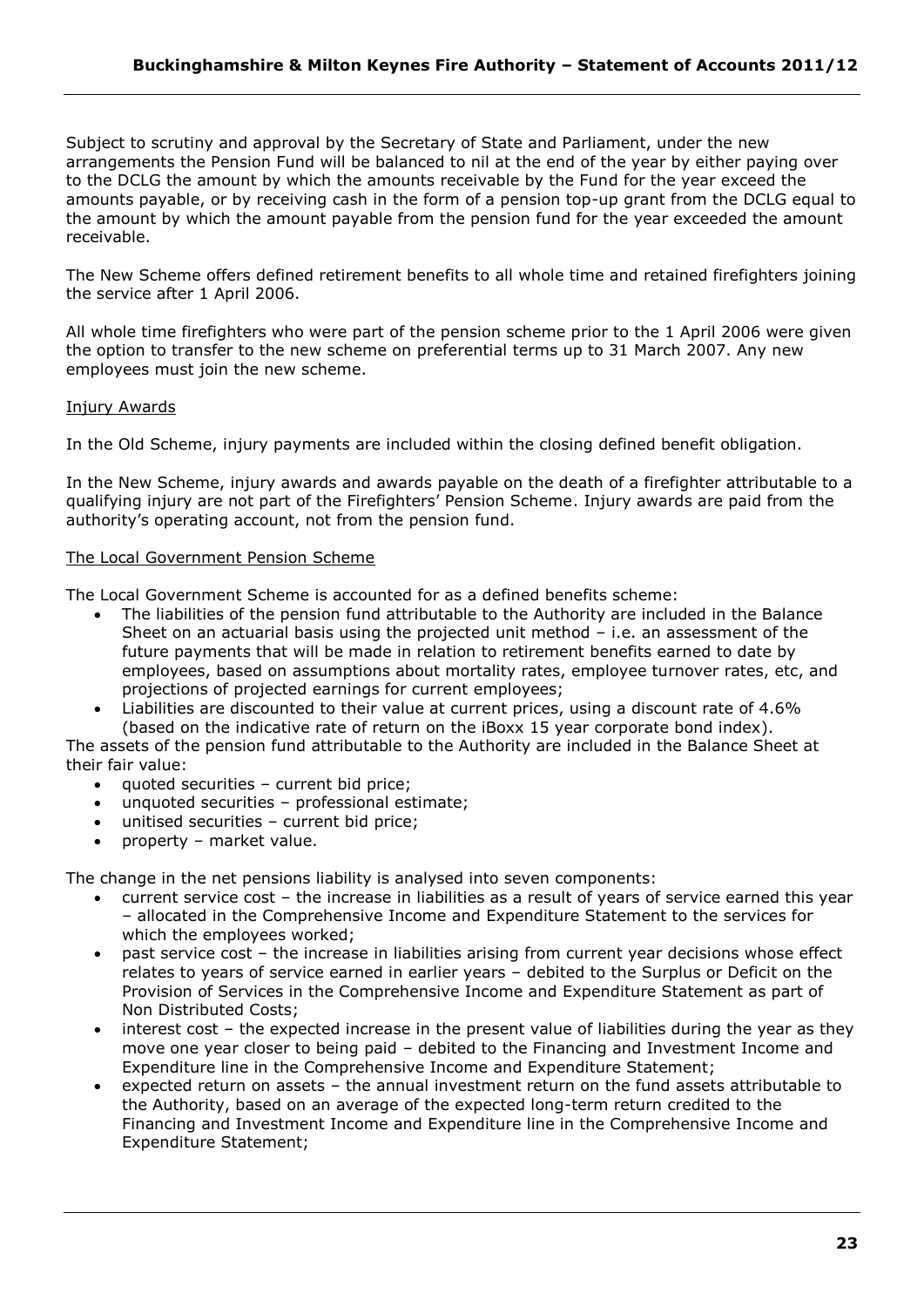- gains or losses on settlements and curtailments the result of actions to relieve the Authority of liabilities or events that reduce the expected future service or accrual of benefits of employees – debited or credited to the Surplus or Deficit on the Provision of Services in the Comprehensive Income and Expenditure Statement as part of Non Distributed Costs;
- actuarial gains and losses changes in the net pensions liability that arise because events have not coincided with assumptions made at the last actuarial valuation or because the actuaries have updated their assumptions – debited to the Pensions Reserve;
- contributions paid to the pension fund cash paid as employer"s contributions to the pension fund in settlement of liabilities; not accounted for as an expense.

In relation to retirement benefits, statutory provisions require the General Fund balance to be charged with the amount payable by the Authority to the pension fund or directly to pensioners in the year, not the amount calculated according to the relevant accounting standards. In the Movement in Reserves Statement, this means that there are appropriations to and from the Pensions Reserve to remove the notional debits and credits for retirement benefits and replace them with debits for the cash paid to the pension fund and pensioners and any such amounts payable but unpaid at the year-end. The negative balance that arises on the Pensions Reserve thereby measures the beneficial impact to the General Fund of being required to account for retirement benefits on the basis of cash flows rather than as benefits are earned by employees.

#### Discretionary Benefits

The Authority also has restricted powers to make discretionary awards of retirement benefits in the event of early retirements. Any liabilities estimated to arise as a result of an award to any member of staff are accrued in the year of the decision to make the award and accounted for using the same policies as are applied to the Local Government Pension Scheme.

# **ix. Events After the Balance Sheet Date**

Events after the Balance Sheet date are those events, both favourable and unfavourable, that occur between the end of the reporting period and the date when the Statement of Accounts is authorised for issue. Two types of events can be identified:

- those that provide evidence of conditions that existed at the end of the reporting period the Statement of Accounts is adjusted to reflect such events
- those that are indicative of conditions that arose after the reporting period the Statement of Accounts is not adjusted to reflect such events, but where a category of events would have a material effect, disclosure is made in the notes of the nature of the events and their estimated financial effect.

Events taking place after the date of authorisation for issue are not reflected in the Statement of Accounts.

#### **x. Financial Instruments**

#### Financial Liabilities

Financial liabilities are recognised on the Balance Sheet when the Authority becomes a party to the contractual provisions of a financial instrument and are initially measured at fair value and are carried at their amortised cost. Annual charges to the Financing and Investment Income and Expenditure line in the Comprehensive Income and Expenditure Statement for interest payable are based on the carrying amount of the liability, multiplied by the effective rate of interest for the instrument. The effective interest rate is the rate that exactly discounts estimated future cash payments over the life of the instrument to the amount at which it was originally recognised.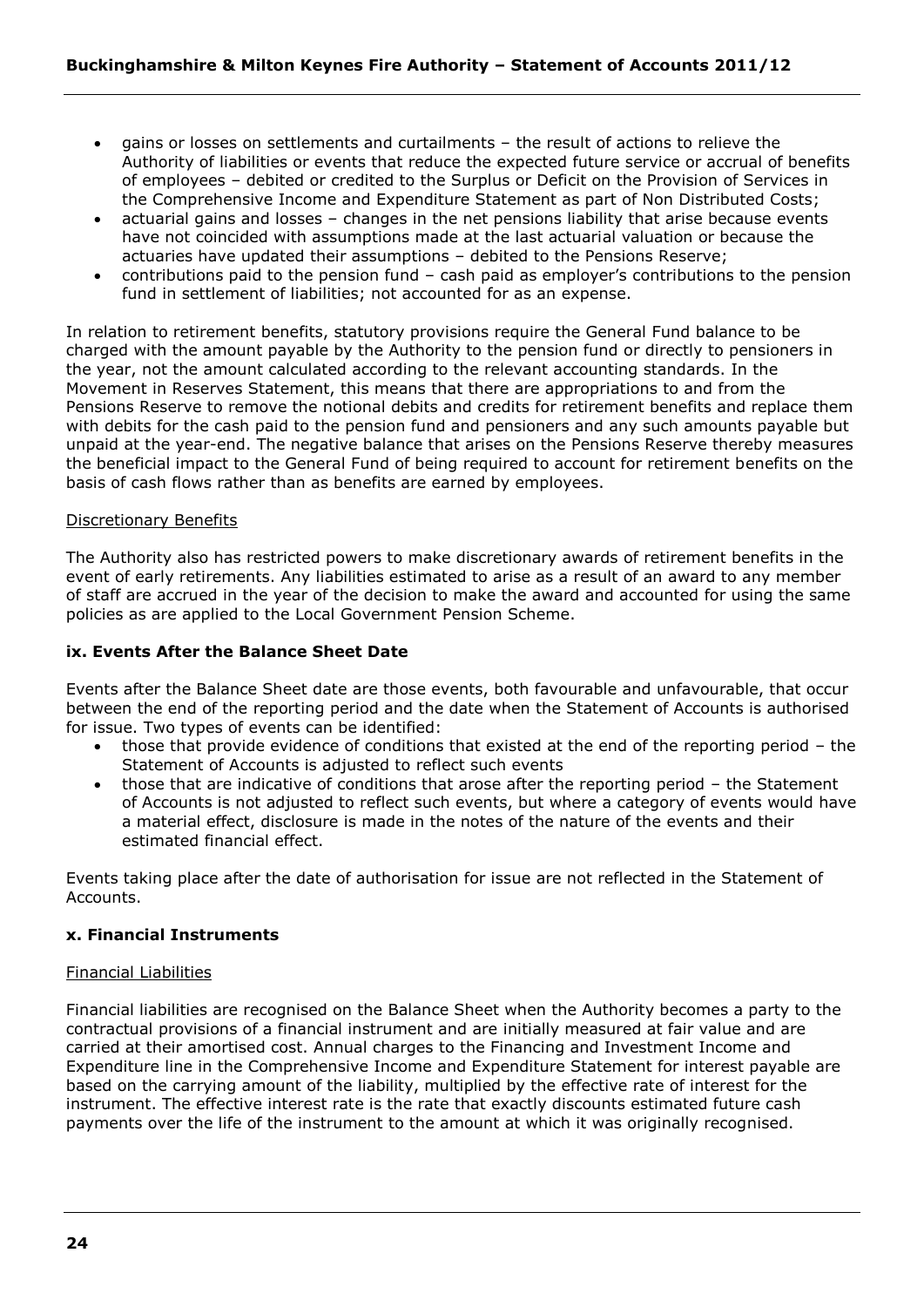For most of the borrowings that the Authority has, this means that the amount presented in the Balance Sheet is the outstanding principal repayable (plus accrued interest); and interest charged to the Comprehensive Income and Expenditure Statement is the amount payable for the year according to the loan agreement.

Gains and losses on the repurchase or early settlement of borrowing are credited and debited to the Financing and Investment Income and Expenditure line in the Comprehensive Income and Expenditure Statement in the year of repurchase/settlement. However, where repurchase has taken place as part of a restructuring of the loan portfolio that involves the modification or exchange of existing instruments, the premium or discount is respectively deducted from or added to the amortised cost of the new or modified loan and the write-down to the Comprehensive Income and Expenditure Statement is spread over the life of the loan by an adjustment to the effective interest rate.

Where premiums and discounts have been charged to the Comprehensive Income and Expenditure Statement, regulations allow the impact on the General Fund Balance to be spread over future years. The Authority has a policy of spreading the gain or loss over the term that was remaining on the loan against which the premium was payable or discount receivable when it was repaid. The reconciliation of amounts charged to the Comprehensive Income and Expenditure Statement to the net charge required against the General Fund Balance is managed by a transfer to or from the Financial Instruments Adjustment Account in the Movement in Reserves Statement.

#### Financial Assets - Loans and Receivables

Loans and receivables are recognised on the Balance Sheet when the Authority becomes a party to the contractual provisions of a financial instrument and are initially measured at fair value. They are subsequently measured at their amortised cost. Annual credits to the Financing and Investment Income and Expenditure line in the Comprehensive Income and Expenditure Statement for interest receivable are based on the carrying amount of the asset multiplied by the effective rate of interest for the instrument. For most of the loans that the Authority has made, this means that the amount presented in the Balance Sheet is the outstanding principal receivable (plus accrued interest) and interest credited to the Comprehensive Income and Expenditure Statement is the amount receivable for the year in the loan agreement.

Where assets are identified as impaired because of a likelihood arising from a past event that payments due under the contract will not be made, the asset is written down and a charge made to the relevant service (for receivables specific to that service) or the Financing and Investment Income and Expenditure line in the Comprehensive Income and Expenditure Statement. The impairment loss is measured as the difference between the carrying amount and the present value of the revised future cash flows discounted at the asset"s original effective interest rate.

Any gains and losses that arise on the derecognition of an asset are credited or debited to the Financing and Investment Income and Expenditure line in the Comprehensive Income and Expenditure Statement.

# **xi Foreign Currency Translation**

Where the Authority has entered into a transaction denominated in a foreign currency, the transaction is converted into sterling at the exchange rate applicable on the date the transaction was effective.

# **xii. Heritage Assets**

The Authority does not hold any heritage assets.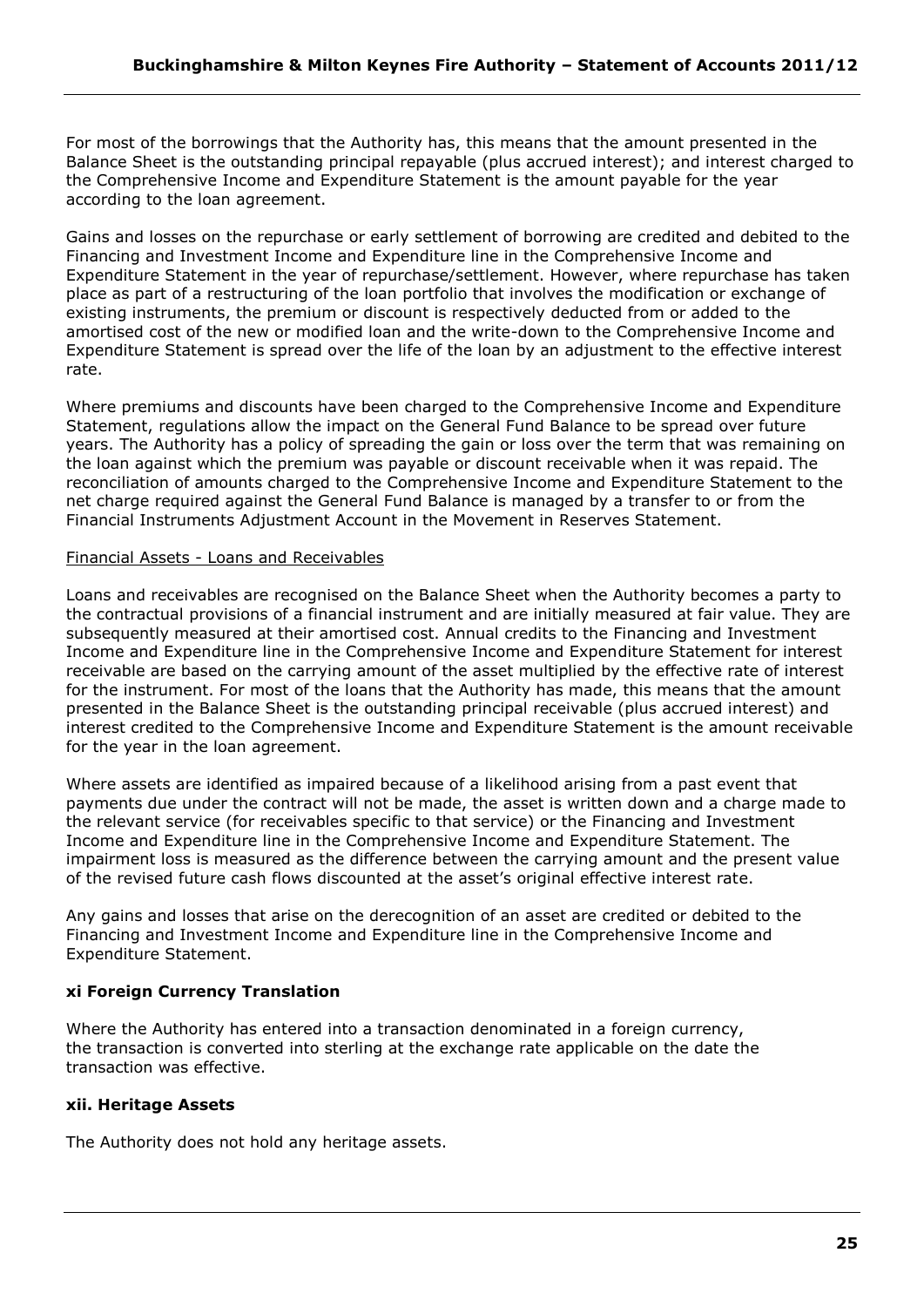#### **xiii. Government Grants and Contributions**

Whether paid on account, by instalments or in arrears, government grants and third party contributions and donations are recognised as due to the Authority when there is reasonable assurance that:

- the Authority will comply with the conditions attached to the payments, and
- the grants or contributions will be received.

Amounts recognised as due to the Authority are not credited to the Comprehensive Income and Expenditure Statement until there is reasonable assurance that the conditions attached to the grant or contribution will be satisfied. Conditions are stipulations that specify that the future economic benefits or service potential embodied in the asset acquired using the grant or contribution are required to be consumed by the recipient as specified, or future economic benefits or service potential must be returned to the transferor.

Monies advanced as grants and contributions for which there is not reasonable assurance that the conditions will be satisfied are carried in the Balance Sheet as creditors. When conditions are satisfied, the grant or contribution is credited to the relevant service line (attributable revenue grants and contributions) or Taxation and Non-Specific Grant Income (non-ringfenced revenue grants and all capital grants) in the Comprehensive Income and Expenditure Statement.

Where capital grants are credited to the Comprehensive Income and Expenditure Statement, they are reversed out of the General Fund Balance in the Movement in Reserves Statement. Where the grant has yet to be used to finance capital expenditure, it is posted to the Capital Grants Unapplied reserve. Where it has been applied, it is posted to the Capital Adjustment Account. Amounts in the Capital Grants Unapplied reserve are transferred to the Capital Adjustment Account once they have been applied to fund capital expenditure.

#### **xiv. Intangible Assets**

Expenditure on non-monetary assets that do not have physical substance but are controlled by the Authority as a result of past events (e.g. software licences) is capitalised when it is expected that future economic benefits or service potential will flow from the intangible asset to the Authority.

Expenditure on the development of websites is not capitalised if the website is solely or primarily intended to promote or advertise the Authority's goods or services.

Intangible assets are measured initially at cost. Amounts are only revalued where the fair value of the assets held by the Authority can be determined by reference to an active market. In practice, no intangible asset held by the Authority meets this criterion, and they are therefore carried at amortised cost. The depreciable amount of an intangible asset is amortised over its useful life to the relevant service line(s) in the Comprehensive Income and Expenditure Statement. An asset is tested for impairment whenever there is an indication that the asset might be impaired – any losses recognised are posted to the relevant service line(s) in the Comprehensive Income and Expenditure Statement. Any gain or loss arising on the disposal or abandonment of an intangible asset is posted to the Other Operating Expenditure line in the Comprehensive Income and Expenditure Statement.

Where expenditure on intangible assets qualifies as capital expenditure for statutory purposes, amortisation, impairment losses and disposal gains and losses are not permitted to have an impact on the General Fund Balance. The gains and losses are therefore reversed out of the General Fund Balance in the Movement in Reserves Statement and posted to the Capital Adjustment Account and (for any sale proceeds) the Capital Receipts Reserve.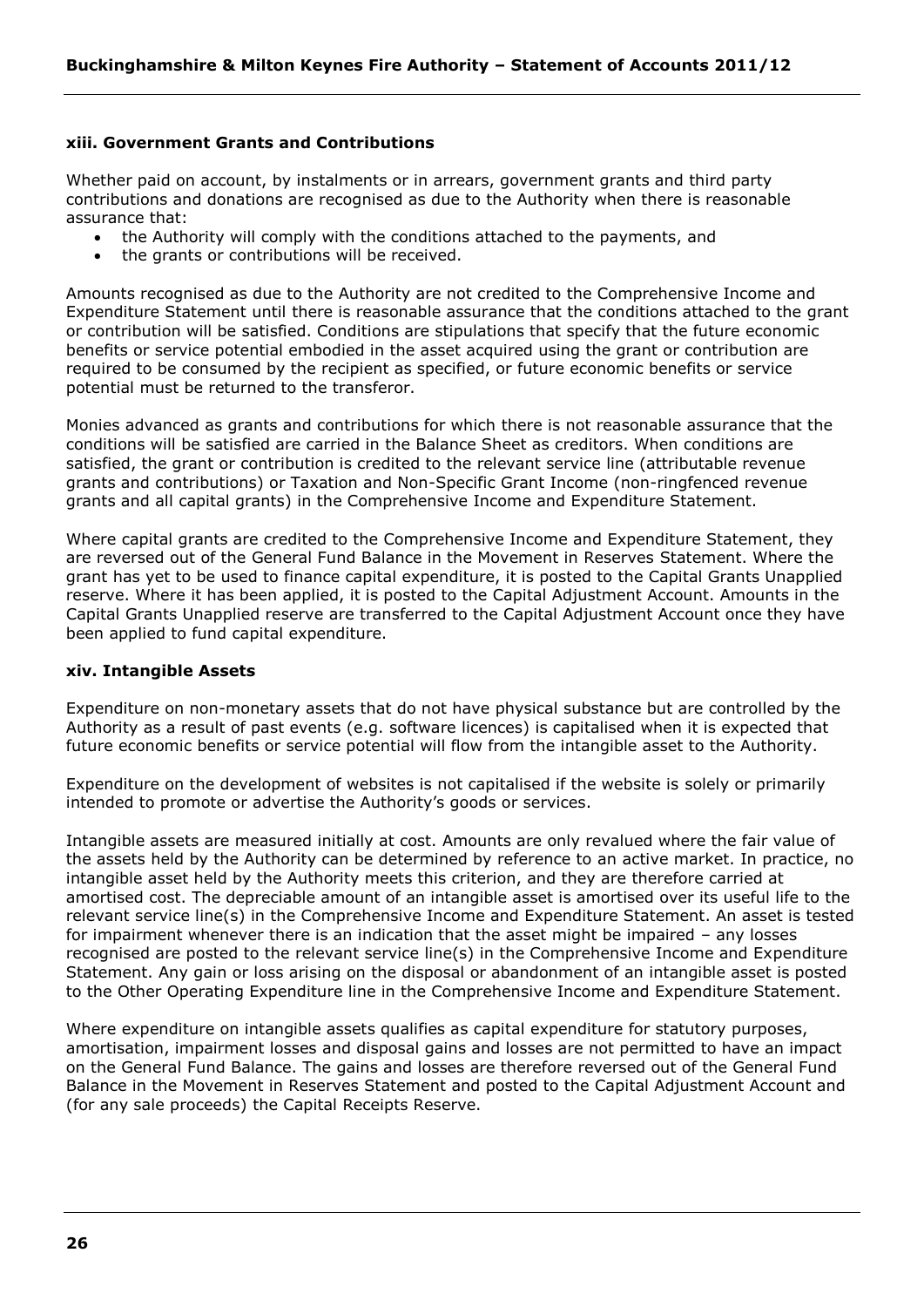#### **xv. Interests in Companies and Other Entities**

The Authority has no material interests in companies nor other entities which would require it to prepare group accounts.

#### **xvi. Inventories and Long Term Contracts**

Inventories are generally included in the Balance Sheet at the lower of cost and net realisable value. The cost of inventories is assigned using the First In First Out (FIFO) costing formula.

Where inventories are held for distribution at no charge or for a nominal charge they are measured at the lower of cost and current replacement cost. Replacement cost is defined as the cost the authority would incur to acquire the asset at the Balance Sheet date.

Long term contracts are accounted for on the basis of charging the Surplus or Deficit on the Provision of Services with the value of works and services received under the contract during the financial year.

#### **xvii. Investment Property**

Investment properties are those that are used solely to earn rentals and/or for capital appreciation. The definition is not met if the property is used in any way to facilitate the delivery of services or production of goods or is held for sale.

Investment properties are measured initially at cost and subsequently at fair value, based on the amount at which the asset could be exchanged between knowledgeable parties at arm"s-length. Properties are not depreciated but are revalued annually according to market conditions at the yearend. Gains and losses on revaluation are posted to the Financing and Investment Income and Expenditure line in the Comprehensive Income and Expenditure Statement. The same treatment is applied to gains and losses on disposal.

Rentals received in relation to investment properties are credited to the Financing and Investment Income line and result in a gain for the General Fund Balance. However, revaluation and disposal gains and losses are not permitted by statutory arrangements to have an impact on the General Fund Balance. The gains and losses are therefore reversed out of the General Fund Balance in the Movement in Reserves Statement and posted to the Capital Adjustment Account and (for any sale proceeds) the Capital Receipts Reserve.

#### **xviii. Jointly Controlled Operations and Jointly Controlled Assets**

The Authority does not have any jointly controlled operations nor jointly controlled assets.

#### **xix. Leases**

Leases are classified as finance leases where the terms of the lease transfer substantially all the risks and rewards incidental to ownership of the property, plant or equipment from the lessor to the lessee. All other leases are classified as operating leases.

Where a lease covers both land and buildings, the land and buildings elements are considered separately for classification.

Arrangements that do not have the legal status of a lease but convey a right to use an asset in return for payment are accounted for under this policy where fulfilment of the arrangement is dependent on the use of specific assets.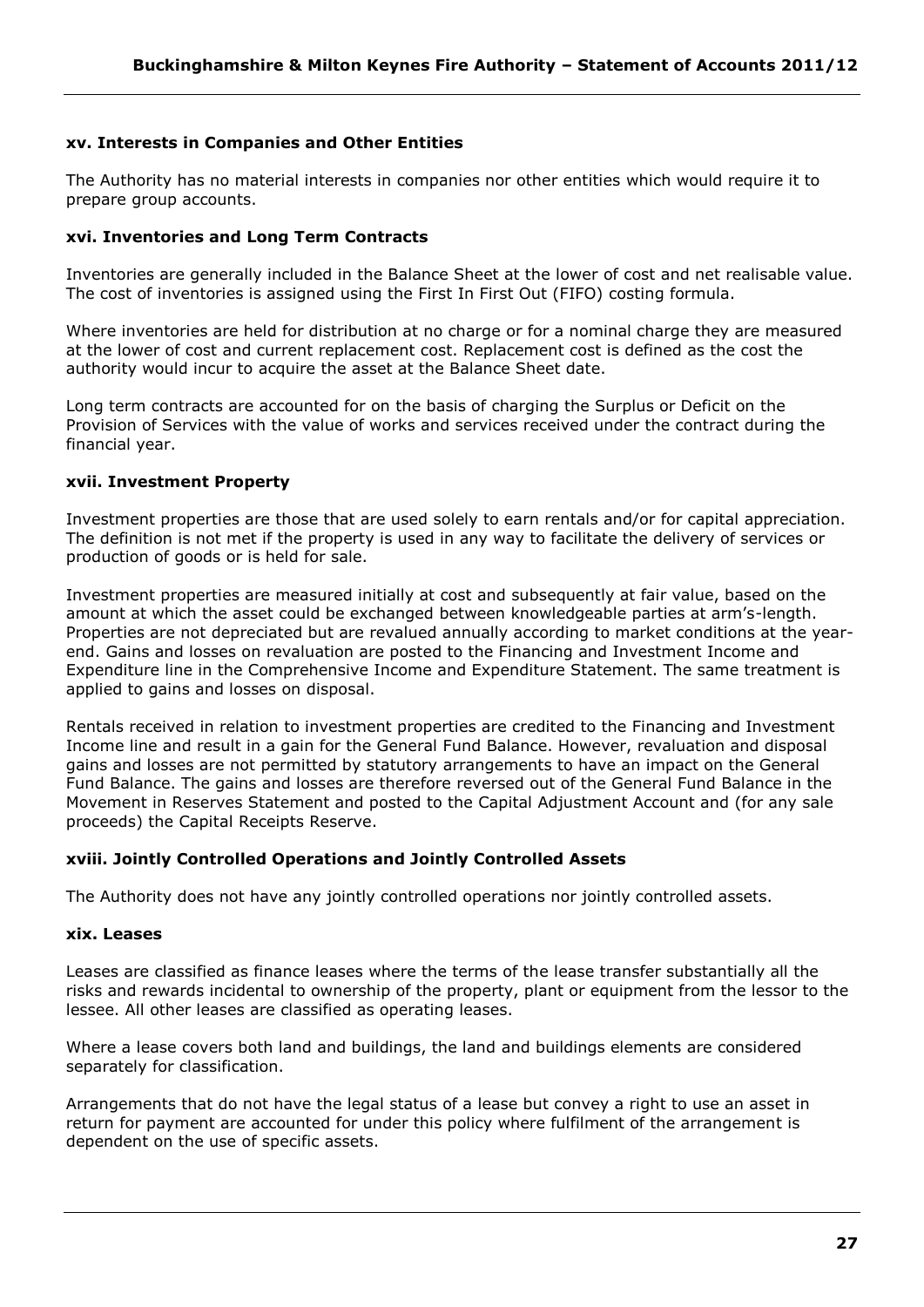#### The Authority as Lessee

#### Finance Leases

Property, plant and equipment held under finance leases is recognised on the Balance Sheet at the commencement of the lease at its fair value measured at the lease"s inception (or the present value of the minimum lease payments, if lower). The asset recognised is matched by a liability for the obligation to pay the lessor. Initial direct costs of the Authority are added to the carrying amount of the asset. Premiums paid on entry into a lease are applied to writing down the lease liability. Contingent rents are charged as expenses in the periods in which they are incurred.

Lease payments are apportioned between:

- a charge for the acquisition of the interest in the property, plant or equipment applied to write down the lease liability, and
- a finance charge (debited to the Financing and Investment Income and Expenditure line in the Comprehensive Income and Expenditure Statement).

Property, Plant and Equipment recognised under finance leases is accounted for using the policies applied generally to such assets, subject to depreciation being charged over the lease term if this is shorter than the asset"s estimated useful life (where ownership of the asset does not transfer to the authority at the end of the lease period).

The Authority is not required to raise council tax to cover depreciation or revaluation and impairment losses arising on leased assets. Instead, a prudent annual contribution is made from revenue funds towards the deemed capital investment in accordance with statutory requirements. Depreciation and revaluation and impairment losses are therefore substituted by a revenue contribution in the General Fund Balance, by way of an adjusting transaction with the Capital Adjustment Account in the Movement in Reserves Statement for the difference between the two.

#### Operating Leases

Rentals paid under operating leases are charged to the Comprehensive Income and Expenditure Statement as an expense of the services benefitting from use of the leased property, plant or equipment. Charges are made on a straight-line basis over the life of the lease, even if this does not match the pattern of payments (e.g. there is a rent-free period at the commencement of the lease).

#### The Authority as Lessor

#### Finance Leases

Where the Authority grants a finance lease over a property or an item of plant or equipment, the relevant asset is written out of the Balance Sheet as a disposal. At the commencement of the lease, the carrying amount of the asset in the Balance Sheet (whether Property, Plant and Equipment or Assets Held for Sale) is written off to the Other Operating Expenditure line in the Comprehensive Income and Expenditure Statement as part of the gain or loss on disposal. A gain, representing the Authority"s net investment in the lease, is credited to the same line in the Comprehensive Income and Expenditure Statement also as part of the gain or loss on disposal (i.e. netted off against the carrying value of the asset at the time of disposal), matched by a lease (long-term debtor) asset in the Balance Sheet.

Lease rentals receivable are apportioned between:

- a charge for the acquisition of the interest in the property applied to write down the lease debtor (together with any premiums received), and
- finance income (credited to the Financing and Investment Income and Expenditure line in the Comprehensive Income and Expenditure Statement).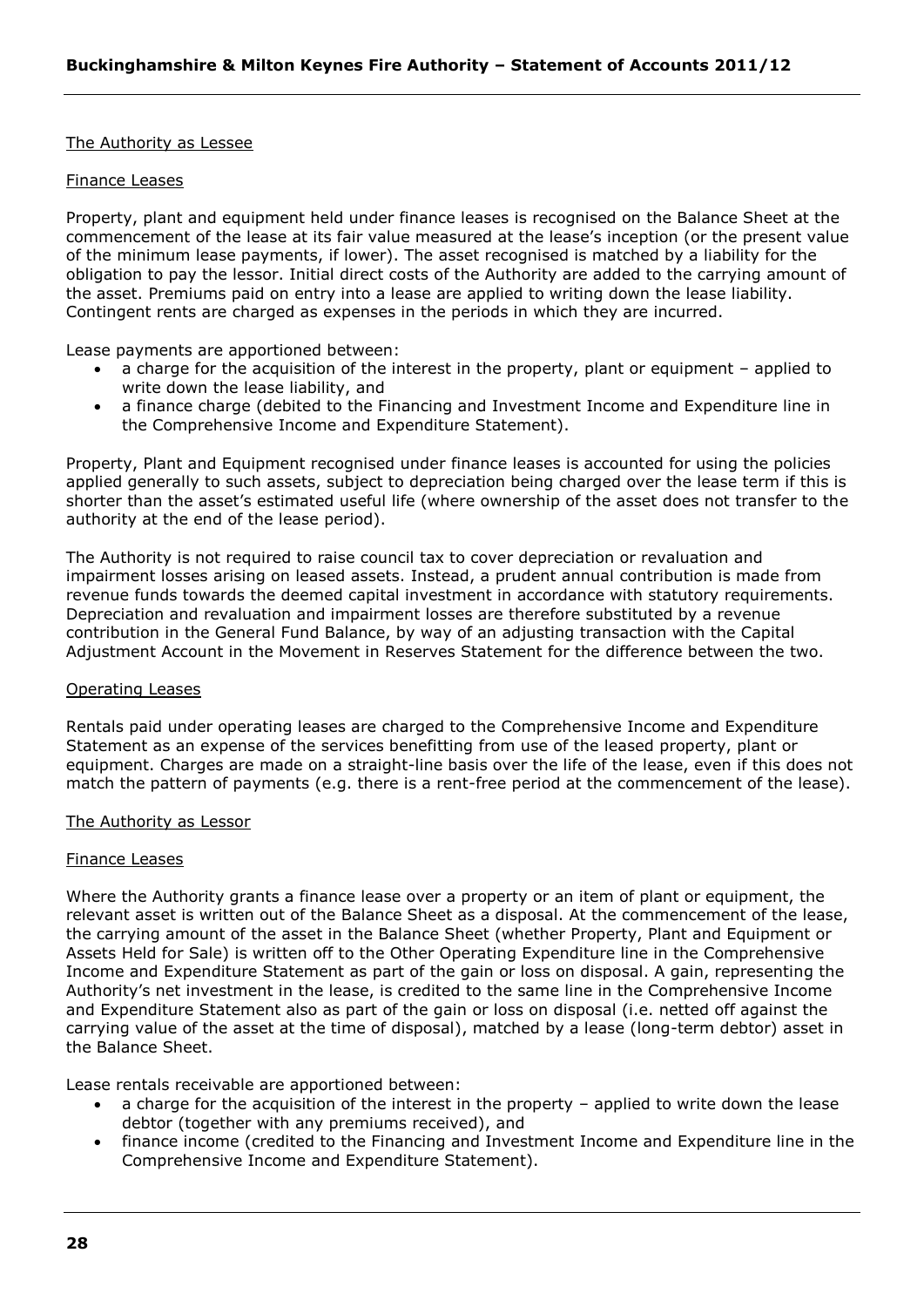The gain credited to the Comprehensive Income and Expenditure Statement on disposal is not permitted by statute to increase the General Fund Balance and is required to be treated as a capital receipt. Where a premium has been received, this is posted out of the General Fund Balance to the Capital Receipts Reserve in the Movement in Reserves Statement.

The written-off value of disposals is not a charge against council tax, as the cost of fixed assets is fully provided for under separate arrangements for capital financing. Amounts are therefore appropriated to the Capital Adjustment Account from the General Fund Balance in the Movement in Reserves Statement.

# Operating Leases

Where the Authority grants an operating lease over a property or an item of plant or equipment, the asset is retained in the Balance Sheet. Rental income is credited to the Other Operating Expenditure line in the Comprehensive Income and Expenditure Statement. Credits are made on a straight-line basis over the life of the lease, even if this does not match the pattern of payments (eg there is a premium paid at the commencement of the lease). Initial direct costs incurred in negotiating and arranging the lease are added to the carrying amount of the relevant asset and charged as an expense over the lease term on the same basis as rental income.

In 2003/04 the Authority entered into a sale and leaseback agreement. The initial cost of the lease was matched by an increase in the value of land and buildings within fixed assets.

# **xx. Overheads and Support Services**

The costs of overheads and support services are charged to those that benefit from the supply or service in accordance with the costing principles of the CIPFA Service Reporting Code of Practice 2011/12 (SeRCOP). The total absorption costing principle is used – the full cost of overheads and support services are shared between users in proportion to the benefits received, with the exception of:

- Corporate and Democratic Core costs relating to the Authority"s status as a multifunctional, democratic organisation.
- Non Distributed Costs the cost of discretionary benefits awarded to employees retiring early and impairment losses chargeable on Assets Held for Sale.

These two cost categories are defined in SeRCOP and accounted for as separate headings in the Comprehensive Income and Expenditure Statement, as part of Net Expenditure on Continuing Services.

# **xxi. Property, Plant and Equipment**

Assets that have physical substance and are held for use in the production or supply of goods or services, for rental to others, or for administrative purposes and that are expected to be used during more than one financial year are classified as Property, Plant and Equipment.

# **Recognition**

Expenditure on the acquisition, creation or enhancement of Property, Plant and Equipment is capitalised on an accruals basis, provided that it is probable that the future economic benefits or service potential associated with the item will flow to the Authority and the cost of the item can be measured reliably. Expenditure that maintains but does not add to an asset"s potential to deliver future economic benefits or service potential (i.e. repairs and maintenance) is charged as an expense when it is incurred. The Authority's de-minimis level for capital expenditure is £6k.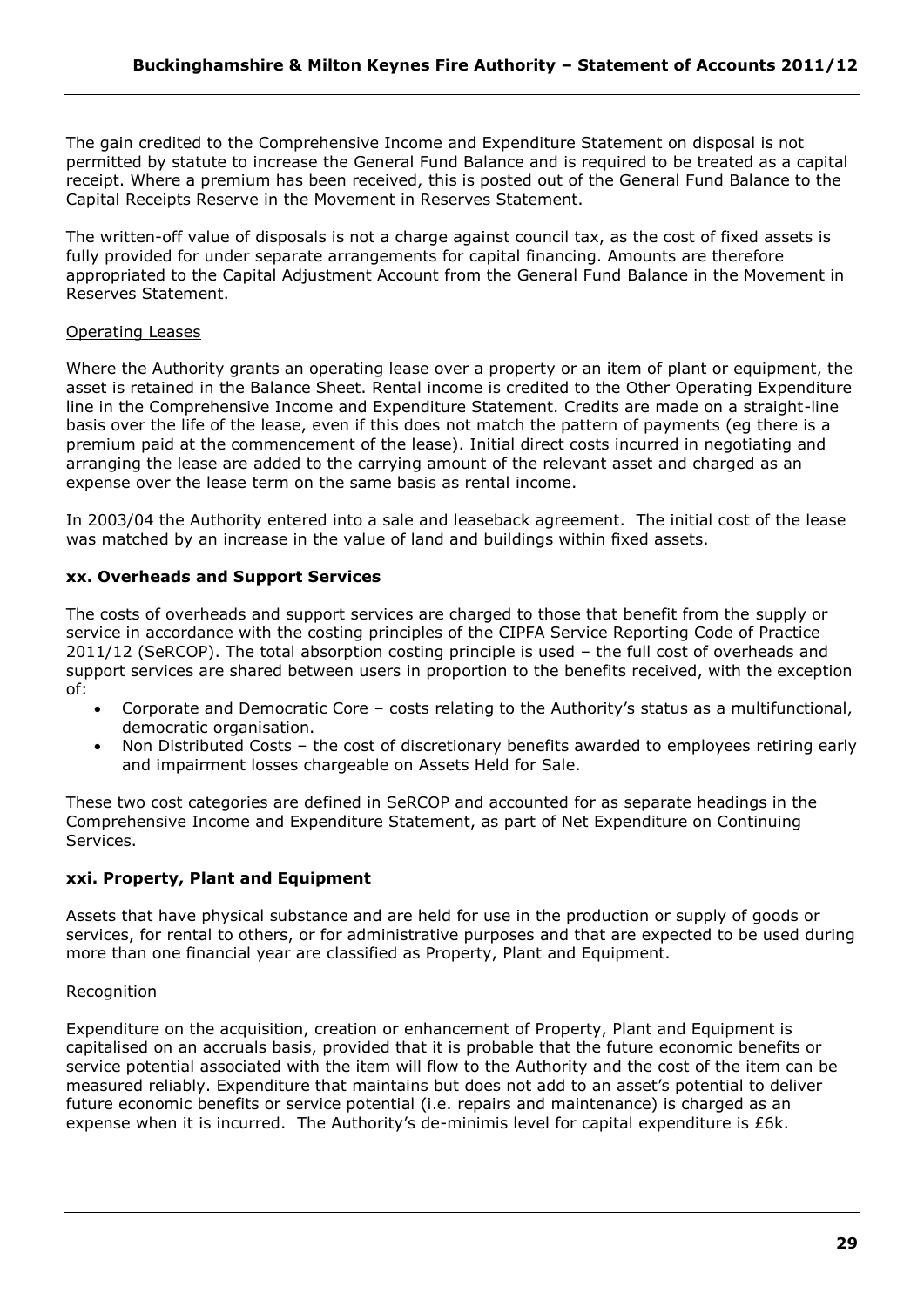#### Measurement

Assets are initially measured at cost, comprising:

- the purchase price
- any costs attributable to bringing the asset to the location and condition necessary for it to be capable of operating in the manner intended by management

The Authority does not capitalise borrowing costs incurred whilst assets are under construction.

The cost of assets acquired other than by purchase is deemed to be its fair value, unless the acquisition does not have commercial substance (i.e. it will not lead to a variation in the cash flows of the Authority). In the latter case, where an asset is acquired via an exchange, the cost of the acquisition is the carrying amount of the asset given up by the Authority.

Donated assets are measured initially at fair value. The difference between fair value and any consideration paid is credited to the Taxation and Non-Specific Grant Income line of the Comprehensive Income and Expenditure Statement, unless the donation has been made conditionally. Until conditions are satisfied, the gain is held in the Donated Assets Account. Where gains are credited to the Comprehensive Income and Expenditure Statement, they are reversed out of the General Fund Balance to the Capital Adjustment Account in the Movement in Reserves Statement.

Assets are then carried in the Balance Sheet using the following measurement bases:

- assets under construction depreciated historical cost
- all other assets fair value, determined as the amount that would be paid for the asset in its existing use (existing use value – EUV).

Where there is no market-based evidence of fair value because of the specialist nature of an asset, depreciated replacement cost (DRC) is used as an estimate of fair value.

Where non-property assets that have short useful lives or low values (or both), depreciated historical cost basis is used as a proxy for fair value.

Assets included in the Balance Sheet at fair value are revalued anually to ensure that their carrying amount is not materially different from their fair value at the year-end. Increases in valuations are matched by credits to the Revaluation Reserve to recognise unrealised gains. Exceptionally, gains might be credited to the Comprehensive Income and Expenditure Statement where they arise from the reversal of a loss previously charged to a service.

Where decreases in value are identified, they are accounted for by:

- where there is a balance of revaluation gains for the asset in the Revaluation Reserve, the carrying amount of the asset is written down against that balance (up to the amount of the accumulated gains)
- where there is no balance in the Revaluation Reserve or an insufficient balance, the carrying amount of the asset is written down against the relevant service line(s) in the Comprehensive Income and Expenditure Statement.

The Revaluation Reserve contains revaluation gains recognised since 1 April 2007 only, the date of its formal implementation. Gains arising before that date have been consolidated into the Capital Adjustment Account.

#### Impairment

Assets are assessed at each year-end as to whether there is any indication that an asset may be impaired. Where indications exist and any possible differences are estimated to be material, the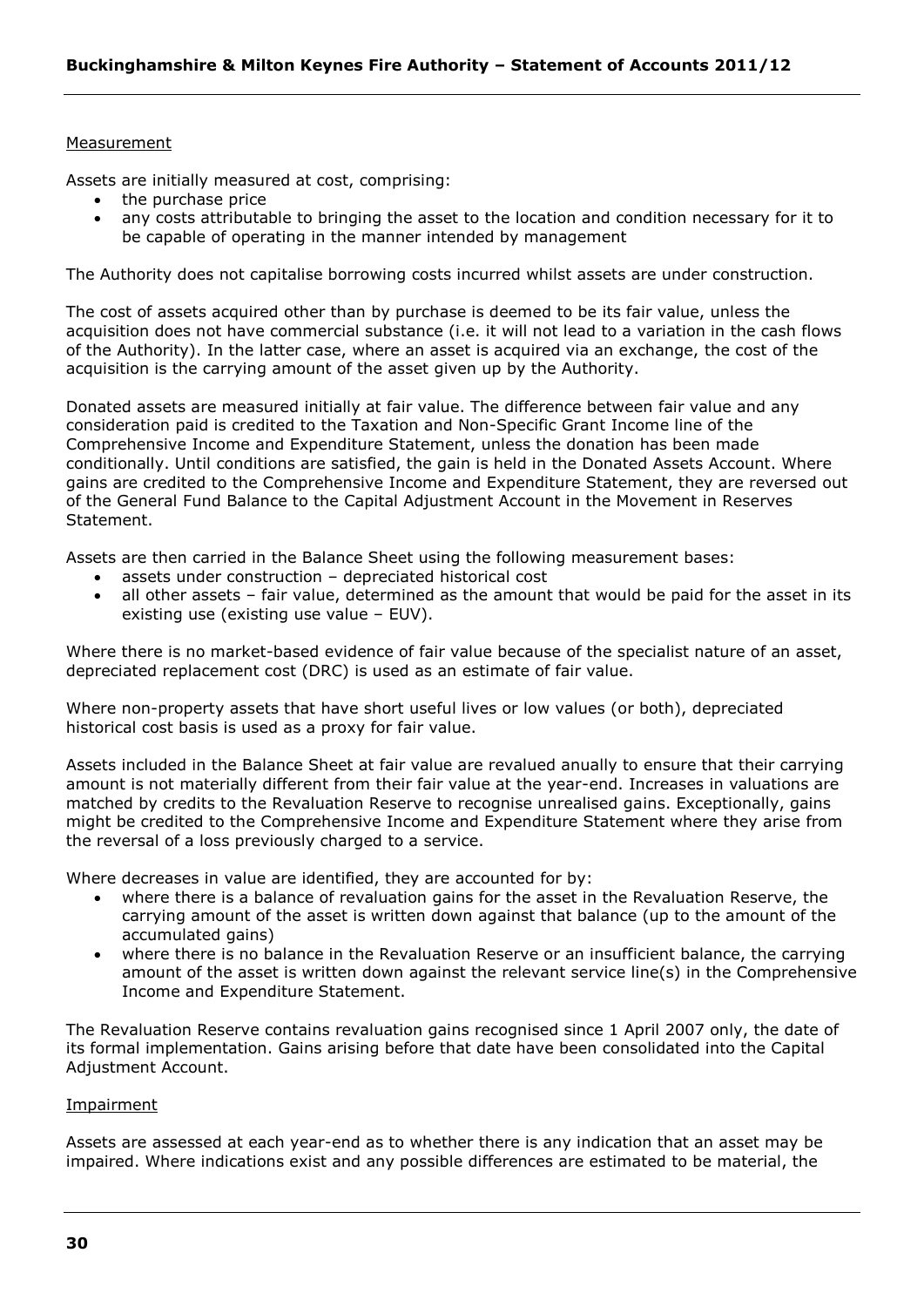recoverable amount of the asset is estimated and, where this is less than the carrying amount of the asset, an impairment loss is recognised for the shortfall.

Where impairment losses are identified, they are accounted for by:

- where there is a balance of revaluation gains for the asset in the Revaluation Reserve, the carrying amount of the asset is written down against that balance (up to the amount of the accumulated gains)
- where there is no balance in the Revaluation Reserve or an insufficient balance, the carrying amount of the asset is written down against the relevant service line(s) in the Comprehensive Income and Expenditure Statement.

Where an impairment loss is reversed subsequently, the reversal is credited to the relevant service line(s) in the Comprehensive Income and Expenditure Statement, up to the amount of the original loss, adjusted for depreciation that would have been charged if the loss had not been recognised.

# Depreciation

Depreciation is provided for on all Property, Plant and Equipment assets by the systematic allocation of their depreciable amounts over their useful lives. An exception is made for assets without a determinable finite useful life (i.e. freehold land) and assets that are not yet available for use (i.e. assets under construction).

Depreciation is calculated on the following bases:

- dwellings and other buildings straight-line allocation over the useful life of the property as estimated by the valuer
- vehicles, plant, furniture and equipment straight-line allocation over the useful life of the asset

Where an item of Property, Plant and Equipment asset has major components whose cost is significant in relation to the total cost of the item, the components are depreciated separately. In applying the principals of componentisation the de-minimis value of a property has been set at £500,000 and individual components at £50,000, i.e. 10% of the overall asset below which any component will not be calculated separately. The components that have been identified as relevant to the authority are weatherproofing (to include windows, roofs, bay doors and doors), mechanical and electrical and finally yards and drill towers (i.e. external elements). Where the life expectancy of any component would exceed the life expectancy of the main structure then the life expectancy of the component will be limited to that of the main structure.

Revaluation gains are also depreciated, with an amount equal to the difference between current value depreciation charged on assets and the depreciation that would have been chargeable based on their historical cost being transferred each year from the Revaluation Reserve to the Capital Adjustment Account.

# **Disposals**

Amounts received for the disposal of any assets previously qualifying as Capital Expenditure are categorised as capital receipts. Capital receipts are required to be credited to the Capital Receipts Reserve, and can then only be used for new capital investment, or set aside to reduce the Authority"s underlying need to borrow. Receipts are appropriated to the Reserve from the General Fund Balance in the Movement in Reserves Statement.

The written-off value of disposals is not a charge against council tax, as the cost of fixed assets is fully provided for under separate arrangements for capital financing. Amounts are appropriated to the Capital Adjustment Account from the General Fund Balance in the Movement in Reserves Statement.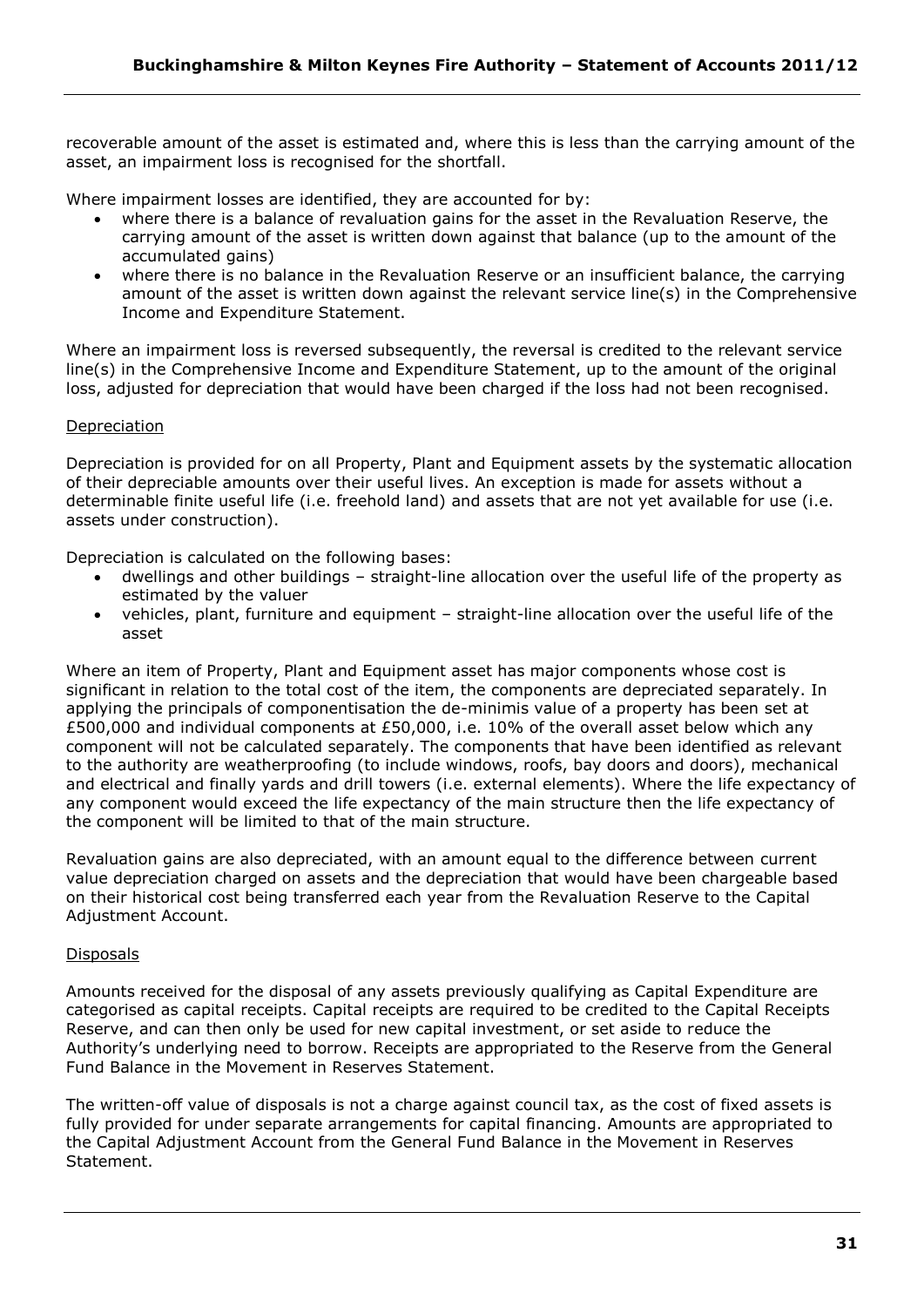# **xxii. Private Finance Initiative (PFI) and Similar Contracts**

The Authority has not entered into any PFI or similar contracts

#### **xxiii. Provisions, Contingent Liabilities and Contingent Assets**

#### Provisions

Provisions are made where an event has taken place that gives the Authority a legal or constructive obligation that probably requires settlement by a transfer of economic benefits or service potential, and a reliable estimate can be made of the amount of the obligation. For instance, the Authority may be involved in a court case that could eventually result in the making of a settlement or the payment of compensation.

Provisions are charged as an expense to the appropriate service line in the Comprehensive Income and Expenditure Statement in the year that the authority becomes aware of the obligation, and are measured at the best estimate at the balance sheet date of the expenditure required to settle the obligation, taking into account relevant risks and uncertainties.

When payments are eventually made, they are charged to the provision carried in the Balance Sheet. Estimated settlements are reviewed at the end of each financial year – where it becomes less than probable that a transfer of economic benefits will now be required (or a lower settlement than anticipated is made), the provision is reversed and credited back to the relevant service.

Where some or all of the payment required to settle a provision is expected to be recovered from another party (e.g. from an insurance claim), this is only recognised as income for the relevant service if it is virtually certain that reimbursement will be received if the authority settles the obligation.

#### Contingent Liabilities

A contingent liability arises where an event has taken place that gives the authority a possible obligation whose existence will only be confirmed by the occurrence or otherwise of uncertain future events not wholly within the control of the authority. Contingent liabilities also arise in circumstances where a provision would otherwise be made but either it is not probable that an outflow of resources will be required or the amount of the obligation cannot be measured reliably.

Contingent liabilities are not recognised in the Balance Sheet but disclosed in a note to the accounts.

#### Contingent Assets

A contingent asset arises where an event has taken place that gives the authority a possible asset whose existence will only be confirmed by the occurrence or otherwise of uncertain future events not wholly within the control of the authority.

Contingent assets are not recognised in the Balance Sheet but disclosed in a note to the accounts where it is probable that there will be an inflow of economic benefits or service potential.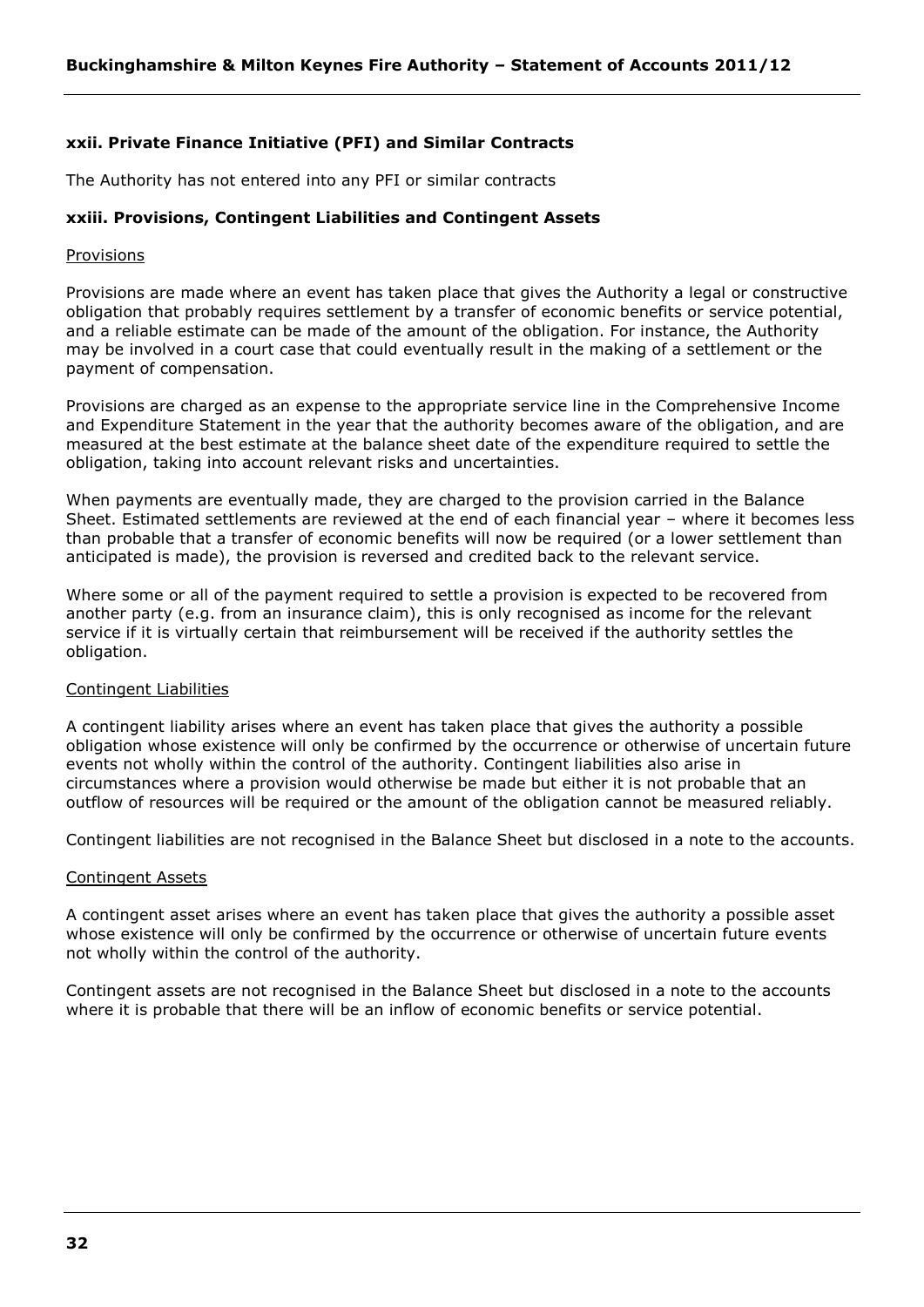#### **xxiv. Reserves**

The Authority sets aside specific amounts as reserves for future policy purposes or to cover contingencies. Reserves are created by appropriating amounts out of the General Fund Balance in the Movement in Reserves Statement. When expenditure to be financed from a reserve is incurred, it is charged to the appropriate service in that year to score against the Surplus or Deficit on the Provision of Services in the Comprehensive Income and Expenditure Statement. The reserve is then appropriated back into the General Fund Balance in the Movement in Reserves Statement so that there is no net charge against council tax for the expenditure.

Certain reserves are kept to manage the accounting processes for non-current assets, financial instruments, retirement and employee benefits and do not represent usable resources for the Authority – these reserves are explained in the relevant policies.

#### **xxv. Revenue Expenditure Funded from Capital under Statute**

This does not apply as the Authority does not incur expenditure which may be capitalised under statutory provision and which does not result in the creation of a non-current asset.

#### **xxvi. VAT**

VAT payable is included as an expense only to the extent that it is not recoverable from Her Majesty"s Revenue and Customs. VAT receivable is excluded from income.

#### **Critical Judgements in Applying the Accounting Policies**

The accounts are prepared with the underlying assumptions of the accruals basis and the going concern basis i.e. the Authority will continue its operations for the foreseeable future. This means in particular that, despite the high degree of uncertainty resulting from reducing levels of funding in future years, the Comprehensive Income and Expenditure Account and Balance Sheet assume no intention to curtail significantly the scale of the operation. At this stage there is no indication that the assets of the Authority might be impaired as a result of a need to close facilities and reduce the level of service provision.

In applying the accounting policies set out above, the Authority has had to make certain judgements about complex transactions or those involving uncertainty about future events. The critical judgements made in the Statement of Accounts are:

- Future Control Room Services Grant in 2011/12 the Authority received a grant  $£1.800m$ towards funding a combined control room. Although the conditions had not been satisfied at the balance sheet date, the Authority has reasonable assurance that the conditions will be satisfied and therefore the grant has been recognised as income during the year in the Comprehensive Income and Expenditure Statement. The full amount recognised was then transferred into two earmarked reserves (one revenue reserve and one reserve held as capital grants unapplied); and
- Donated Assets in 2010/11 the Authority accounted for £0.924m worth of assets donated by the Government. Although at that point the transfer agreement had not been signed, the substance of the transaction was that the Authority had use of the assets as if they were owned by the Authority. In 2011/12 the transfer agreement was formally signed. Although there are future conditions attached to the use of the assets, the Authority has reasonable assurance that the conditions will be met. In 2011/12 the Authority has therefore debited the Donated Assets Account and recognised the income in the Comprehensive Income and Expenditure Statement. The amount has then been offset in the Movement in Reserves Statement and the Capital Adjustment Account as this is not a proper credit to the General Fund.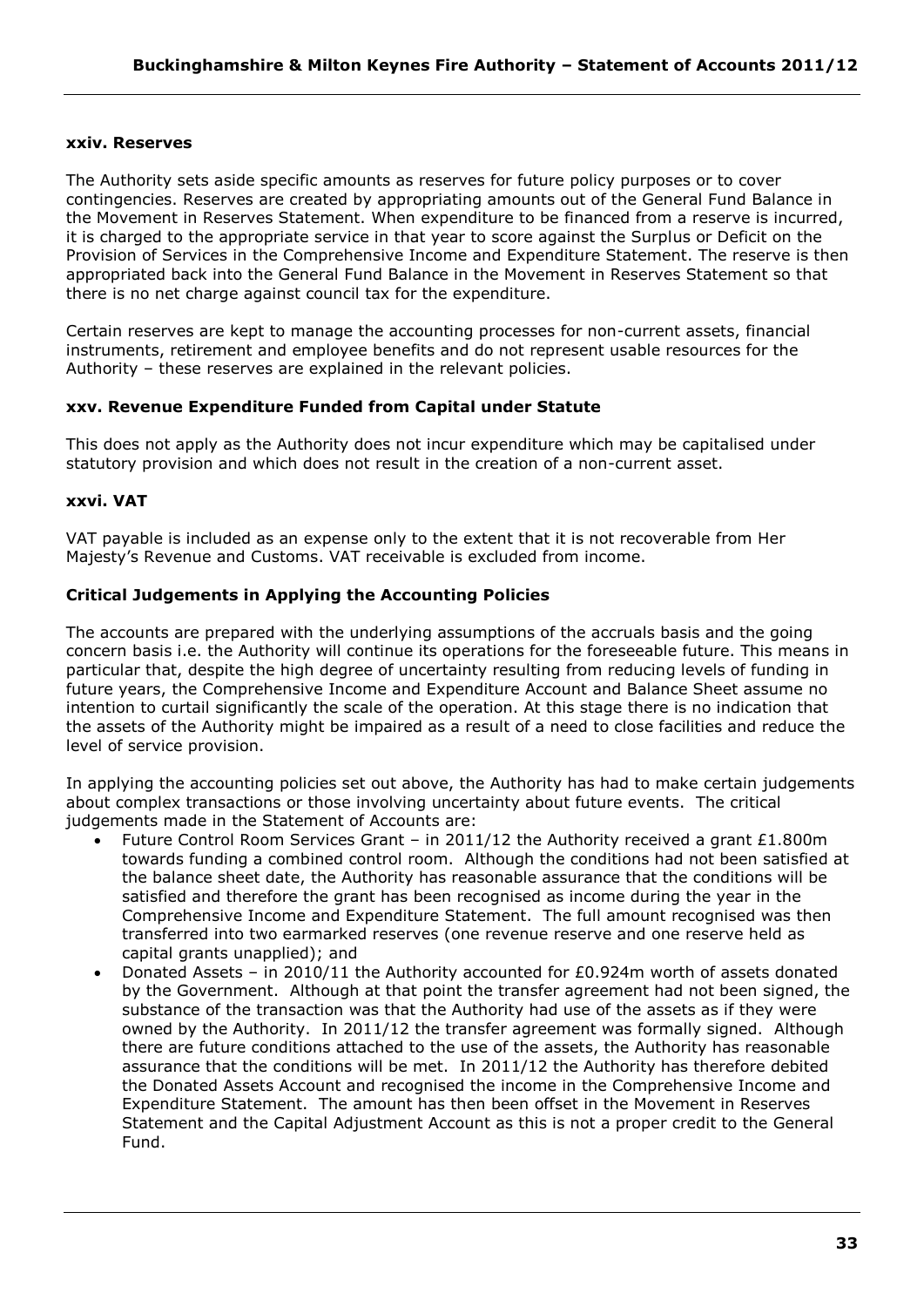#### **Use of Estimates and Judgements**

The Statement of Accounts contains estimated figures that are based on assumptions made by the Authority about the future or that are otherwise uncertain. Estimates are made taking into account historical experience, current trends and other relevant factors. However, because balances cannot be determined with certainty, actually results could be materially different from the assumptions and estimates. The items in the Authority"s Comprehensive Income and Expenditure Statement for 2011/12 and the Balance Sheet at  $31<sup>st</sup>$  March 2012 for which there is a significant risk of material adjustment in the forthcoming financial year are as follows:

- Depreciation (and amortisation of intangible assets) the remaining useful lives of all assets are estimated. The Authority relies on the expertise of an external valuer to determine the lives of all building assets. The lives of vehicles, plant and equipment and intangible assets are based on historical experience and professional estimates. If the estimates were to differ from the actuals this would affect the level of depreciation and amortisation charged to the Comprehensive Income and Expenditure Statement, as well as the carrying amounts of noncurrent assets in the Balance Sheet. The carrying amounts of non-current assets as at  $31<sup>st</sup>$ March 2012 was £31.753m. Total depreciation and amortisation for the year was £1.798m;
- Revaluations and Impairments the value of non-current assets are reviewed annually by a qualified valuer based on the latest guidance from the Royal Institute of Chartered Surveyors and the recently observed market information. If the estimates were to differ from the actual results this would result in a higher or lower carrying amount for non-current assets in the Balance Sheet. Revaluations charged to the Revaluation Reserve during the year were £0.294m upwards and £0.184m downwards. Impairment charged to the Comprehensive Income and Expenditure Statement was £1.871m;
- Pensions Liability the valuation of the liability is based on a number of actuarial assumptions (see Note 28). This figure is provided by an external actuary. If the estimate was to differ from the actual it would result in a higher or lower pension liability and reserve figure on the Balance Sheet. The total pension liability as at  $31<sup>st</sup>$  March 2012 was £184.322m;
- Financial Assets and Liabilities further details about the assumptions made and the potential impact can be found in Note 29; and
- Estimates are made as to the amount of time spent by firefighters in carrying out Community Safety activities based on technical officer advice as to work volumes and activities. This estimate is used to determine how much of the direct costs of firefighters is apportioned to Community Fire Safety in the Comprehensive Income and Expenditure Statement. If the actual results were to differ from the estimate the effect would be limited to the apportionment between Community Fire Safety and Fire Fighting and Rescue Operations. There would be no net impact on the total surplus or deficit reported.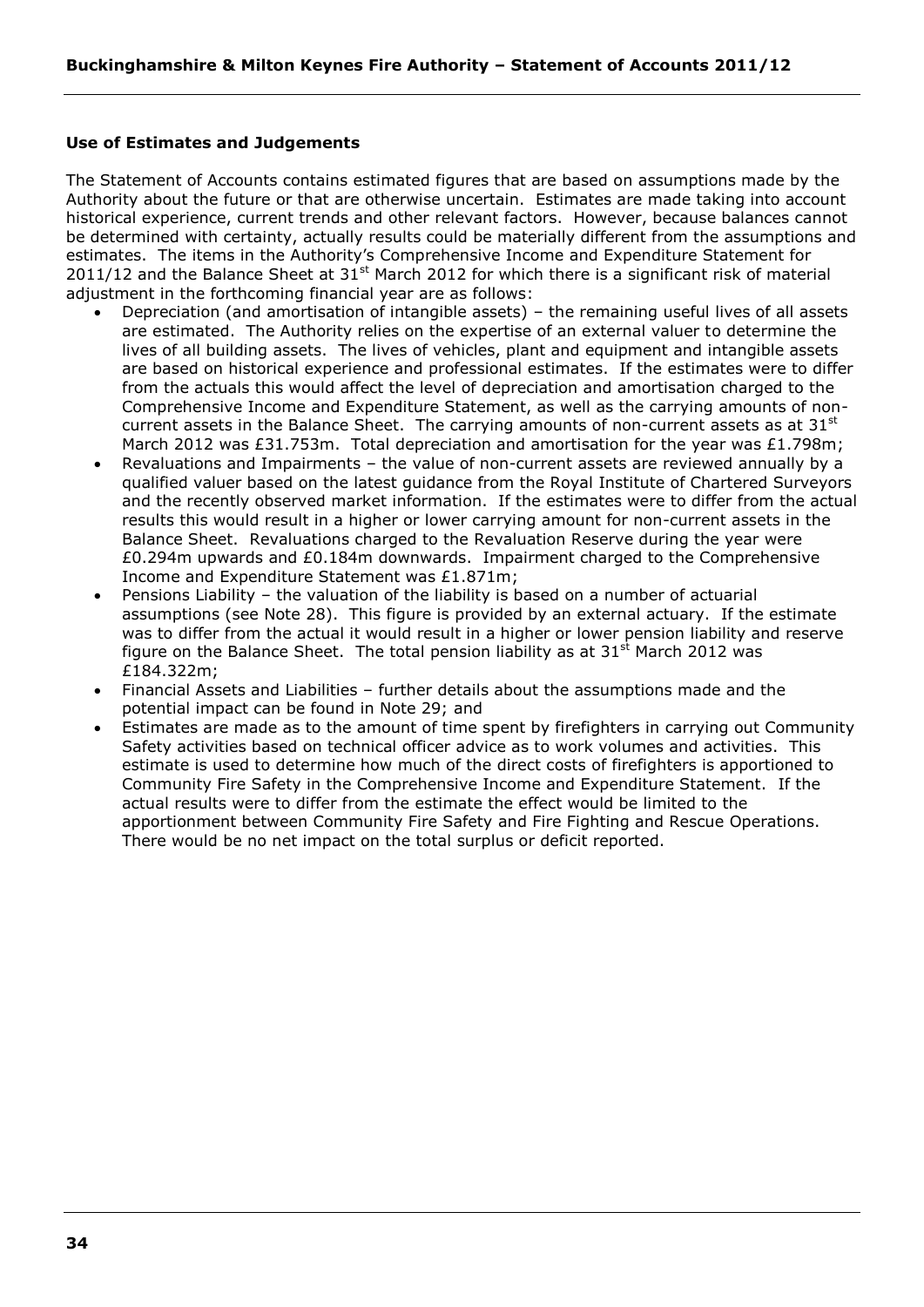Estimates are also used to allocate the cost of support services to the relevant headings with the Comprehensive Income and Expenditure Statement. The process by which this is done is set out below:

The cost of support services and service management has been fully charged to service expenditure headings. In line with CIPFA guidance, the cost of corporate management is not charged to service expenditure headings. Corporate management relates to those activities and costs incurred in the general running of the Authority. It includes a proportion of the senior officer management team and such items as the cost of external audit. Costs are apportioned based on a range of criteria including accommodation space occupied, IT services employed and technical officer assessments of volumes and activities.

Democratic representation and management includes all Members" allowances and costs, officer time in support of Members and certain subscriptions to local authority associations. Where support services are recharged a number of methods are used depending on the nature of the costs:

- Buildings are apportioned based on the floor space occupied by the service
- Central departments such as Finance and Accountancy Services, Property, Procurement and Transport are all apportioned based on the recipient service"s controllable budget;
- Human Resources, Equality and Diversity, Performance Planning and Publicity are apportioned based on staff full time equivalent numbers as at the end of the year; and
- ICT support costs are apportioned based on the number of workstations within each service.

The apportionment bases were reviewed for completeness and accuracy in January 2012. If the actual results were to differ from the estimates the effect would be limited to the apportionment between headings in the Comprehensive Income and Expenditure Statement. There would be no net impact on the total surplus or deficit reported, nor on the level of reserves held.

# **Changes in Accounting Estimates**

There have been no changes in accounting estimates this year. However, the implementation of componentisation in 2010/11 has increased the amount of depreciation charged on building assets in 2011/12. Depreciation is now allocated to significant parts of a building, all of which will have either a shorter life or the same useful life as the main asset, hence an increase in depreciation.

The total depreciation on all building assets in 2011/12 was £0.723m. Had componentisation not been implemented the depreciation charge would have been £0.486m. This change has no impact on the General Fund as depreciation charges to the Comprehensive Income and Expenditure Statement are reversed via the Movement in Reserves Statement.

The expected depreciation charge for future years should now be consistent going forward. It will only rise or fall materially if there are any large revaluations or impairments, or significant replacements and/or disposals.

# **Standards Issued But Not Yet Adopted**

The Code for 2012/13 adopts amendments to IFRS 7 Financial Instruments: Disclosures (issued October 2010). It is likely that this standard will not have a material impact on the financial statements of the Authority.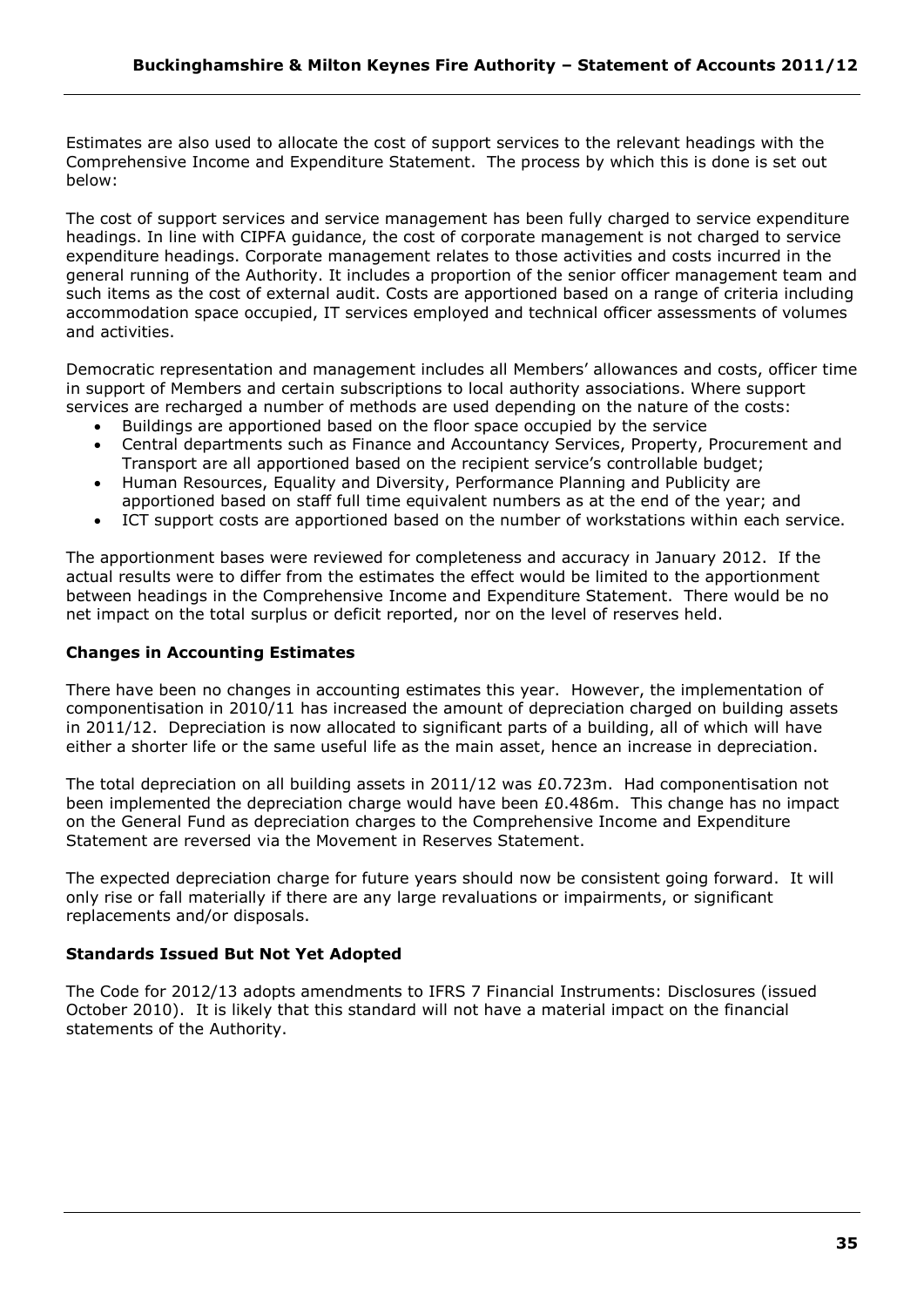# <span id="page-35-0"></span>**Movement in Reserves Statement**

These statements show the movement in the year on the different reserves held by the Authority, analysed into 'usable reserves' (i.e. those that can be applied to fund expenditure or reduce local taxation) and other reserves. The (Surplus) or Deficit on the Provision of Services line shows the true economic cost of providing the Authority's services, more details of which are shown in the Comprehensive Income and Expenditure Statement (CIES). These are different from the statutory amounts required to be charged to the General Fund Balance for council tax setting purposes. The Net (Increase) / Decrease before Transfers to Earmarked Reserves line shows the Statutory General Fund Balance before any discretionary transfers to/from earmarked reserves undertaken by the Authority. Further detail on each reserve is shown in the notes to the accounts as referenced.

|                                                                                        | General<br>Fund<br><b>Balance</b> | <b>Earmarked</b><br><b>Reserves</b> | <b>Total Usable</b><br><b>Reserves</b> | <b>Unusable</b><br><b>Reserves</b> | <b>Total</b><br><b>Authority</b><br><b>Reserves</b> |
|----------------------------------------------------------------------------------------|-----------------------------------|-------------------------------------|----------------------------------------|------------------------------------|-----------------------------------------------------|
| <b>Balance at 31 March 2010</b>                                                        | £000<br>(3,011)                   | £000<br>(1,660)                     | £000<br>(4, 671)                       | £000<br>177,180                    | £000<br>172,509                                     |
| Movement in reserves during<br>2010/11                                                 |                                   |                                     |                                        |                                    |                                                     |
| (Surplus) or deficit on the provision<br>of services                                   | (5, 478)                          |                                     | (5, 478)                               |                                    | (5, 478)                                            |
| Other Comprehensive Income and<br>Expenditure                                          |                                   |                                     |                                        | (49, 293)                          | (49, 293)                                           |
| <b>Total Comprehensive Income</b><br>and Expenditure                                   | (5, 478)                          | -                                   | (5, 478)                               | (49, 293)                          | (54, 771)                                           |
| Adjustments between accounting<br>basis & funding basis under<br>regulations (Note 23) | 2,968                             | (20)                                | 2,948                                  | (2,948)                            |                                                     |
| Net (Increase) / Decrease<br>before Transfers to Earmarked<br><b>Reserves</b>          | (2,510)                           | (20)                                | (2,530)                                | (52, 241)                          | (54, 771)                                           |
| Transfers to/from Earmarked<br>Reserves (Note 23)                                      | 1,805                             | (1,805)                             |                                        |                                    |                                                     |
| (Increase) / Decrease in<br>2010/11                                                    | (705)                             | (1,825)                             | (2,530)                                | (52, 241)                          | (54, 771)                                           |
| Balance at 31 March 2011<br>carried forward                                            | (3,716)                           | (3, 485)                            | (7, 201)                               | 124,939                            | 117,738                                             |
| Amounts held for revenue purposes                                                      | (3,716)                           | (3, 465)                            | (7, 181)                               | 148,713                            | 141,532                                             |
| Amounts held for capital purposes                                                      |                                   | (20)                                | (20)                                   | (23, 774)                          | (23, 794)                                           |

The format of the note this year has been updated and some amounts have been moved between lines to improve internal consistency and cross checking. No closing balances have been restated, but the (Surplus) or deficit on the provision of services and Adjustments between accounting basis & funding under regulations have been restated to reflect the change in accounting for government grant receivable in relation to the Pension Fund (see Note 31).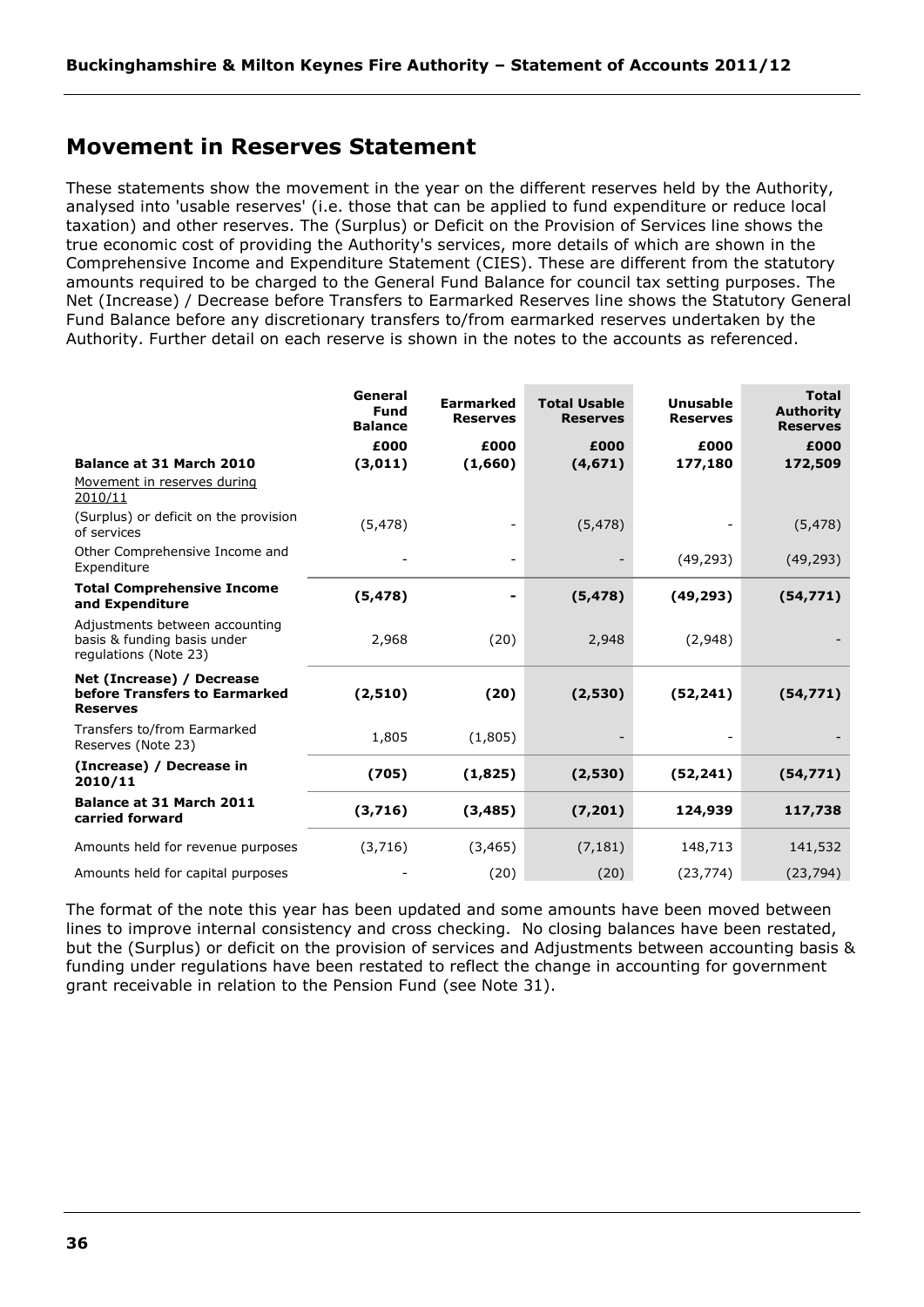Movement in Reserves Statement continued:

|                                                                                        | General<br>Fund<br><b>Balance</b> | <b>Earmarked</b><br><b>Reserves</b> | <b>Total Usable</b><br><b>Reserves</b> | <b>Unusable</b><br><b>Reserves</b> | <b>Total</b><br><b>Authority</b><br><b>Reserves</b> |
|----------------------------------------------------------------------------------------|-----------------------------------|-------------------------------------|----------------------------------------|------------------------------------|-----------------------------------------------------|
|                                                                                        | £000                              | £000                                | £000                                   | £000                               | £000                                                |
| <b>Balance at 31 March 2011</b><br>carried forward                                     | (3,716)                           | (3, 485)                            | (7, 201)                               | 124,939                            | 117,738                                             |
| Movement in reserves during<br>2011/12                                                 |                                   |                                     |                                        |                                    |                                                     |
| (Surplus) or deficit on the provision<br>of services                                   | 7,244                             |                                     | 7,244                                  |                                    | 7,244                                               |
| Other Comprehensive Income and<br>Expenditure                                          |                                   |                                     |                                        | 26,369                             | 26,369                                              |
| <b>Total Comprehensive Income</b><br>and Expenditure                                   | 7,244                             |                                     | 7,244                                  | 26,369                             | 33,613                                              |
| Adjustments between accounting<br>basis & funding basis under<br>regulations (Note 23) | (11,065)                          |                                     | (11,065)                               | 11,065                             |                                                     |
| Net (Increase) / Decrease<br>before Transfers to Earmarked<br><b>Reserves</b>          | (3,821)                           |                                     | (3,821)                                | 37,434                             | 33,613                                              |
| Transfers to/from Earmarked<br>Reserves (Note 23)                                      | 3,837                             | (3,837)                             |                                        |                                    |                                                     |
| (Increase) / Decrease in<br>2011/12                                                    | 16                                | (3,837)                             | (3,821)                                | 37,434                             | 33,613                                              |
| <b>Balance at 31 March 2012</b><br>carried forward                                     | (3,700)                           | (7, 322)                            | (11, 022)                              | 162,373                            | 151,351                                             |
| Amounts held for revenue purposes                                                      | (3,700)                           | (5, 339)                            | (9,039)                                | 184,773                            | 175,734                                             |
| Amounts held for capital purposes                                                      |                                   | (1,983)                             | (1,983)                                | (22, 400)                          | (24, 383)                                           |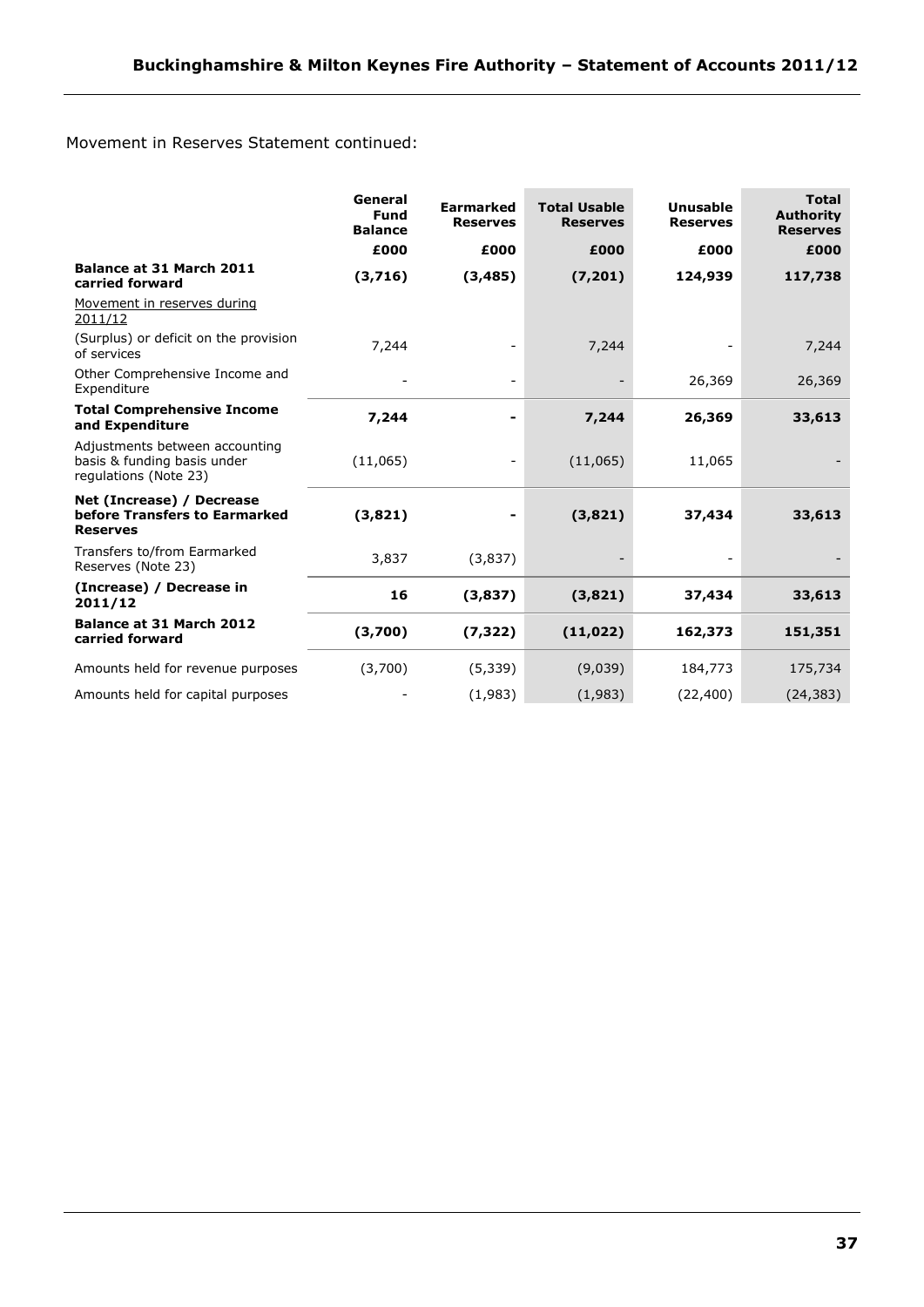# **Comprehensive Income and Expenditure Statement**

The Comprehensive Income and Expenditure Statement shows the economic cost in the year of providing services in accordance with accepted accounting practices, rather than the amount to be funded from taxation. Authorities raise taxation to cover expenditure in accordance with regulations; this may be different from the accounting cost. The taxation position is shown in the Movement in Reserves Statement.

|                          | <b>Restated</b><br>2010/11 |            |                                                                                  |                    | 2011/12       |            |
|--------------------------|----------------------------|------------|----------------------------------------------------------------------------------|--------------------|---------------|------------|
| <b>Expenditure</b>       | <b>Income</b>              | <b>Net</b> |                                                                                  | <b>Expenditure</b> | <b>Income</b> | <b>Net</b> |
| £000                     | £000                       | £000       |                                                                                  | £000               | £000          | £000       |
| 3,943                    | (482)                      | 3,461      | <b>Continuing Operations</b><br><b>Community Fire Safety</b>                     | 3,256              | (204)         | 3,052      |
| 27,758                   | (1, 310)                   | 26,448     | Fire Fighting and Rescue Operations                                              | 28,587             | (904)         | 27,683     |
| 1,295                    | (23)                       | 1,272      | Corporate and Democratic Core                                                    | 1,636              | (5)           | 1,631      |
| 12                       | $\sim$                     | 12         | Non Distributed Costs - Other                                                    | 77                 |               | 77         |
| $\overline{\phantom{a}}$ | (16, 539)                  | (16, 539)  | Non Distributed Costs - Pension<br>Past Service Cost *                           |                    |               |            |
| 33,008                   | (18, 354)                  | 14,654     | (Surplus) or Deficit on<br><b>Continuing Operations (Note 1)</b>                 | 33,556             | (1, 113)      | 32,443     |
|                          |                            |            | Other Operating Expenditure                                                      |                    |               |            |
|                          | (7)                        | (7)        | Gain / losses on disposals of non<br>current assets                              |                    |               |            |
|                          |                            |            | Gain in relation to government<br>grant payable to the Pension Fund              |                    |               |            |
|                          |                            |            | on the Authority's behalf                                                        |                    |               |            |
|                          | (7)                        | (7)        | <b>Total Other Operating</b><br><b>Expenditure</b>                               |                    |               |            |
|                          |                            |            | <b>Financing and Investment Income</b><br>and Expenditure                        |                    |               |            |
|                          |                            |            | Interest payable and similar                                                     |                    |               |            |
| 332                      |                            | 332        | charges (Note 29)                                                                | 380                |               | 380        |
|                          | (38)                       | (38)       | Interest and Investment income<br>(Note 29)                                      | 4                  | (72)          | (68)       |
| 11,427                   | (696)                      | 10,731     | Pension interest cost and expected<br>return on pensions assets (Note 28)        | 7,948              |               | 7,948      |
| 11,759                   | (734)                      | 11,025     | <b>Total Financing and Investment</b><br><b>Income and Expenditure</b>           | 8,332              | (72)          | 8,260      |
|                          |                            |            | <b>Taxation and Non-Specific Grant</b><br>Income                                 |                    |               |            |
|                          | (17, 614)                  | (17, 614)  | Precepts                                                                         |                    | (17, 643)     | (17, 643)  |
|                          | (3,536)                    | (3, 536)   | <b>General Government Grants</b>                                                 |                    | (7, 818)      | (7, 818)   |
|                          | (10,000)                   | (10,000)   | Non Domestic Rates redistribution                                                |                    | (7,998)       | (7,998)    |
|                          | (31, 150)                  | (31, 150)  | <b>Total Taxation and Non-Specific</b><br><b>Grant Income (Note 10)</b>          |                    | (33, 459)     | (33, 459)  |
| 44,767                   | (50, 245)                  | (5, 478)   | (Surplus) or Deficit on Provision<br>of Services                                 | 41,888             | (34, 644)     | 7,244      |
|                          |                            | (217)      | Surplus or Deficit on revaluation of<br>fixed assets (Note 24e)                  |                    |               | (110)      |
|                          |                            | (49, 071)  | Actuarial (gains)/losses on Pension<br>Fund assets and liabilities (Note<br>24d) |                    |               | 26,479     |
|                          |                            | (5)        | Any other gains and losses                                                       |                    |               |            |
|                          |                            | (49, 293)  | <b>Other Comprehensive Income</b><br>and Expenditure                             |                    |               | 26,369     |
|                          |                            | (54, 771)  | <b>Total Comprehensive Income</b><br>and Expenditure                             |                    |               | 33,613     |
|                          |                            |            |                                                                                  |                    |               |            |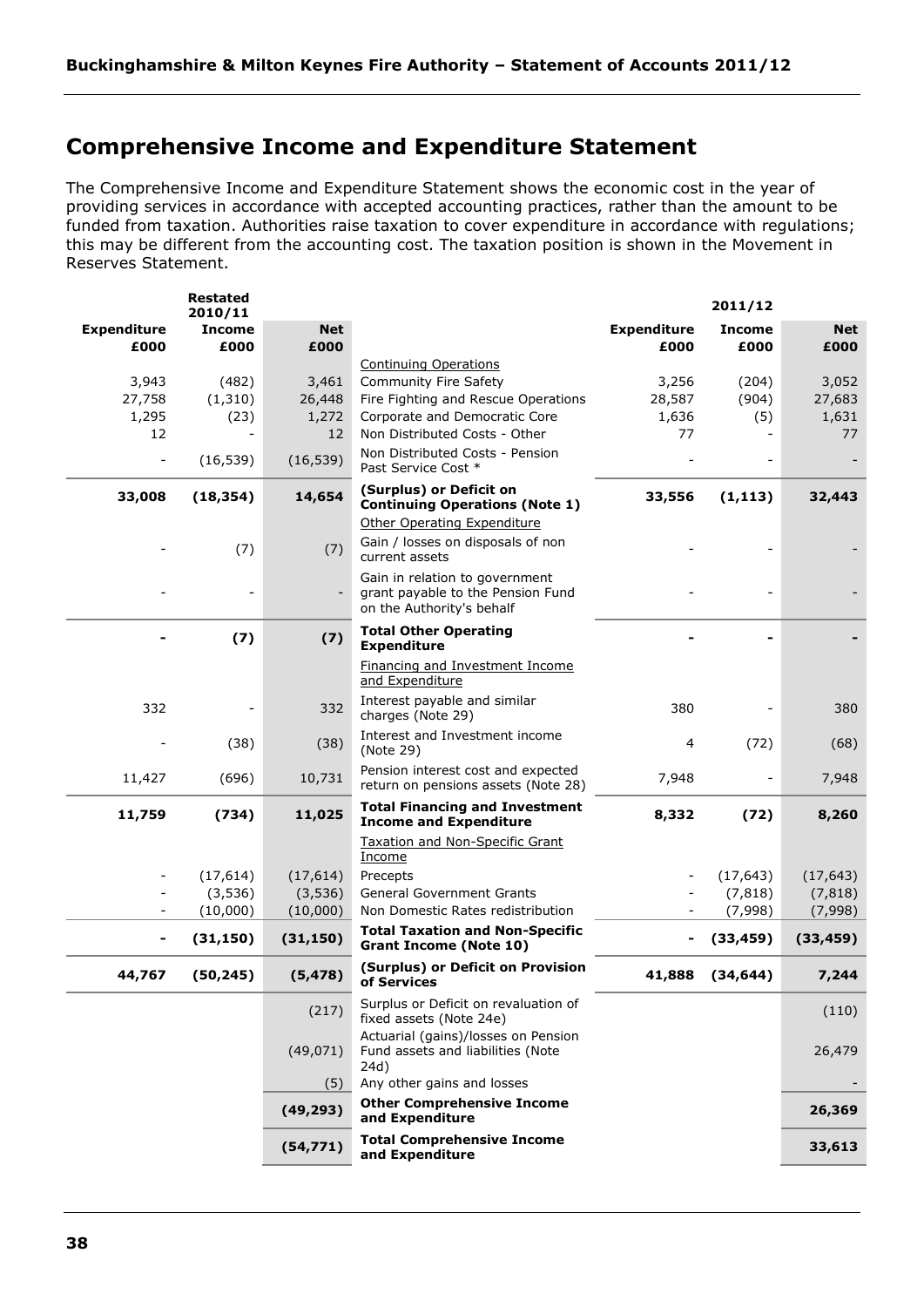\* This line forms part of Non Distributed Costs, but is presented separately as it is material to the understanding of the Authority"s financial performance.

For details of the restated amounts please refer to Note 31.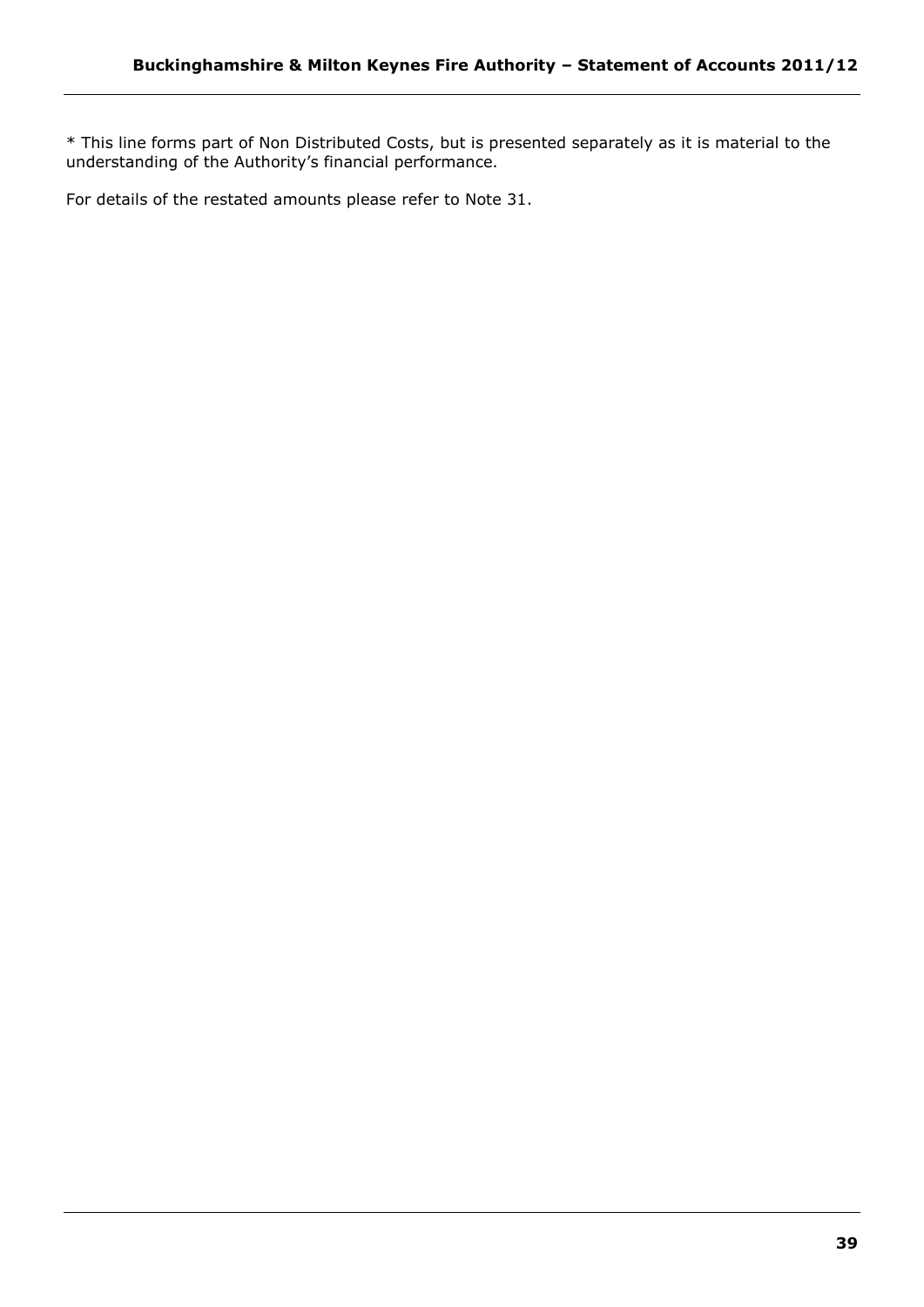# **Balance Sheet**

The Balance Sheet shows the value as at the balance sheet date of the assets and liabilities recognised by the Authority. The net assets of the Authority (assets less liabilities) are matched by the reserves held by the Authority.

| 31 March<br>2011 |                                                                                     | 31 March<br>2012 |
|------------------|-------------------------------------------------------------------------------------|------------------|
| £000             |                                                                                     | £000             |
|                  | Property, Plant and Equipment                                                       |                  |
| 27,783<br>5,815  | Land & Buildings                                                                    | 25,492           |
| 553              | Vehicles, Plant & Equipment (including Donated Assets)<br>Assets under construction | 5,558<br>316     |
| 34,151           | Total Property, Plant & Equipment (Note 11a)                                        | 31,366           |
| 104              | Investment Property (Note 12)                                                       | 100              |
| 326              | Intangible Assets (Note 13)                                                         | 287              |
| 34,581           | <b>Long Term Assets</b>                                                             | 31,753           |
| 50               | Short Term Investments (Note 14)                                                    |                  |
| 316              | Inventories (Note 15)                                                               | 302              |
| 1,717            | Short Term Debtors (Note 16)                                                        | 1,504            |
| 7,789            | Cash and Cash Equivalents (Note 17)                                                 | 12,882           |
| 9,872            | <b>Current Assets</b>                                                               | 14,688           |
| (81)             | Short Term Borrowing (Note 18)                                                      | (101)            |
| (1,681)          | Short Term Creditors (Note 18)                                                      | (1,952)          |
| (743)            | Provision for Accumulated Absences (Note 19)                                        | (672)            |
| (250)            | Provision - Part Time Workers (Note 19)                                             | (250)            |
| (76)             | Provision - VR/Special Payments (Note 19)                                           | (263)            |
| (2,831)          | <b>Current Liabilities</b>                                                          | (3, 238)         |
| (8, 265)         | Long Term Borrowing (Note 20)                                                       | (8, 265)         |
|                  | Other Long Term liabilities                                                         |                  |
|                  | Capital Grants Received in Advance (Note 21)                                        |                  |
| (2,014)          | Finance Lease (Note 22)                                                             | (1,967)          |
| (924)            | Donated Asset Account (Note 25)                                                     |                  |
| (148, 157)       | Liability related to the Defined Benefit Pension Scheme (Note 28)                   | (184, 322)       |
|                  | Provision - Part Time Workers (Note 19)                                             |                  |
| (151, 095)       | <b>Total Other Long Term Liabilities</b>                                            | (186, 289)       |
| (159, 360)       | <b>Long Term Liabilities</b>                                                        | (194, 554)       |
| (117, 738)       | <b>Net Assets</b>                                                                   | (151, 351)       |
|                  | Reserves                                                                            |                  |
| (7,201)          | Usable Reserves (Note 23)                                                           | (11, 022)        |
| 124,939          | Unusable Reserves (Note 24)                                                         | 162,373          |
| 117,738          | <b>Total Reserves</b>                                                               | 151,351          |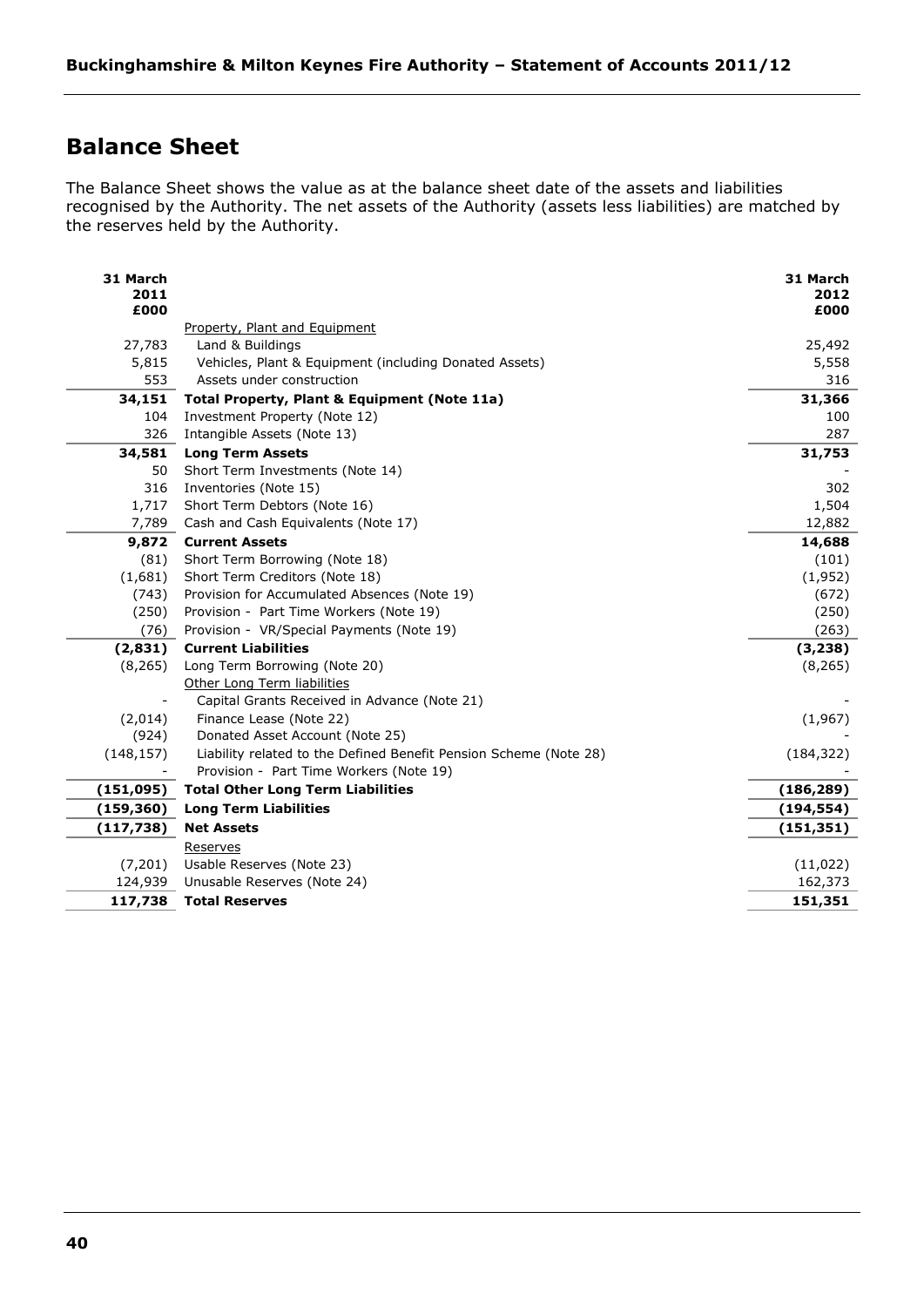# **Cash Flow Statement**

This statement shows the changes in cash and cash equivalents of the Authority during the reporting period. The Cash Flow Statement shows how the Authority generates and uses cash and cash equivalents by classifying cash flows as: operating, investing and financing activities. The amount of net cash flows arising from operating activities is a key indicator of the extent to which the operations of the Authority are funded by way of taxation and grant income or from the recipients of the services provided by the Authority. Investing activities represent the extent to which cash outflows have been made for resources which are intended to contribute to the Authority"s future service delivery. Cash flows arising from financing activities are useful in predicting claims on future cash flows by providers of capital to the Authority.

| <b>Restated</b><br>2010/11 |                                                                    | 2011/12 |
|----------------------------|--------------------------------------------------------------------|---------|
| £000                       | <b>Cash Flow Statement</b>                                         | £000    |
| 5,478                      | Net surplus or deficit on the provision of services                | (7,244) |
| (4.543)                    | Adjust for non-cash movements                                      | 14,064  |
| (872)                      | Adjust for items that are investing or financing activities        | (2,893) |
| 63                         | <b>Net Cash Flow from Operating Activities</b>                     | 3,927   |
| (1,401)                    | <b>Investing Activities</b>                                        | 1,228   |
| 1,733                      | <b>Financing Activities</b>                                        | (62)    |
| 395                        | Net Increase or decrease in cash and cash equivalents              | 5,093   |
| 7.394                      | Cash and Cash equivalents at the beginning of the reporting period | 7,789   |
| 7.789                      | Cash and Cash equivalents at the end of the reporting period       | 12,882  |

There have been minor amendments to the amounts shown in last year"s statement to ensure consistency with the Comprehensive Income and Expenditure Statement. There is no change to the net increase or decrease or the balances at the beginning or end of the reporting period.

Notes to the Cash Flow Statement can be found in Note 32.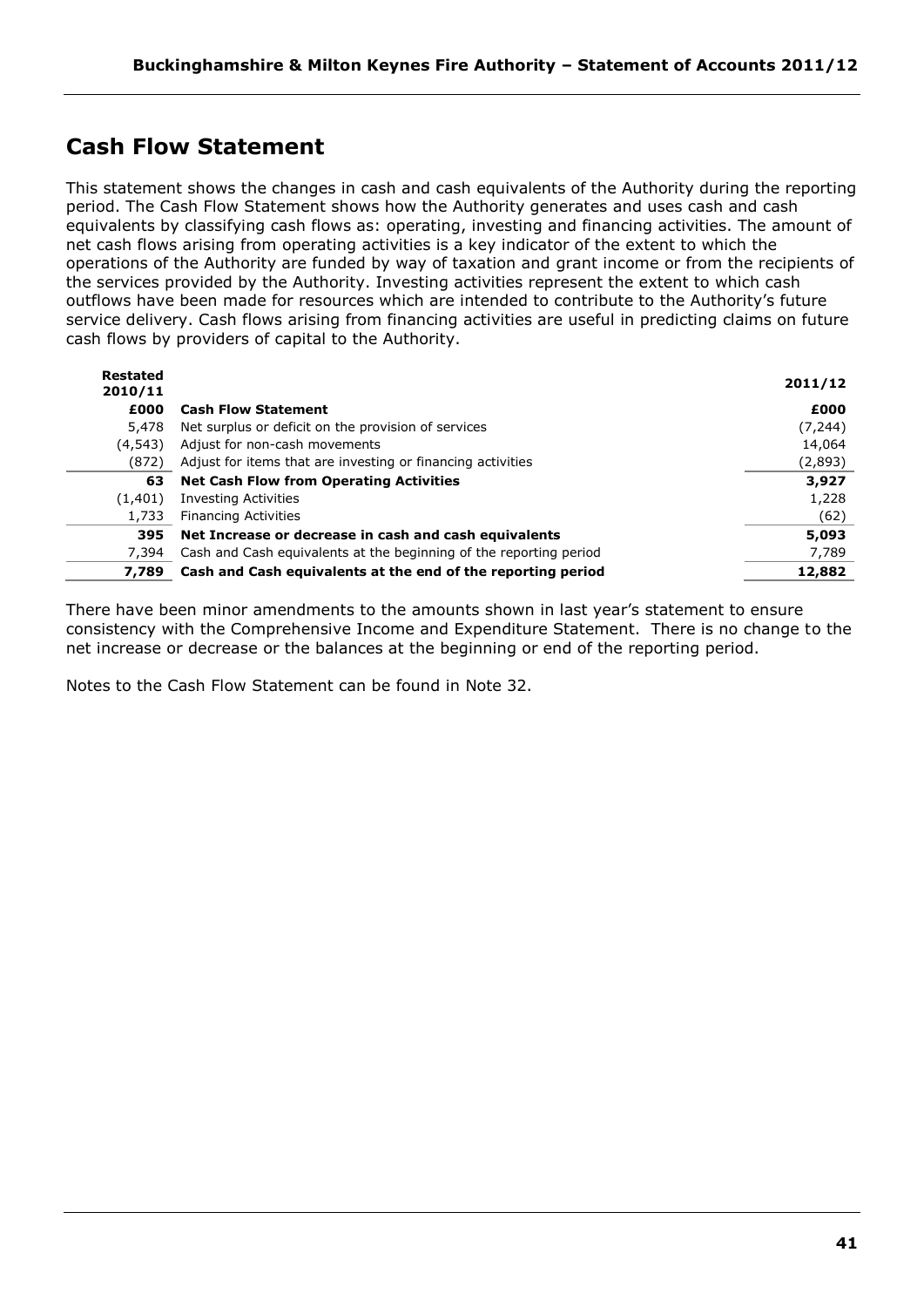# **Notes to the Core Financial Statements**

# **1 - Service Information**

There have been some minor amendments to amounts shown in prior year tables within Note 1. This is to reflect the adjustment for non-ring-fenced grants and pension grant receivable (see Note 31).

## a) Service Analysis

## Current Year

|                                      | Community<br>and Fire<br><b>Safety</b> | <b>Fire Fighting</b><br>and Rescue<br><b>Operations</b> | Support<br><b>Services</b> | <b>Total</b> |
|--------------------------------------|----------------------------------------|---------------------------------------------------------|----------------------------|--------------|
| <b>Service Analysis</b>              | £000                                   | £000                                                    | £000                       | £000         |
| Fees, charges & other service income | (175)                                  | (417)                                                   | (528)                      | (1, 120)     |
| Government Grants                    | -                                      |                                                         | ۰                          |              |
| <b>Total Income</b>                  | (175)                                  | (417)                                                   | (528)                      | (1, 120)     |
| <b>Employee Expenses</b>             | 468                                    | 16,419                                                  | 4,723                      | 21,610       |
| Other Operating Expenses             | 152                                    | 2,176                                                   | 1,410                      | 3,738        |
| <b>Total Operating Expenses</b>      | 620                                    | 18,595                                                  | 6,133                      | 25,348       |
| <b>Cost of Services</b>              | 445                                    | 18,178                                                  | 5,605                      | 24,228       |

Prior Year Comparative Information (restated)

|                                      | Community<br>and Fire<br><b>Safety</b> | <b>Fire Fighting</b><br>and Rescue<br><b>Operations</b> | <b>Total</b> |
|--------------------------------------|----------------------------------------|---------------------------------------------------------|--------------|
| <b>Service Analysis</b>              | £000                                   | £000                                                    | £000         |
| Fees, charges & other service income | (236)                                  | (641)                                                   | (877)        |
| Government Grants                    | (246)                                  | (1, 116)                                                | (1, 362)     |
| <b>Total Income</b>                  | (482)                                  | (1,757)                                                 | (2, 239)     |
| Employee Expenses                    | 3,014                                  | 20,512                                                  | 23,526       |
| Other Operating Expenses             | 689                                    | 3,733                                                   | 4,422        |
| <b>Total Operating Expenses</b>      | 3,703                                  | 24,245                                                  | 27,948       |
| <b>Cost of Services</b>              | 3,221                                  | 22,488                                                  | 25,709       |

Last year the costs of Support Services were included within the other two headings. Last year"s figures also include a recharge to Community and Fire Safety to reflect the safety work undertaken by operational staff. This recharge was not reported in the management figures above for 2011/12, although it is included in the Comprehensive Income and Expenditure Statement.

b) Reconciliation to Net Cost of Services in the Comprehensive Income and Expenditure Statement

|                                                            | 2011/12<br><b>Total</b> |
|------------------------------------------------------------|-------------------------|
| <b>Reconciliation</b>                                      | £000                    |
| Cost of Services in Service Analysis                       | 24,228                  |
| Add services not included in main analysis                 | 2.123                   |
| Adjust for amounts not reported to management              | 6,076                   |
| Remove amounts reported to management not included in CIES | 16                      |
| <b>Cost of Services</b>                                    | 32,443                  |
|                                                            |                         |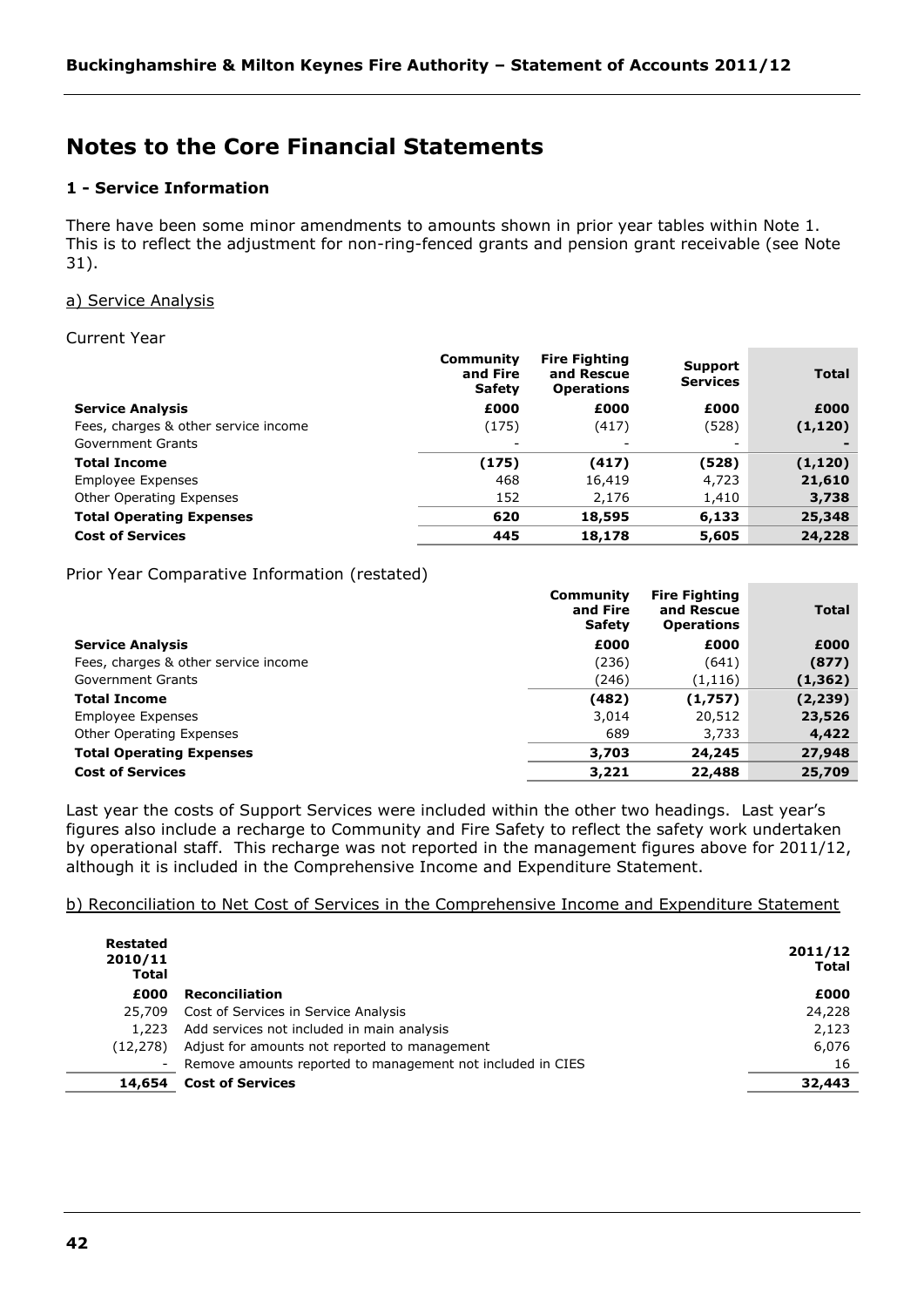# c) Reconciliation to Subjective Analysis

# Current Year

|                                                             | Service Analysis | Service not in<br>Analysis | management<br>not<br>٥,<br>Amounts<br>reported | Amounts not in<br>CIES | ٔб<br><b>Net Cost</b><br>Services | Corporate<br>punts<br>Ě | Total     |
|-------------------------------------------------------------|------------------|----------------------------|------------------------------------------------|------------------------|-----------------------------------|-------------------------|-----------|
| <b>Service Analysis</b>                                     | £000             | £000                       | £000                                           | £000                   | £000                              | £000                    | £000      |
| Fees, charges & other service                               | (1, 121)         | (8)                        |                                                |                        | (1, 129)                          |                         | (1, 129)  |
| income<br>Gain in relation to government                    |                  |                            |                                                |                        |                                   |                         |           |
| grant payable to the                                        |                  |                            |                                                |                        |                                   |                         |           |
| Firefighters' Pension Fund on                               |                  |                            |                                                |                        |                                   |                         |           |
| the Authority's behalf<br>IAS 19 Pension Adjustments        |                  |                            |                                                |                        |                                   |                         |           |
| Interest and investment                                     |                  |                            |                                                |                        |                                   |                         |           |
| income                                                      |                  |                            |                                                | 16                     | 16                                | (72)                    | (56)      |
| Income from Council Tax                                     |                  |                            |                                                |                        |                                   | (17, 643)               | (17, 643) |
| Government grants and<br>contributions                      |                  |                            |                                                |                        | ÷                                 | (15, 816)               | (15, 816) |
| <b>Total Income</b>                                         | (1, 121)         | (8)                        | -                                              | 16                     | (1, 113)                          | (33, 531)               | (34, 644) |
| <b>Employee Expenses</b>                                    | 21,610           | 837                        |                                                |                        | 22,447                            |                         | 22,447    |
| Employee Absence Accrual                                    |                  |                            | 672                                            |                        | 672                               |                         | 672       |
| Other Operating Expenses                                    | 3,739            | 1,294                      |                                                |                        | 5,033                             |                         | 5,033     |
| Support Service Recharges                                   |                  |                            |                                                |                        |                                   |                         |           |
| Depreciation, amortisation and<br>impairment                |                  |                            | 3,666                                          |                        | 3,666                             |                         | 3,666     |
| Interest payments                                           |                  |                            |                                                |                        |                                   | 384                     | 384       |
| Pensions interest cost and<br>return on Pension Fund assets |                  |                            | 1,738                                          |                        | 1,738                             | 7,948                   | 9,686     |
| Gain or loss on disposal of non<br>current assets           |                  |                            |                                                |                        |                                   |                         |           |
| <b>Total Operating Expenses</b>                             | 25,349           | 2,131                      | 6,076                                          |                        | 33,556                            | 8,332                   | 41,888    |
| (Surplus) or deficit on the<br>provision of services        | 24,228           | 2,123                      | 6,076                                          | 16                     | 32,443                            | (25, 199)               | 7,244     |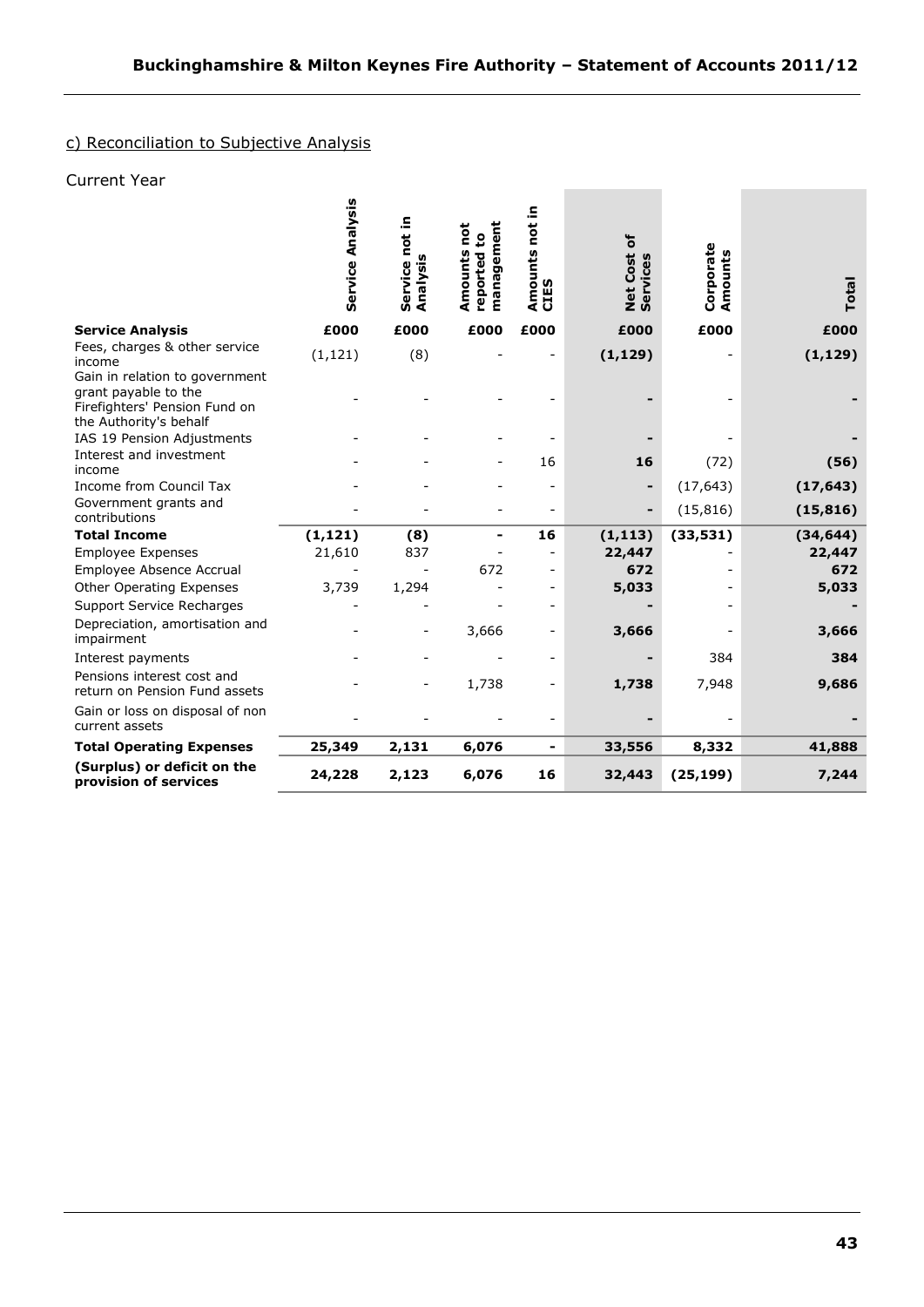# Prior Year Comparative Information (restated)

|                                                                                                                                                    | Service Analysis | Service not in<br>Analysi | management<br>Amounts not<br>$\mathbf{e}$<br>reported | 크.<br>not<br>Amounts<br>CIES | $\mathbf{b}$<br><b>Net Cost</b><br>Services | Corporate<br>Amounts | Total             |
|----------------------------------------------------------------------------------------------------------------------------------------------------|------------------|---------------------------|-------------------------------------------------------|------------------------------|---------------------------------------------|----------------------|-------------------|
| <b>Service Analysis</b>                                                                                                                            | £000             | £000                      | £000                                                  | £000                         | £000                                        | £000                 | £000              |
| Fees, charges & other service<br>income<br>Gain in relation to government<br>grant payable to the Firefighters'<br>Pension Fund on the Authority's | (877)            | (8)                       |                                                       |                              | (885)                                       |                      | (885)             |
| behalf                                                                                                                                             |                  |                           |                                                       |                              |                                             |                      |                   |
| IAS 19 Pension Adjustments<br>Interest and investment income                                                                                       |                  |                           | (13, 391)                                             | -                            | (13, 391)                                   | (38)                 | (13, 391)<br>(38) |
| Income from Council Tax                                                                                                                            |                  |                           |                                                       |                              |                                             | (17, 614)            | (17, 614)         |
| Government grants and<br>contributions                                                                                                             | (1, 362)         | (15)                      |                                                       | -                            | (1, 377)                                    | (13, 536)            | (14, 913)         |
| <b>Total Income</b>                                                                                                                                | (2, 239)         | (23)                      | (13, 391)                                             | -                            | (15, 653)                                   | (31, 188)            | (46, 841)         |
| <b>Employee Expenses</b>                                                                                                                           | 23,526           | 686                       |                                                       |                              | 24,212                                      |                      | 24,212            |
| Employee Absence Accrual                                                                                                                           |                  |                           | 29                                                    |                              | 29                                          |                      | 29                |
| Other Operating Expenses                                                                                                                           | 4,605            | 377                       |                                                       |                              | 4,982                                       |                      | 4,982             |
| Support Service Recharges                                                                                                                          | (183)            | 183                       |                                                       |                              |                                             |                      |                   |
| Depreciation, amortisation and<br>impairment                                                                                                       |                  |                           | 1,084                                                 |                              | 1,084                                       |                      | 1,084             |
| Interest payments                                                                                                                                  |                  |                           |                                                       |                              |                                             | 332                  | 332               |
| Pensions interest cost and return<br>on Pension Fund assets                                                                                        |                  |                           |                                                       |                              |                                             | 10,731               | 10,731            |
| Gain or loss on disposal of non<br>current assets                                                                                                  |                  |                           |                                                       |                              |                                             | (7)                  | (7)               |
| <b>Total Operating Expenses</b>                                                                                                                    | 27,948           | 1,246                     | 1,113                                                 |                              | 30,307                                      | 11,056               | 41,363            |
| (Surplus) or deficit on the<br>provision of services                                                                                               | 25,709           | 1,223                     | (12, 278)                                             | -                            | 14,654                                      | (20, 132)            | (5, 478)          |

Between years there is a large movement in the amounts not reported to management. The main reason is due to the one off pension past service cost adjustment of £16.539m in 2010/11. This was a one-off "gain" due to the move from linking pension increases with RPI to CPI. In addition there are relatively small variances in the level of depreciation, amortisation and impairment and the employee absence accrual. None of these amounts impact on the level of the General Fund (hence why they are not reported to management).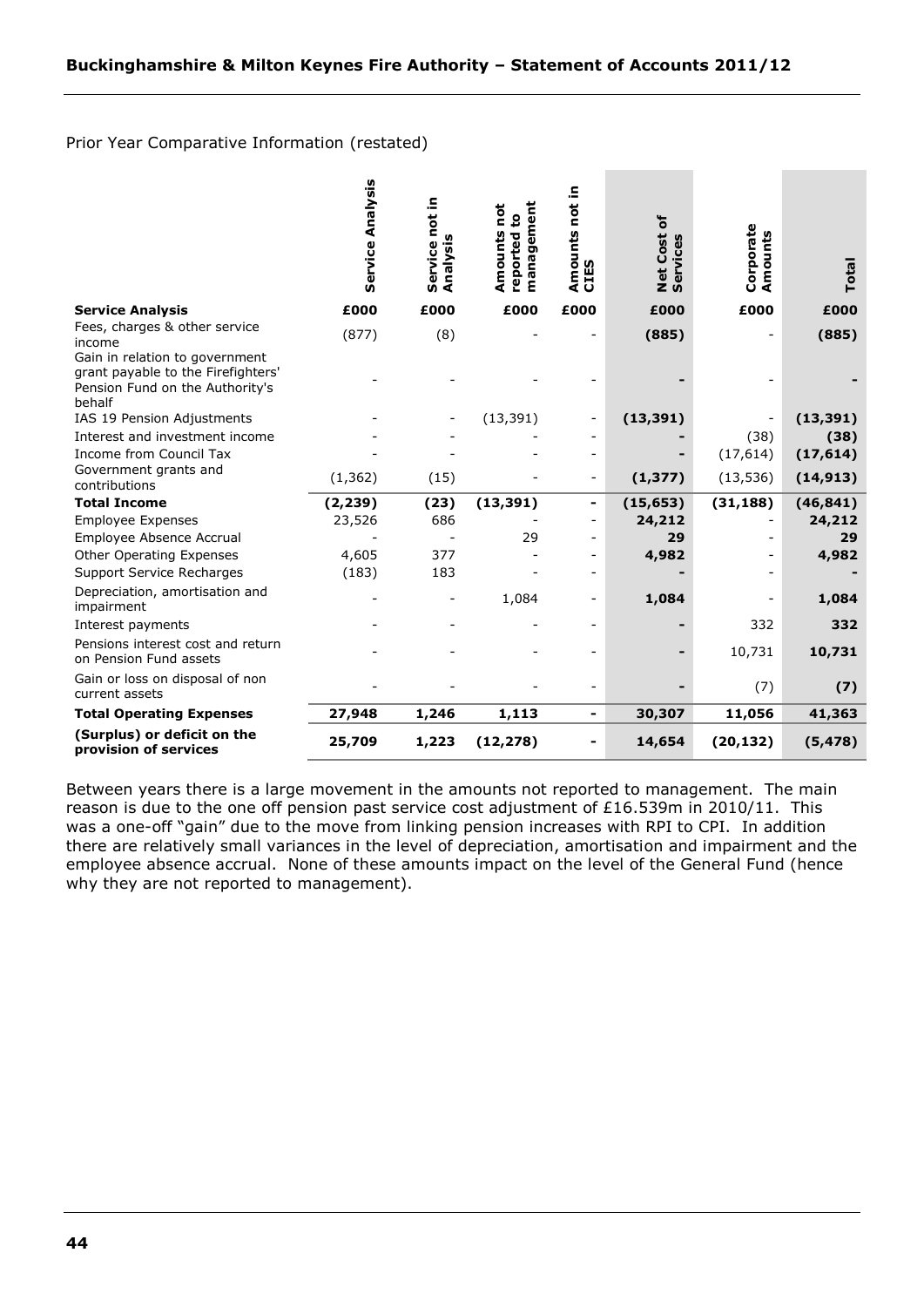# **2 - Officers Remuneration**

The number of employees whose remuneration excluding employer's pensions contributions was £50,000 or more in bands of £5,000 is shown below. At the higher levels the figures reflect the move away from an interim management structure to a permanent one.

| 2010/11<br><b>Totals</b> |                          | 2011/12<br><b>Totals</b> |
|--------------------------|--------------------------|--------------------------|
| £000                     | <b>Remuneration Band</b> | £000                     |
| 17                       | £50,000 - £54,999        | 14                       |
| 11                       | £55,000 - £59,999        | 6                        |
| 4                        | £60,000 - £64,999        | $\overline{7}$           |
|                          | £65,000 - £69,999        | 2                        |
| $\overline{2}$           | £70,000 - £74,999        |                          |
|                          | £85,000 - £89,999        | 2                        |
|                          | £90,000 - £94,999        |                          |
|                          | £95,000 - £99,999        |                          |
| Ξ.                       | £105,000 - £109,999      | 2                        |
|                          | £135,000 - £139,999      |                          |
| $\overline{\phantom{a}}$ | £150,000 - £154,999      |                          |
| 39                       | <b>Total</b>             | 36                       |

The figures above include Senior Officers, as disclosed in the following two tables.

The following table sets out the remuneration disclosures for Senior Officers whose salary is less than £150,000 but equal to or more than £50,000 per year in 2011/12.

| <b>Post Holder</b>                            | ה<br>.<br>등<br>름<br>ω<br>ੲ<br>ã<br>Fees<br><b>Allo</b><br>Sa | ъ<br>₹<br>≘.<br>ω<br>ಹ<br>Ē<br>모드<br>m<br>⋖<br>ω | ses<br>5<br>Exp<br>₹ | uses<br>Eon | 등<br>n<br>σ<br>o<br>Ш<br>$\cup$<br>௳ | tions<br>≂<br>.÷<br>5<br>ō<br>Ő. | cion<br><u>ទ</u><br>പ വ | 8<br>ō<br>ō<br>z |
|-----------------------------------------------|--------------------------------------------------------------|--------------------------------------------------|----------------------|-------------|--------------------------------------|----------------------------------|-------------------------|------------------|
| Chief Fire Officer and Chief<br>Executive     | 125,000                                                      | 542                                              | 17,588               | 10,000      | 153,130                              | 26,740                           | 179,870                 |                  |
| Deputy Chief Fire Officer                     | 100,000                                                      | 542                                              | 4,057                | 5,000       | 109,599                              | 21,415                           | 131,014                 |                  |
| <b>ACO Risk</b>                               | 90,061                                                       | $\overline{\phantom{0}}$                         | 11,279               | 5,000       | 106,340                              | 19,170                           | 125,510                 |                  |
| ACO Response                                  | 90,000                                                       | 542                                              | -                    | 5,000       | 95,542                               | 19,285                           | 114,827                 |                  |
| <b>HR Director</b>                            | 79,539                                                       | 1,371                                            | -                    | 5,000       | 85,910                               | 15,335                           | 101,245                 |                  |
| Director of Finance and<br>Assets & Treasurer | 78,158                                                       | 4,019                                            | -                    | 5,000       | 87,177                               | 15,070                           | 102,247                 |                  |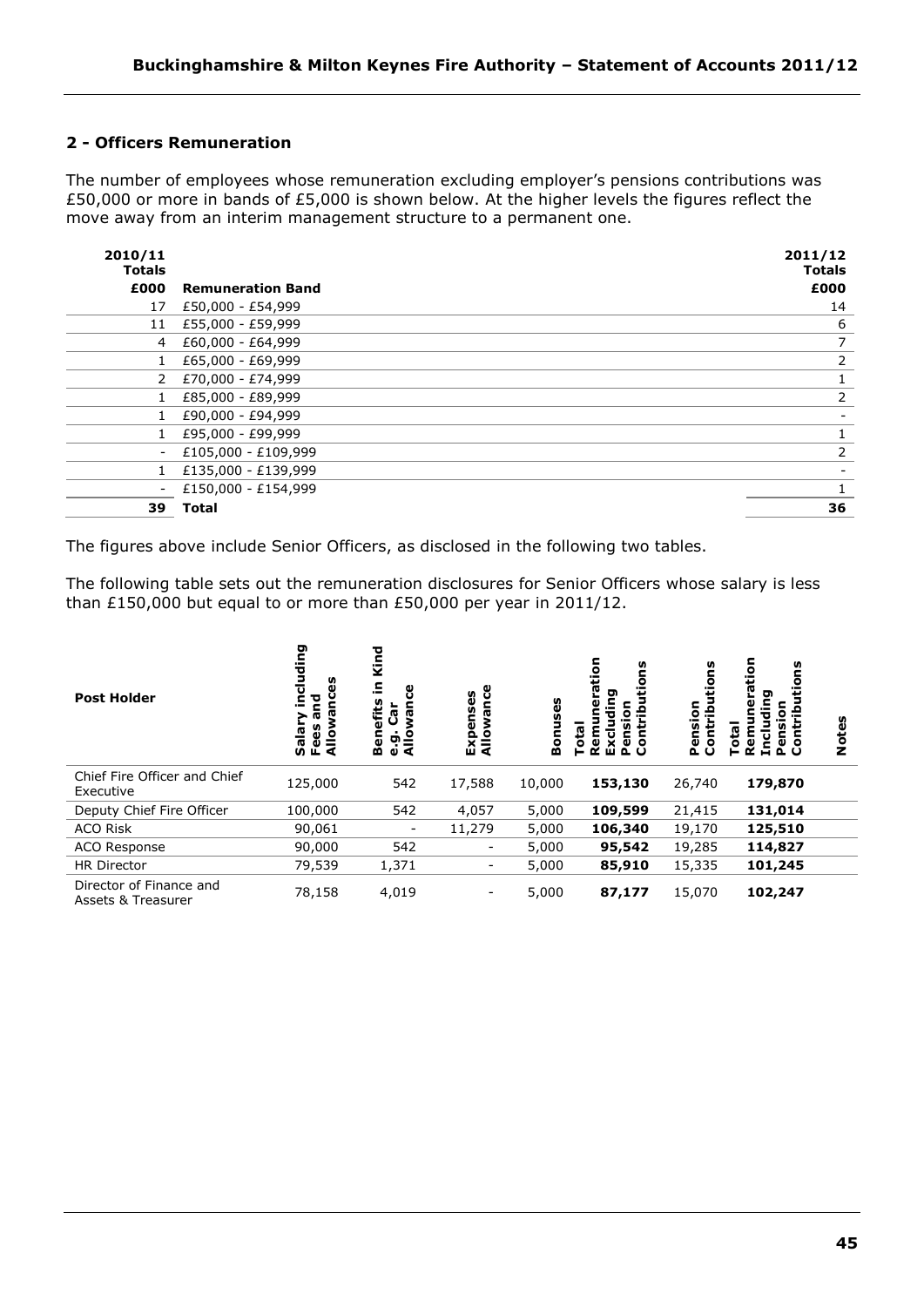For comparison, the following table sets out the remuneration disclosures for Senior Officers whose salary was less than £150,000 but equal to or more than £50,000 per year in 2010/11. The figures for the Chief Officer and Chief Executive have been restated. Although the total remains unchanged, the restated figures reflect the correct split between salary and bonuses.

| <b>Post Holder</b>                        | ncluding<br>ω<br>Allowanc<br>겯<br>٢Ū<br>Salar<br>ees<br>L. | Kind<br>⊆<br>ဨ<br>$\overline{\phantom{0}}$<br>efits<br>man<br>້ອັ<br>듦<br>۰<br>ה<br>=<br>⋖<br>m | ပ္ပ<br>penses<br>Ó<br>$\overline{\tilde{\mathbf{z}}}$<br>₹ | Bonuses                  | 등<br><b>u</b><br>ã<br>÷<br>ה<br>$\mathbf{C}$ | U)<br>ត<br>÷.<br>Pension<br>흗<br>i<br>S | 등<br>U)<br><br>ō<br>은<br>n<br>O | n<br>Note: |
|-------------------------------------------|------------------------------------------------------------|-------------------------------------------------------------------------------------------------|------------------------------------------------------------|--------------------------|----------------------------------------------|-----------------------------------------|---------------------------------|------------|
| Chief Fire Officer and Chief<br>Executive | 125,000                                                    | 7,367                                                                                           | $\overline{\phantom{a}}$                                   | 6,250                    | 138,617                                      | 26,754                                  | 165,371                         |            |
| Deputy Chief Fire Officer                 | 87,366                                                     | 6,920                                                                                           |                                                            | $\overline{\phantom{a}}$ | 94,286                                       | 18,727                                  | 113,013                         | 1          |
| <b>ACO Risk</b>                           | 89,696                                                     | 7,864                                                                                           |                                                            | $\overline{\phantom{0}}$ | 97,560                                       | 19,212                                  | 116,772                         | 2          |
| ACO Risk (Temp)                           | 48,366                                                     | 402                                                                                             |                                                            |                          | 48,768                                       | 9,164                                   | 57,932                          | 3          |
| <b>ACO Response</b>                       | 82,016                                                     | 4,650                                                                                           | -                                                          |                          | 86,666                                       | 17,469                                  | 104,135                         | 4          |
| ACO Response (Temp)                       | 66,592                                                     | 2,590                                                                                           |                                                            | $\overline{\phantom{0}}$ | 69,182                                       | 13,393                                  | 82,575                          | 5          |
| ACO Planning (Temp)                       | 33,651                                                     | 1,273                                                                                           |                                                            | $\overline{\phantom{0}}$ | 34,924                                       | 6,764                                   | 41,688                          | 6          |
| <b>HR Director</b>                        | 54,032                                                     | 1,586                                                                                           | -                                                          | $\overline{\phantom{0}}$ | 55,618                                       | 10,189                                  | 65,807                          | 7          |
| Treasurer                                 | 22,686                                                     | 518                                                                                             |                                                            |                          | 23,204                                       | 4,130                                   | 27,334                          | 8          |
| Treasurer                                 | 69,160                                                     | 3,866                                                                                           |                                                            |                          | 73,026                                       | 13,046                                  | 86,072                          | 9          |

#### **Notes**

1 - From 17th May 2010

2 - Returned Secondment 4th May 2010

3 - Covering Secondment 1st April - 16th May 2010 - left 11th November 2010

4 - Started 3rd May 2010

5 - Acting up 1st April - 16th May 2010 left 28th February 2011

6 - Acting up 1st April - 16th May 2010 left 12th September 2011

7 - From 12th July 2010

8 - Left 16th July 2010

9 - Acting from 19th July 2010 - 31st March 2011

The benefits in kind figure has reduced significantly for the operational staff in 2011/12. This is due to a ruling that as the cars are required for operational response reasons, they no longer qualify as a benefit in kind.

#### Exit Packages

| 2010/11                          |                                      |                                  | 2011/12                          |                                             |
|----------------------------------|--------------------------------------|----------------------------------|----------------------------------|---------------------------------------------|
| Number of<br><b>Redundancies</b> | <b>Total Cost of</b><br>Redundancies | <b>Exit Package Cost Banding</b> | Number of<br><b>Redundancies</b> | <b>Total Cost of</b><br><b>Redundancies</b> |
|                                  | £000                                 |                                  |                                  | £000                                        |
| $\overline{a}$                   |                                      | 76 £0 - £60,000                  |                                  |                                             |
| Δ                                | 76.                                  | Total                            | ۰                                | -                                           |

In 2011/12 the total cost of redundancies was £0.178m.

## **3 - Provision for Doubtful Debt**

The provision for doubtful debts is £35,851 as at  $31^{st}$  March 2012 (£36,523 as at  $31^{st}$  March 2011). This is considered a prudent level to hold against debts that may not be recovered. All existing debts have been considered for recoverability and the provision is adequate to ensure any doubtful debts could be covered. Two debts were written off during the year totalling £672.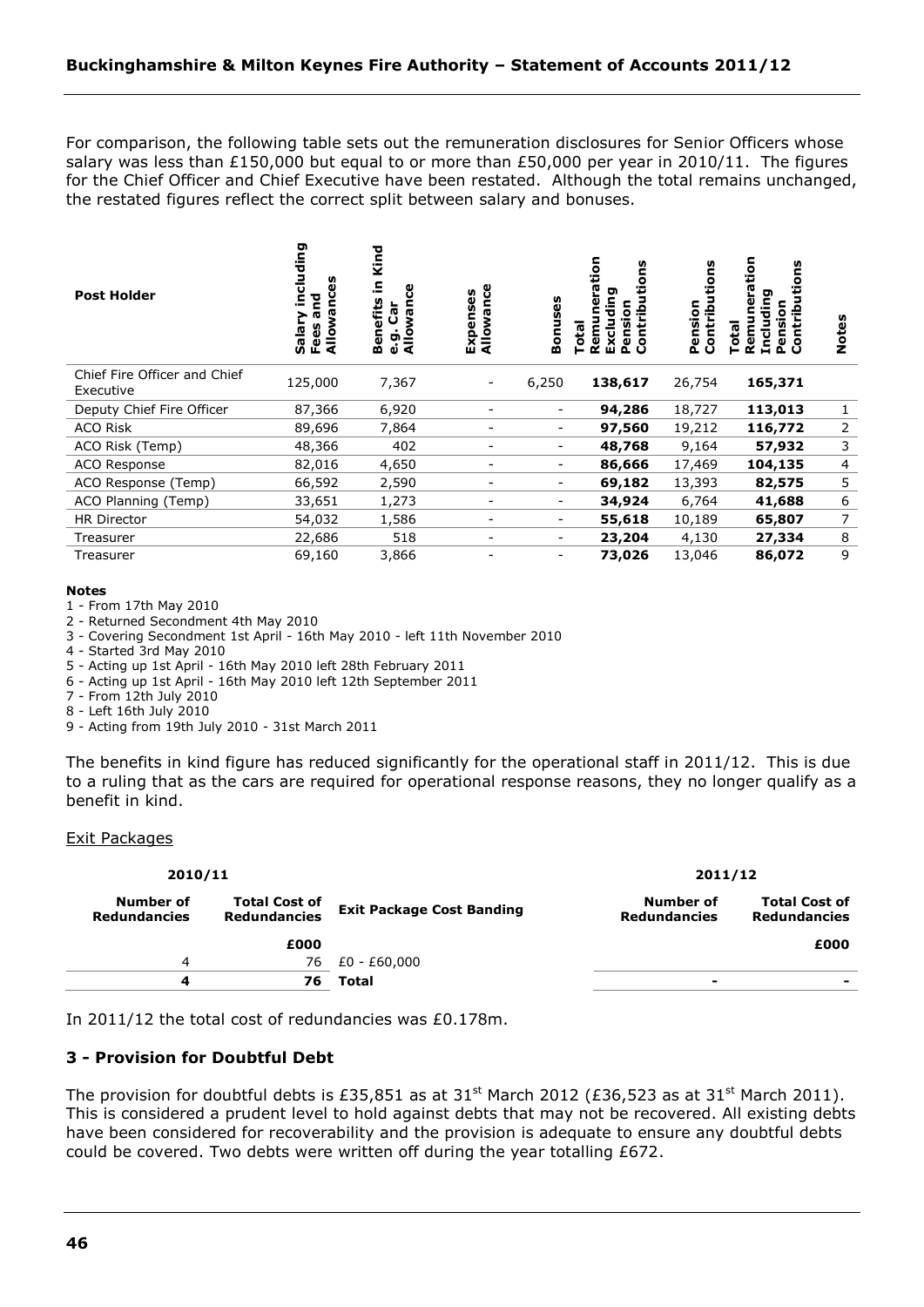# **4 - Leases and Lease Type Arrangements**

The operating leases held by the Authority apply to lease vehicles and radio communications equipment. The lease rentals paid during the year amounted to £482k (£566k in 2010/11). The estimated un-discharged obligations under the operational lease agreements are shown in the table below:

| 31 March 2011                                    |                              |                                          |                                                  | 31 March 2012                |  |  |
|--------------------------------------------------|------------------------------|------------------------------------------|--------------------------------------------------|------------------------------|--|--|
| <b>Vehicles</b><br><b>Plant and</b><br>Equipment | Land and<br><b>Buildings</b> | <b>Years Operational Lease Remaining</b> | <b>Vehicles</b><br><b>Plant and</b><br>Equipment | Land and<br><b>Buildings</b> |  |  |
| £000                                             | £000                         |                                          | £000                                             | £000                         |  |  |
| 195                                              | 114                          | $0 - 1$ years                            | 280                                              | 118                          |  |  |
| 217                                              | 384                          | $2 - 5$ years                            | 196                                              | 360                          |  |  |
| $\overline{\phantom{a}}$                         | 874                          | 6 years and onwards                      |                                                  | 837                          |  |  |
| 412                                              | 1,372                        | Total                                    | 476                                              | 1,315                        |  |  |

The finance lease held by the Authority is for the sale and leaseback of the Gerrards Cross houses with London Quadrant (previously Opus Housing). The Authority has included the finance lease as a long term liability. The finance lease is detailed in Note 22.

# **5 - Capital Financing Requirement**

The table below shows the effect of capital expenditure on the Authority"s capital financing requirement. A line for other adjustments has been added to the 2010/11 figures to ensure consistency with the Capital Financing Requirement as calculated from the figures on the Balance Sheet.

| 2010/11<br>£000          |                                                                                             | 2011/12<br>£000 |
|--------------------------|---------------------------------------------------------------------------------------------|-----------------|
| 8,706                    | <b>Opening Capital Financing Requirement</b>                                                | 9,883           |
|                          | Capital Investment                                                                          |                 |
| 2,274                    | Property Plant and Equipment                                                                | 731             |
| 83                       | Intangible Assets                                                                           |                 |
|                          | Sources of Finances                                                                         |                 |
| (37)                     | Capital Receipts                                                                            |                 |
| (835)                    | Government Grants and Contributions                                                         | (731)           |
| (354)                    | Revenue Funding including MRP                                                               | (435)           |
| $\overline{\phantom{a}}$ | <b>Voluntary Minimum Revenue Provision</b>                                                  | (95)            |
| 46                       | Other Adjustments                                                                           |                 |
| 9,883                    | <b>Closing Capital Financing Requirement</b>                                                | 9,353           |
|                          | <b>Explanation of movements in year</b>                                                     |                 |
| 1,177                    | Increase in the underlying need to borrow (supported by Government financial<br>assistance) | (530)           |
| 1,177                    | Increase/(Decrease) in Capital Financing Requirement                                        | (530)           |

# **6 - Members Allowances**

Total allowances paid in 2011/12 to 24 Members amounted to £65k (2010/11 amounted to £72k and 28 Members).

Detailed information on individual allowances is available on the Authority website <http://bucksfire.gov.uk/BucksFire/How+we+make+decisions/Eulesandregulations.htm> and on request.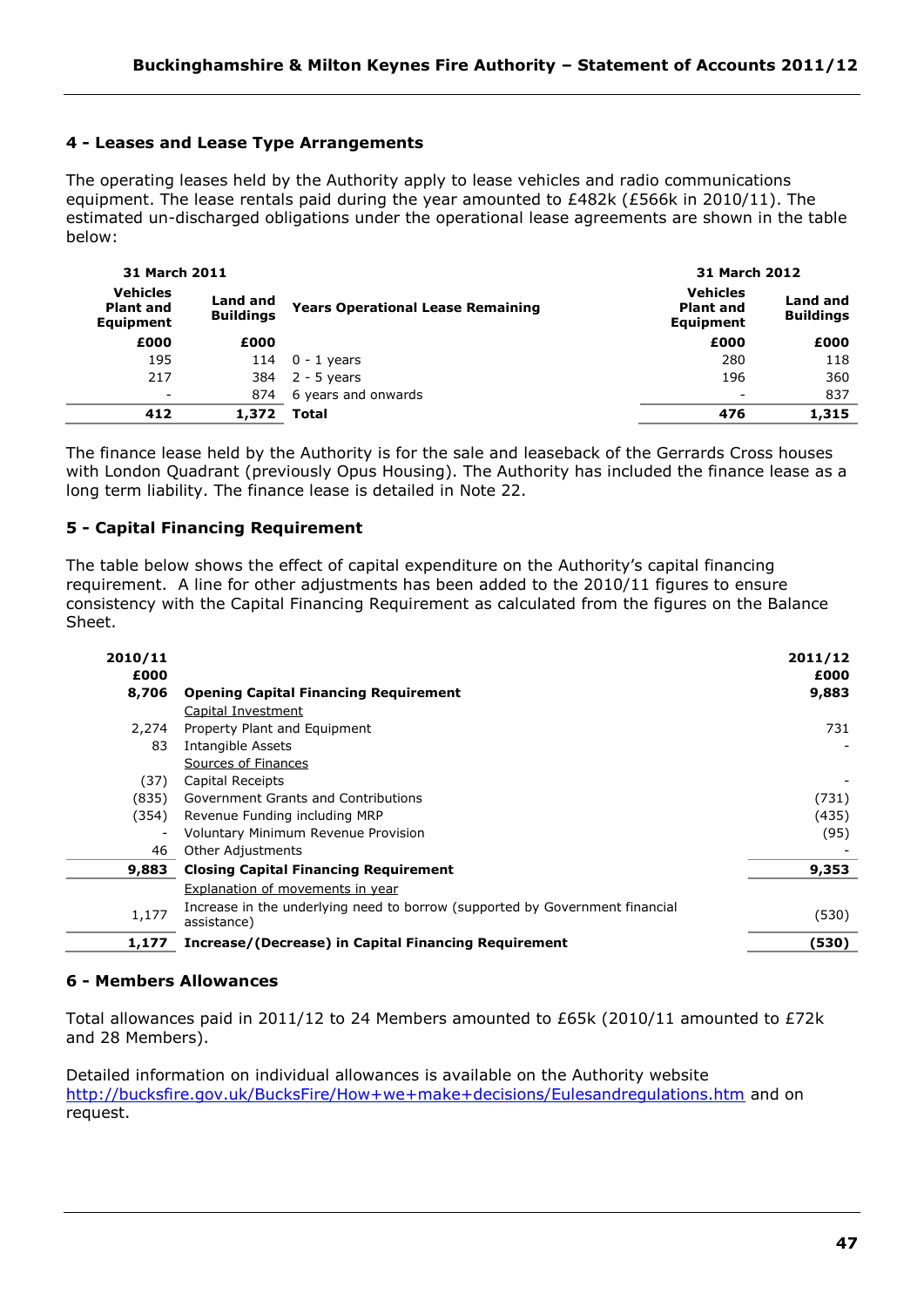# **7 - Audit Fees**

Fees paid during the year to the Audit Commission, the Authority"s external auditor, for work on external audit and on inspection are set out in the table below.

| 2010/11 |                         | 2011/12 |
|---------|-------------------------|---------|
| £000    | Audit Fees              | £000    |
| 75      | External Audit Services | 69      |
| 75      | Total                   | 69      |

#### **8 - Revenue Grants**

Section 31 grants received from the Department for Communities and Local Government (DCLG) by the Authority are detailed below. The grants are not ring-fenced but are given for specific streams of work. As the grants are not ring-fenced, they are shown within Taxation and Non-Specific Grant Income in the Comprehensive Income and Expenditure Statement.

| 2010/11                  |                                         | 2011/12  |
|--------------------------|-----------------------------------------|----------|
| £000                     | <b>Revenue Grants Applied</b>           | £000     |
| (942)                    | New Dimension (Urban Search and Rescue) | (934)    |
| (93)                     | New Burdens                             |          |
| $\overline{\phantom{a}}$ | Firelink                                | (59)     |
| $\sim$                   | Other Fire Revenue Grant                | (20)     |
| $\overline{\phantom{a}}$ | Control Room                            | (1,000)  |
| (1,035)                  | Total                                   | (2, 013) |

## **9 - Related Parties**

The Authority is required to disclose material transactions with related parties: bodies or individuals that have the potential to control or influence the Authority, or to be controlled or influenced by the Authority. Disclosure of these transactions allows readers to assess the extent to which the Authority might have been constrained in its ability to operate independently, or might have secured the ability to limit another party"s ability to bargain freely with the Authority.

#### Central Government

Central Government is responsible for providing the statutory framework within which the Authority operates and prescribes the terms of many of the transactions that the Authority has with other parties. It also provided direct financial support in 2011/12 to the Authority. General grants provided by Central Government during the year are detailed in Note 10.

## Other Public Bodies

Buckinghamshire County Council provides Internal Audit Services, Treasury Management, SAP Systems Support, the Monitoring Officer and Legal Services for the Authority. Milton Keynes Council provides Clerking services for the Authority"s committee meetings. These are undertaken on a commercial basis and will therefore not have a controlling influence on either body. The Authority has entered into local public service agreements with all six councils within its geographic boundaries. The Authority is using these agreements to build capacity within its Community Fire Safety department so that it can contribute along with its partners to the shared vision of creating a safer Buckinghamshire and Milton Keynes.

The Authority is currently reviewing the provision of a shared control room function with other fire authorities. Any agreement will be undertaken on a commercial basis and will therefore not have a controlling influence on either body.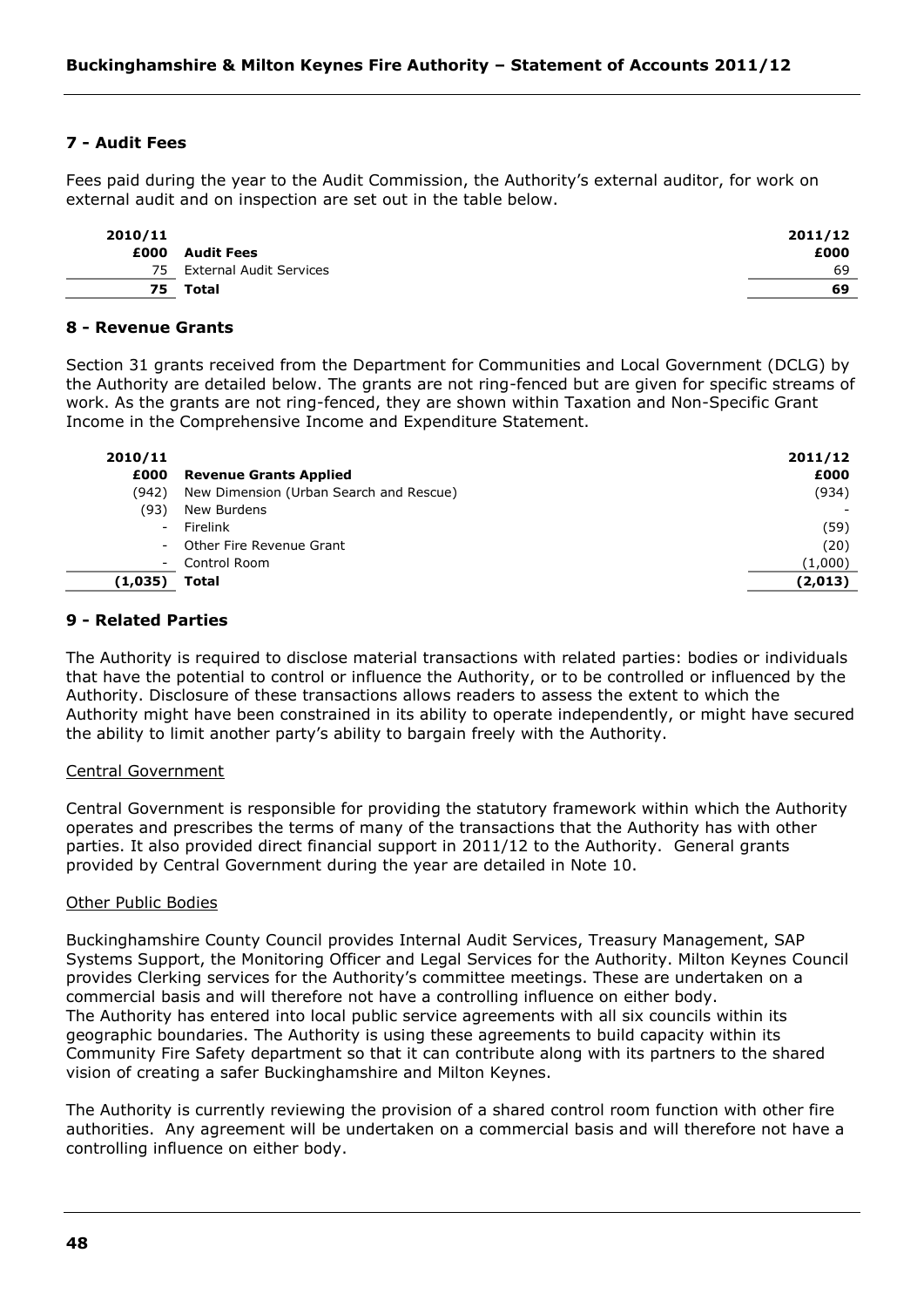# Members of the Authority

Members have direct control over the Authority"s financial and operational policies. However, any contracts entered into are in full compliance with the Authority"s standing orders and any decisions are made with proper consideration of declarations of interest. Details of any material interests are recorded in the Register of Members' Interests, which is open to public inspection. All Members have been asked to declare any related party transactions. From the replies provided there are no such transactions to be declared.

## Senior Officers of the Authority

Senior Officers have control over the day-to-day management of the Authority. All Senior Officers have been asked to declare any related party transactions. From the replies provided there are no such transactions to be declared.

## Assisted Organisations

The Authority does not provide any significant financial assistance to organisations that are outside of its normal contractual arrangements.

## Companies and Joint Ventures

The Authority does not have any interests in companies outside of its normal contractual arrangements.

# **10 - Funding**

The Authority's net revenue expenditure is funded by local authority precepts, general government grants and non domestic rates redistribution from the national pool. The figures for 2010/11 have been amended to ensure consistency in the treatment of non-ring-fenced grants (see Note 31).

| Restated<br>2010/11      |                                                | 2011/12   |
|--------------------------|------------------------------------------------|-----------|
| £000                     | <b>Funding</b>                                 | £000      |
| (3,994)                  | Aylesbury Vale District Council                | (4,040)   |
| (2,630)                  | Chiltern District Council                      | (2,626)   |
| (4,969)                  | Milton Keynes Council                          | (4,940)   |
| (1,909)                  | South Buckinghamshire District Council         | (1,926)   |
| (4,112)                  | Wycombe District Council                       | (4, 111)  |
| (17, 614)                | <b>Total Precepts</b>                          | (17, 643) |
| (1, 451)                 | Revenue Support Grant                          | (2, 472)  |
| $\overline{\phantom{a}}$ | Council Tax Freeze Grant                       | (440)     |
| (1,035)                  | General Revenue Grants (Note 8)                | (2,013)   |
| (1,050)                  | Capital Grants                                 | (1,969)   |
|                          | Donated Assets                                 | (924)     |
| (3,536)                  | <b>Total General Government Grants</b>         | (7, 818)  |
| (10,000)                 | Non Domestic Rates redistribution              | (7,998)   |
| (10,000)                 | <b>Total Non Domestic Rates redistribution</b> | (7,998)   |
| (31, 150)                | Total                                          | (33, 459) |

In 2011/12 there were 296,764 Band D properties and in 2010/11 there were 293,990 Band D properties.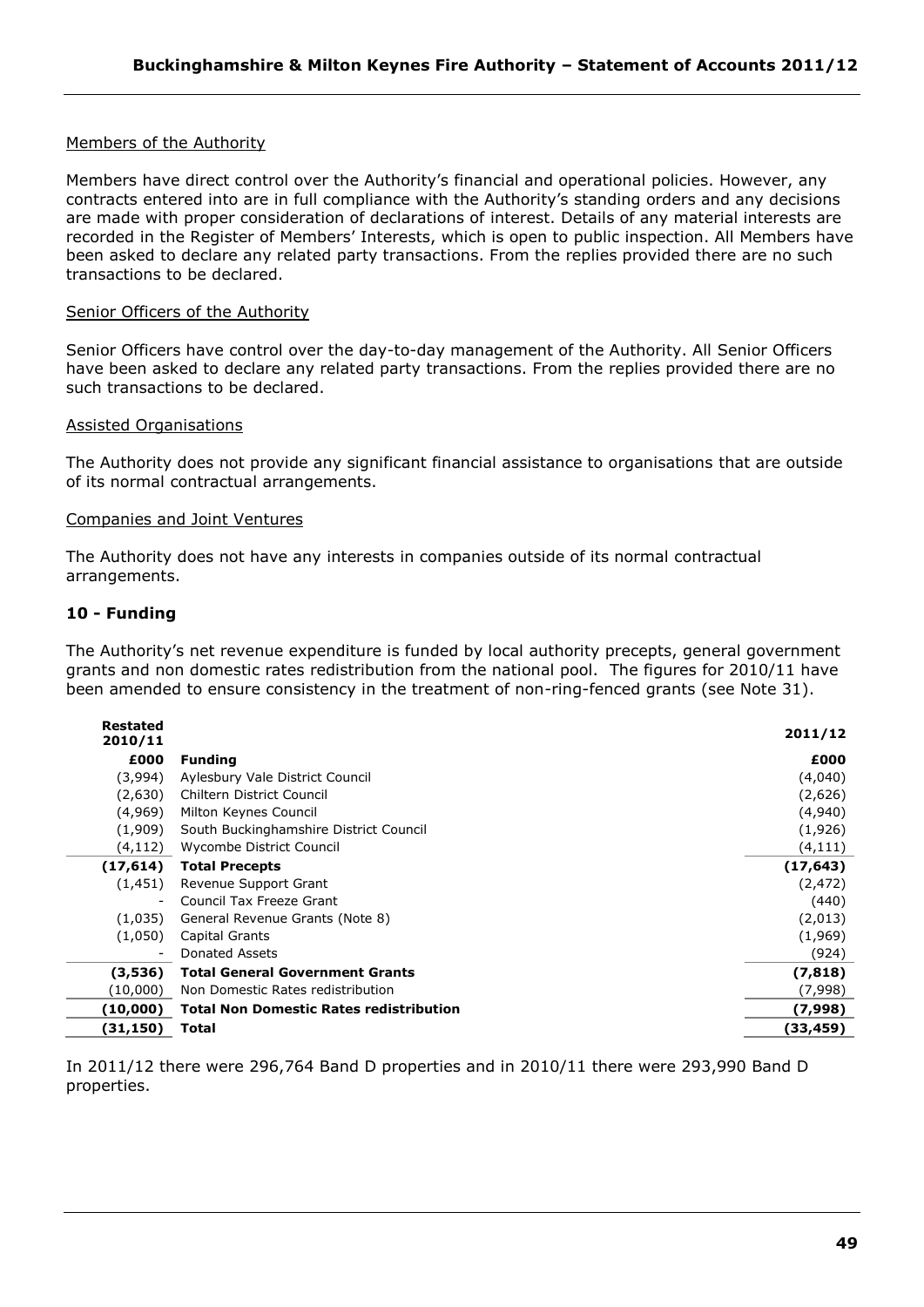÷.

÷

# **11 - Non Current Assets**

# a) Movement of Property, Plant and Equipment

|                                                                                               | <b>Buildings</b><br>Land and | Leased Land<br><b>Buildings</b><br>and | <b>Total Land</b><br><b>Buildings</b><br>and | Equipment<br>Plant and<br>Vehicles, | Construction<br>Assets<br>Under | Total          |
|-----------------------------------------------------------------------------------------------|------------------------------|----------------------------------------|----------------------------------------------|-------------------------------------|---------------------------------|----------------|
|                                                                                               | £000                         | £000                                   | £000                                         | £000                                | £000                            | £000           |
| Gross Book Value as at 1 April 2011                                                           | 29,066                       | 2,357                                  | 31,423                                       | 8,076                               | 553                             | 40,052         |
| Additions<br>Disposals and write offs<br>Reclassifications                                    | 44<br>(62)                   |                                        | 44<br>(62)                                   | 432<br>(315)<br>349                 | 255<br>(143)<br>(349)           | 731<br>(520)   |
| Revaluation increase/decrease (-)<br>recognised in Revaluation Reserve                        | (1, 385)                     |                                        | (1, 385)                                     | 14                                  |                                 | (1, 371)       |
| Revaluation increase/decrease (-)<br>recognised in surplus/deficit on<br>provision of service |                              |                                        |                                              |                                     |                                 |                |
| Other movements in cost or valuation                                                          | (3, 415)                     |                                        | (3, 415)                                     |                                     |                                 | (3, 415)       |
| Gross Book Value as at 31 March<br>2012                                                       | 24,248                       | 2,357                                  | 26,605                                       | 8,556                               | 316                             | 35,477         |
| Accumulated depreciation and<br>impairment as at 1 April 2011                                 | (3, 304)                     | (336)                                  | (3,640)                                      | (2, 261)                            | $\blacksquare$                  | (5,901)        |
| Depreciation for the year<br>Depreciation on disposal                                         | (723)<br>62                  | (47)                                   | (770)<br>62                                  | (989)<br>315                        | $\blacksquare$                  | (1,759)<br>377 |
| Depreciation written out to Revaluation<br>Reserve                                            | 982                          |                                        | 982                                          |                                     |                                 | 982            |
| Depreciation written out to<br>surplus/deficit (-) on provision of<br>service                 |                              |                                        |                                              |                                     |                                 |                |
| Impairment losses/reversals(-)<br>recognised in the Revaluation Reserve                       | 499                          |                                        | 499                                          |                                     |                                 | 499            |
| Impairment losses/reversals(-)<br>recognised in the surplus/deficit on<br>provision           | (1,661)                      |                                        | (1,661)                                      | (63)                                | (143)                           | (1, 867)       |
| Impairment on disposal<br>Reclassification of depreciation or<br>impairment                   |                              |                                        |                                              |                                     | 143                             | 143            |
| Other movements in depreciation or<br>impairment                                              | 3,415                        |                                        | 3,415                                        |                                     |                                 | 3,415          |
| Depreciation c/f                                                                              | (730)                        | (383)                                  | (1, 113)                                     | (2,998)                             |                                 | (4, 111)       |
| Net Book Value as at 31 March 2012                                                            | 23,518                       | 1,974                                  | 25,492                                       | 5,558                               | 316                             | 31,366         |

Leased Land and Buildings refer to the Finance Lease item as detailed in Note 22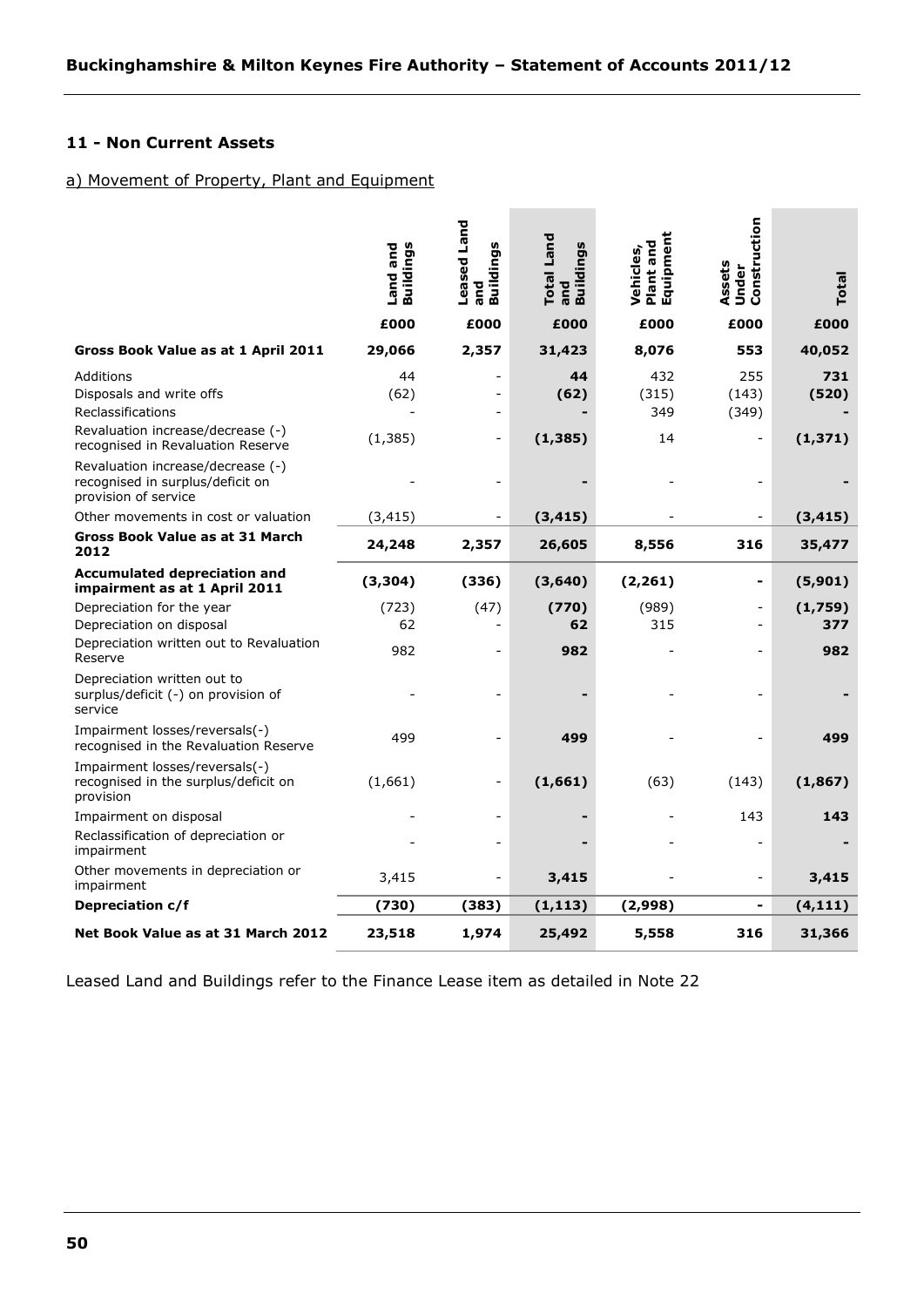**College** 

# Comparative figures for 2010/11:

|                                                                                                             | <b>Buildings</b><br>Land and | Buildings<br>Leased Land<br>and | <b>Buildings</b><br><b>Total Land</b><br>and | Equipment<br>Plant and<br>Vehicles, | Assets Under<br>Construction | Total                         |
|-------------------------------------------------------------------------------------------------------------|------------------------------|---------------------------------|----------------------------------------------|-------------------------------------|------------------------------|-------------------------------|
|                                                                                                             | £000                         | £000                            | £000                                         | £000                                | £000                         | £000                          |
| Gross Book Value as at 1 April 2010                                                                         | 27,258                       | 2,357                           | 29,615                                       | 6,360                               | 495                          | 36,470                        |
| Additions<br><b>Donated Assets</b><br>Disposals and write offs<br>Reclassifications                         | 1,092<br>167                 |                                 | 1,092<br>167                                 | 834<br>924<br>(44)                  | 354<br>(296)                 | 2,280<br>924<br>(44)<br>(129) |
| Revaluation increase/decrease (-)<br>recognised in Revaluation Reserve                                      | 258                          |                                 | 258                                          | 2                                   |                              | 260                           |
| Revaluation increase/decrease (-)<br>recognised in surplus/deficit on<br>provision of service               | 291                          |                                 | 291                                          |                                     |                              | 291                           |
| <b>Gross Book Value as at 31 March</b><br>2011                                                              | 29,066                       | 2,357                           | 31,423                                       | 8,076                               | 553                          | 40,052                        |
| <b>Accumulated depreciation and</b><br>impairment as at 1 April 2010                                        | (2,795)                      | (289)                           | (3,084)                                      | (1, 578)                            | $\blacksquare$               | (4,662)                       |
| Depreciation for the year<br>Depreciation on disposal<br>Depreciation written out to Revaluation<br>Reserve | (462)<br>20                  | (47)                            | (509)<br>20                                  | (692)<br>9                          | $\overline{\phantom{a}}$     | (1, 201)<br>9<br>20           |
| Depreciation written out to<br>surplus/deficit (-) on provision of<br>service                               | 428                          |                                 | 428                                          | 17                                  |                              | 445                           |
| Impairment losses/reversals(-)<br>recognised in the Revaluation Reserve                                     | 51                           |                                 | 51                                           |                                     |                              | 51                            |
| Impairment losses/reversals(-)<br>recognised in the surplus/deficit on<br>provision                         | (546)                        |                                 | (546)                                        | (17)                                |                              | (563)                         |
| Depreciation c/f                                                                                            | (3, 304)                     | (336)                           | (3, 640)                                     | (2, 261)                            | $\blacksquare$               | (5,901)                       |
| Net Book Value as at 31 March 2011                                                                          | 25,762                       | 2,021                           | 27,783                                       | 5,815                               | 553                          | 34,151                        |

# b) Basis of Valuation

All land and buildings were revalued during the year with an effective revaluation date of 1 April 2011. Valuations were provided by an external valuer, Martin Wilson BSc (Hons) MRICS of Bruton Knowles. All valuations were prepared in accordance with the RICS Appraisal Valuation Manual and International Financial Reporting Standards. The basis of valuation adopted is Existing Use Value (EUV). For specialised properties the Depreciated Replacement Cost method was used to arrive at the EUV whilst non-specialised properties have been valued using the Comparable Method of valuation to arrive at the EUV. The one investment property was valued at Market Value.

The following significant assumptions were applied in arriving at the fair values:

- Values reported are based on a desktop exercise;
- The Authority owns the freehold, which is not subject to any unusual or onerous restrictions;
- Properties are unaffected by any matters that would be revealed by a local search;
- All parts are assumed to be in good repair and condition and all properties are free from hazardous materials; and
- Where the remaining useful life of a property is at least 20 years it is on the assumption that it will be maintained reasonably.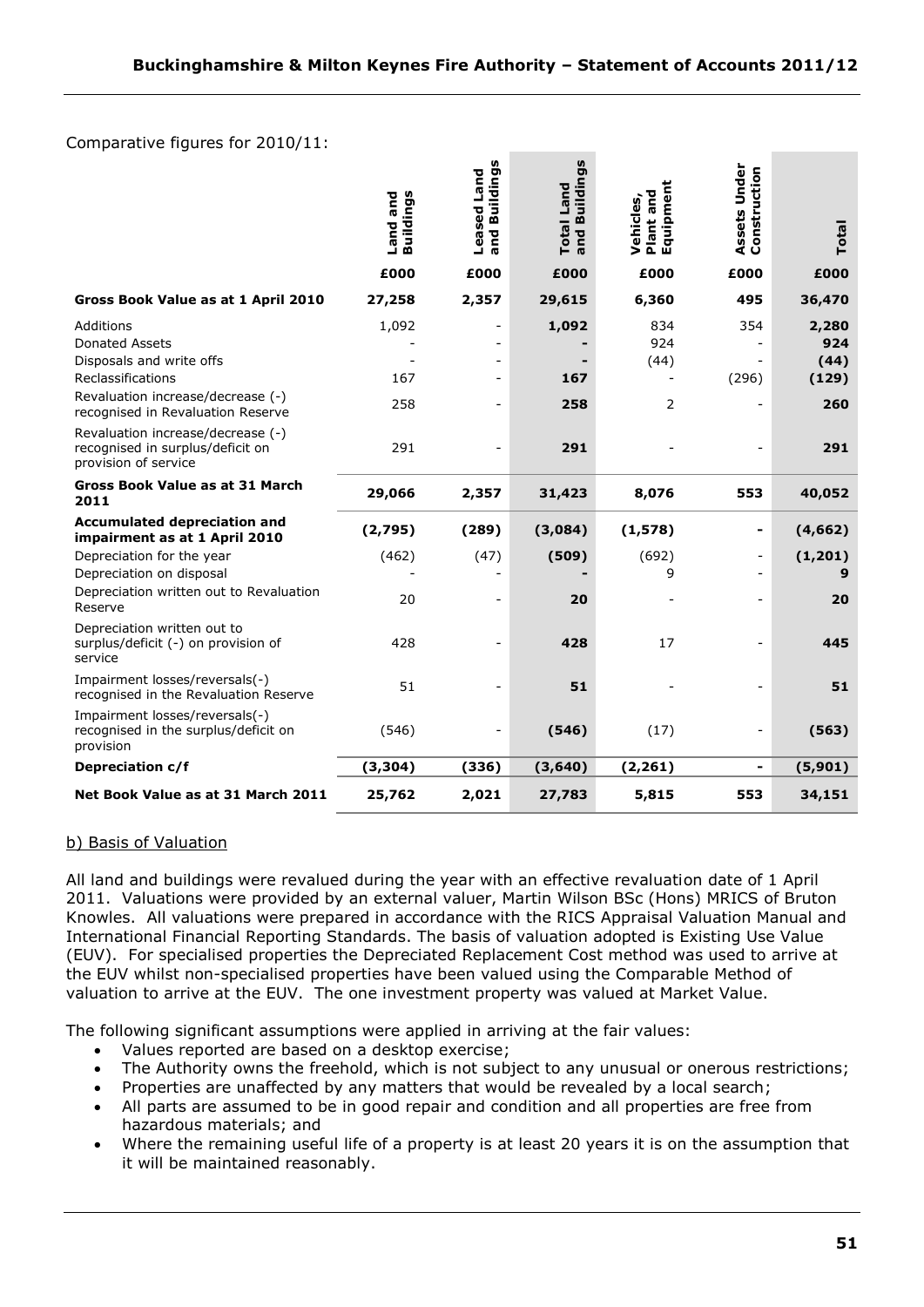## c) Valuation Information

The following statement shows the progress of the Authority's programme for the revaluation of assets.

| <b>Year of Valuation</b> | Land and<br><b>Buildings</b> | Vehicles,<br><b>Plant and</b><br><b>Equipment</b> | <b>Assets</b><br>Under<br>Construction | <b>Total</b> |
|--------------------------|------------------------------|---------------------------------------------------|----------------------------------------|--------------|
|                          | £000                         | £000                                              | £000                                   | £000         |
| 2011/12                  | 23,518                       | -                                                 |                                        | 23,518       |
| Valued at Historic Cost  | $\overline{\phantom{0}}$     | 5,558                                             | 316                                    | 5,874        |
| <b>Total</b>             | 23,518                       | 5,558                                             | 316                                    | 29,392       |

...

#### d) Depreciation Lives

The Authority policy of depreciating assets is on a straight line basis over their remaining useful lives as below:

- Red Fleet Vehicles 1 to 12 years
- White Fleet Vehicles 4 years
- Plant and Equipment 1 to 19 years
- Buildings 1 to 56 years<br>• Intangibles 3 to 10 years
- Intangibles 3 to 10 years

# e) Commitments under Capital Contracts

| <b>Capital Contract</b>                                                           | <b>Contractor</b> | Amount<br>Outstanding<br>as at 31<br><b>March 2012</b> |
|-----------------------------------------------------------------------------------|-------------------|--------------------------------------------------------|
| Bletchley Fire station refurbishment                                              | Bolt & Heeks      | 515                                                    |
| Beaconsfield & Gerrards Cross Fire Stations -<br>Electrical & Refurbishment Works | Adrem Contracts   | 101                                                    |
| High Wycombe Fire station - Roof replacement                                      | Telnik Roofing    | 44                                                     |
| Across authority - Door Entry Security installation                               | Oak Park Alarms   | 82                                                     |
| Small Fires Unit conversion of vehicle                                            | Angloco Ltd       | 11                                                     |
| Total                                                                             |                   | 753                                                    |

All commitments will be honoured during 2012/13.

Prior year comparators can be seen in the table below:

| <b>Capital Contract</b>       | <b>Contractor</b>       | <b>Amount</b><br>Outstanding<br>as at 31<br><b>March 2011</b> |
|-------------------------------|-------------------------|---------------------------------------------------------------|
| Provision of two fire trucks  | Emergency One           | 159                                                           |
| Personal Protective Equipment | <b>Bristol Uniforms</b> | 33                                                            |
| Total                         |                         | 192                                                           |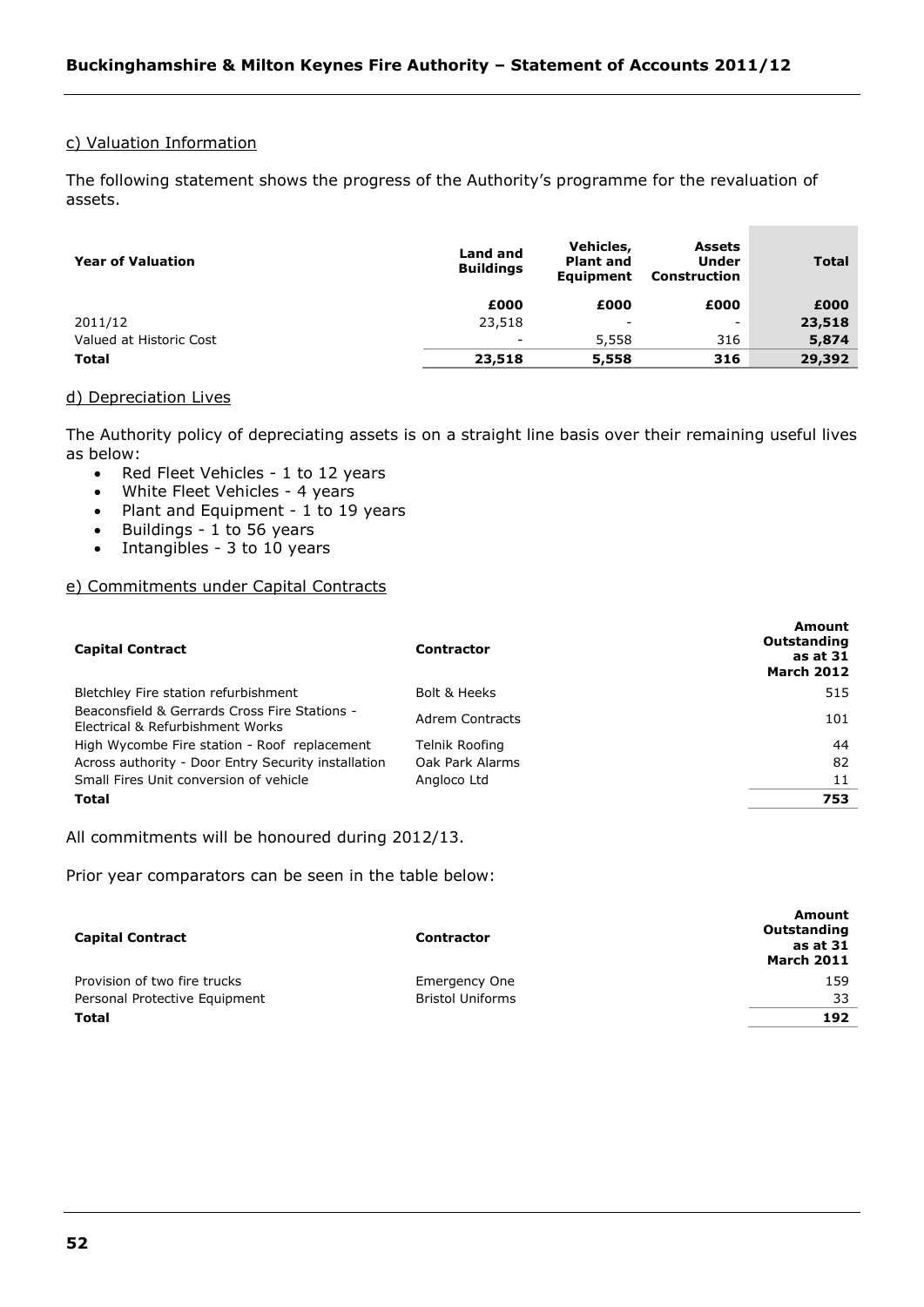# **12 - Investment Property**

An office building at Bletchley Fire Station is classified as an investment property, as it is currently held solely for the purpose of generating rental income.

| 2010/11<br>£000 | <b>Investment Property</b>         | 2011/12<br>£000 |
|-----------------|------------------------------------|-----------------|
| 127             | <b>Opening Balance</b>             | 104             |
|                 | - Transfer from Land and Buildings | ۰               |
| $\sim$          | Revaluation                        | -               |
| (23)            | Impairment                         | (4`             |
| 104             | <b>Closing Balance</b>             | 100             |

# **13 - Movement of Intangible Fixed Assets**

Intangible Assets are recognised as non-financial fixed assets that do not have physical substance but are identifiable and are controlled by the entity through custody or legal rights. These represent the purchase of computer software and licences and other software systems and are amortised to the Comprehensive Income and Expenditure Statement on the basis of the cost and estimated useful life.

| <b>Movement of Intangible Assets</b> | £000 |
|--------------------------------------|------|
| Gross Book Value as at 31 March 2011 | 410  |
| Accumulated Amortisation             | (84) |
| Net Book Value as at 1 April 2011    | 326  |
| Additions in year                    |      |
| Impairment                           |      |
| Amortisation for the year            | (39) |
| Net Book Value as at 31 March 2012   | 287  |

No assets were internally generated. All assets have finite useful lives and are amortised on a straight-line basis between 3 to 10 years. Amortisation will be included within Community Fire Safety and Fire Fighting and Rescue Operations within the Comprehensive Income and Expenditure Statement.

# **14 - Short Term Investments**

The amount held under short term investments in 2010/11 reflects the balance of the pension topup grant due to the Authority at the balance sheet date. In 2011/12 this amount is now shown within Short Term Debtors (Note 16). Cash held on deposit with Buckinghamshire County Council is shown within cash and cash equivalents (Note 17).

| 2010/11 |                               | 2011/12 |
|---------|-------------------------------|---------|
| £000    | <b>Short Term Investments</b> | £000    |
| 50.     | Short Term Investments        | $\sim$  |
| 50      | Total                         | -       |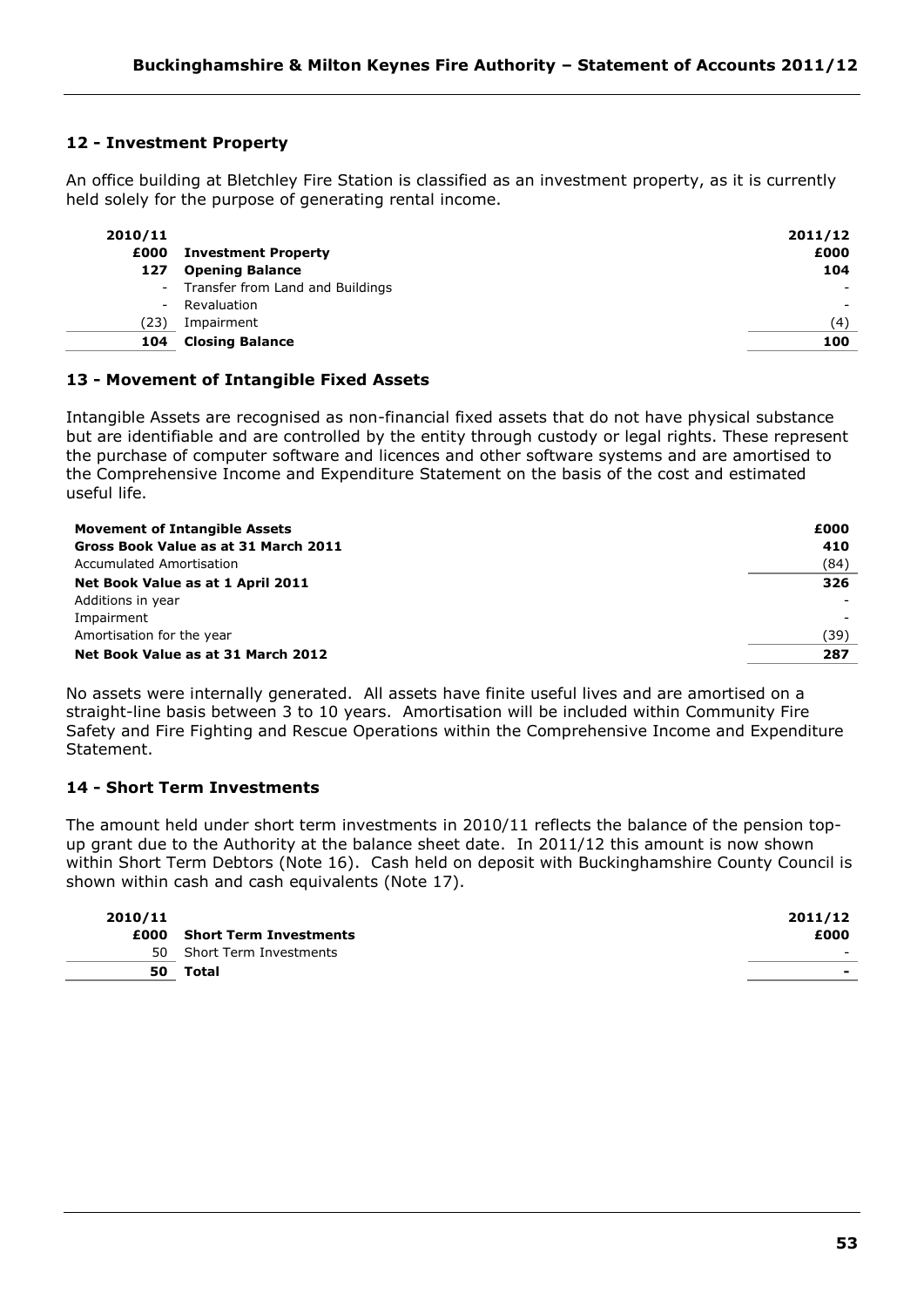## **15 - Inventories**

| 2010/11<br>£000 | <b>Inventories</b> | 2011/12<br>£000 |
|-----------------|--------------------|-----------------|
| 44              | Workshops          | 41              |
| 210             | Stores             | 202             |
| 59              | Fuel               | 58              |
|                 | IT Consumables     |                 |
| 2               | Catering           |                 |
| 316             | Total              | 302             |

All inventories are purchased at cost. No inventory items are purchased on deferred settlement terms or acquired by an exchange of goods and services. Inventories are distributed at cost or cost plus and do not use LIFO as a cost formula. All inventory items of a similar nature and similar use to the Authority use the same cost formula.

# **16 - Short Term Debtors**

| 2010/11 |                                         | 2011/12 |
|---------|-----------------------------------------|---------|
| £000    | <b>Short Term Debtors</b>               | £000    |
| 973     | <b>Central Government Bodies</b>        | 759     |
| 516     | Other Local Authorities                 | 479     |
| ۰.      | NHS Bodies                              |         |
|         | - Public Corporations and Trading Funds |         |
| 101     | Other Entities and Individuals          | 111     |
| 164     | Payments in Advance                     | 184     |
| (37)    | Provision for Doubtful Debts            | (36)    |
| 1,717   | <b>Total</b>                            | 1,504   |

In 2011/12, Central Government Bodies includes the amount owed to the Authority from DCLG in relation to the pension top-up grant (£546k). In 2010/11 the equivalent amount (£50k) was shown under Short Term Investments (Note 14).

# **17 - Cash and Cash Equivalents**

Cash and cash equivalents are short term highly liquid investments with a maturity of less than 90 days. Buckinghamshire County Council provides a treasury management function on behalf of the Authority under a service level agreement. Under this agreement any excess cash balances are held on deposit by BCC and interest paid to the Authority. Cash at bank is showing as a deficit at year end due to the fact that a creditor payment schedule processed on the 29<sup>th</sup> March 2012 had not yet passed through the bank and triggered the transfer from the cash on deposit.

| 2010/11 |                           | 2011/12 |
|---------|---------------------------|---------|
| £000    | Cash and cash equivalents | £000    |
| (211)   | Cash at bank              | (401)   |
| 8       | Cash in hand              | 8       |
|         | 7,992 Cash on deposit     | 13,275  |
| 7,789   | Total                     | 12,882  |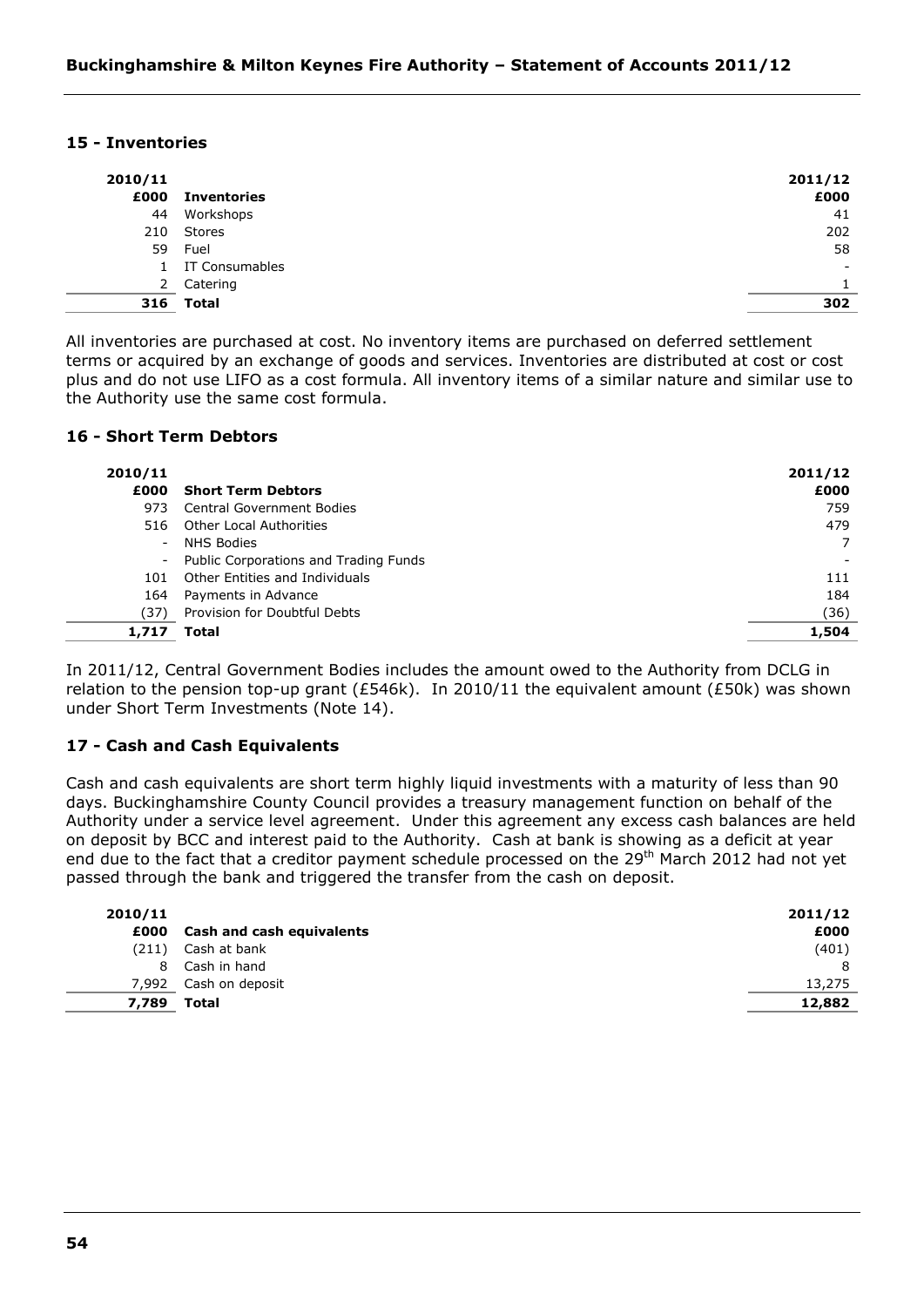# **18 - Short Term Borrowing and Creditors**

The interest owing and shown as short term borrowing represents the Public Works Loan Board (PWLB) interest accrued to the  $31<sup>st</sup>$  March 2012 in accordance with the Code.

| 2010/11                  |                                           | 2011/12 |
|--------------------------|-------------------------------------------|---------|
| £000                     | <b>Short Term Borrowing and Creditors</b> | £000    |
| (81)                     | Short Term Borrowing                      | (101)   |
| (474)                    | <b>Central Government Bodies</b>          | (477)   |
| (408)                    | <b>Other Local Authorities</b>            | (432)   |
| $\overline{\phantom{a}}$ | NHS Bodies                                |         |
| $\overline{\phantom{a}}$ | Public Corporations and Trading Funds     | (17)    |
| (673)                    | Other Entities and Individuals            | (931)   |
| (126)                    | Receipts in Advance                       | (95)    |
| (1,762)                  | Total                                     | (2,053) |

# **19 - Provisions**

The following table shows the movements on the Authority's provisions.

|                                       | Accumulated<br><b>Absences</b> | <b>Part Time</b><br><b>Workers</b> | <b>Voluntary</b><br>Redundancy<br>and Special<br><b>Payments</b> | <b>Total</b> |
|---------------------------------------|--------------------------------|------------------------------------|------------------------------------------------------------------|--------------|
|                                       | £000                           | £000                               | £000                                                             | £000         |
| <b>Balance as at 1st April 2011</b>   | (743)                          | (250)                              | (76)                                                             | (1,069)      |
| Additional provisions made in 2011/12 | 71                             | -                                  | (187)                                                            | (116)        |
| Balance as at 31st March 2012         | (672)                          | (250)                              | (263)                                                            | (1, 185)     |

## Accumulated Absences Account

This provision shows the value of the outstanding leave entitlement held by employees of the Authority as at the balance sheet date. Any increase or decrease in the provision is offset by the Accumulated Absences Account (see Note 24a) so that this accounting adjustment does not impact on the level of usable reserves.

# Part Time Workers

This provision was established in 2009/10 (£250k) to provide for the back pay for Retained Duty System (RDS) staff following an equal pay court case. As at  $31<sup>st</sup>$  March 2012, no payments had been made in relation to this court case. Negotiations about the final settlement are on-going but the Authority considers the provision to be sufficient to meet the total liability.

## Voluntary Redundancy and Special Payments

This provision was established in 2010/11 (£76k) to provide for the additional costs of redundancy and related payments as a result of restructuring within the Authority. An additional amount has been provided for in 2011/12 as specific projects are likely to result in additional redundancy payments in the coming year.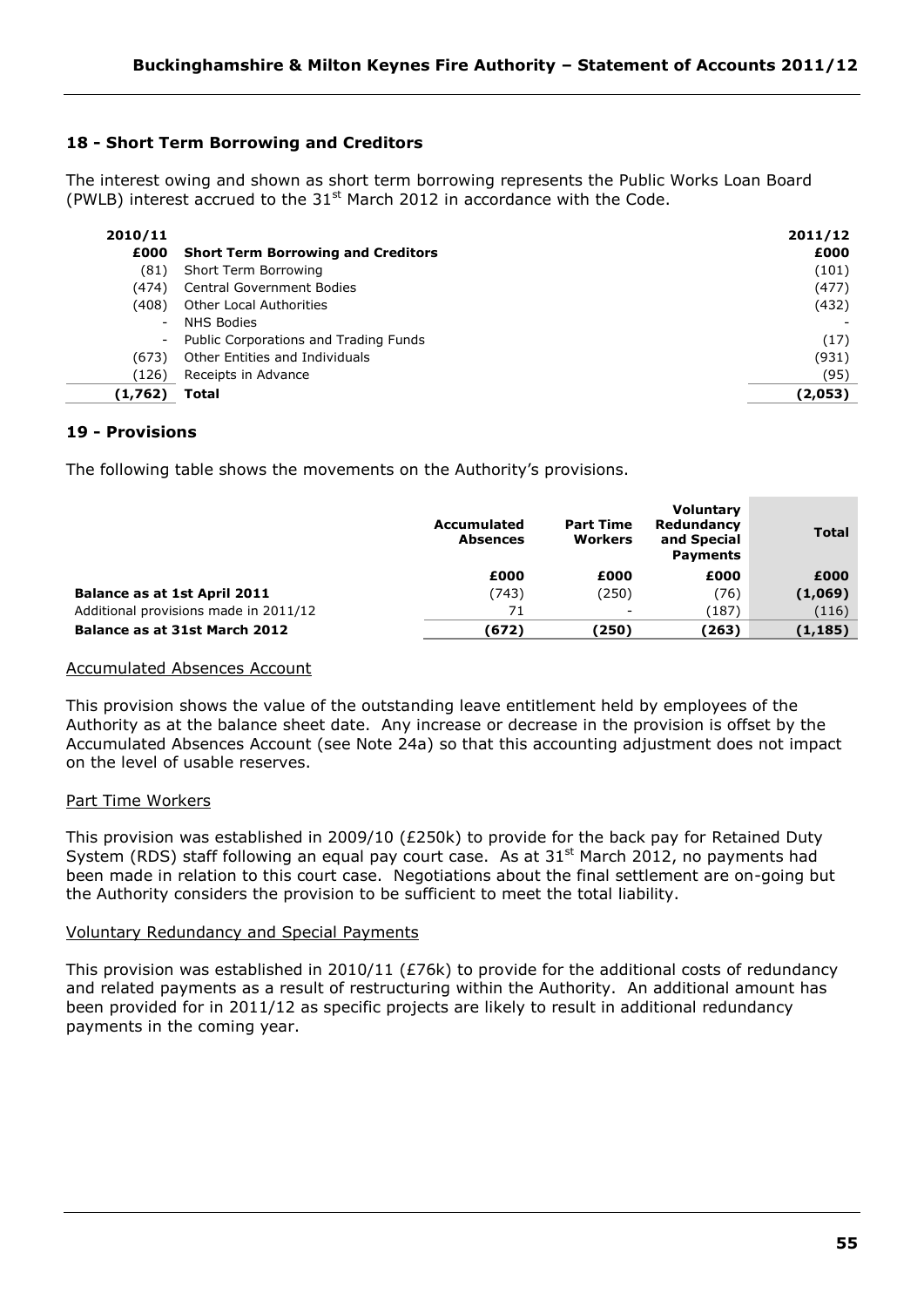# **20 - Long Term Borrowing**

The Authority undertakes long term borrowing, principally as a means of financing expenditure on fixed assets. No additional principal was borrowed nor repaid during the year. The interest owing and shown as short term borrowing in Note 17 represents the Public Works Loan Board (PWLB) interest accrued to the  $31<sup>st</sup>$  March 2012 in accordance with the Code.

| 2010/11  |                       | 2011/12  |
|----------|-----------------------|----------|
| £000     | <b>Source of Loan</b> | £000     |
| (8, 265) | <b>PWLB</b>           | (8,265)  |
| (8, 265) | Total                 | (8, 265) |

The interest rates applicable as at  $31<sup>st</sup>$  March 2012 were between 3.90% and 5.32%.

Long term external borrowing by repayment dates is shown in the table below:

| 2010/11<br>£000 | <b>Repayments Dates</b>       | 2011/12<br>£000 |
|-----------------|-------------------------------|-----------------|
| (515)           | Maturing in less than 5 years | (515)           |
| (953)           | Maturing in 5 to 10 years     | (953)           |
| (1,620)         | Maturing in 10 to 15 years    | (1,620)         |
| (1,626)         | Maturing in 15 to 20 years    | (1,626)         |
| (750)           | Maturing in 20 to 25 years    | (750)           |
| (2,801)         | Maturing in over 25 years     | (2,801)         |
| (8, 265)        | Total                         | (8, 265)        |

## **21 - Capital Grants Received in Advance**

The balance on this account represents capital grants received by the Authority where the grant conditions had not been met as at the Balance Sheet date. In 2010/11 the USAR Grant was transferred to the New Dimension Reserve and the Environmental PODs Grant to the Usable Capital Receipts Reserve. There were no capital grants with conditions that could not reasonably be expected to be satisfied as at  $31<sup>st</sup>$  March 2012.

| 2010/11 |                                                      | 2011/12 |
|---------|------------------------------------------------------|---------|
| £000    | <b>Capital Grants Received in Advance</b>            | £000    |
| (209)   | Balance brought forward                              |         |
| 189     | USAR Training Rig moved to New Dimensions Reserve    |         |
| 20      | Environment PODs moved to Capital Receipts Unapplied |         |
| $\sim$  | Total                                                |         |
|         |                                                      |         |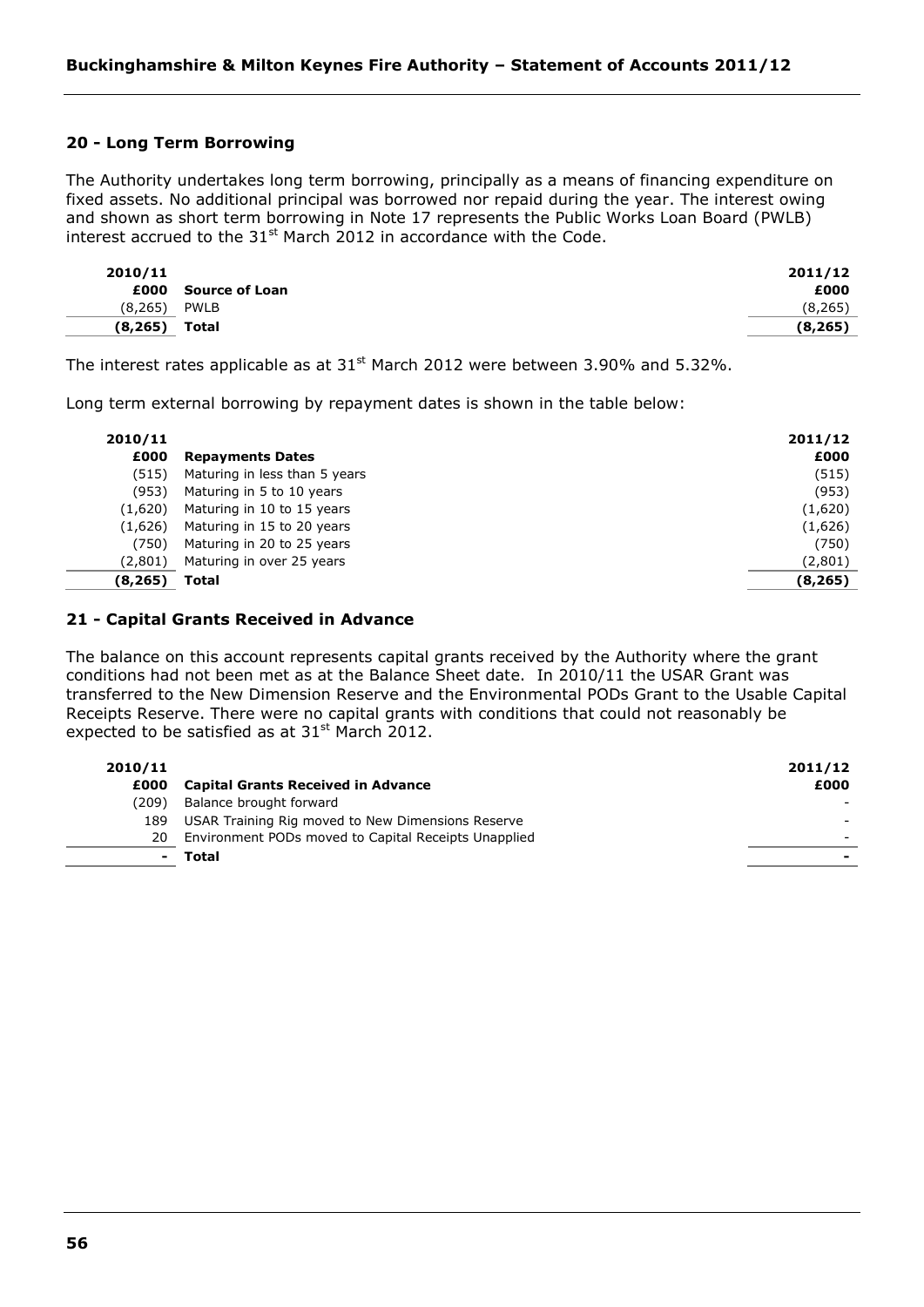# **22 - Finance Lease**

In 2003/04 the Authority entered into a sale and leaseback agreement with Opus Housing Association (now London Quadrant) in respect of the Gerrards Cross Houses for a period of 40 years. The initial cost of the lease is matched by an increase in the value of land and buildings within fixed assets. The rentals payable under this arrangement in 2011/12 were £98,004, charged as £51,004 to the Income and Expenditure account finance costs and £47,000 write down of obligation to the lessor.

|                                                    | <b>Land and</b><br><b>Buildings</b> |
|----------------------------------------------------|-------------------------------------|
| <b>Outstanding obligations under Finance Lease</b> | £000                                |
| Payable in 2012/13                                 | -47                                 |
| Payable between 2013/14 and 2016/17                | 188                                 |
| Payable after 2016/17                              | 1,732                               |
| Total liabilities as at 31st March 2012            | 1,967                               |
|                                                    |                                     |

Comparative information for 2010/11

Rentals payable under this arrangement £94,687, charged as £47,687 to the Income and Expenditure account finance costs and £47,000 write down of obligation to the lessor.

|                                                    | Land and<br><b>Buildings</b> |
|----------------------------------------------------|------------------------------|
| <b>Outstanding obligations under Finance Lease</b> | £000                         |
| Payable in 2011/12                                 | 47                           |
| Payable between 2012/13 and 2015/16                | 188                          |
| Payable after 2015/16                              | 1,779                        |
| Total liabilities as at 31st March 2011            | 2,014                        |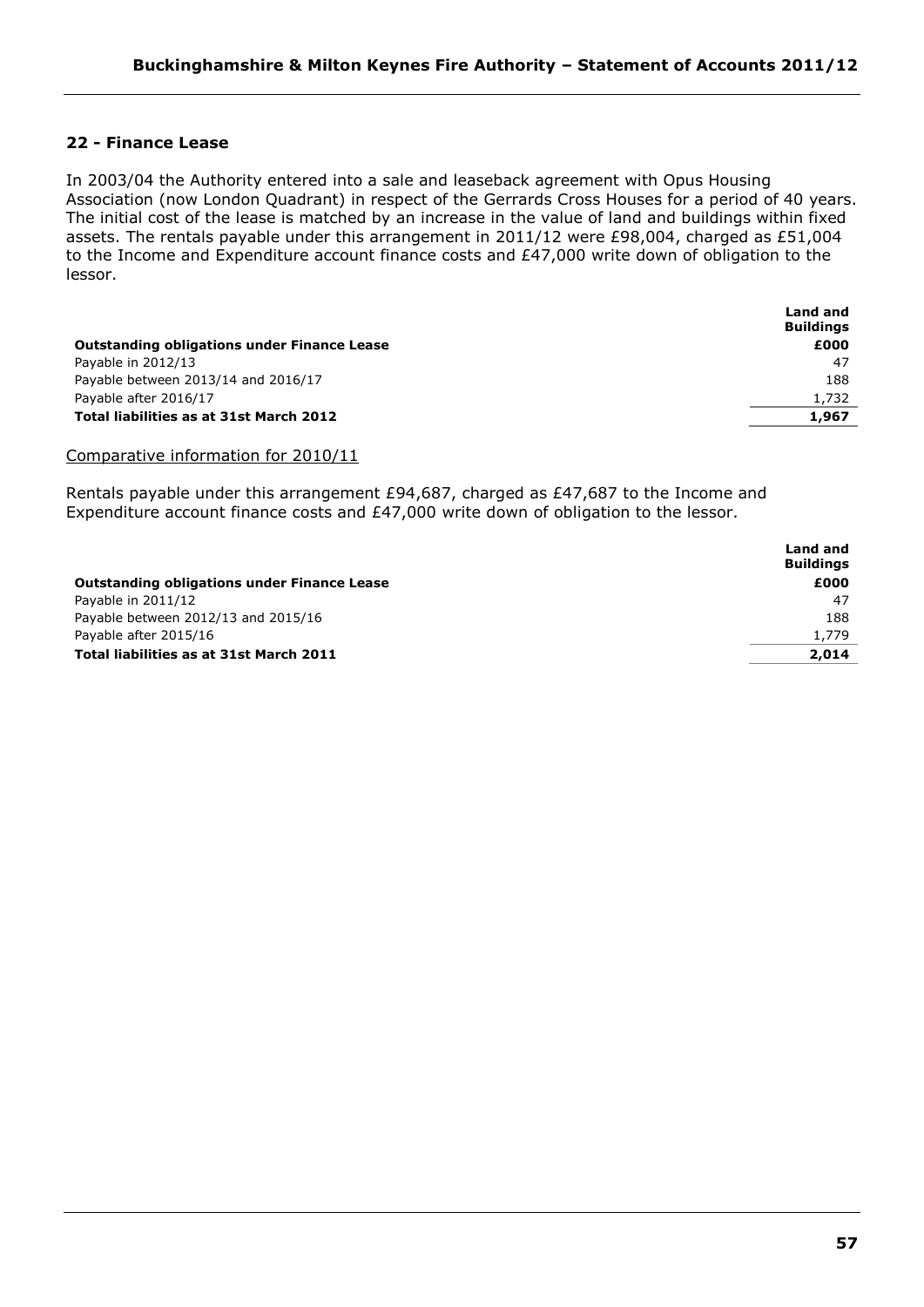# **23 - Usable Reserves**

# Adjustments Under Regulations

| <b>Restated 2010/11</b>                  |                                                               |                                    |                                                                                                                                                                                                              |                                   | 2011/12                                                       |                             |
|------------------------------------------|---------------------------------------------------------------|------------------------------------|--------------------------------------------------------------------------------------------------------------------------------------------------------------------------------------------------------------|-----------------------------------|---------------------------------------------------------------|-----------------------------|
| General<br><b>Fund</b><br><b>Balance</b> | <b>Usable</b><br>Capital<br><b>Receipts</b><br><b>Reserve</b> | <b>Unusable</b><br><b>Reserves</b> |                                                                                                                                                                                                              | General<br>Fund<br><b>Balance</b> | <b>Usable</b><br>Capital<br><b>Receipts</b><br><b>Reserve</b> | Unusable<br><b>Reserves</b> |
| £000                                     | £000                                                          | £000                               |                                                                                                                                                                                                              | £000                              | £000                                                          | £000                        |
|                                          |                                                               |                                    | Adjustments primarily involving the<br><b>Capital Adjustment Account</b>                                                                                                                                     |                                   |                                                               |                             |
|                                          |                                                               |                                    | Reversal of items debited or credited to<br>the Comprehensive Income and<br><b>Expenditure Statement:</b>                                                                                                    |                                   |                                                               |                             |
| (1, 253)                                 |                                                               | 1,253                              | <b>Depreciation Charges</b>                                                                                                                                                                                  | (1,798)                           |                                                               | 1,798                       |
| 169                                      |                                                               | (169)                              | Impairment                                                                                                                                                                                                   | (1, 871)                          |                                                               | 1,871                       |
| 840                                      |                                                               | (840)                              | Capital grants and contributions applied                                                                                                                                                                     | 731                               |                                                               | (731)                       |
|                                          |                                                               | $\blacksquare$                     | Movement in the Donated Assets<br>Account                                                                                                                                                                    | 924                               |                                                               | (924)                       |
|                                          |                                                               |                                    | Revenue expenditure funded from<br>capital under statute                                                                                                                                                     |                                   |                                                               |                             |
| 19                                       |                                                               | (19)                               | Amounts of non-current assets written<br>off on disposal as part of the (gain)/loss<br>on disposal to the Comprehensive<br>Income and Expenditure Statement                                                  |                                   |                                                               |                             |
|                                          |                                                               |                                    | Insertion of items not debited or<br>credited to the Comprehensive Income<br>and Expenditure Statement:                                                                                                      |                                   |                                                               |                             |
| 354                                      |                                                               | (354)                              | Minimum Revenue Provision                                                                                                                                                                                    | 530                               |                                                               | (530)                       |
|                                          |                                                               |                                    | Adjustments primarily involving the<br><b>Capital Receipts Reserve</b>                                                                                                                                       |                                   |                                                               |                             |
| 57                                       | (57)                                                          |                                    | Transfer of cash sale proceeds credited<br>as part of the (gain)/loss on disposal to<br>the Comprehensive Income and<br><b>Expenditure Statement</b>                                                         |                                   |                                                               |                             |
|                                          | 37                                                            | (37)                               | Use of the Capital Receipts Reserve to<br>finance new capital expenditure                                                                                                                                    |                                   |                                                               |                             |
|                                          |                                                               |                                    | Adjustments primarily involving the<br><b>Financial Instruments Adjustment</b><br>Account                                                                                                                    |                                   |                                                               |                             |
| (49)                                     |                                                               | 49                                 | Amount by which finance costs charged<br>to the Comprehensive Income and<br>Expenditure Statement are different<br>from finance costs chargeable in the<br>year in accordance with statutory<br>requirements | 49                                |                                                               | (49)                        |
|                                          |                                                               |                                    | Adjustments primarily involving the<br><b>Pension Reserve</b>                                                                                                                                                |                                   |                                                               |                             |
| (485)                                    |                                                               | 485                                | Reversal of items relating to retirement<br>benefits debited or credited to the<br>Comprehensive Income and<br><b>Expenditure Statement</b>                                                                  | (12, 723)                         |                                                               | 12,723                      |
| 3,149                                    |                                                               | (3, 149)                           | Employer's pensions contributions and<br>direct payments to pensioners payable<br>in the year                                                                                                                | 3,037                             |                                                               | (3,037)                     |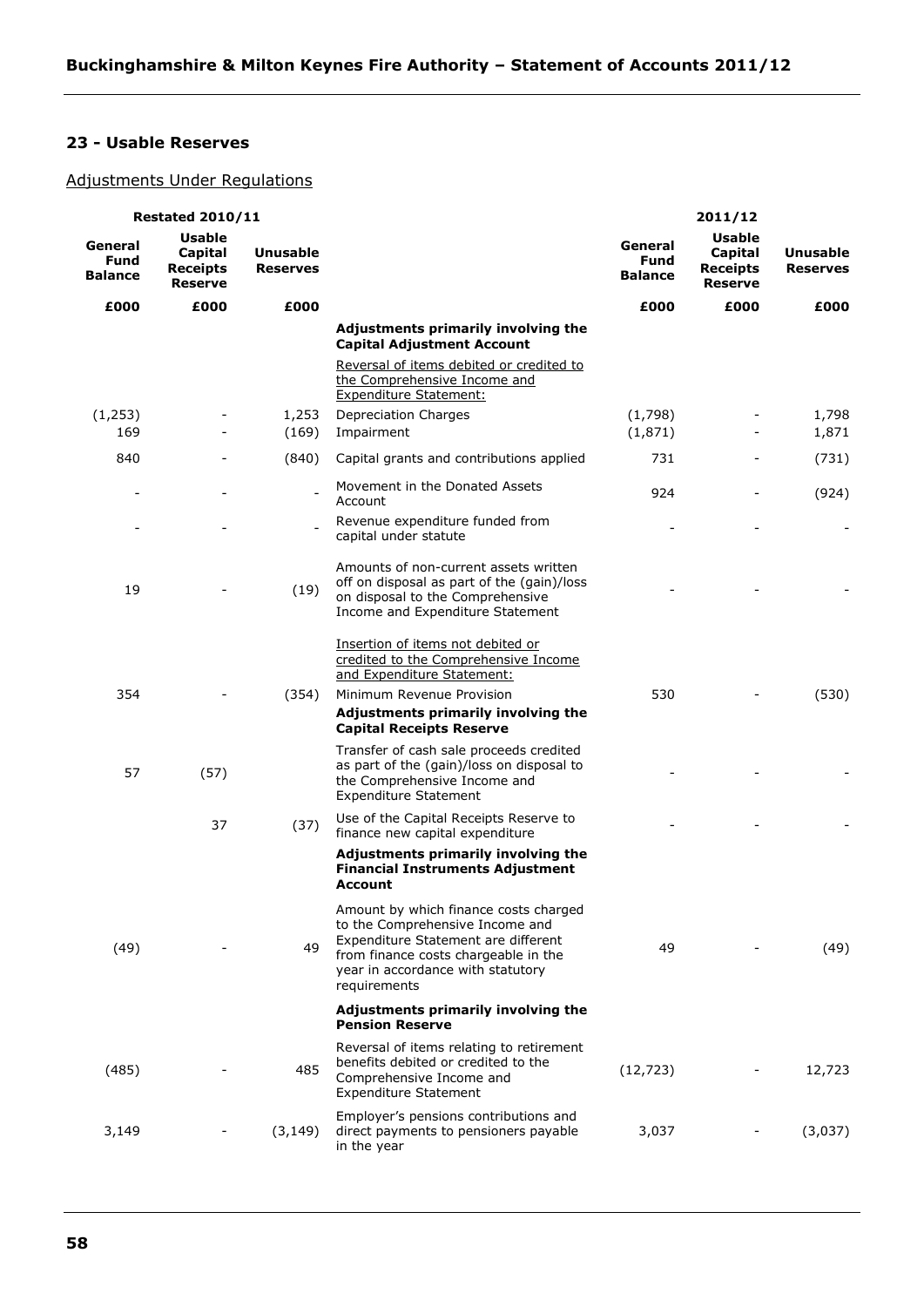| 2,968                    | (20) | (2,948)                  | <b>Total Adjustments</b>                                                                   | (11,065) | 11,065 |
|--------------------------|------|--------------------------|--------------------------------------------------------------------------------------------|----------|--------|
| ٠                        |      |                          | Appropriation from Reserve to Repay<br>debt                                                |          |        |
|                          |      |                          | <b>Other Adjustments</b>                                                                   |          |        |
| (29)                     |      | 29                       | Employee Absence Account                                                                   | 71       | (71)   |
|                          |      |                          | Adjustments primarily involving the<br><b>Accumulated Absences Account</b>                 |          |        |
| 196                      |      | (196)                    | Precept Income                                                                             | (15)     | 15     |
|                          |      |                          | Adjustments primarily involving the<br><b>Collection Fund Adjustment</b><br><b>Account</b> |          |        |
| $\overline{\phantom{a}}$ |      | $\overline{\phantom{a}}$ | Pension Grant Received                                                                     |          |        |
|                          |      |                          |                                                                                            |          |        |

The amounts for 2010/11 have been amended to ensure consistency within the financial statements. Balances have also been restated to reflect the revised treatment of the grant receivable in relation to the Pension Fund (see Note 31).

## Transfers To/From Reserves

|                                                               | <b>Note</b> | <b>Balance</b><br>at 1 April<br>2010 | <b>Transfers</b><br>(In)/Out<br>2010/11 | <b>Balance</b><br>at 31<br>March<br>2011 | <b>Transfers</b><br>(In)/Out<br>2011/12 | <b>Balance</b><br>at 31<br>March<br>2012 |
|---------------------------------------------------------------|-------------|--------------------------------------|-----------------------------------------|------------------------------------------|-----------------------------------------|------------------------------------------|
| <b>General Fund Balance</b>                                   | Α           | (3,011)                              | (705)                                   | (3,716)                                  | 16                                      | (3,700)                                  |
| <b>Sub Total Non Earmarked General Fund</b><br><b>Balance</b> |             | (3,011)                              | (705)                                   | (3,716)                                  | 16                                      | (3,700)                                  |
| Fire Control Reserve                                          | B           | (150)                                |                                         | (150)                                    |                                         | (150)                                    |
| Debt Repayment Reserve                                        | C           | (568)                                | 568                                     |                                          |                                         |                                          |
| Invest to Save Reserve                                        | D           | (372)                                | (59)                                    | (431)                                    | (59)                                    | (490)                                    |
| Moving Forward Reserve                                        | Е           | (400)                                | (170)                                   | (570)                                    |                                         | (570)                                    |
| <b>Transitional Grant Reserve</b>                             | F           | (170)                                | 170                                     |                                          |                                         |                                          |
| New Dimensions Reserve                                        | G           |                                      | (853)                                   | (853)                                    | (147)                                   | (1,000)                                  |
| Asset Management Reserve                                      | н           |                                      | (180)                                   | (180)                                    |                                         | (180)                                    |
| Redundancy and Early Retirement Reserve                       |             |                                      | (180)                                   | (180)                                    |                                         | (180)                                    |
| New Burdens Reserve                                           |             |                                      | (84)                                    | (84)                                     |                                         | (84)                                     |
| Vehicle Reserve                                               | K           |                                      | (17)                                    | (17)                                     | (18)                                    | (35)                                     |
| Funding Pressures Reserve                                     |             |                                      | (1,000)                                 | (1,000)                                  |                                         | (1,000)                                  |
| Control Room Reserve (Revenue)                                | М           |                                      |                                         |                                          | (1,000)                                 | (1,000)                                  |
| RDS Pension Contributions Reserve                             | N           |                                      |                                         |                                          | (650)                                   | (650)                                    |
| <b>Sub Total Earmarked Reserves - Revenue</b>                 |             | (1,660)                              | (1,805)                                 | (3, 465)                                 | (1, 874)                                | (5, 339)                                 |
| Usable Capital Receipts Reserve                               | O           |                                      | (20)                                    | (20)                                     |                                         | (20)                                     |
| Control Room Capital Grant Unapplied                          | P           |                                      |                                         |                                          | (800)                                   | (800)                                    |
| Other Capital Grants Unapplied                                | Q           |                                      |                                         |                                          | (438)                                   | (438)                                    |
| Revenue Contribution to Capital                               | R           |                                      |                                         |                                          | (725)                                   | (725)                                    |
| Sub Total Earmarked Reserves - Capital                        |             |                                      | (20)                                    | (20)                                     | (1,963)                                 | (1,983)                                  |
| <b>Total Usable Reserves</b>                                  |             | (4,671)                              | (2,530)                                 | (7,201)                                  | (3,821)                                 | (11,022)                                 |

# A – General Fund Balance

This is a non-earmarked reserve and is kept at a prudent level in order to cover unforeseen eventualities and liabilities.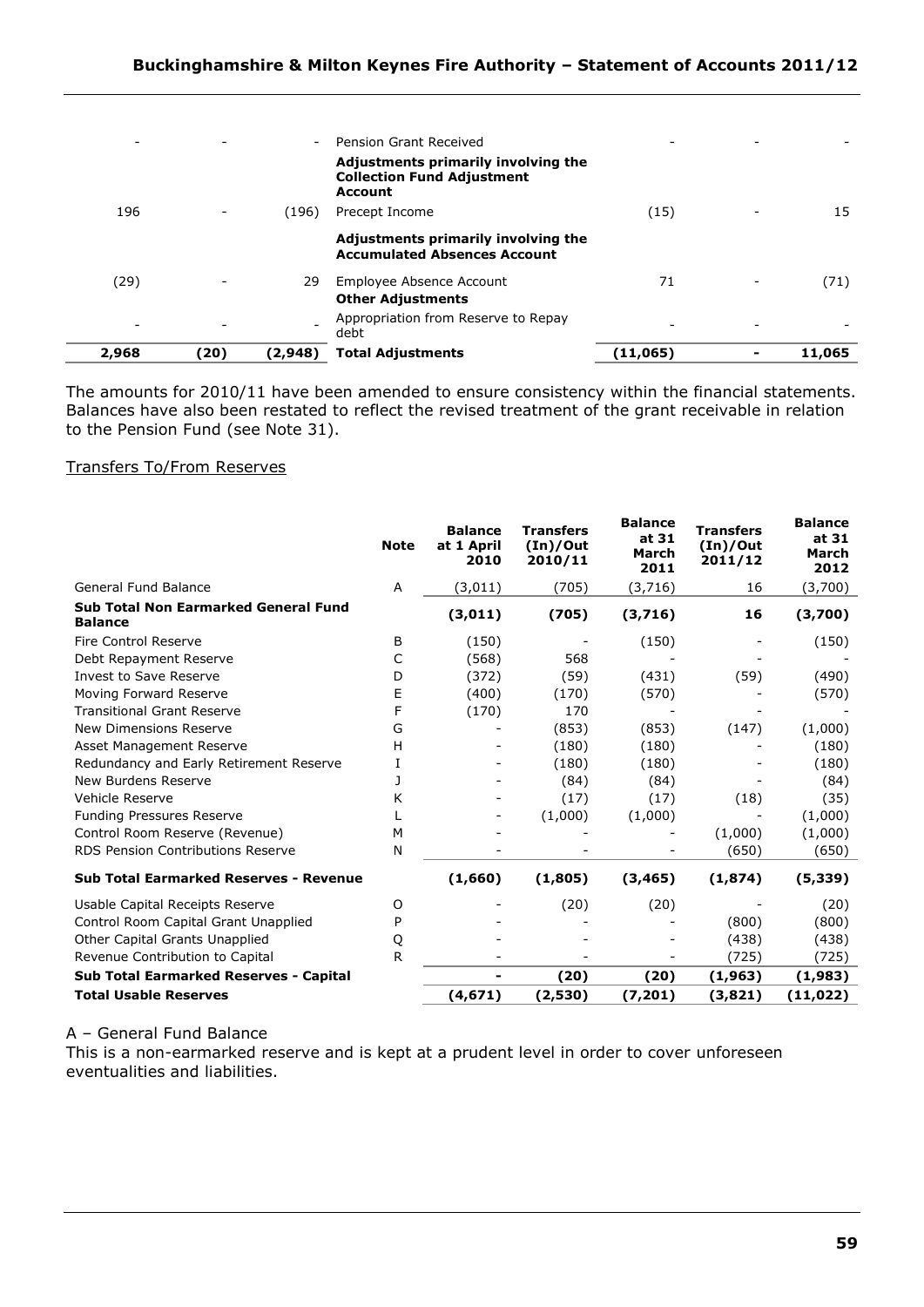#### B – Fire Control Reserve

This was originally established in 2004/05 to assist with issues relating to regional control rooms. No proposal to remove this money has been made at this stage due the uncertainty surrounding the provision of control room services.

### C – Debt Repayment Reserve

This was originally established in 2006/07 in order to meet debt repayment schedules. It was fully utilised in 2010/11.

#### D – Invest to Save Reserve

This reserve provides one-off funding for initiatives that will help to generate long-term efficiencies within the Authority. The savings generated are used to top-up the reserve in order to fund further projects.

#### E – Moving Forward Reserve

This reserve is used to fund one-off costs that help to modernise the service as part of the Moving Forward Agenda.

#### F – Transitional Grant Reserve

This was originally established in 2009/10 to alleviate the cessation of grant funded activity. It was fully utilised in 2010/11.

#### G – New Dimensions Reserve

This reserve has been setup to mitigate the risk of reduction or cessation of grant funding associated with Section 31 grants for Urban Search and Rescue and Incident Response Units. An additional transfer to this reserve was approved in 2011/12.

#### H – Asset Management Reserve

This reserve was setup in 2010/11 to provide funding for the implementation of a new asset management system.

I – Redundancy and Early Retirement Reserve

This reserve is used to fund the cost of redundancy and early retirements incurred as part of the Moving Forward Agenda.

J – New Burdens Reserve

This reserve represents unused New Burdens grant set aside from previous years

#### K – Vehicle Reserve

This reserve is used to contribute towards the cost of replacing pool cars as they reach the end of their useful lives.

#### L – Funding Pressures Reserve

This reserve was created to assist with future pressures resulting from changes in Government grant funding.

#### M – Control Room Reserve (Revenue)

This reserve contains the funding received in 2011/12 to contribute towards the revenue costs of combining control room services in future years.

#### N – RDS Pension Contribution Reserve

This reserve has been setup to cover any potential costs that may be incurred in relation to backdated Retained Duty System (RDS) pensions. Not enough certainty exists at the moment to create a provision, but additional information is disclosed within Note 27 - Contingent Liabilities.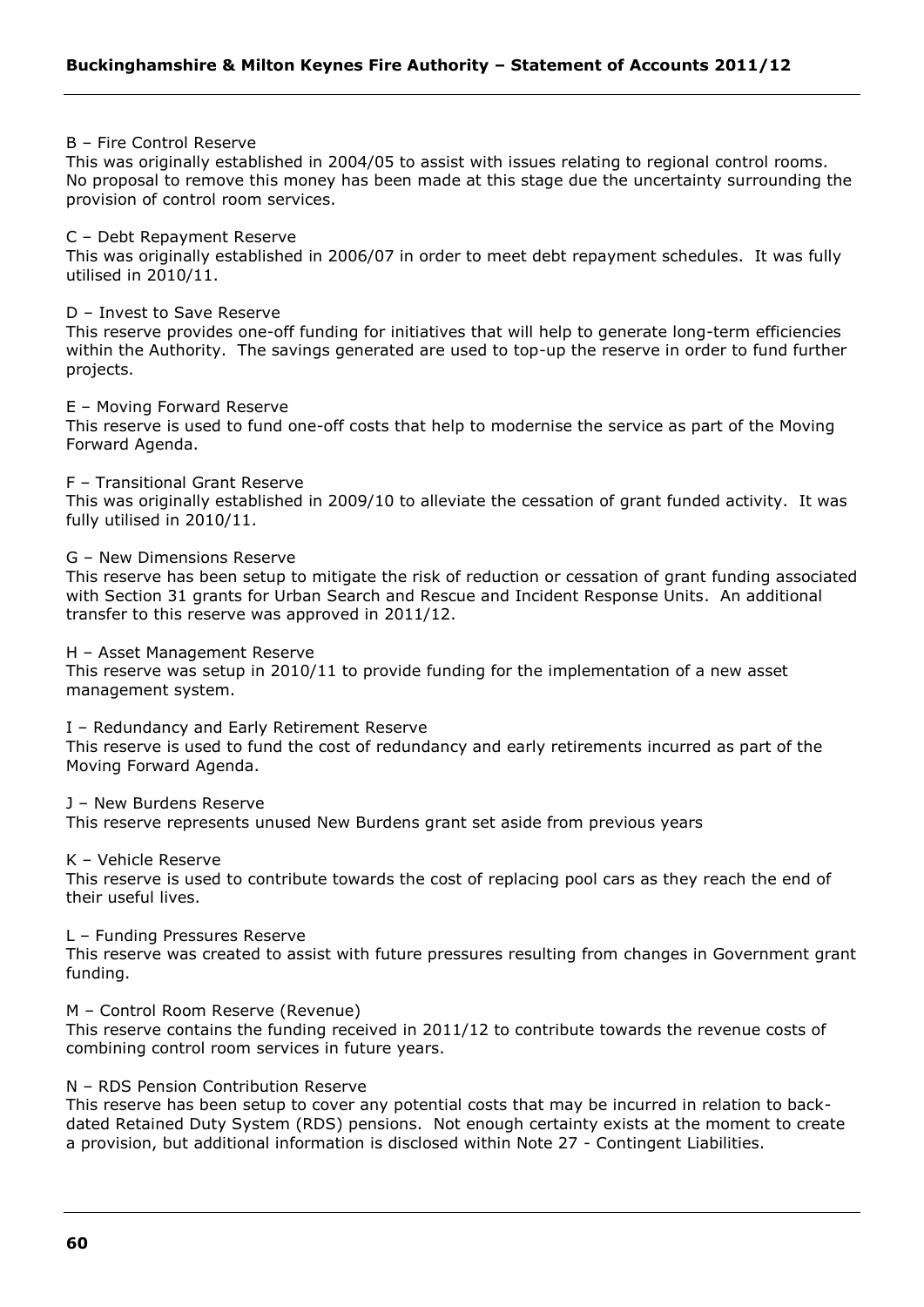## O – Usable Capital Receipts Reserve

This reserve receives monies from the sale of capital assets and uses these monies towards the purchase of new assets.

#### P – Control Room Capital Grant Unapplied

This reserve contains the funding received in 2011/12 to contribute towards the capital costs of combining control room services in future years.

#### Q – Other Capital Grants Unapplied

This reserve contains capital grant funding received and committed in 2011/12, but where delivery of the goods/service will take place in 2012/13.

R – Revenue Contribution to Capital

This reserve represents funding set aside to contribute towards future capital expenditure in order to mitigate the need to fund the expenditure through additional borrowing.

# **24 - Unusable Reserves**

#### a) Accumulated Absences Account

The Accumulated Absences Account mitigates any effect on the General Fund of having to include a provision for any outstanding leave owed to employees at the end of each financial year. There is a requirement that authorities are only required to fund holiday pay and similar benefits when they are used, rather than when employees earn the benefits. Amounts are transferred to this account until the benefits are used. The carrying balance is relatively high as the authority operates a January to December leave year.

|       | 2010/11 Accumulated Absences Account                             | 2011/12 |
|-------|------------------------------------------------------------------|---------|
| £000  |                                                                  | £000    |
| 714   | <b>Opening Balance</b>                                           | 743     |
| (714) | Reversal of provision for accumulated absences for previous year | (743)   |
| 743   | Accumulated absences for the year                                | 672     |
| 743   | <b>Closing Balance</b>                                           | 672     |
|       |                                                                  |         |

## b) Capital Adjustment Account

It is a statutory requirement to have a Capital Adjustment Account. The balance on this account provides a balancing mechanism between the different rates at which assets are depreciated under the Code and are financed through the capital controls system.

| 2010/11                  | <b>Capital Adjustment Account</b>                                                                                                              | 2011/12   |
|--------------------------|------------------------------------------------------------------------------------------------------------------------------------------------|-----------|
| £000                     |                                                                                                                                                | £000      |
| (23,245)                 | <b>Opening Balance</b>                                                                                                                         | (23, 419) |
| 1,253                    | Depreciation                                                                                                                                   | 1,798     |
|                          | Depreciation variance Historic to Current                                                                                                      | (28)      |
| (354)                    | Minimum Revenue Provision                                                                                                                      | (530)     |
| (169)                    | Impairments                                                                                                                                    | 1,871     |
| (65)                     | Other adjustments                                                                                                                              |           |
|                          | Revenue contributions                                                                                                                          |           |
| $\overline{\phantom{0}}$ | Usable capital receipts                                                                                                                        |           |
| (840)                    | Capital grants and contributions credited to the Comprehensive Income and Expenditure<br>Statement that have been applied to capital financing | (731)     |
|                          | Movement in the Donated Assets Account credited to the Comprehensive Income and<br><b>Expenditure Statement</b>                                | (924)     |
| (23,419)                 | <b>Closing Balance</b>                                                                                                                         | (21,963)  |
|                          |                                                                                                                                                |           |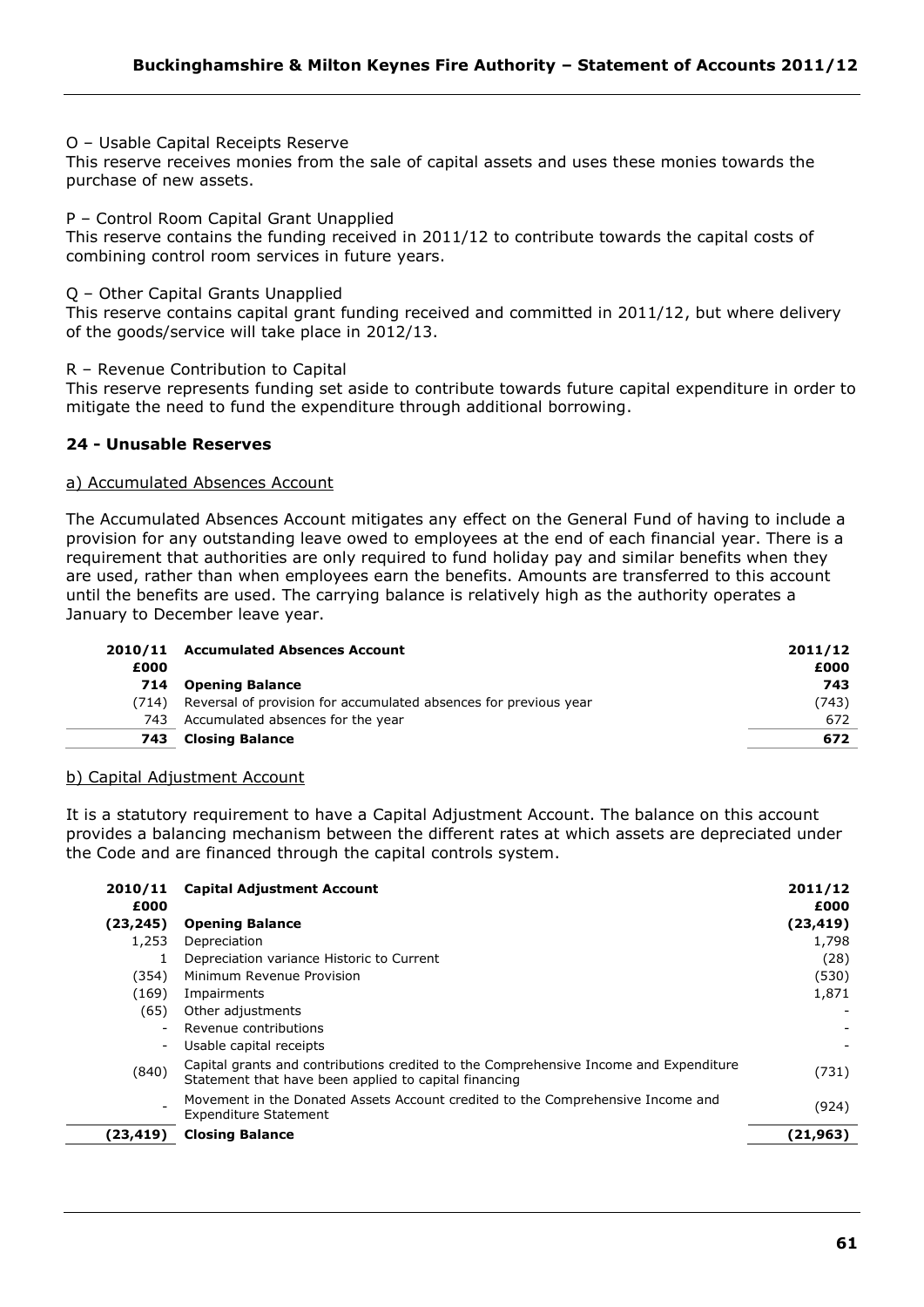### c) Collection Fund Adjustment Account

It is a statutory requirement to have a Collection Fund Adjustment Account. The balance on this account represents the timing differences between statutory accounting requirements and full accruals accounting for council tax.

| £000  | 2010/11 Collection Fund Adjustment Account                                                                                                                                                                     | 2011/12<br>£000 |
|-------|----------------------------------------------------------------------------------------------------------------------------------------------------------------------------------------------------------------|-----------------|
| (40)  | <b>Opening Balance</b>                                                                                                                                                                                         | (236)           |
| (196) | Amount by which council tax income credited to the Comprehensive Income and<br>Expenditure Statement is different from council tax income calculated for the year in<br>accordance with statutory requirements | 15              |
| (236) | <b>Closing Balance</b>                                                                                                                                                                                         | (221)           |
|       |                                                                                                                                                                                                                |                 |

## d) Pensions Reserve

It is a statutory requirement to have a Pensions Reserve. This reserve represents a balancing figure, reported by the actuary, to allow for the liabilities of both the Local Government Pension Scheme and the Firefighter's Pension Fund, as required under IAS19. Prior year figures have been restated to reflect the revised treatment of the grant receivable in relation to the Pension Fund (see Note 31).

| Restated<br>2010/11 | <b>Pensions Reserve</b>                           | 2011/12 |
|---------------------|---------------------------------------------------|---------|
| £000                |                                                   | £000    |
| 199,889             | <b>Opening Balance</b>                            | 148,157 |
| (2.661)             | Appropriations to and from (-) revenue            | 9,686   |
| (49.071)            | Actuarial gains (-) / losses relating to pensions | 26,479  |
| 148,157             | <b>Closing Balance</b>                            | 184,322 |

#### e) Revaluation Reserve

It is a statutory requirement to have a Revaluation Reserve. This reserve records unrealised revaluation gains arising since the 1st April 2007 from the holding of fixed assets. As and when assets are revalued or revaluations are reversed then adjustments are made to this account. The revaluation reserve is also written down to the capital adjustment account over the remaining useful lives of the assets with revaluation reserve balances.

| £000   | 2010/11 Revaluation Reserve                                         | 2011/12<br>£000 |
|--------|---------------------------------------------------------------------|-----------------|
| (138)  | <b>Opening Balance</b>                                              | (355)           |
| (295). | Revaluation increase/decrease recognised in the Revaluation Reserve | 1,371           |
| 28     | Depreciation written out to Revaluation Reserve                     | (982)           |
|        | Impairment losses/reversals recognised in the Revaluation Reserve   | (499)           |
|        | Asset disposals                                                     |                 |
|        | Depreciation difference - historic cost to current value            | 28              |
| 49     | Other adjustments                                                   |                 |
| (355)  | <b>Closing Balance</b>                                              | (437)           |
|        |                                                                     |                 |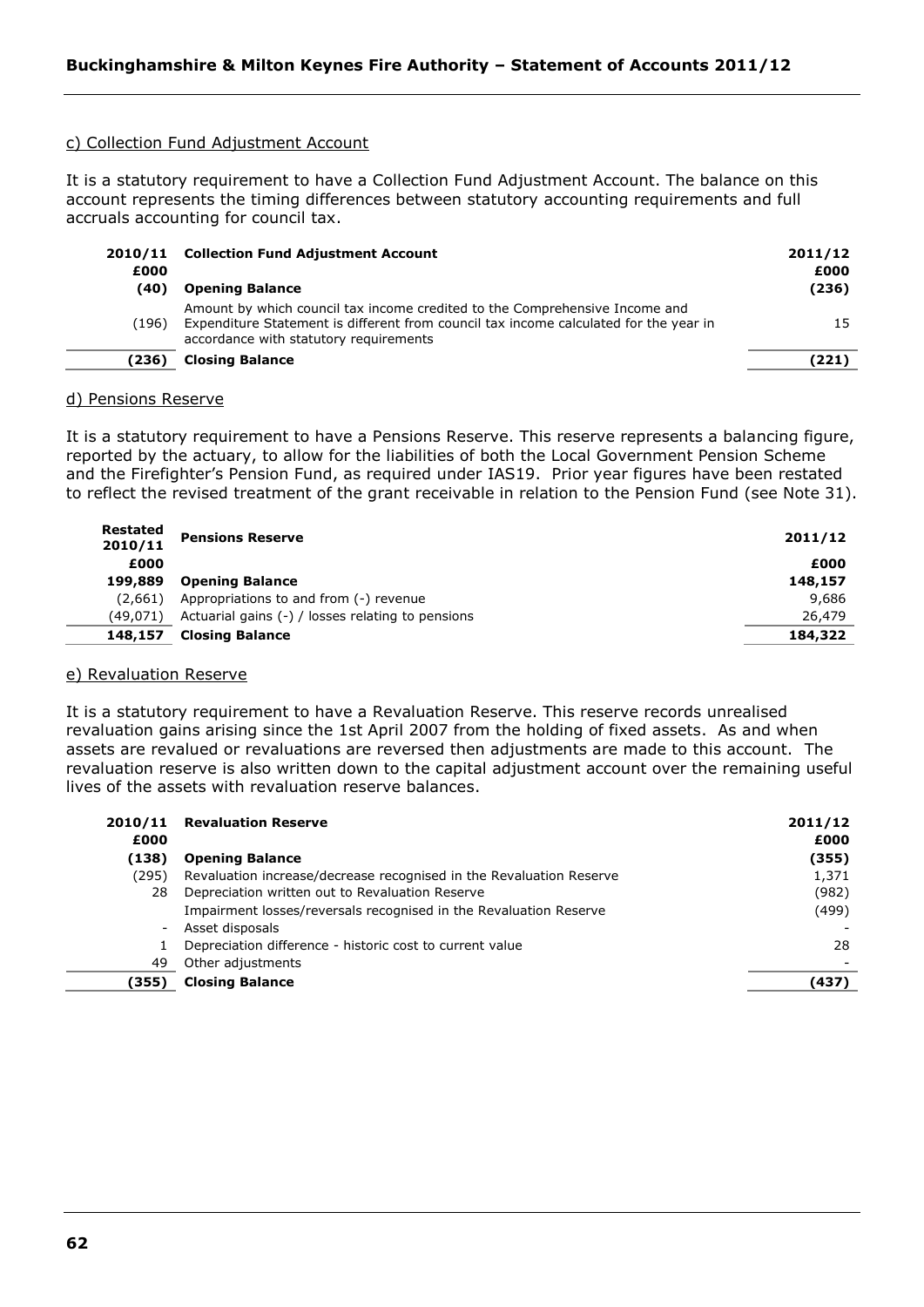# f) Financial Instruments Reserve

During 2010/11 two PWLB loans were repaid prematurely. As a result the Authority incurred a premium charge that was initially scheduled to be written off over a five year period. The Authority took the decision during 2011/12 to write-off this balance in full during the year.

| £000 | 2010/11 Financial Instruments Reserve | 2011/12<br>£000 |
|------|---------------------------------------|-----------------|
|      | - Opening Balance                     | 49              |
| 49   | Premium on early repayment of loan    | (49)            |
| 49   | <b>Closing Balance</b>                |                 |

# **25 - Donated Assets Account**

In 2010/11 the Authority recognised on the Balance Sheet the value of the New Dimension Assets made available to it by the Government. The fair value of the assets was recognised within Vehicles, Plant and Equipment and a credit was recognised in the Donated Assets Account. In 2011/12 the Authority agreed to accept ownership of the assets and comply with the conditions set out in the transfer agreement. The balance on the Donated Assets Account was transferred to the Comprehensive Income and Expenditure Statement. Contra entries were made in the Movement in Reserves Statement and the Capital Adjustment Account to ensure that there is no impact on the General Fund.

The donated assets are now included within Vehicles, Plant and Equipment and will be depreciated over their remaining useful life on a straight-line basis.

| 2010/11 |                               | 2011/12 |
|---------|-------------------------------|---------|
| £000    | <b>Donated Assets Account</b> | £000    |
|         | - Opening Balance             | 924     |
| 924     | New Dimension Assets          | (924)   |
| 924     | <b>Closing Balance</b>        | -       |

## **26 - Contingent Assets**

Under the contract with Opus Housing Association (now London Quadrant) following the sale of Beaconsfield and Gerrards Cross houses, the Authority has overage rights relating to both sites. If the housing association develops either site, the association shall pay 25% of the market value of the relevant residential units or as the case may be, the enhanced value of the relevant property to the Authority.

## **27 - Contingent Liabilities**

At 31 March 2012, the Authority had two contingent liabilities:

- The Authority is awaiting the formal notification of the outcome of a case involving Retained Duty System (RDS) firefighters. The Authority could potentially be liable to pay backdated employer contributions relating to RDS pensions. If the Authority is liable, the amount to be paid would then be dependant of the number of firefighters who decide to backdate their employee contributions. Not enough certainty around the outcome exists at this moment in time for a provision to be required. The Authority has created a reserve of £650k in 2011/12 to provide for potential future costs that may be incurred;
- As a result of an incident in 2010/11, there are potential areas of litigation with associated costs that may arise. At present it is no possible to place an estimate on the level of these potential costs.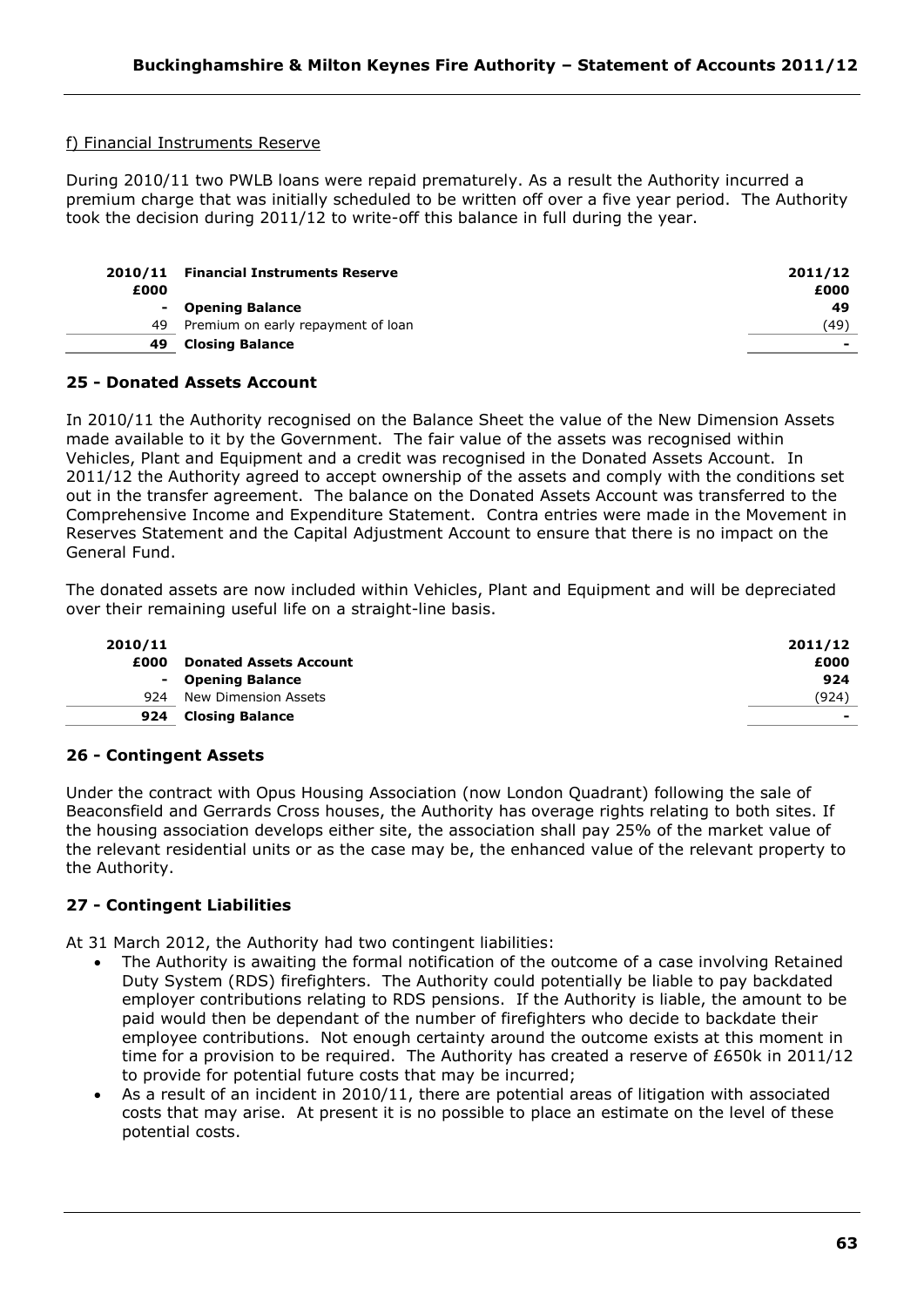# **28 - Pension Schemes**

As part of the terms and conditions of employment of its officers and other employees, the Authority offers retirement benefits. Although these will not actually be payable until employees retire, the Authority has a commitment to make the payments that need to be disclosed at the time that employees earn their future entitlement. The Authority participates in three pension schemes:

- The Local Government Pension Scheme for civilian employees administered locally by Buckinghamshire County Council is a funded defined benefit final salary scheme, administered in accordance with the Local Government Pension Scheme (1997) as amended. The Authority and employees pay contributions into a fund, calculated at a level intended to balance the pension liabilities with investment assets. It is contracted out of the State Second Pension;
- The Fire Fighter Pension Scheme for uniformed fire fighters is an unfunded defined benefit statutory scheme, administered by Buckinghamshire County Council in accordance with the Fire Pension Scheme Orders (1992) as amended. It is contracted out of the State Second Pension. There are no investment assets held to back the liabilities of the scheme and cash has to be generated to meet actual pensions payments as they eventually fall due; and
- The Fire Fighter Pension Scheme for uniformed fire fighters (retained and new entrants from 1st April 2006) is an unfunded defined benefit statutory scheme, administered by Buckinghamshire County Council in accordance with the Fire Pension Scheme Orders (2006) as amended. It is contracted out of the State Second Pension. There are no investment assets held to back the liabilities of the scheme and cash has to be generated to meet actual pension payments as they eventually fall due.

Under the Firefighters" Pension Fund Regulations 2006 if the amounts receivable by the pension fund are less than amounts payable, the fire authority must annually transfer an amount required to meet the deficit to the Pension Fund. Subject to scrutiny and approval by Parliament and the Secretary of State up to 100% of this cost is met by central government top-grant. If however the pension fund is in surplus for the year, the surplus is required to be transferred from the pension fund to the Fire Authority which must then repay the amount to central government.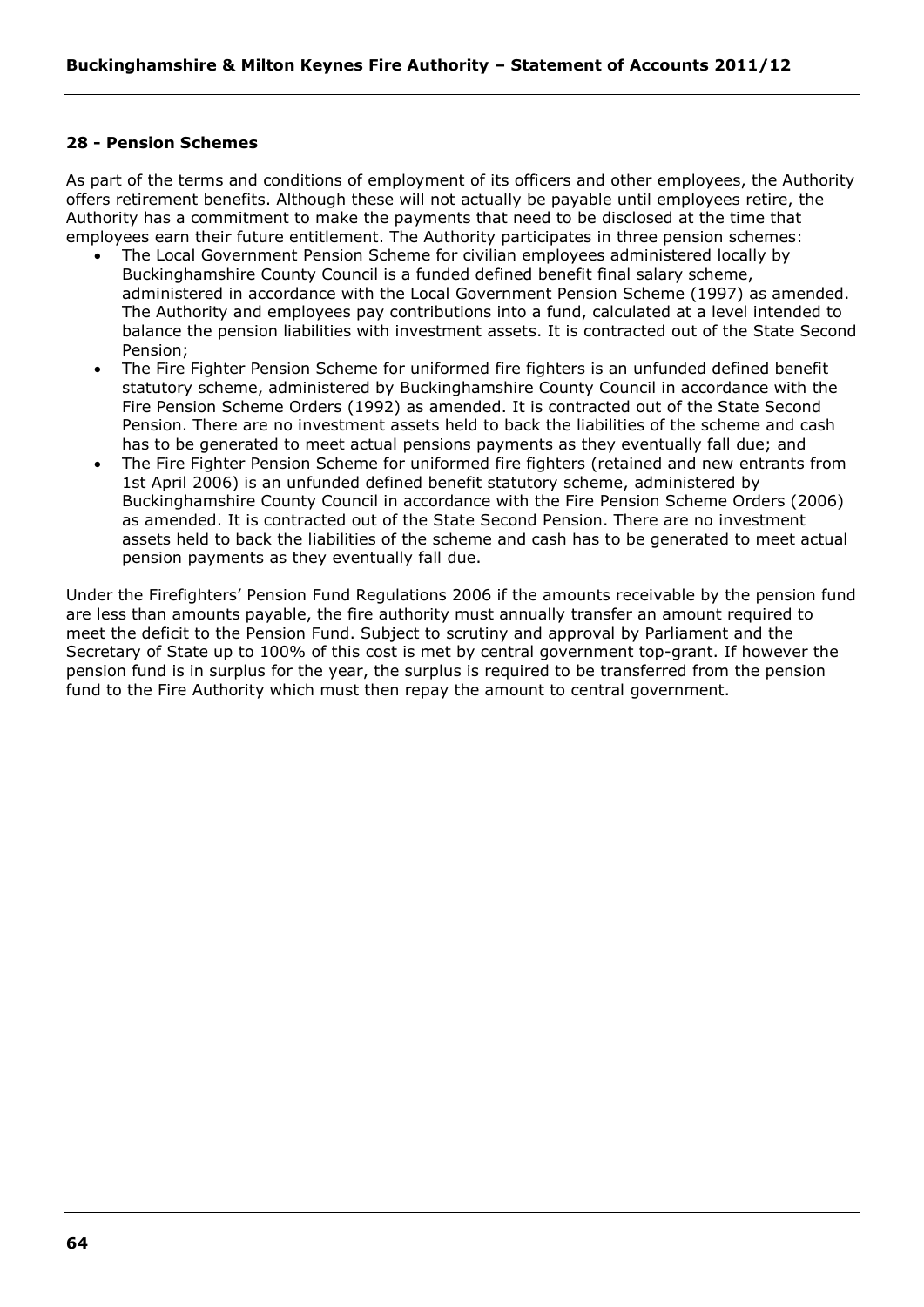# a) Transactions relating to retirement benefits

The Authority recognises the cost of retirement benefits in the Net Cost of Services when they are earned by employees, rather than when the benefits are eventually paid as pensions. However, the charge required to be made against council tax is based on the cash payable in the year, so the real cost of retirement benefits is reversed out in the Movement in Reserves Statement. The following transactions have been made in the Comprehensive Income and Expenditure Statement.

| <b>LGPS</b> | 1992<br><b>Firefighters</b> | 2006<br><b>Firefighters</b> | <b>Total</b> |
|-------------|-----------------------------|-----------------------------|--------------|
| £000        | £000                        | £000                        | £000         |
|             |                             |                             |              |
| 666         | 3,670                       | 439                         | 4,775        |
|             |                             |                             |              |
|             |                             |                             |              |
| 666         | 3,670                       | 439                         | 4,775        |
|             |                             |                             |              |
| 881         | 7,708                       | 136                         | 8,725        |
| (777)       |                             |                             | (777)        |
| 104         | 7,708                       | 136                         | 7,948        |
| 770         | 11,378                      | 575                         | 12,723       |
| 4,071       | 21,104                      | 1,304                       | 26,479       |
| 4,841       | 32,482                      | 1,879                       | 39,202       |
|             |                             |                             |              |
| (770)       | (11, 378)                   | (575)                       | (12, 723)    |
|             |                             |                             |              |
| 667         |                             |                             | 667          |
| 14          | 2,095                       | 261                         | 2,370        |
|             |                             |                             |              |

Cumulative actuarial gains and losses are  $E(4.178m)$  for the LGPS scheme,  $E(9.382m)$  for the 1992 firefighters' scheme and  $E(0.638m)$  for the 2006 firefighters' scheme.

**College**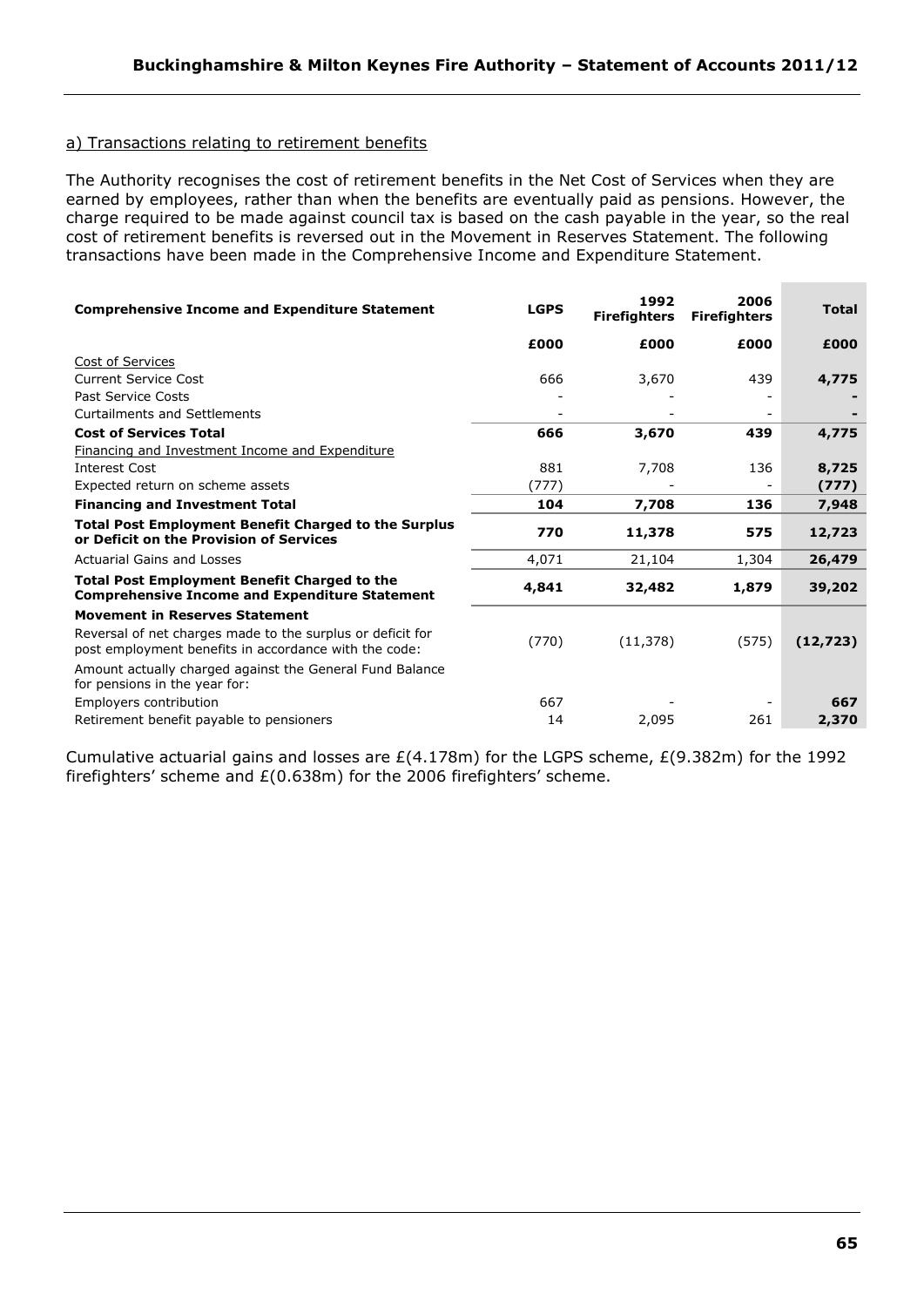## Comparative data for 2010/11 (restated):

| <b>Comprehensive Income and Expenditure Statement</b>                                                               | <b>LGPS</b> | 1992<br><b>Firefighters</b> | 2006<br><b>Firefighters</b> | <b>Total</b> |
|---------------------------------------------------------------------------------------------------------------------|-------------|-----------------------------|-----------------------------|--------------|
|                                                                                                                     | £000        | £000                        | £000                        | £000         |
| Cost of Services                                                                                                    |             |                             |                             |              |
| Current Service Cost                                                                                                | 855         | 4,861                       | 581                         | 6,297        |
| Past Service Costs                                                                                                  | (1,694)     | (14, 720)                   | (224)                       | (16, 638)    |
| <b>Curtailments and Settlements</b>                                                                                 | 90          |                             |                             | 90           |
| <b>Cost of Services Total</b>                                                                                       | (749)       | (9, 859)                    | 357                         | (10, 251)    |
| Financing and Investment Income and Expenditure                                                                     |             |                             |                             |              |
| <b>Interest Cost</b>                                                                                                | 997         | 10,298                      | 132                         | 11,427       |
| Expected return on scheme assets                                                                                    | (696)       |                             |                             | (696)        |
| <b>Financing and Investment Total</b>                                                                               | 301         | 10,298                      | 132                         | 10,731       |
| <b>Total Post Employment Benefit Charged to the Surplus</b><br>or Deficit on the Provision of Services              | (448)       | 439                         | 489                         | 480          |
| Actuarial Gains and Losses                                                                                          | 4,946       | 42,477                      | 587                         | 48,010       |
| <b>Total Post Employment Benefit Charged to the</b><br><b>Comprehensive Income and Expenditure Statement</b>        | 4,498       | 42,916                      | 1,076                       | 48,490       |
| <b>Movement in Reserves Statement</b>                                                                               |             |                             |                             |              |
| Reversal of net charges made to the surplus or deficit for<br>post employment benefits in accordance with the code: | 448         | (439)                       | (489)                       | (480)        |
| Amount actually charged against the General Fund Balance<br>for pensions in the year for:                           |             |                             |                             |              |
| Employers contribution                                                                                              | 655         |                             |                             | 655          |
| Retirement benefit payable to pensioners                                                                            |             | 2,231                       | 263                         | 2,494        |

**Contract Contract** 

**COL** 

The employers contribution and retirement benefit payable to pensioners lines have been adjusted to ensure consistency with the rest of Note 28. The total of these two lines remains the same.

## b) Assets and liabilities in relation to retirement benefits

Reconciliation of present value of the scheme liabilities:

| Reconciliation of present value of the scheme<br>liabilities | <b>LGPS</b> | 1992<br><b>Firefighters</b> | 2006<br><b>Firefighters</b> | <b>Total</b> |
|--------------------------------------------------------------|-------------|-----------------------------|-----------------------------|--------------|
|                                                              | £000        | £000                        | £000                        | £000         |
| Present Value of scheme liabilities as at 1 April            | (15,831)    | (140, 866)                  | (2, 156)                    | (158, 853)   |
| Current Service Cost                                         | (666)       | (3,670)                     | (439)                       | (4,775)      |
| Interest Cost                                                | (881)       | (7,708)                     | (136)                       | (8,725)      |
| Actuarial gain / loss (-)                                    | (2,940)     | (24,146)                    | (843)                       | (27, 929)    |
| Curtailment                                                  |             |                             |                             |              |
| Estimated benefits paid (net of transfers in)                | 511         | 6,045                       |                             | 6,563        |
| Past Service Costs                                           | -           |                             |                             |              |
| Contribution by Scheme participants                          | (230)       | (1,086)                     | (207)                       | (1,523)      |
| Injury Pension payments                                      |             | 178                         |                             | 178          |
| Present Value of scheme liabilities as at 31<br>March        | (20,037)    | (171, 253)                  | (3,774)                     | (195,064)    |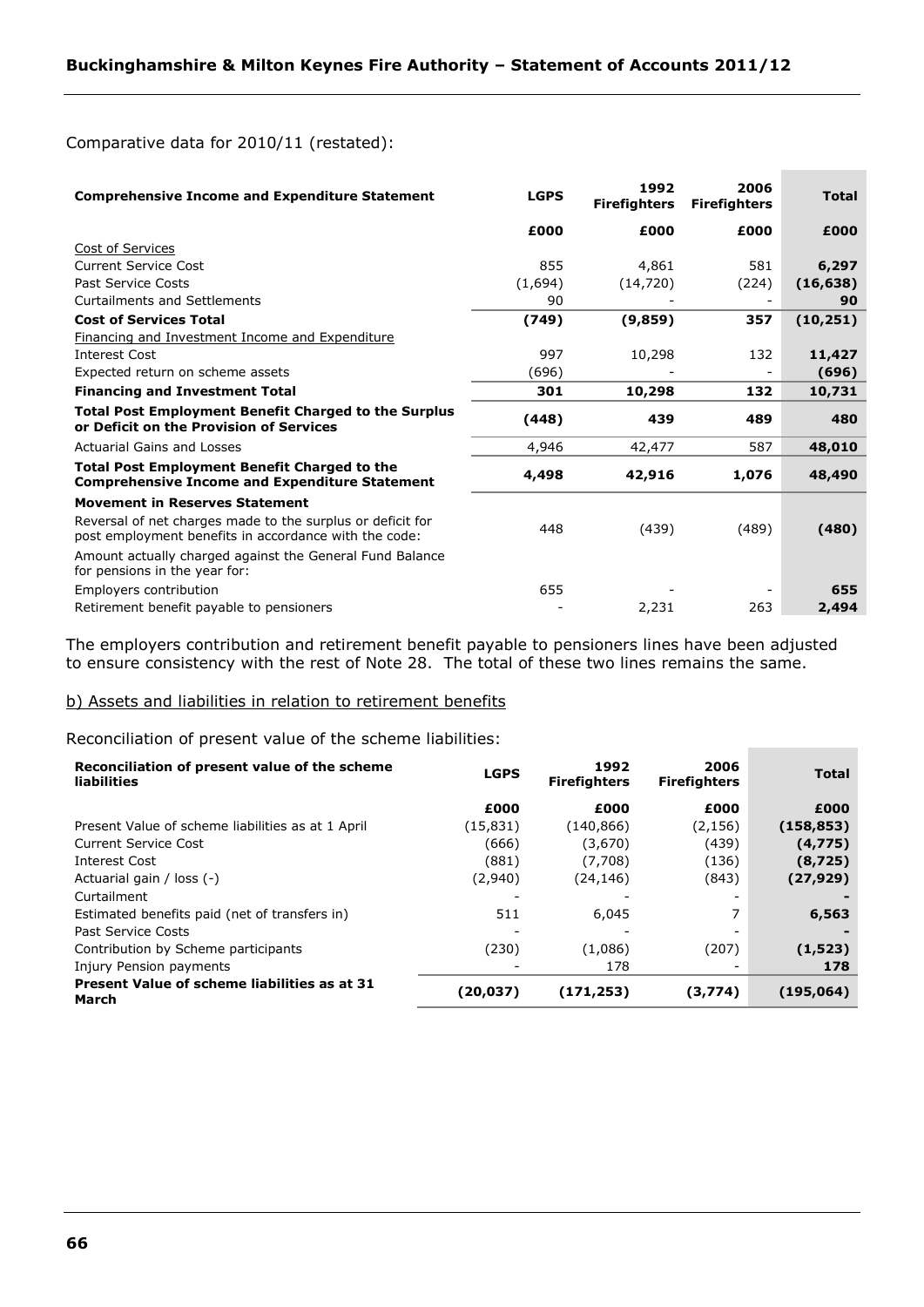#### Prior year:

| Reconciliation of present value of the scheme<br>liabilities | <b>LGPS</b> | 1992<br><b>Firefighters</b> | 2006<br><b>Firefighters</b> | <b>Total</b> |
|--------------------------------------------------------------|-------------|-----------------------------|-----------------------------|--------------|
|                                                              | £000        | £000                        | £000                        | £000         |
| Present Value of scheme liabilities as at 1 April            | (20,106)    | (186, 736)                  | (1,969)                     | (208,811)    |
| Current Service Cost                                         | (855)       | (4,861)                     | (581)                       | (6, 297)     |
| Interest Cost                                                | (997)       | (10, 298)                   | (132)                       | (11, 427)    |
| Actuarial gain / loss (-)                                    | 4,416       | 42,477                      | 587                         | 47,480       |
| Curtailment                                                  | (90)        | -                           | $\overline{\phantom{a}}$    | (90)         |
| Estimated benefits paid (net of transfers in)                | 340         | 4,818                       | (73)                        | 5,085        |
| Past Service Costs                                           | 1.694       | 14,720                      | 224                         | 16,638       |
| Contribution by Scheme participants                          | (233)       | (1, 156)                    | (212)                       | (1,601)      |
| Injury Pension payments                                      |             | 170                         | -                           | 170          |
| Present Value of scheme liabilities as at 31<br>March        | (15, 831)   | (140,866)                   | (2, 156)                    | (158,853)    |

Reconciliation of fair value of the scheme assets:

| Reconciliation of fair value of the scheme<br>assets | <b>LGPS</b> | 1992<br><b>Firefighters</b> | 2006<br><b>Firefighters</b> | <b>Total</b> |
|------------------------------------------------------|-------------|-----------------------------|-----------------------------|--------------|
|                                                      | £000        | £000                        | £000                        | £000         |
| Fair Vale of scheme assets as at 1 April             | 10,696      |                             |                             | 10,696       |
| Expected return on scheme assets                     | 777         |                             | -                           | 777          |
| Actuarial gain / loss (-)                            | (1, 131)    |                             | -                           | (1, 131)     |
| <b>Employer Contributions</b>                        | 681         |                             | -                           | 681          |
| Contribution by Scheme participants                  | 230         |                             | -                           | 230          |
| Estimated benefits paid (net of transfers in)        | (511)       |                             | -                           | (511)        |
| Fair Vale of scheme assets as at 31 March            | 10,742      | -                           | -                           | 10,742       |

Prior year:

| Reconciliation of fair value of the scheme<br>assets | <b>LGPS</b> | 1992<br><b>Firefighters</b> | 2006<br><b>Firefighters</b> | <b>Total</b> |
|------------------------------------------------------|-------------|-----------------------------|-----------------------------|--------------|
|                                                      | £000        | £000                        | £000                        | £000         |
| Fair Vale of scheme assets as at 1 April             | 8,923       |                             |                             | 8,923        |
| Expected return on scheme assets                     | 696         |                             | -                           | 696          |
| Actuarial gain / loss (-)                            | 530         |                             |                             | 530          |
| <b>Employer Contributions</b>                        | 654         |                             |                             | 654          |
| Contribution by Scheme participants                  | 233         |                             |                             | 233          |
| Estimated benefits paid (net of transfers in)        | (340)       |                             |                             | (340)        |
| Fair Vale of scheme assets as at 31 March            | 10,696      |                             | $\overline{\phantom{0}}$    | 10,696       |

The expected return on scheme assets is determined by considering the expected returns available on the assets underlying the current investment policy. Expected yields on fixed interest investments are based on gross redemption yields at the Balance Sheet date. Expected returns on equity investments reflect the long-term real rates of return experienced in the respective markets.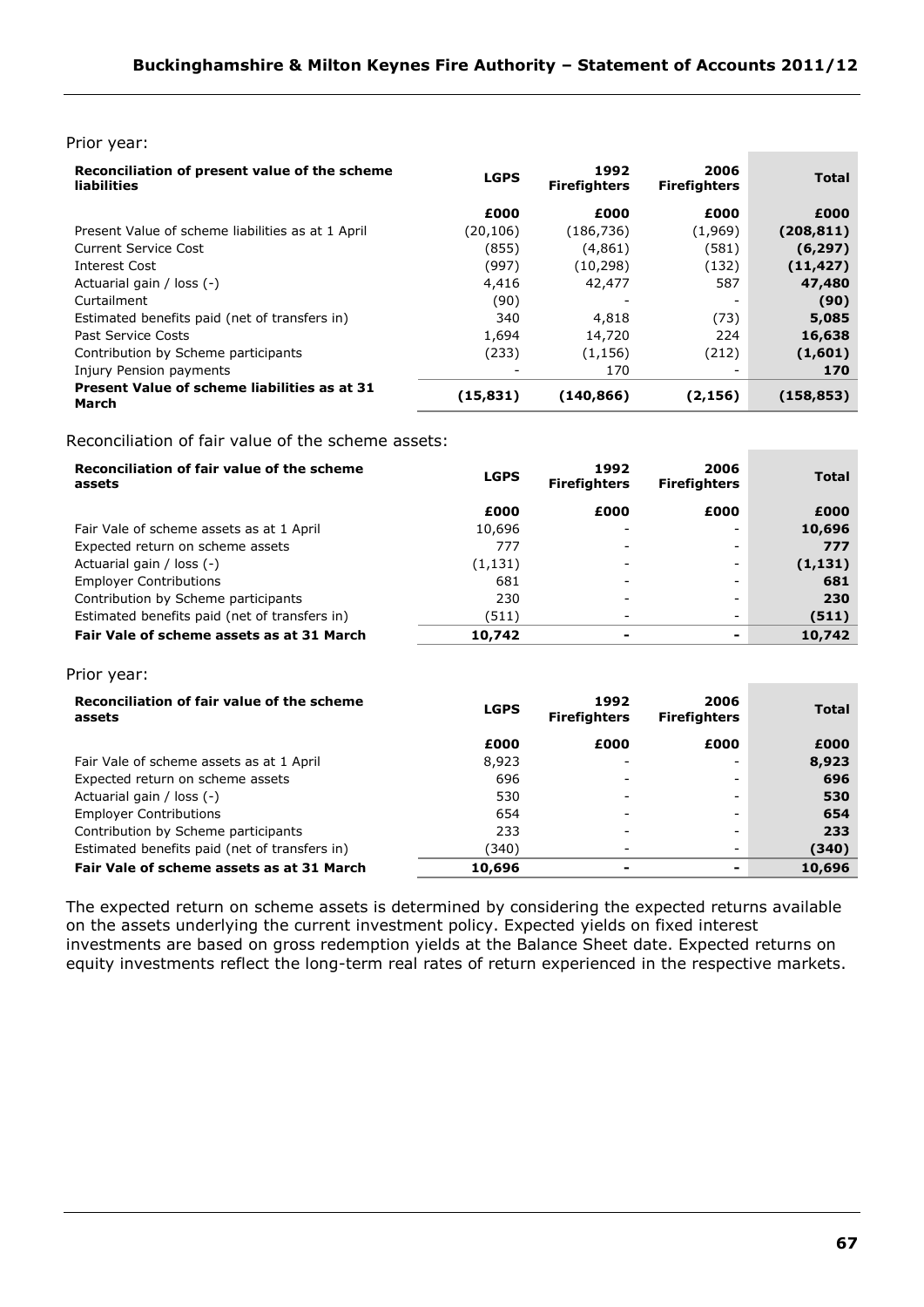## c) Scheme history

| Reconciliation of present value of the scheme<br><b>liabilities</b>               | 2007/08    | 2008/09    | 2009/10    | 2010/11    | 2011/12    |
|-----------------------------------------------------------------------------------|------------|------------|------------|------------|------------|
|                                                                                   | £000       | £000       | £000       | £000       | £000       |
| Present Value of Liabilities                                                      |            |            |            |            |            |
| <b>LGPS</b>                                                                       | (12,612)   | (11, 470)  | (20, 106)  | (15, 831)  | (20, 037)  |
| 1992 Firefighters Scheme                                                          | (128, 248) | (123, 131) | (186, 736) | (140, 866) | (171,253)  |
| 2006 Firefighters Scheme                                                          | (484)      | (743)      | (1,969)    | (2, 156)   | (3, 774)   |
| Present Value of scheme liabilities as at 31<br>March                             | (141, 344) | (135, 344) | (208, 811) | (158, 853) | (195,064)  |
| Fair Value of Assets                                                              |            |            |            |            |            |
| <b>LGPS</b>                                                                       | 7,617      | 6,152      | 8,923      | 10,696     | 10,742     |
| <b>Total Assets - BMKFA estimated allocation of</b><br><b>LGPS assets</b>         | 7,617      | 6,152      | 8,923      | 10,696     | 10,742     |
| LGPS Experience adjustments on scheme assets<br>Surplus/Deficit (-) in the scheme | (970)      | (1,878)    | 1,716      | 530        | (1, 131)   |
| <b>LGPS</b>                                                                       | (4,995)    | (5,318)    | (11, 183)  | (5, 135)   | (9,295)    |
| 1992 Firefighters Scheme                                                          | (141, 152) | (123, 131) | (186, 736) | (140, 866) | (171, 253) |
| 2006 Firefighters Scheme                                                          | (452)      | (743)      | (1,969)    | (2, 156)   | (3,774)    |
| Total                                                                             | (146, 599) | (129,192)  | (199,888)  | (148,157)  | (184,322)  |

The liabilities show the underlying commitments that the Authority has in the long run to pay retirement benefits. The total liability of £184.322m has a substantial impact on the net worth of the Authority as recorded in the balance sheet, resulting in a negative overall balance of £148.157m. However, statutory arrangements for funding the deficit mean that the financial position of the Authority remains healthy:

- the deficit on the Local Government Scheme will be made good by increased contributions over the remaining working life of employees, as assessed by the Scheme Actuary every three years;
- Finance is only required to be raised to cover firefighter"s pensions when the pensions are actually paid.

The total contributions expected to be made to the Local Government Pension Scheme by the Authority in the year to  $31<sup>st</sup>$  March 2013 is £0.659m. Expected contributions for the 1992 Firefighters' Pension Scheme in the year to  $31<sup>st</sup>$  March 2013 is £2.095m, with expected contributions of £0.261m for the 2006 scheme.

## d) Basis for estimating assets and liabilities

Liabilities have been assessed on an actuarial basis using the Projected Unit Method, an estimate of the pensions that will be payable in future years dependent on assumptions about mortality rates, salary levels, etc.

Both the Firefighters" and Local Government schemes have been assessed by Barnett Waddingham, an independent firm of actuaries, based on the latest full valuations (31st March 2010 for the Local Government scheme and the 31st March 2005 for the Firefighters' scheme).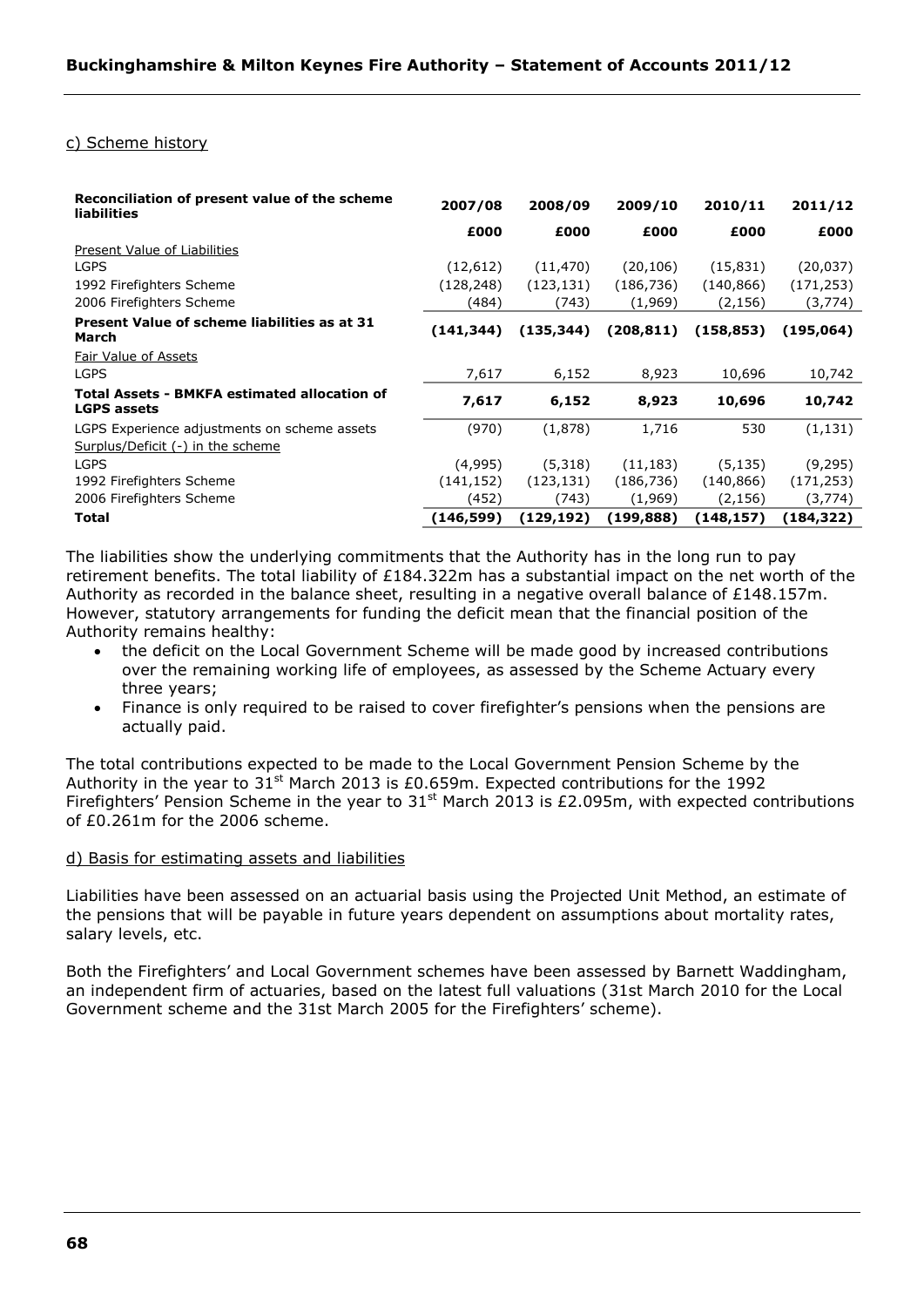The main assumptions used in their calculations have been:

|                                                                         | <b>LGPS</b>     |                 | <b>Firefighters 1992</b> |                 | <b>Firefighters 2006</b> |                 |
|-------------------------------------------------------------------------|-----------------|-----------------|--------------------------|-----------------|--------------------------|-----------------|
|                                                                         | 2010/11<br>£000 | 2011/12<br>£000 | 2010/11<br>£000          | 2011/12<br>£000 | 2010/11<br>£000          | 2011/12<br>£000 |
| Long term expected rate of return on                                    |                 |                 |                          |                 |                          |                 |
| assets in the scheme                                                    |                 |                 |                          |                 |                          |                 |
| Equity investments                                                      | 7.70%           | 6.60%           |                          |                 |                          |                 |
| Gilts                                                                   | 4.40%           | 3.30%           |                          |                 |                          |                 |
| <b>Bonds</b>                                                            | 5.50%           | 4.60%           |                          |                 |                          |                 |
| Property                                                                | 7.20%           | 6.10%           |                          |                 |                          |                 |
| Cash                                                                    | 3.00%           | 3.00%           |                          |                 |                          |                 |
| <b>Alternative Assets</b>                                               | 7.70%           | 6.60%           |                          |                 |                          |                 |
| <b>Mortality Assumptions</b>                                            |                 |                 |                          |                 |                          |                 |
| Longevity at 65 for current pensioners                                  |                 |                 |                          |                 |                          |                 |
| Men                                                                     | 19.80           | 20.00           | 21.50                    | 21.50           | 21.50                    | 21.50           |
| Women                                                                   | 23.90           | 24.00           | 24.10                    | 24.10           | 24.10                    | 24.10           |
| Longevity at 65 for future pensioners                                   |                 |                 |                          |                 |                          |                 |
| Men                                                                     | 21.90           | 22.00           | 23.40                    | 23.40           | 23.40                    | 23.40           |
| Women                                                                   | 25.80           | 25.90           | 25.90                    | 25.90           | 25.90                    | 25.90           |
| <b>Financial Assumptions</b>                                            |                 |                 |                          |                 |                          |                 |
| Rate of Inflation (RPI)                                                 | 3.50%           | 3.30%           | 3.50%                    | 3.30%           | 3.50%                    | 3.30%           |
| Rate of Inflation (CPI)                                                 | 2.70%           | 2.50%           | 2.70%                    | 2.50%           | 2.70%                    | 2.50%           |
| Rate of salary inflation                                                | 5.00%           | 4.70%           | 5.00%                    | 4.80%           | 5.00%                    | 4.80%           |
| Rate of pensions inflation                                              | 2.70%           | 2.50%           | 2.70%                    | 2.50%           | 2.70%                    | 2.50%           |
| Rate for discounting scheme liabilities                                 | 5.50%           | 2.50%           | 5.50%                    | 4.60%           | 5.50%                    | 4.60%           |
| Take up of option to convert annual<br>pension into retirement lump sum | 50.00%          | 50.00%          | 50.00%                   | 50.00%          | 50.00%                   | 50.00%          |

The Firefighters Pension Schemes have no assets to cover their liabilities.

The Local Government Pension Scheme's assets consist of the following categories by proportion of Buckinghamshire and Milton Keynes Fire Authority's estimated allocation:

| 31 March 2011 |      |                    | 31 March 2012 |               |
|---------------|------|--------------------|---------------|---------------|
| £000          | %    | <b>LGPS</b>        | £000          | $\frac{0}{0}$ |
| 7,379         | 69%  | Equity investments | 7,304         | 68%           |
| 749           | 7%   | Gilts              | 859           | 8%            |
| 749           | 7%   | Bonds              | 967           | 9%            |
| 856           | 8%   | Property           | 967           | 9%            |
| 321           | 3%   | Cash               | 215           | 2%            |
| 642           | 6%   | Alternative Assets | 430           | 4%            |
| 10,696        | 100% | Total              | 10,742        | 100%          |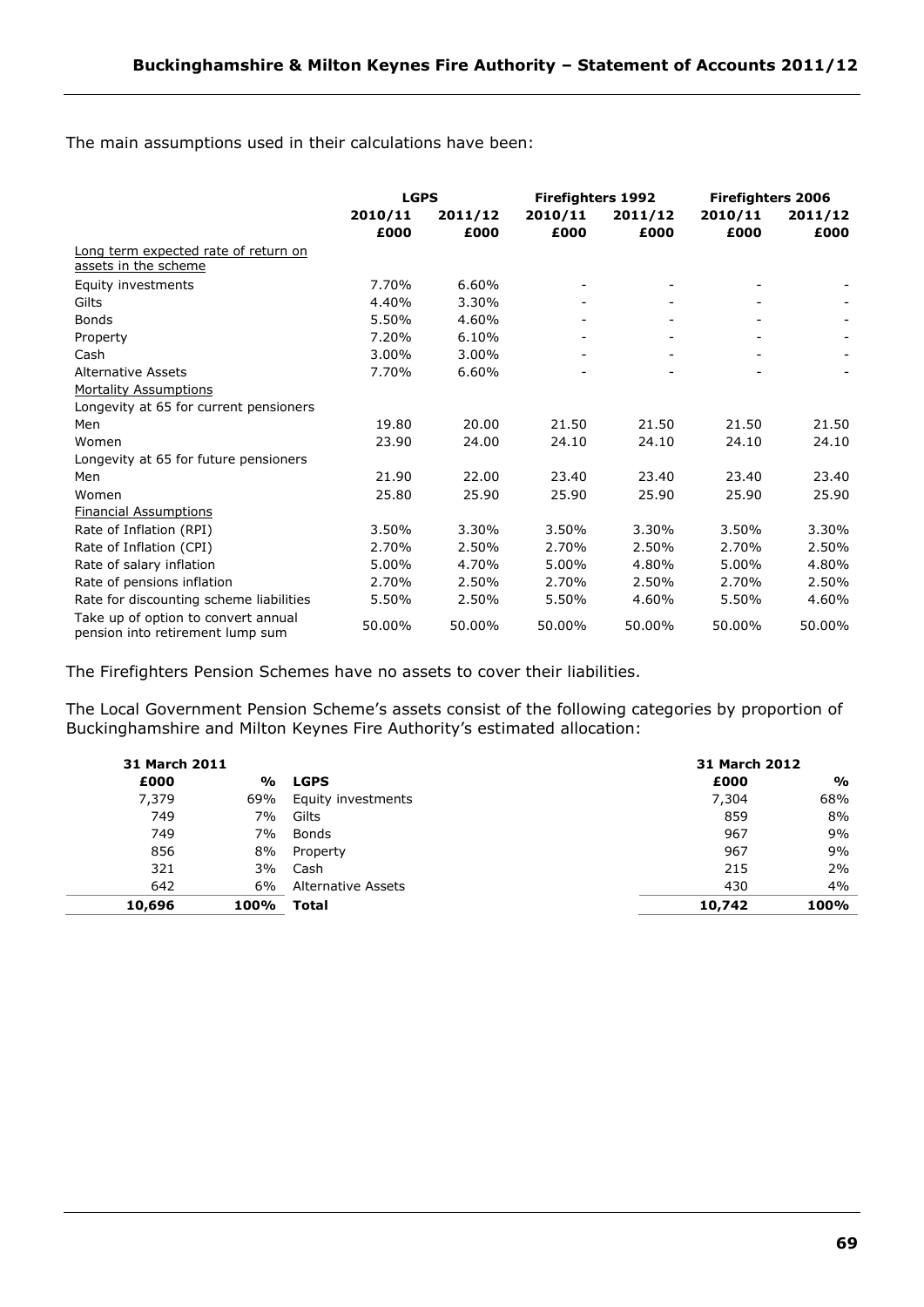# e) Experience adjustments arising in scheme liabilities and assets

| Reconciliation of present value of the scheme<br><b>liabilities</b> | 2007/08       | 2008/09       | 2009/10       | 2010/11       | 2011/12       |
|---------------------------------------------------------------------|---------------|---------------|---------------|---------------|---------------|
|                                                                     | $\frac{0}{0}$ | $\frac{0}{0}$ | $\frac{0}{0}$ | $\frac{0}{0}$ | $\frac{1}{2}$ |
| Liabilities                                                         |               |               |               |               |               |
| LGPS                                                                | $9.8\%$       | $0.0\%$       | $0.0\%$       | 12.7%         | $-0.9%$       |
| 1992 Firefighters Scheme                                            | 10.1%         | $0.0\%$       | $0.0\%$       | 16.6%         | $0.0\%$       |
| 2006 Firefighters Scheme                                            | $-6.6%$       | $0.0\%$       | $0.0\%$       | 9.5%          | $0.0\%$       |
| Assets                                                              |               |               |               |               |               |
| LGPS                                                                | $-12.7%$      | $-30.5%$      | 19.3%         | 5.0%          | $-10.5%$      |
| 1992 Firefighters Scheme                                            | n/a           | n/a           | n/a           | n/a           | n/a           |
| 2006 Firefighters Scheme                                            | n/a           | n/a           | n/a           | n/a           | n/a           |

## f) Actual return of scheme assets

The Local Government Pension Scheme return on assets is £(0.354m) in 2011/12 compared to £0.860m in 2010/11. The Firefighters" Pension Schemes have no assets.

# **29 - Financial Instruments**

# a) Financial Instruments Balances

The borrowings and investments disclosed in the Balance Sheet are made up of the following categories of financial instruments:

|                          |                          | <b>Current</b>   |                  |  |
|--------------------------|--------------------------|------------------|------------------|--|
| 31 March<br>2011         | 31 March<br>2012         | 31 March<br>2011 | 31 March<br>2012 |  |
| £000                     | £000                     | £000             | £000             |  |
| (10,279)                 | (10, 232)                | (1, 513)         | (1, 811)         |  |
| (10, 279)                | (10, 232)                | (1, 513)         | (1, 811)         |  |
| $\overline{\phantom{a}}$ | $\overline{\phantom{a}}$ | 9,260            | 14,106           |  |
| ۰                        | -                        | 9,260            | 14,106           |  |
|                          |                          | <b>Long Term</b> |                  |  |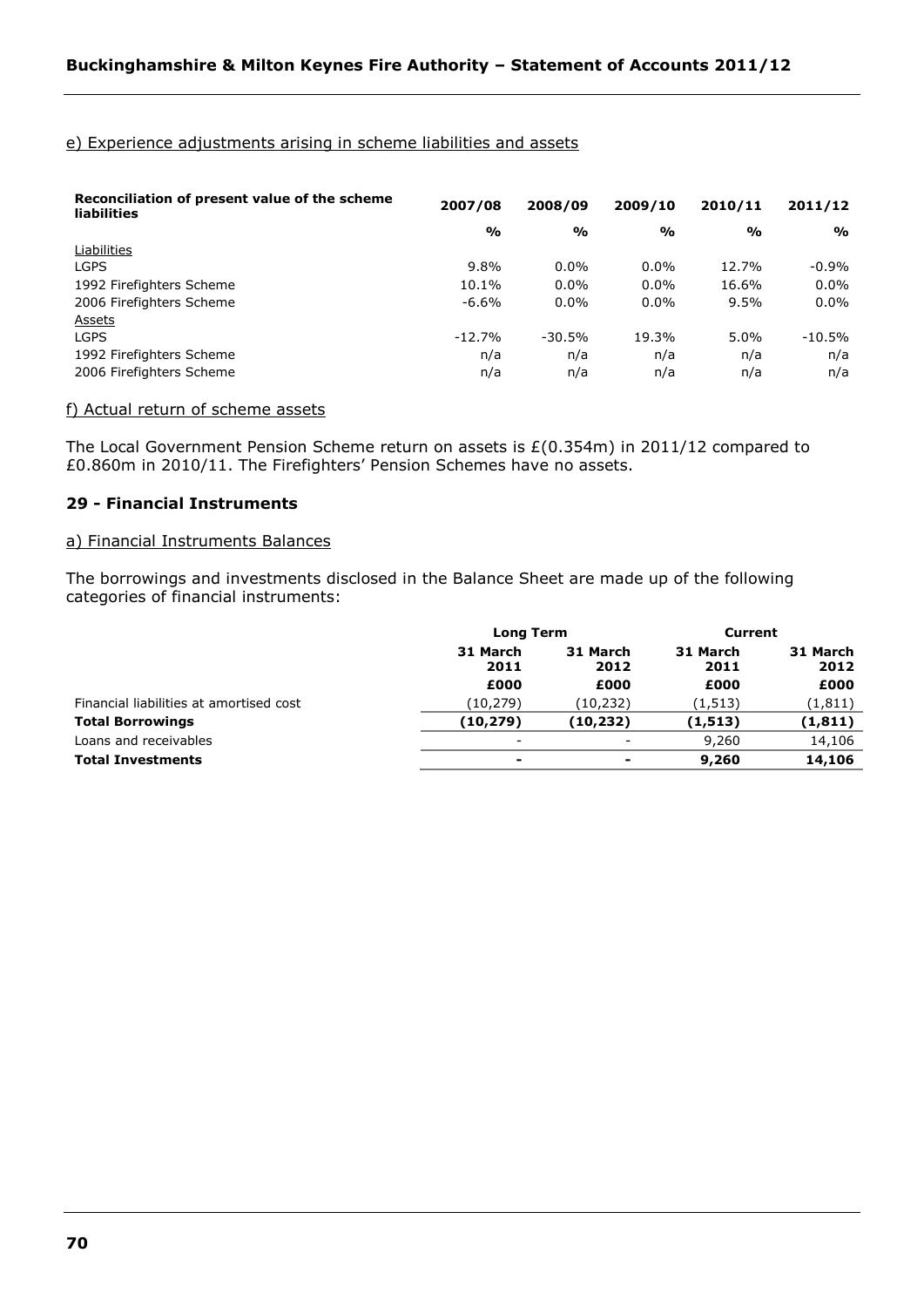# b) Financial Instruments gains and losses

The gains and losses recognised in the Comprehensive Income and Expenditure Statement and the Movement in Reserves Statement in relation to financial instruments are made up as follows.

|         |                                                       | <b>Financial</b><br><b>Liabilities</b><br>2011/12        | Financial Assets 2011/12      |                                                                    |                                                      |       |  |  |
|---------|-------------------------------------------------------|----------------------------------------------------------|-------------------------------|--------------------------------------------------------------------|------------------------------------------------------|-------|--|--|
| 2010/11 | <b>Financial Instruments Gains and</b><br>Losses      | ಕ<br>ъ<br>measured<br>.iabilities<br>n<br>amorti<br>cost | ceivable<br>and<br>Loans<br>ğ | ق<br>Available<br>Ğ<br><b>S</b><br>Œ<br>$\frac{1}{6}$<br><b>un</b> | £<br>ccou<br>valu<br>등<br>σ<br>throu<br>CIES<br>ក្លិ | Total |  |  |
| £000    |                                                       | £000                                                     | £000                          | £000                                                               | £000                                                 | £000  |  |  |
| 332     | Interest expense                                      | 380                                                      |                               |                                                                    |                                                      | 380   |  |  |
|         | Losses on derecognition                               |                                                          |                               |                                                                    |                                                      |       |  |  |
|         | Impairment losses                                     |                                                          |                               |                                                                    |                                                      |       |  |  |
| 332     | <b>Interest payable and similar</b><br>charges        | 380                                                      |                               |                                                                    |                                                      | 380   |  |  |
| (38)    | Interest income                                       |                                                          | (72)                          |                                                                    | 4                                                    | (68)  |  |  |
|         | Gains on derecognition                                |                                                          |                               |                                                                    |                                                      |       |  |  |
| (38)    | <b>Interest and investment income</b>                 |                                                          | (72)                          |                                                                    | 4                                                    | (68)  |  |  |
|         | Gains on revaluation                                  |                                                          |                               |                                                                    |                                                      |       |  |  |
|         | Losses on revaluation                                 |                                                          |                               |                                                                    |                                                      |       |  |  |
|         | Amounts recycled to the CIES after<br>impairment      |                                                          |                               |                                                                    |                                                      |       |  |  |
|         | Surplus arising on revaluation of<br>financial assets |                                                          |                               |                                                                    |                                                      |       |  |  |
| 294     | Net gain/loss (-) for the year                        | 380                                                      | (72)                          |                                                                    | 4                                                    | 312   |  |  |
|         |                                                       |                                                          |                               |                                                                    |                                                      |       |  |  |

A reconciliation of the net gain on Loans and Receivables to Investment Income as shown in the Comprehensive Income and Expenditure Statement is given below.

| 2010/11<br>£000 |                                                 | 2011/12<br>£000 |
|-----------------|-------------------------------------------------|-----------------|
|                 | - Financial Instruments gain                    |                 |
|                 | - Rental income from investment properties      | (16)            |
| $\sim 100$      | Movement in fair value of investment properties |                 |
| 38)             | Current account interest                        | (56)            |
| (38)            | Total Investment income received in the CIES    | (68)            |
|                 |                                                 |                 |

## c) Fair value of assets and liabilities carried at amortised cost

Financial liabilities and financial assets represented by loans, finance leases and receivables are carried on the Balance Sheet at amortised cost. Their fair value can be assessed by calculating the present value of the cash flows that take place over the remaining life of the instruments, using the following assumptions:

- The fair values for financial liabilities have been determined by reference to the Public Works Loans Board (PWLB) redemption rules and prevailing PWLB redemption rates as at each balance sheet date, and include accrued interest. It should be noted that the redemption rules applying to PWLB debt changed on  $1<sup>st</sup>$  November 2007, and are less favourable than the previous procedures.
- No early repayment or impairment is recognised;
- Where an instrument will mature in the next 12 months, the carrying amount is assumed to be approximate to fair value;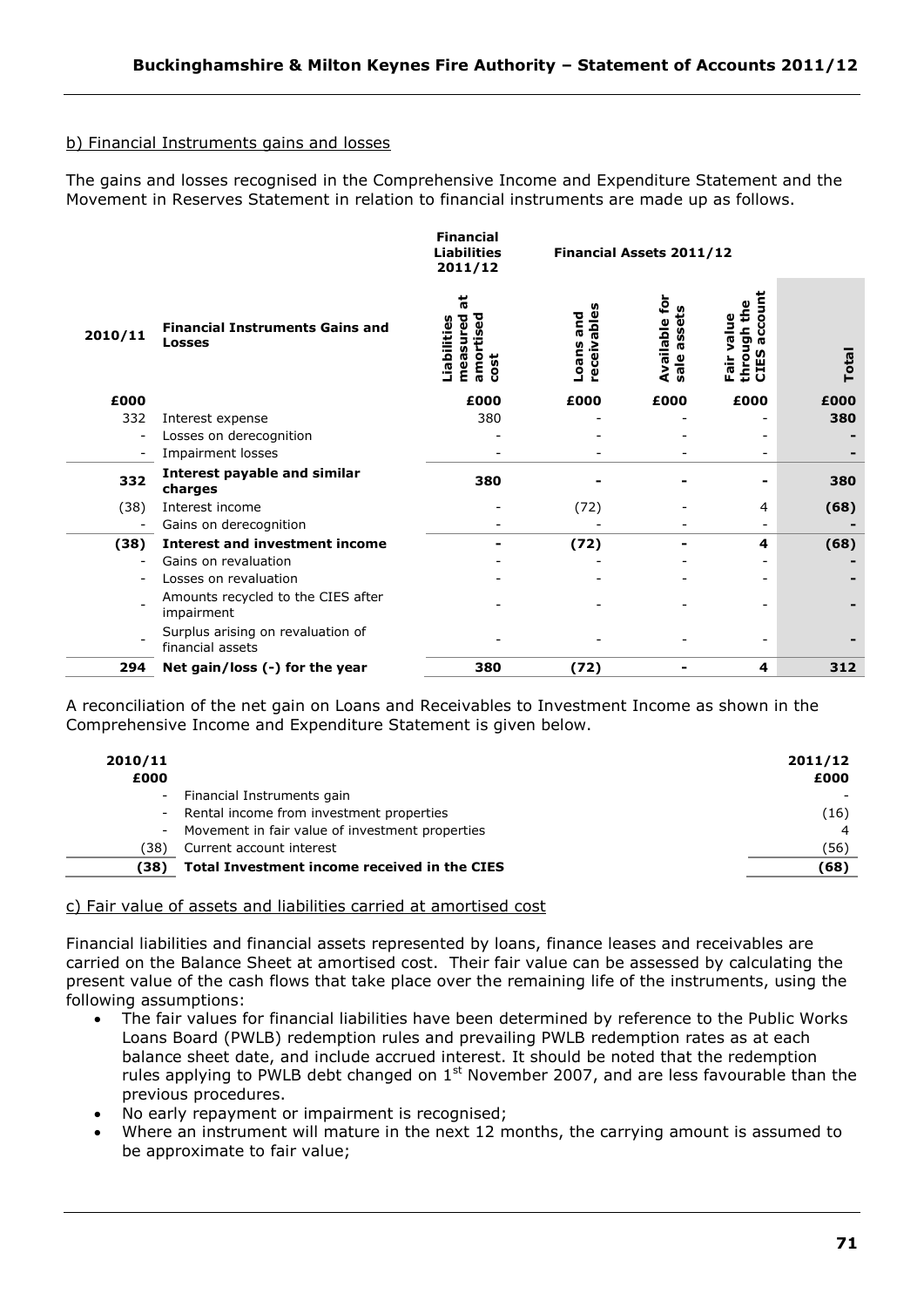The fair value of trade and other receivables is taken to be invoiced or billed amounts.

The fair values calculated are as follows:

|                                       | 31 March 2011      |                   | 31 March 2012      |                   |
|---------------------------------------|--------------------|-------------------|--------------------|-------------------|
|                                       | Carrying<br>Amount | <b>Fair Value</b> | Carrying<br>Amount | <b>Fair Value</b> |
|                                       | £000               | £000              | £000               | £000              |
| PWLB Debt at amortised cost           | (8, 265)           | (8,821)           | (8, 265)           | (10, 276)         |
| Finance Lease                         | (2,014)            | (2,014)           | (1,967)            | (1,967)           |
| Creditors                             | (1, 513)           | (1,513)           | (1, 811)           | (1, 811)          |
| <b>Total Financial Liabilities</b>    | (11,792)           | (12, 348)         | (12,043)           | (14,054)          |
| Money market loans less than one year | 7.992              | 7.992             | 13,275             | 13,275            |
| <b>Debtors</b>                        | 1,268              | 1,268             | 831                | 831               |
| <b>Total Loans and Receivables</b>    | 9,260              | 9,260             | 14,106             | 14,106            |

The differences between the carrying amount and the fair value of PWLB debt are due to the fixed rate of interest on the loans being different from the prevailing rate at 31<sup>st</sup> March 2012. All creditors and other payables are due to be paid in less than one year.

The differences between the carrying amount of creditors and debtors shown above and those disclosed on the balance sheet is because the above note excludes statutory creditors and debtors. The creditors figure shown above excludes £242k in relation to Council Tax balances. The debtors figure shown above excludes £210k in relation to the VAT refund due from HMRC and £463k in relation to Council Tax balances.

# d) Nature and extent of risk arising from financial instruments

The Authority"s activities expose it to a variety of financial risks, the key risks are:

- Credit risk the possibility that other parties might fail to pay amounts due to the Authority;
- Liquidity risk the possibility that the Authority might not have funds available to meet its commitments to make payments;
- Re-financing risk the possibility that the Authority might be requiring to renew a financial instrument on maturity at disadvantageous interest rates or terms; and
- Market risk the possibility that financial loss might arise for the Authority as a result of changes in such measures as interest rates movements.

## e) Overall procedures for managing risk

The Authority"s overall risk management procedures focus on the unpredictability of financial markets, and implementing restrictions to minimise these risks. The procedures for risk management are set out through a legal framework set out in the Local Government Act 2003 and the associated regulations. These require the Authority to comply with the CIPFA Prudential Code, the CIPFA Treasury Management in the Public Services Code of Practice and Investment Guidance issued through the Act. Overall these procedures require the Authority to manage risk in the following ways:

- by formally adopting the requirements of the Code of Practice;
- by approving annually in advance prudential indicators for the following three years limiting;
	- i.) the Authority's overall borrowing
	- ii.) the maximum and minimum exposures to fixed and variable rates
- by approving an investment strategy for the forthcoming year setting out its criteria for investing and compliance with the Government Guidance.

These are required to be reported and approved at or before the Authority"s annual council tax setting budget. These items are reported with the annual Treasury Management Strategy which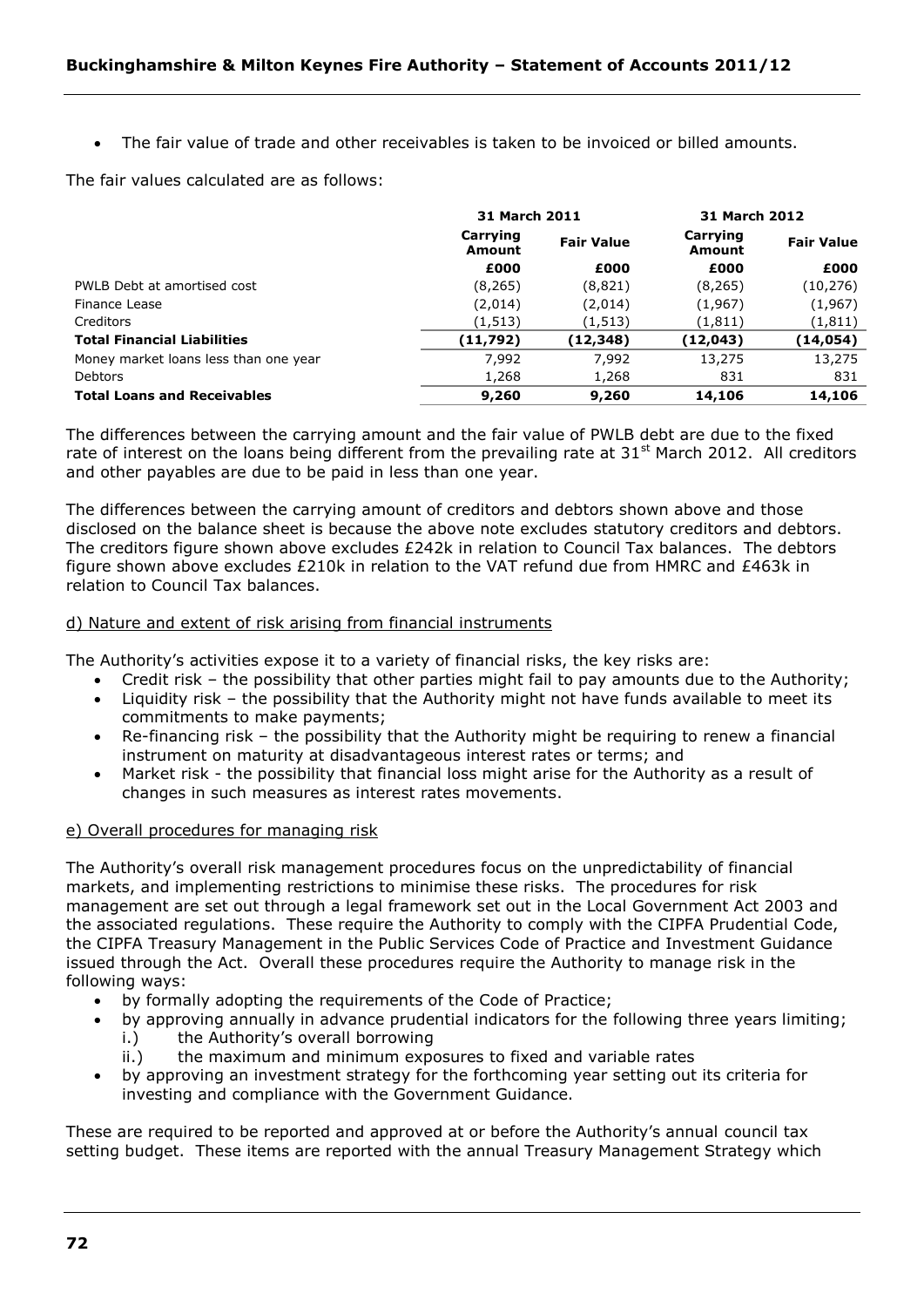outlines the detailed approach to managing risk. Actual performance is also reported annually to Members. The Authority maintains written principles for overall risk management as well as the investment of surplus cash through the Treasury Management Policy approved by the Authority.

# f) Credit risk

Credit risk arises from deposits with banks and financial institutions, as well as credit exposures to the Authority"s customers. No deposits are made directly with banks and financial institutions except using a service level agreement with Buckinghamshire County Council where they must meet minimum requirements of their investment criteria. Cash surpluses are combined with balances from Buckinghamshire County Council to obtain higher aggregate returns.

There are no risks to the Authority of the funds being lost as Buckinghamshire County Council assumes all the risk of the investments made as these are amalgamated with their own funds in their name and interest is paid to the Authority monthly as earned. No breaches of Buckinghamshire County Councils counterparty criteria were reported to the Authority during the reporting period and the Authority does not expect any losses from non-performance by any of its counterparties in relation to deposits and bonds.

#### g) Liquidity risk

The Authority invests any surplus cash using a service level agreement with Buckinghamshire County Council for which it obtains the 7 day LIBID rate. The funds from Buckinghamshire County Council are available for repayment on demand and are therefore considered "cash", immediately available for investment by us with no possibility of loss. The Authority is also required to provide a balanced budget through the Local Government Finance Act 1992, which ensures sufficient monies are raised to cover annual expenditure. There is therefore no significant risk that it will be unable to raise finance to meet its commitments under financial instruments.

The Authority manages its liquidity position through the risk management procedures above, (the setting and approval of prudential indicators and the approval of the treasury and investment strategy reports), as well as through cash flow management procedures required by the CIPFA Code of Practice.

#### h) Refinancing and maturity risk

The Authority maintains a significant debt and investment portfolio. Whilst the cash flow procedures above are considered against the refinancing risk procedures, longer term risk to the Authority relates to managing the exposure to replacing PWLB Loans as they mature. It is possible that provisions will be made available to meet all PWLB Loans without the direct need to replace loans as they mature, therefore no risk / impairment or other adjustment is required.

A fair value debt calculation of £10.276m has been provided by the PWLB on the Authority"s behalf

The maturity analysis of financial liabilities is as follows:

|                                | 31 March<br>2012<br>£000 |
|--------------------------------|--------------------------|
| Maturing in less than 1 year   | (101)                    |
| Maturing within 2 years        |                          |
| Maturing within 2 to 5 years   | (515)                    |
| Maturing within 5 to 10 years  | (953)                    |
| Maturing in more than 10 years | (6, 797)                 |
| Total                          | (8,366)                  |
|                                |                          |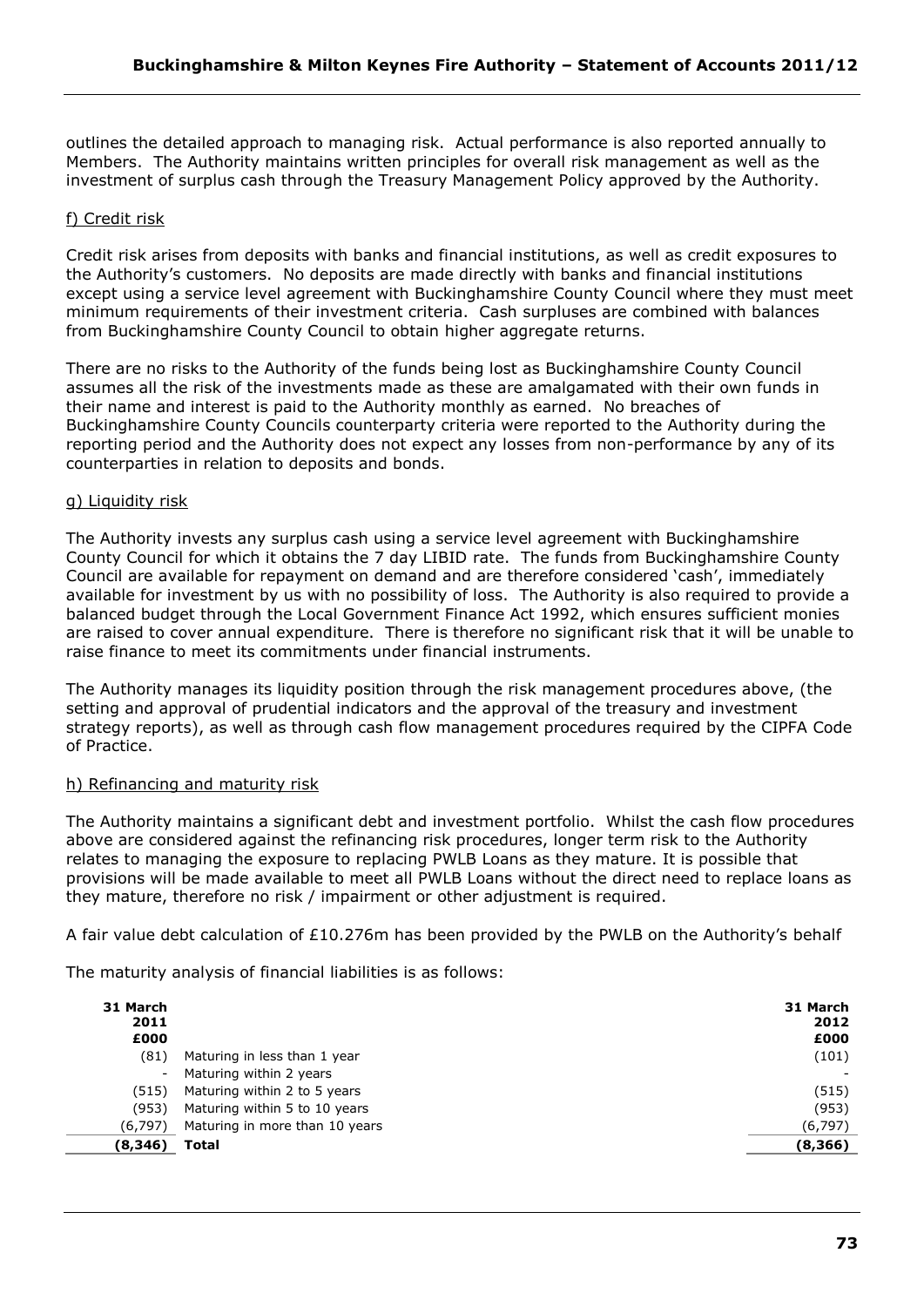#### i) Market risk

#### Interest rate risk

The Authority is exposed to interest rate movements on its investments as borrowings are taken at fixed rate and are carried at amortised cost. Movements in interest rates have a complex impact on the Authority, depending on how variable and fixed interest rates move across differing financial instrument periods. For instance, a rise in variable and fixed interest rates would have the following effects:

- borrowings at fixed rates the fair value of the borrowing liability will fall;
- investments at variable rates the interest income credited to the Income and Expenditure Account will rise.

Borrowings are not carried at fair value on the balance sheet but are carried at amortised cost, so nominal gains and losses on fixed rate borrowings would not impact on the Comprehensive Income and Expenditure Account (CIES). However, changes in interest payable on fixed rate borrowings and variable rate investments will be posted to the CIES and affect the General Fund Balance. Movements in the fair value of any variable rate investments will be reflected in Other Comprehensive Income and Expenditure, unless the investments have already been designated as fair value through the CIES.

The Authority has a number of strategies for managing interest rate risk. The Annual Treasury Management Strategy draws together the Authority"s prudential indicators and its expected treasury operations. From this Strategy a prudential indicator is set which provides maximum and minimum limits for fixed and variable interest rate exposure.

If interest rates had been 1% higher with all other variables held constant the financial effect would be:

|                                                                                                                                         | 2011/12 |
|-----------------------------------------------------------------------------------------------------------------------------------------|---------|
|                                                                                                                                         | £000    |
| Increase in interest payable on variable rate borrowings                                                                                |         |
| Increase in interest receivable on variable rate investments                                                                            | 121     |
| Increase in government grant receivable for financing costs                                                                             |         |
| <b>Impact on Comprehensive Income and Expenditure Statement</b>                                                                         | 121     |
| Decrease in fair value of fixed rate borrowing liabilities which has no impact on the Comprehensive<br>Income and Expenditure Statement |         |
| <b>Total Financial Effect</b>                                                                                                           | 121     |
|                                                                                                                                         |         |

If rates had been 1% lower the amounts would be reversed.

#### Price risk

The Authority, excluding its share of assets in the Local Government Pension Scheme does not invest in equity shares.

#### Foreign Exchange risk

The Authority has no financial assets or liabilities denominated in foreign currencies. It therefore has no exposure to loss arising from movements in exchange rates.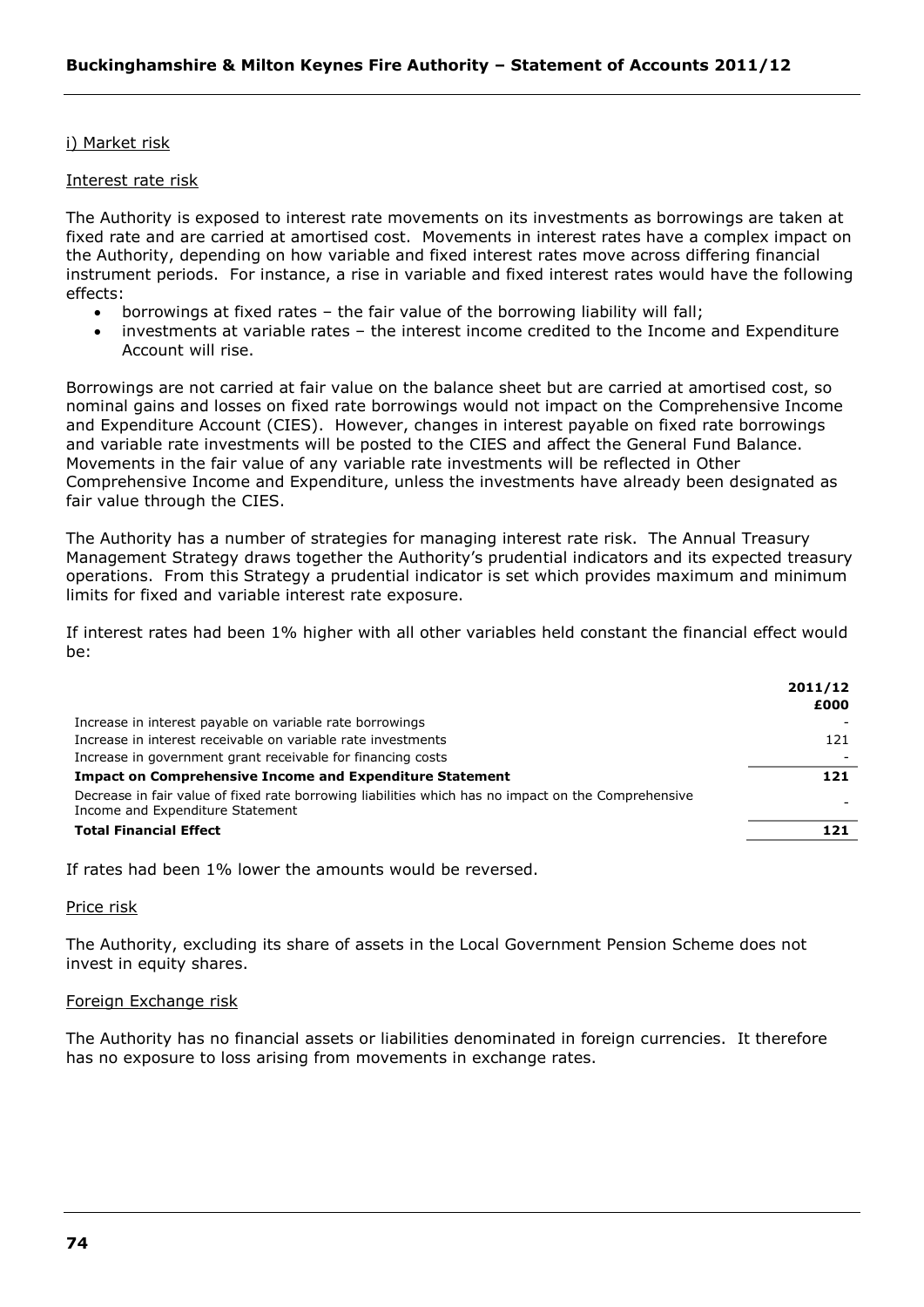# **30 - Events After the Balance Sheet Date**

Post balance sheet events occur between the balance sheet date and the date the accounts are signed by the Director of Finance and Assets & Treasurer. Events which have a material effect on the accounts must be disclosed in a note to the accounts.

Since the balance sheet date, broad terms on the reform of the Firefighters' and Local Government Pension Scheme have been agreed with the unions. At the date the accounts were signed by the Director of Finance and Assets & Treasurer, unions had yet to complete consultation with their members and the Government had yet to commence statutory consultation. If the current proposals are accepted the pension liabilities are likely to reduce, although it is not possible to quantify the amounts at this time.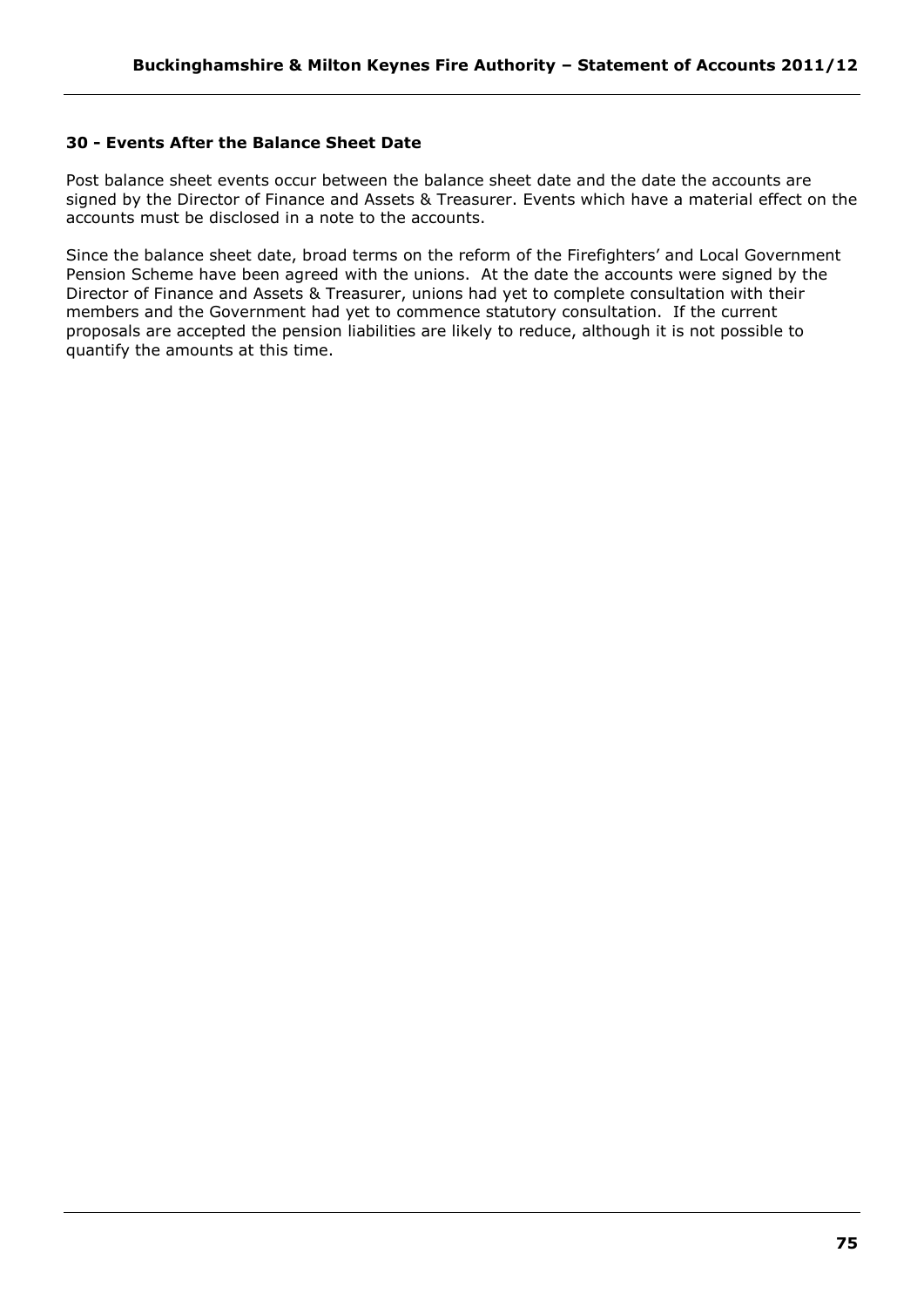# **31 - Prior Period Adjustments**

There have been two sets of amendments to prior period figures. Neither of these required any of the figures on the Balance Sheet to be restated and therefore a third Balance Sheet has not been presented.

The two adjustments required were:

- General Government Grants £1.035m. In 2010/11 these were shown within the Net Cost of Services. As the grants are non-ring-fenced they should be shown within Taxation and Non-Specific Grant Income. The Comprehensive Income and Expenditure Statement (CIES) has therefore been restated (see table below). Note 10 has also been restated to include the revised CIES figures; and
- Government grant payable to the Pension Fund on the Authority"s behalf £1.061m. In previous years the grant was treated as an additional employers" pension contribution. A corresponding entry was therefore included in the CIES and Movement in Reserves Statement (MiRS). The guidance issued to authorities has been updated to clarify that it should not be included within the MiRS, because it is not part of the statutory override to IAS19. The CIES for 2010/11 has therefore been restated as shown in the table below. The net movement on the Surplus or Deficit on the Provision of Services has also been reflected in the MiRS, with an offsetting adjustment to the Adjustments between accounting basis & funding basis under regulations line. Notes 1, 23 and 24 have also been updated to include the revised CIES figures.

|                                                                                                  | 2010/11<br><b>Adjustments</b> |                          |            |                    |                |            |
|--------------------------------------------------------------------------------------------------|-------------------------------|--------------------------|------------|--------------------|----------------|------------|
|                                                                                                  | <b>Expenditure</b>            | <b>Income</b>            | <b>Net</b> | <b>Expenditure</b> | <b>Income</b>  | <b>Net</b> |
|                                                                                                  | £000                          | £000                     | £000       | £000               | £000           | £000       |
| Fire Fighting and Rescue Operations                                                              | 27,758                        | (2, 345)                 | 25,413     |                    | 1,035          | 1,035      |
| Surplus (-) or Deficit on<br><b>Continuing Operations (Note 1)</b>                               | 33,008                        | (19, 389)                | 13,619     |                    | 1,035          | 1,035      |
| Gain in relation to government<br>grant payable to the Pension Fund<br>on the Authority's behalf |                               | (1,061)                  | (1,061)    |                    | 1,061          | 1,061      |
| <b>Total Other Operating</b><br><b>Expenditure</b>                                               |                               | (1,068)                  | (1,068)    |                    | 1,061          | 1,061      |
| <b>General Government Grants</b>                                                                 |                               | (2, 501)                 | (2,501)    |                    | (1,035)        | (1,035)    |
| <b>Total Taxation and Non-Specific</b><br><b>Grant Income (Note 10)</b>                          |                               | (30, 115)                | (30, 115)  |                    | (1,035)        | (1,035)    |
| Surplus (-) or Deficit on<br><b>Provision of Services</b>                                        | 44,767                        | (51, 306)                | (6, 539)   |                    | 1,061          | 1,061      |
| Actuarial gains/losses on Pension<br>Fund assets and liabilities (Note<br>24d)                   |                               | $\overline{\phantom{a}}$ | (48, 010)  |                    | $\blacksquare$ | (1,061)    |
| <b>Other Comprehensive Income</b><br>and Expenditure                                             |                               | $\overline{\phantom{a}}$ | (48, 232)  |                    |                |            |
| <b>Total Comprehensive Income</b><br>and Expenditure                                             |                               | $\overline{\phantom{a}}$ | (54, 771)  |                    |                |            |
|                                                                                                  |                               |                          |            |                    |                |            |

Some additional adjustments have also been made to some statements to remove inconsistencies in prior year figures. These have been noted where made.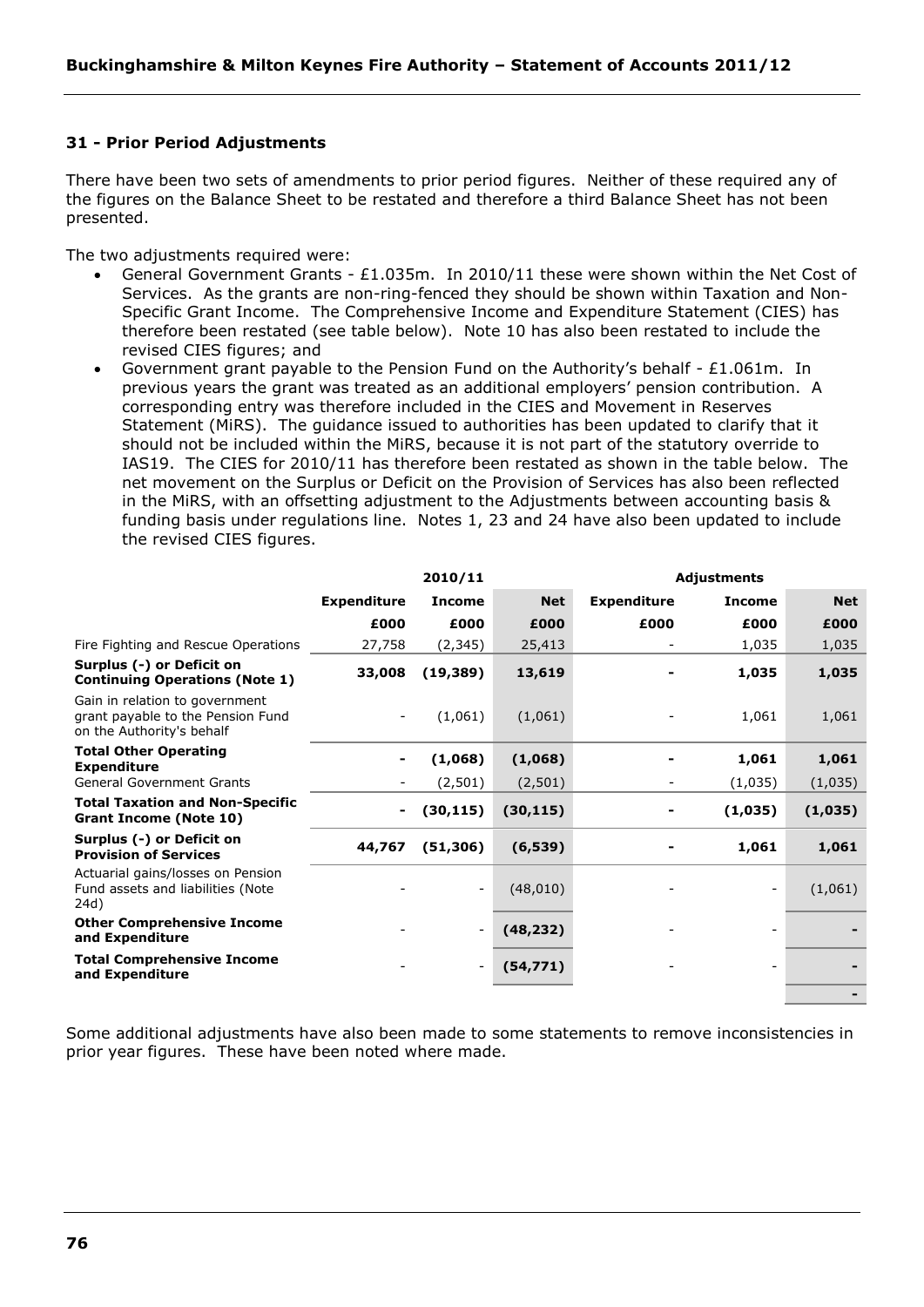# **32 - Notes to the Cash Flow Statement**

## a) Net Cash flows from Operating Activities

| <b>Restated</b><br>2010/11 |                                                                            | 2011/12  |
|----------------------------|----------------------------------------------------------------------------|----------|
| £000                       |                                                                            | £000     |
| 5,478                      | Net Surplus or (Deficit) on the Provision of Services                      | (7, 244) |
| 2,066                      | Depreciation, amortisation, impairment and downward valuations             | 3,669    |
| 17                         | Reductions in fair value of non PWLB concessionary loans                   |          |
| $\overline{\phantom{a}}$   | Net Movement in Interest Creditors                                         |          |
| (1, 549)                   | Net Movement in Creditors                                                  | 301      |
| 4                          | Net Movement in Interest Debtors                                           | 15       |
| (940)                      | Net Movement in Debtors                                                    | 263      |
| (25)                       | Net Movement in Stocks                                                     | 14       |
| (3,653)                    | Adjustment regarding Pension Liability                                     | 9,686    |
| 105                        | Contributions to/from Provisions                                           | 116      |
| (568)                      | Adjustments for repayment of PWLB loan                                     |          |
| (4, 543)                   |                                                                            | 14,064   |
| (835)                      | Capital Grants Credited to surplus or deficit on the provision of services | (2,893)  |
| (37)                       | Proceeds from the sale of assets                                           |          |
| (872)                      |                                                                            | (2,893)  |
| 63                         | <b>Net Cash Flows from Operating Activities</b>                            | 3,927    |

The 2010/11 amounts have been restated to ensure consistency with the restated Comprehensive Income and Expenditure Statement (see also Note 31).

## b) Net Cash flows from Operating Activities (Interest)

|                                                                     | 2011/12<br>£000                                            |
|---------------------------------------------------------------------|------------------------------------------------------------|
| Ordinary interest received                                          | 68                                                         |
| Interest received on cash backed funds/reserves                     |                                                            |
|                                                                     | 68                                                         |
| Interest charge for year                                            | (380)                                                      |
| Adj differences between Effective Interest Rates and actual payable |                                                            |
| Other Interest                                                      |                                                            |
|                                                                     | (380)                                                      |
|                                                                     | (312)                                                      |
|                                                                     | <b>Net Cash Flows from Operating Activities (Interest)</b> |

#### c) Cash Flows from Investment Activities

| 2010/11<br>£000 |                                                          | 2011/12<br>£000 |
|-----------------|----------------------------------------------------------|-----------------|
| (2, 279)        | Property Plant and Equipment Purchased                   | (741)           |
|                 | Purchase of short or long term investments               |                 |
| 10              | Movement on Capital Creditors                            |                 |
| (2, 269)        |                                                          | (741)           |
| 37              | Proceeds from the sale of Assets                         |                 |
|                 | Proceeds from the sale of short or long term investments |                 |
| 831             | Capital Grants Received                                  | 1,969           |
| 868             |                                                          | 1,969           |
| (1, 401)        | <b>Net Cash Flows from Investing Activities</b>          | 1,228           |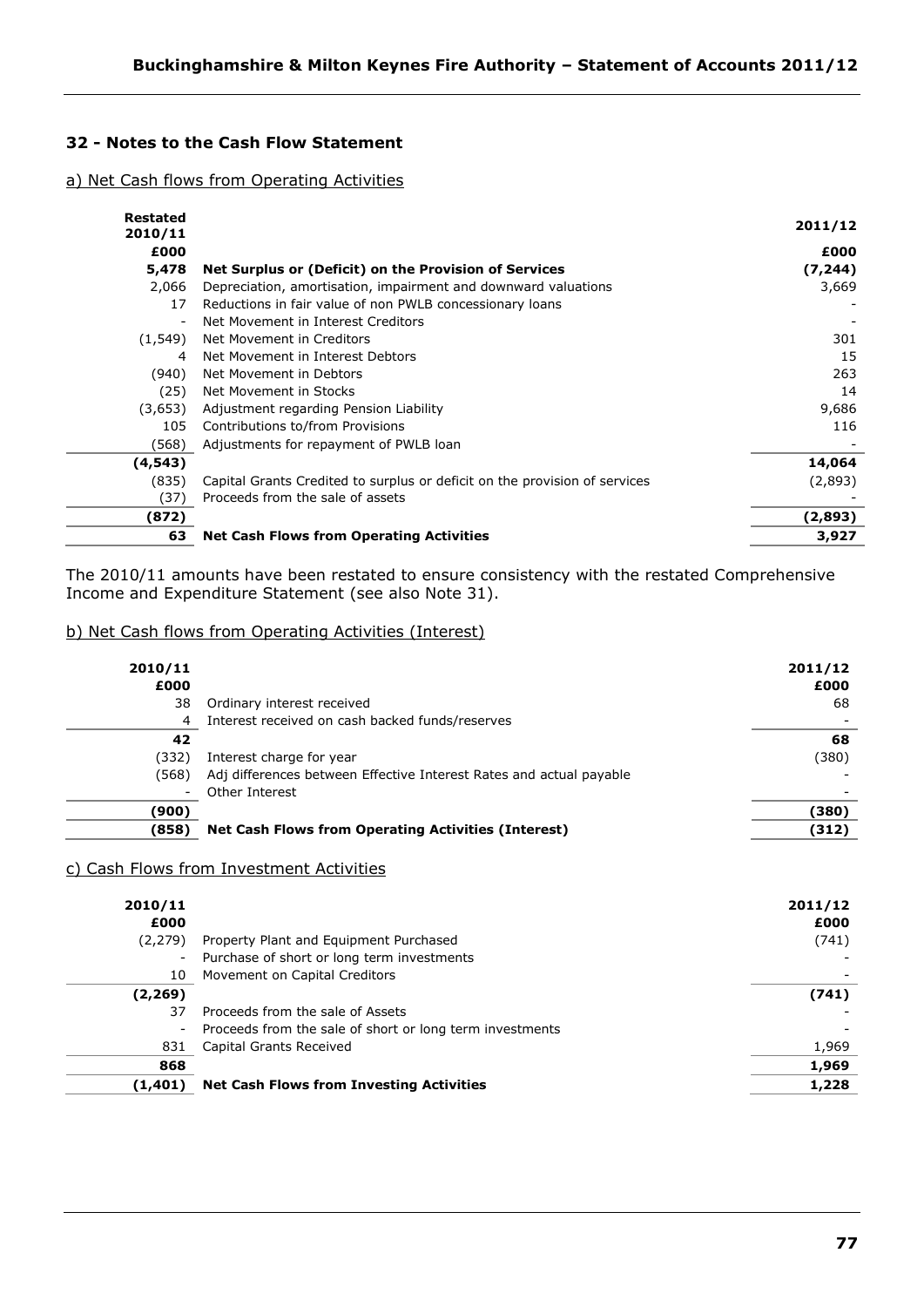# d) Cash Flows from Financing Activities

| 2010/11<br>£000 |                                                                                         | 2011/12<br>£000 |
|-----------------|-----------------------------------------------------------------------------------------|-----------------|
| 1,750           | Cash receipts of short and long term borrowing                                          |                 |
| (17)            | Repayment of short and long term borrowing                                              |                 |
|                 | - Other receipts from financing activities                                              | (15)            |
|                 | - Cash payments for the reduction of outstanding liabilities relating to finance leases | (47)            |
| 1,733           | <b>Net Cash Flows from Financing Activities</b>                                         | (62)            |

# e) Make up of Cash and Cash Equivalents

| 2010/11<br>£000          |                        | 2011/12<br>£000 |
|--------------------------|------------------------|-----------------|
| (203)                    | Cash and bank balances | (393)           |
| 7.992                    | Cash investments       | 13,275          |
| $\overline{\phantom{a}}$ | Bank overdraft         |                 |
| 7,789                    | Total                  | 12,882          |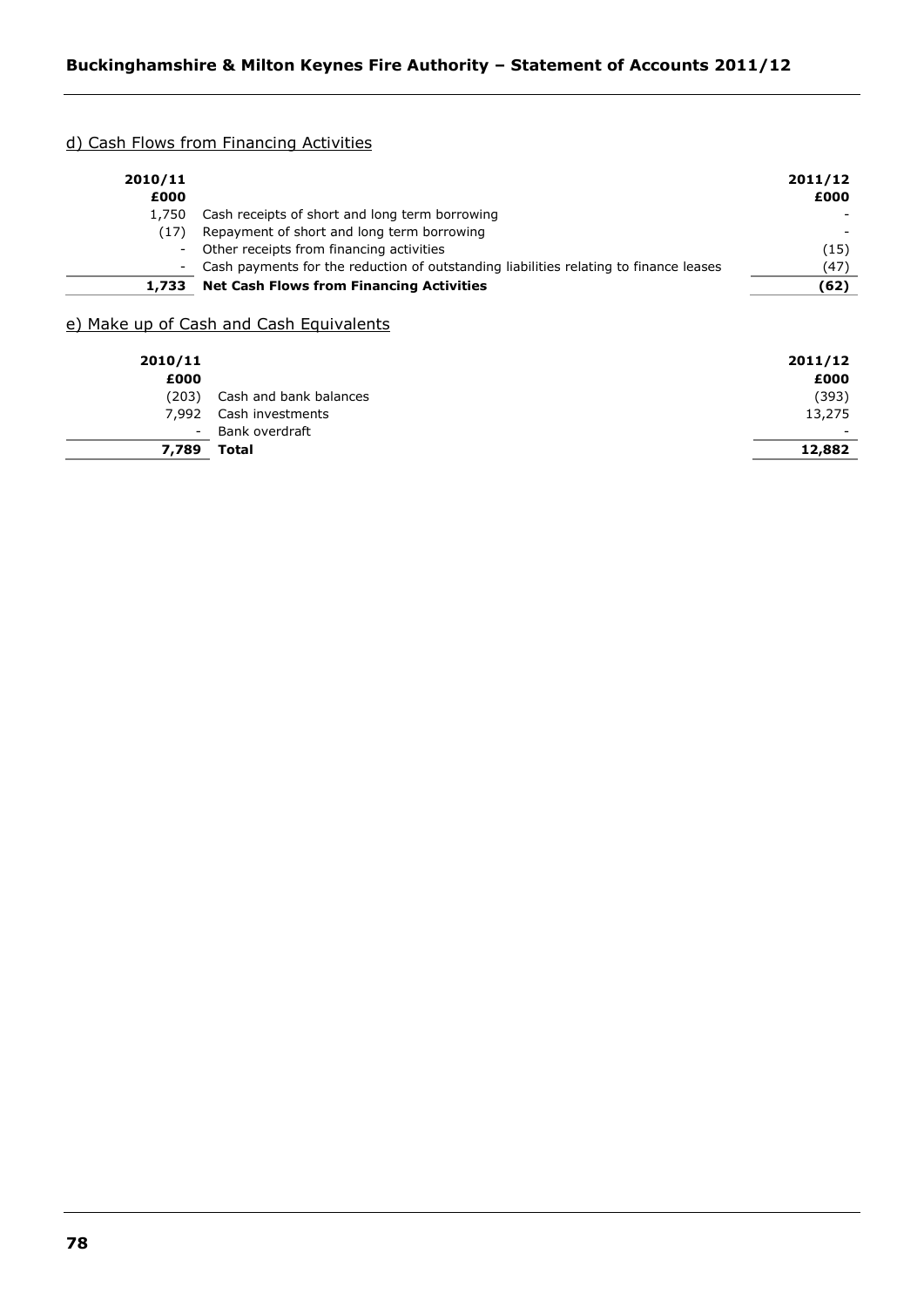# **Firefighters' Pension Fund Account**

# **Firefighters' Pension Fund**

| 2010/11<br>£000          | <b>Fund Account</b>                                                                                                  | 2011/12<br>£000 |
|--------------------------|----------------------------------------------------------------------------------------------------------------------|-----------------|
|                          | Income to the fund                                                                                                   |                 |
|                          | Contributions receivable (funds due to us during the year)                                                           |                 |
|                          | From employer                                                                                                        |                 |
| (2,488)                  | normal contributions                                                                                                 | (2,356)         |
|                          | early retirements                                                                                                    |                 |
| (12)                     | other contributions                                                                                                  | (11)            |
| (1,355)                  | From members                                                                                                         | (1, 283)        |
|                          | Transfers in                                                                                                         |                 |
| (73)                     | Individual transfers in from other schemes                                                                           |                 |
| $\blacksquare$           | Other transfers in                                                                                                   |                 |
| (3,928)                  | <b>Total Income to the Fund</b>                                                                                      | (3,650)         |
|                          | Spending by the fund                                                                                                 |                 |
|                          | Benefits payable                                                                                                     |                 |
| 4,091                    | Pension payments                                                                                                     | 4,415           |
| 898                      | Commutation of pensions and lump sum retirement benefits                                                             | 1,816           |
| $\overline{\phantom{a}}$ | Lump sum death benefits                                                                                              |                 |
|                          | Other benefits payable                                                                                               |                 |
|                          | Payments to and on behalf of leavers                                                                                 |                 |
| $\overline{\phantom{a}}$ | Refunds of contributions to people who leave the scheme                                                              |                 |
|                          | Individual transfers out of the scheme                                                                               |                 |
| $\blacksquare$           | Other payments                                                                                                       |                 |
| 4,989                    | <b>Total Spending by the Fund</b>                                                                                    | 6,231           |
| 1,061                    | Net amount payable/receivable for the year before top up grant<br>receivable/amount payable to sponsoring department | 2,581           |
| (1,061)                  | Top up grant receivable/amount payable to sponsoring department                                                      | (2, 581)        |
|                          | Net amount payable (-)/receivable for the year                                                                       |                 |
| 2010/11                  | <b>Firefighters' Pension Fund Net Assets Statement</b><br><b>Net Assets Statement</b>                                | 2011/12         |

| £000           |                                                                                                | £000  |
|----------------|------------------------------------------------------------------------------------------------|-------|
|                | <b>Net Current Assets and Liabilities</b>                                                      |       |
| $\sim$         | Contributions due from employer                                                                |       |
| 50.            | Pensions top up grant receivable from sponsoring department                                    | 546   |
| $\blacksquare$ | Unpaid pensions benefits                                                                       |       |
|                | - Amount due to sponsoring department                                                          |       |
| (50)           | Other current assets and liabilities (other than liabilities and other benefits in the future) | (546) |
| $\sim$         | Net Assets at the End of the Year                                                              |       |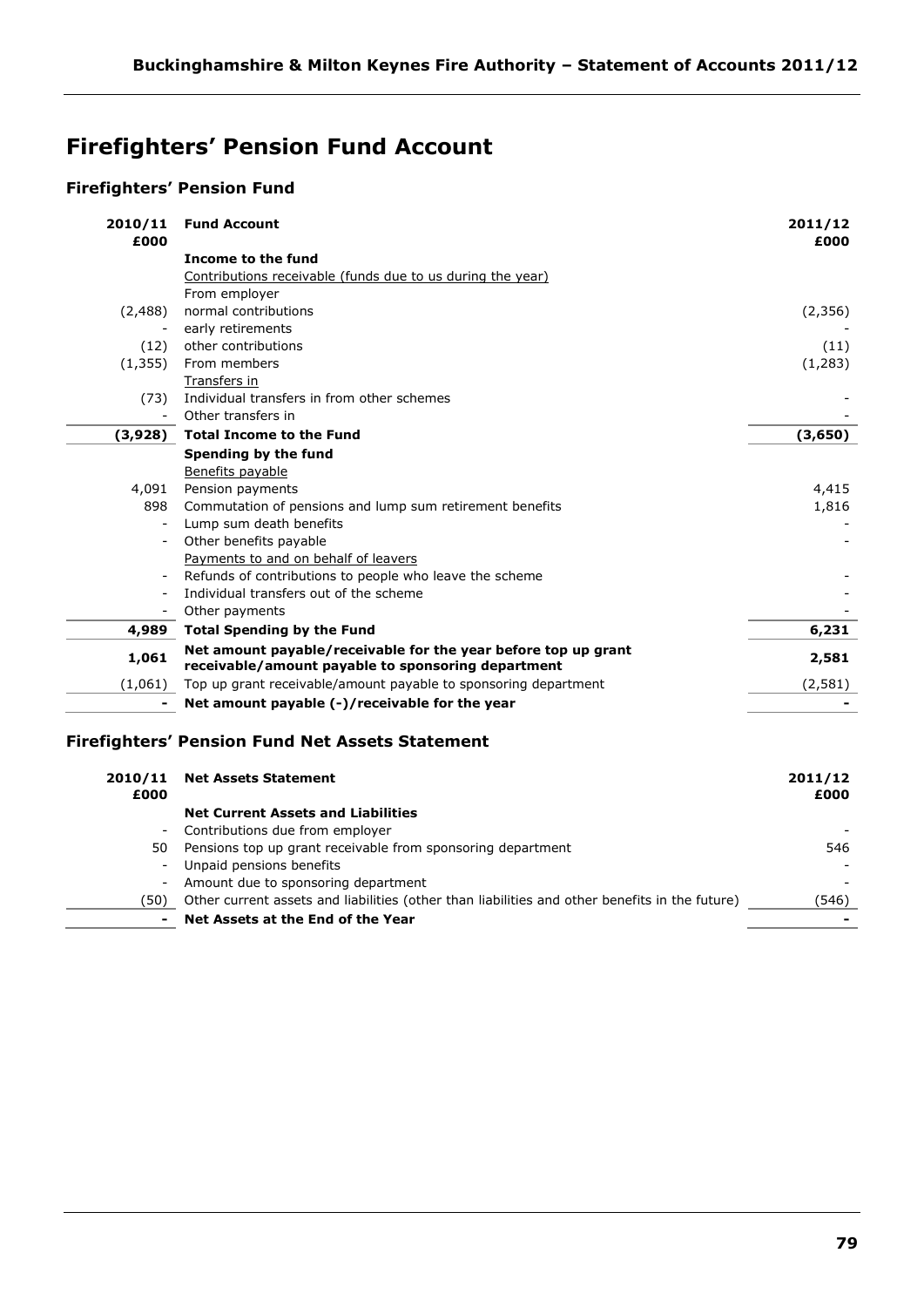# **Notes to the Firefighters' Pension Fund Account**

# **1 - Pension Fund Arrangements**

Before 1st April 2006 the Firefighters' Pension Scheme did not have a percentage of pensionable pay contribution from employers: rather the Authority was responsible for paying the pensions of its own former employees on a pay-as-you-go basis. Under the new funding arrangements the scheme remains unfunded but will no longer be on a pay-as-you-go basis as far as the Authority is concerned. The Authority will no longer meet the pension outgoings directly: instead they will pay an employer"s pension contribution based on a percentage of pay into the Pension Fund. The Authority is required by legislation to operate a Pension Fund and the amounts that must be paid into and paid out of the Pension Fund are specified by regulation. Benefits payable are funded by contributions from employers and employees.

Employers" contribution levels are based on percentages of pensionable pay set nationally by the DCLG and subject to triennial revaluation by the Government Actuary's Department.

Subject to scrutiny and approval by the Secretary of State and Parliament, under the new arrangements the Pension Fund will be balanced to nil at the end of the year by either paying over to the sponsoring department (DCLG) the amount by which the amounts receivable by the Fund for the year exceeded the amounts payable, or by receiving cash in the form of pension top-up grant from the sponsoring department equal to the amount by which the amount payable from the pension fund for the year exceeded the amount receivable.

# **2 - Pension Fund Accounting Policies**

The accounting policies followed are the same as for the main accounts of the Authority.

# **3 - Balancing the Pension Fund Account**

If the Pension Fund Account is not balanced to nil by pension top-up grant receivable or by the amount payable to the sponsoring department the Pension Fund should be balanced to nil by a supplementary contribution from the authority to the Pension Fund or by the Pension Fund returning contribution to the Authority.

This is shown under Investments in Note 14 in the notes to the core financial statements.

The Net Assets Statement does not include liabilities to pay pensions and other benefits after the Balance Sheet Date.

# **4 - Pension Fund Investment Assets**

As the Scheme is unfunded there are no investment assets.

# **5 – Liabilities Shown in the Authority's Main Statements**

The liabilities relating to the Firefighters" Pension scheme can be seen in Note 28 of the main statements.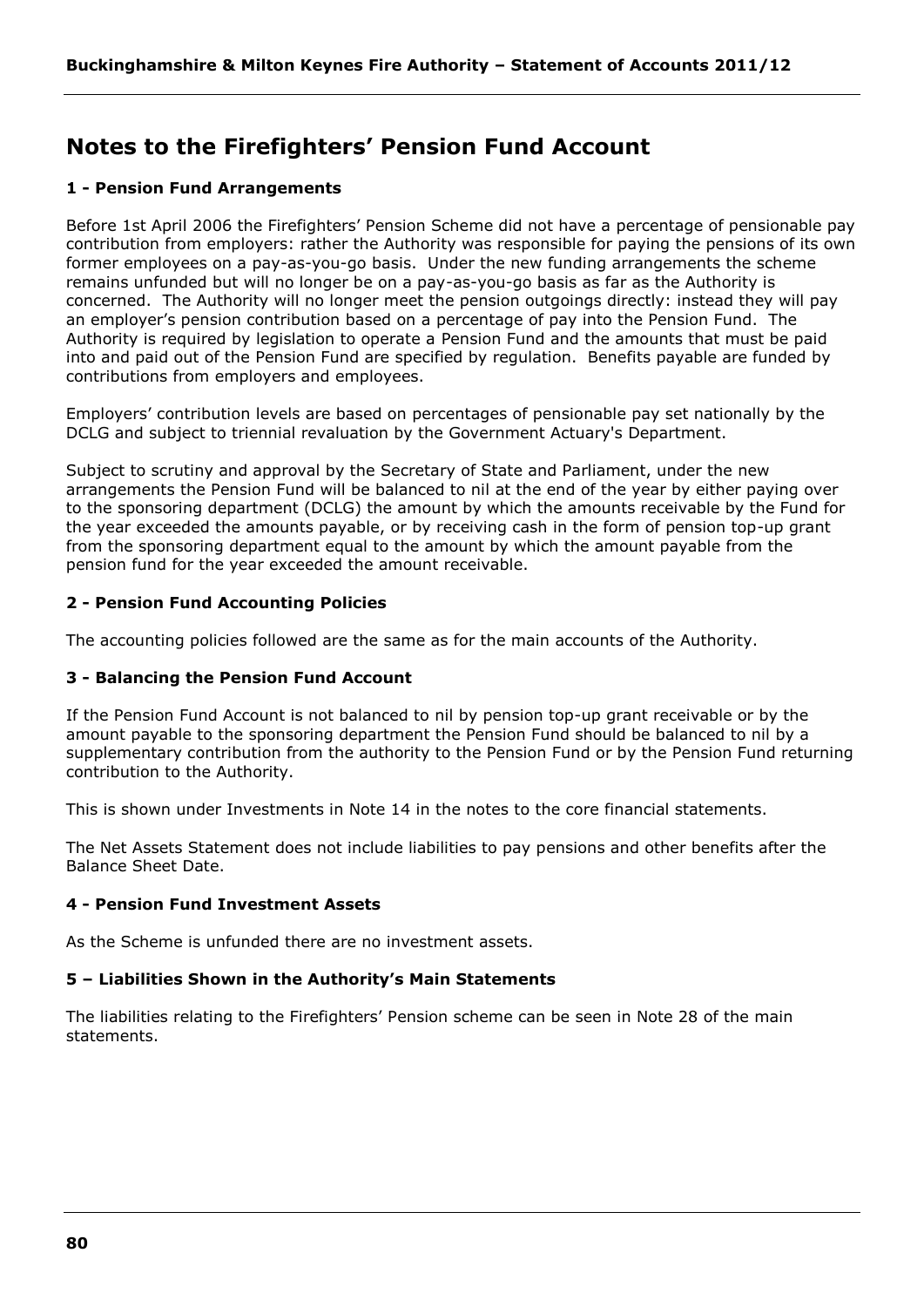# **Glossary of Terms**

# **Amortisation / Amortise**

The equivalent of depreciation when applied to intangible assets.

# **Accruals**

Used to describe allocating expenditure or income to the relevant financial year. Includes Debtors, Creditors and Prepayments

# **BMKFA**

Acronym for Buckinghamshire & Milton Keynes Fire Authority.

# **Budget**

A statement of the Authority"s expected level of service delivery plans expressed in monetary terms and spending over a set period, usually one year.

# **BCC**

Buckinghamshire County Council. BCC provide some services to the Authority under a service level agreement.

# **Capitalisation**

Capitalisation is the addition to the balance sheet as an asset of an amount that will benefit the Authority for more than one year.

# **Capital Adjustment Account**

Provides a balancing mechanism between the different rates at which assets are depreciated under the Code and are financed through the capital controls system.

# **Capital Financing Requirement**

Measures the Authority"s underlying need to borrow or finance by other long-term liabilities for a capital purpose. It represents the amount of capital expenditure that has not yet been resourced, whether at the point of spend or over the longer term

# **Capital Receipts**

Proceeds from the sale of capital assets that must be used to finance new capital expenditure or reduce the existing Capital Financing Requirement. Receipts available to finance capital expenditure in future years are held in the Usable Capital Receipts Reserve.

# **Carrying Amount**

The carrying amount refers to the amounts that the Authority has on its books for an asset or a liability. For example, the carrying amount of the authority's rescue pump is the cost of the rescue pump minus the accumulated depreciation on the rescue pump.

# **CIES**

Comprehensive Income and Expenditure Statement. This statement shows the accounting cost in the year of providing services in accordance with generally accepted accounting practices, rather than the amount to be funded from taxation.

# **CIPFA**

Chartered Institute of Public Finance and Accountancy.

# **The Code**

The Code of Practice on Local Authority Accounting in the United Kingdom. Sets out the proper practices for producing the Statement of Accounts.

# **CPFA**

Chartered Public Finance Accountant.

# **CPI**

Consumer Price Index, a key measure of inflation in the UK.

#### **Collection Fund Adjustment Account**

Provides a balancing mechanism for the timing differences between statutory accounting requirements and full accruals accounting for council tax.

# **Creditors**

Amounts owed by the Authority at the Balance Sheet date for goods received or work done.

# **Curtailment**

The early payment of accrued pensions upon retirement.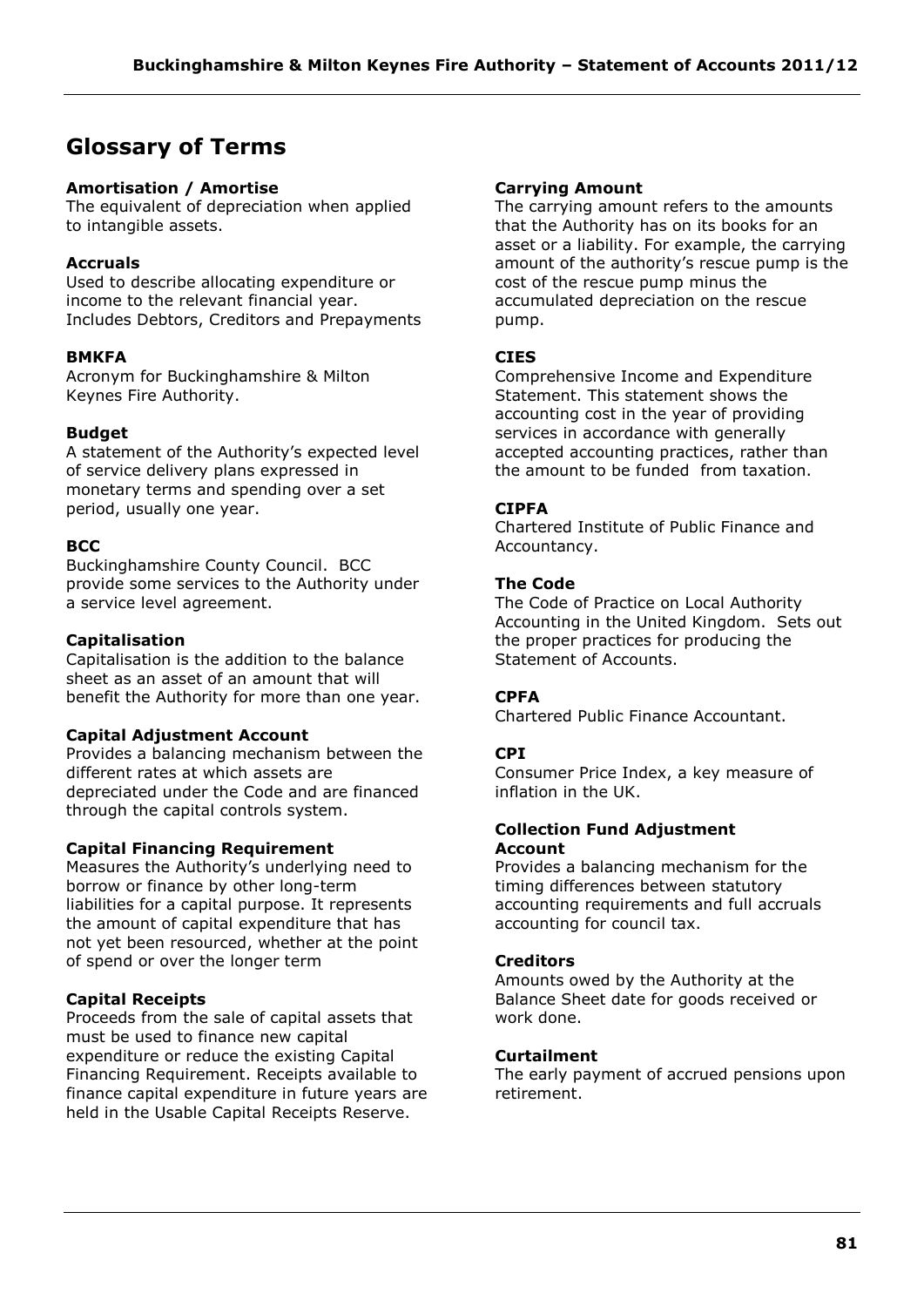## **DCLG**

Formerly the Office of the Deputy Prime Minister, now the Department of Communities and Local Government.

## **Debtors**

Amounts due to the Authority but remaining unpaid at the Balance Sheet date.

## **Depreciation**

The loss of value of assets due to wear and tear, age or obsolescence.

## **Derecognition**

The removal of a previously recognised financial asset or liability from the balance sheet following the transfer of asset to a third party or expiry of contractural rights to an asset.

## **EUV**

Existing Use Value. The price at which a property can be sold on the open market assuming that it can only be used for the existing use for the foreseeable future.

#### **Fair Value**

Asset – the amount at which that asset could be bought or sold in a current transaction between willing parties, other than in a liquidation.

Liability- the amount at which that liability could be incurred or settled in a current transaction between willing parties, other than in liquidation.

#### **Financial Instrument**

A legal agreement involving some sort of monetary value. Financial instruments can be classified generally as equity based, representing ownership of the asset, or debt based, representing a loan made by an investor to the owner of the asset

#### **General Fund**

The balance held by the Authority against which the council tax is raised. The balance sheet shows the accumulated surplus from previous years.

#### **HMRC**

Her Majesty"s Revenue & Customs.

#### **IAS**

International Accounting Standards which have come into effect with the introduction of International Financial Reporting Standards(IFRS).

## **IAS 19 (formerly FRS17)**

The accounting standard that sets out (amongst other things) the requirements and accounting treatment for retirement benefits.

## **IFRS**

The International Financial Reporting Standards which became applicable from the 1<sup>st</sup> April 2010. All future accounts will be presented using these standards.

## **Impairments**

A downward movement in the value of assets; the opposite to revaluation (upwards) of asset values.

## **IRMP**

The Integrated Risk Management Plan covers the 3 years 2009 - 12 and explains what BMKFA is going to do to develop its services for the future.

# **LIFO**

Last in First Out is one of a number of methods for calculating the carrying value of inventories.

#### **Loans Outstanding**

Loans raised to finance capital spending which have to be repaid.

## **Local Government Pension Scheme (LGPS)**

Is the Pension Scheme provided by the Authority for employees not eligible to join the Firefighters' Pension Scheme.

# **Lower of Cost and Net Realisable Value**

A method for determining an asset's value such that either the original cost or the current replacement cost, whichever is lowest, is used for financial reporting purposes

#### **Materiality**

Information is material if its omission or misstatement could influence the economic decisions of users taken on the basis of the financial statements.